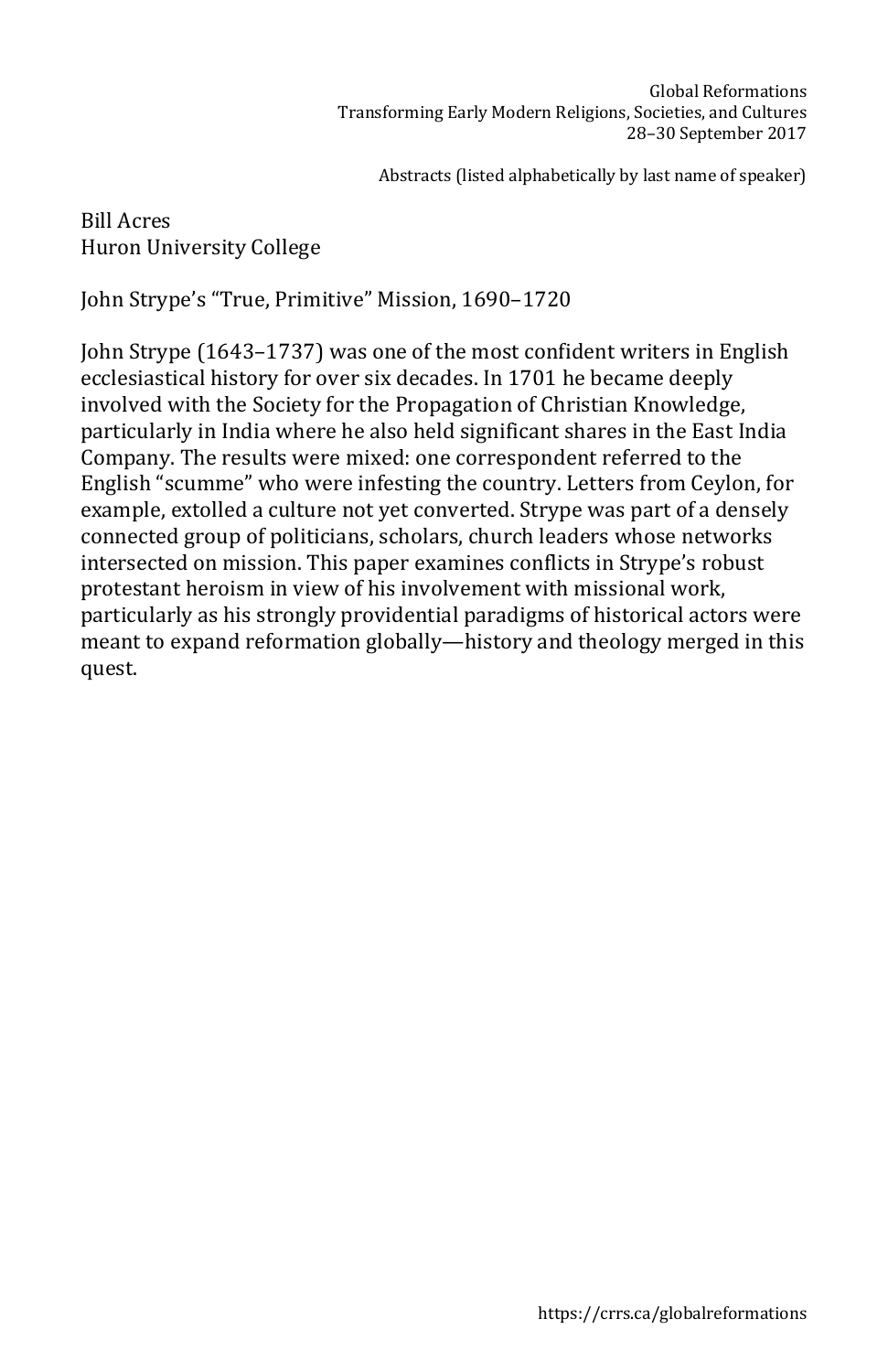Victoria Addona Harvard University

Jerusalem Delivered to Florence: A Holy Sepulchre for the Chapel of the Princes

This paper considers Ferdinando I de' Medici's purported plan to move the Holy Sepulchre from Jerusalem and to install it in the stone-encrusted Chapel of the Princes (1604–40). The myth of this furtum sacrum epitomized central Italian artistic responses to threats of restricted access to pilgrimage sites in Jerusalem. First contextualizing Ferdinando's commission among granducal geopolitical interests in the Holy Land, I will examine the Chapel of Princes alongside a contemporary visual culture of the Church of the Holy Sepulchre, from antiquarian drawings to scaled miniature models. I suggest that the novel objectivity of these architectural representations promoted a differentiation between concepts of the original and the replica that had remained united in medieval thought. Such a rupture was transformative, for the continued imitation of holy sites across the Mediterranean was contrasted with their possible architectural translation, and the possibility of relocating and reforming sacred geographies entirely.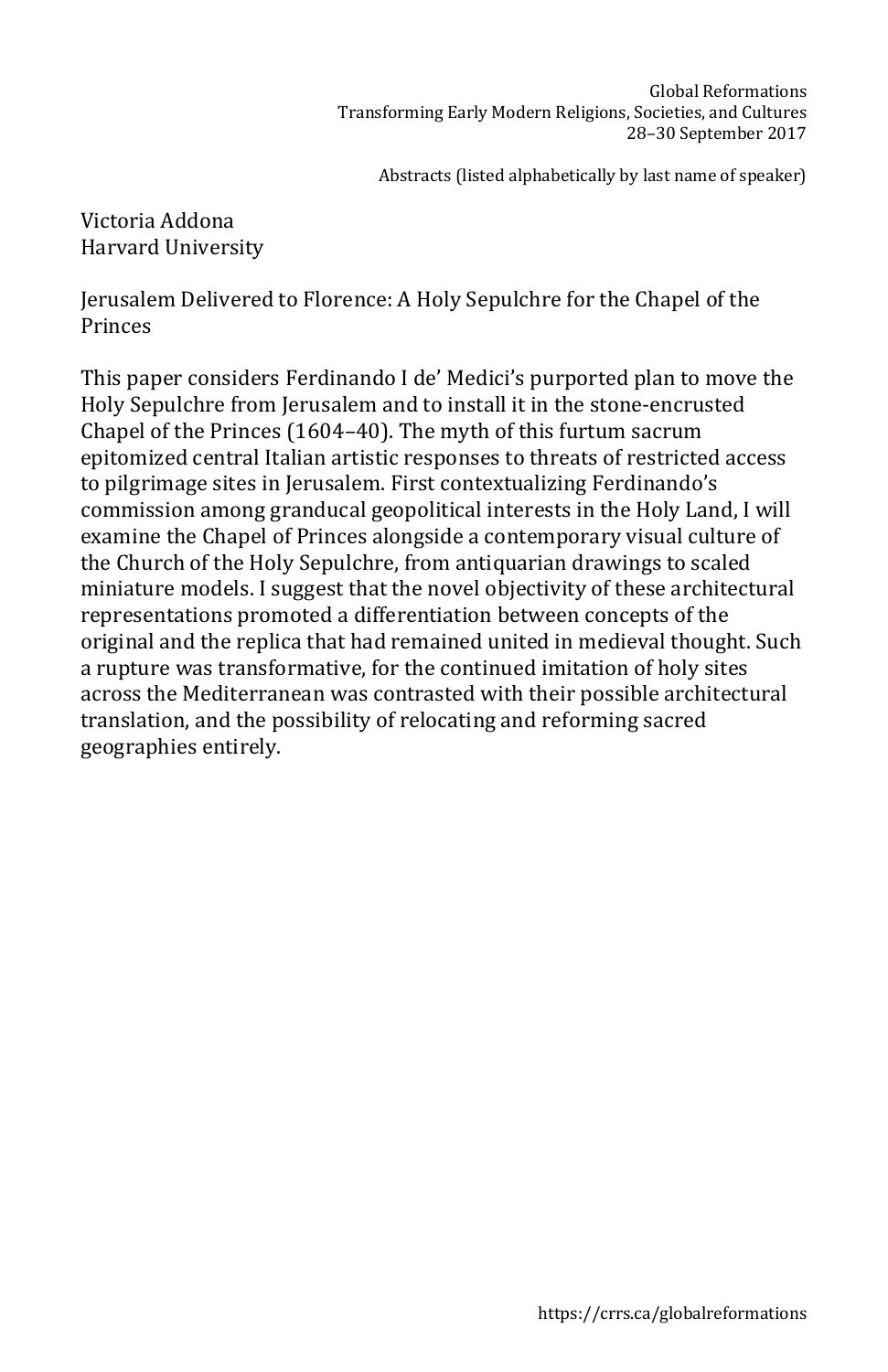Remi Alie University of California, Berkeley

"The greatnesse of this empire": Orientalism and Empire in the Work of John Finch, 1674–1681

Between 1674 and 1681, John Finch (1626–1682) and Thomas Baines (1622–1681) produced a substantial body of writing on statecraft, religion, and the Ottoman Empire, while Finch was serving as the English ambassador to the Ottomans. This paper, which represents the first substantial scholarly engagement with Finch's political thought, reconstructs both his understanding of the Ottoman Empire, and his theory of sovereignty. By synthesizing a skeptical epistemology, a robust defense of the royal supremacy over the Church of England, and his understanding of Ottoman history and politics, Finch developed a theory of sovereignty in which liberty and coercion were equally useful and legitimate tools of governance. By placing his manuscripts in relation to current historiography on early modern Orientalism and the emergence of imperial ideology, this paper suggests the existence of an unexplored link between scholarship and empire in early modern England.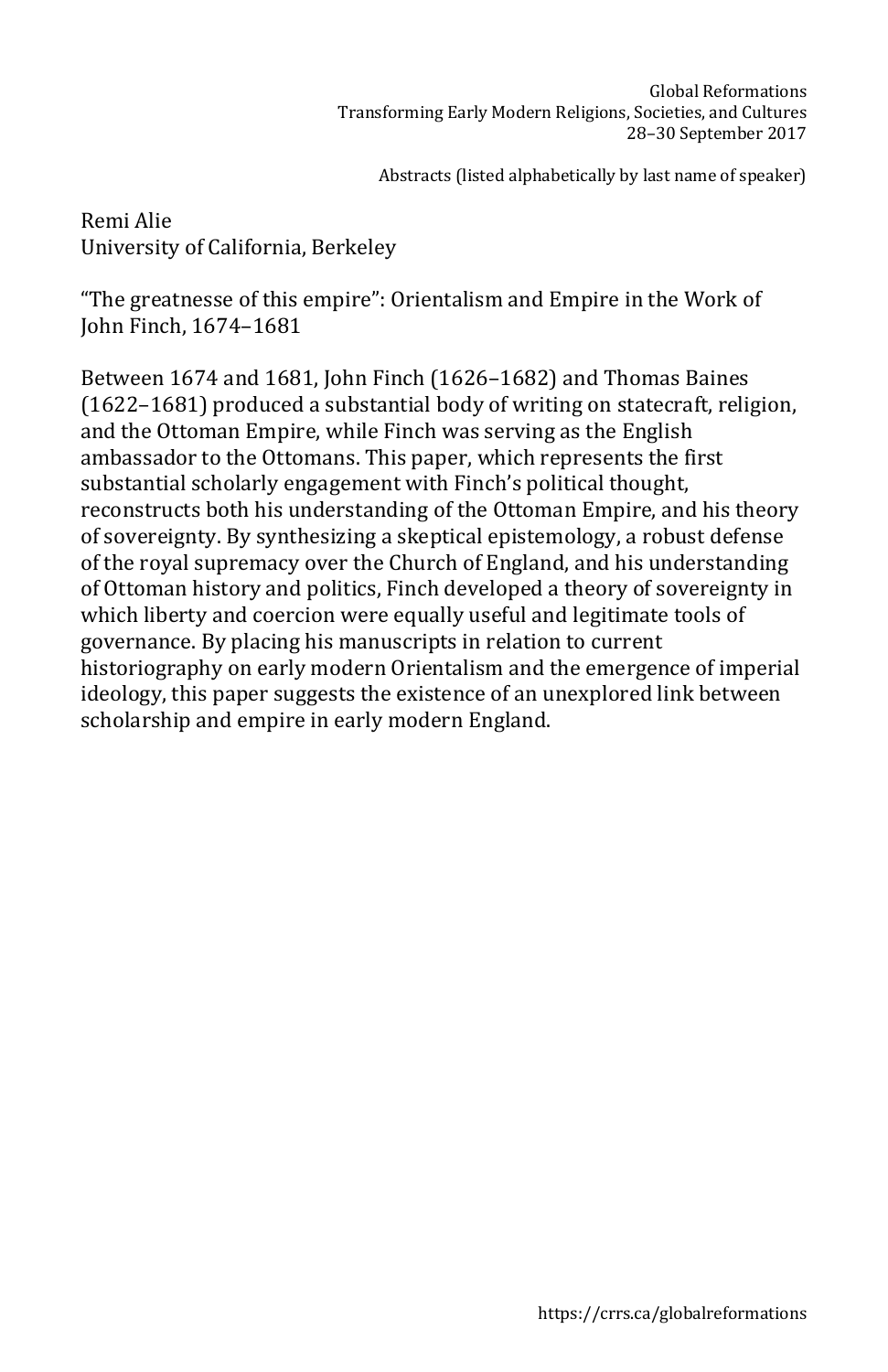Marvin Anderson Centre for Reformation and Renaissance Studies

The Eclipse of Divine Ubiquity by Human Iniquity: Jacob Boehme and the Thirty Years' War

During his lifetime and since his death (1575–1624), the "unlearned" shoemaker and Lusatian mystic, Jacob Boehme, was known by the legendary title of Philosophus Teutonicus. This pseudonym embellished Boehme's historiographical reputation as well as his prophetic condemnation of the Thirty Years' War and the various religious motivations and political machinations that unleashed it. This paper deals specifically with Boehme's emphatic rejection of both religious intolerance and militant nationalism. Premised on Boehme's theological adherence to the Lutheran principle of divine ubiquity, God is no longer relegated to a hierarchical location in a heaven above, separated from the real world. Boehme simultaneously warns of the threat to Christ's "real presence" by the impending portent of religious violence sanctioned by confessional zeal. Therefore, when earthly authorities, i.e., the warring and military factions involved in the Thirty Years' War, invoke their higher divine powers to justify partisan military campaigns, they actually serve the "Antichrist."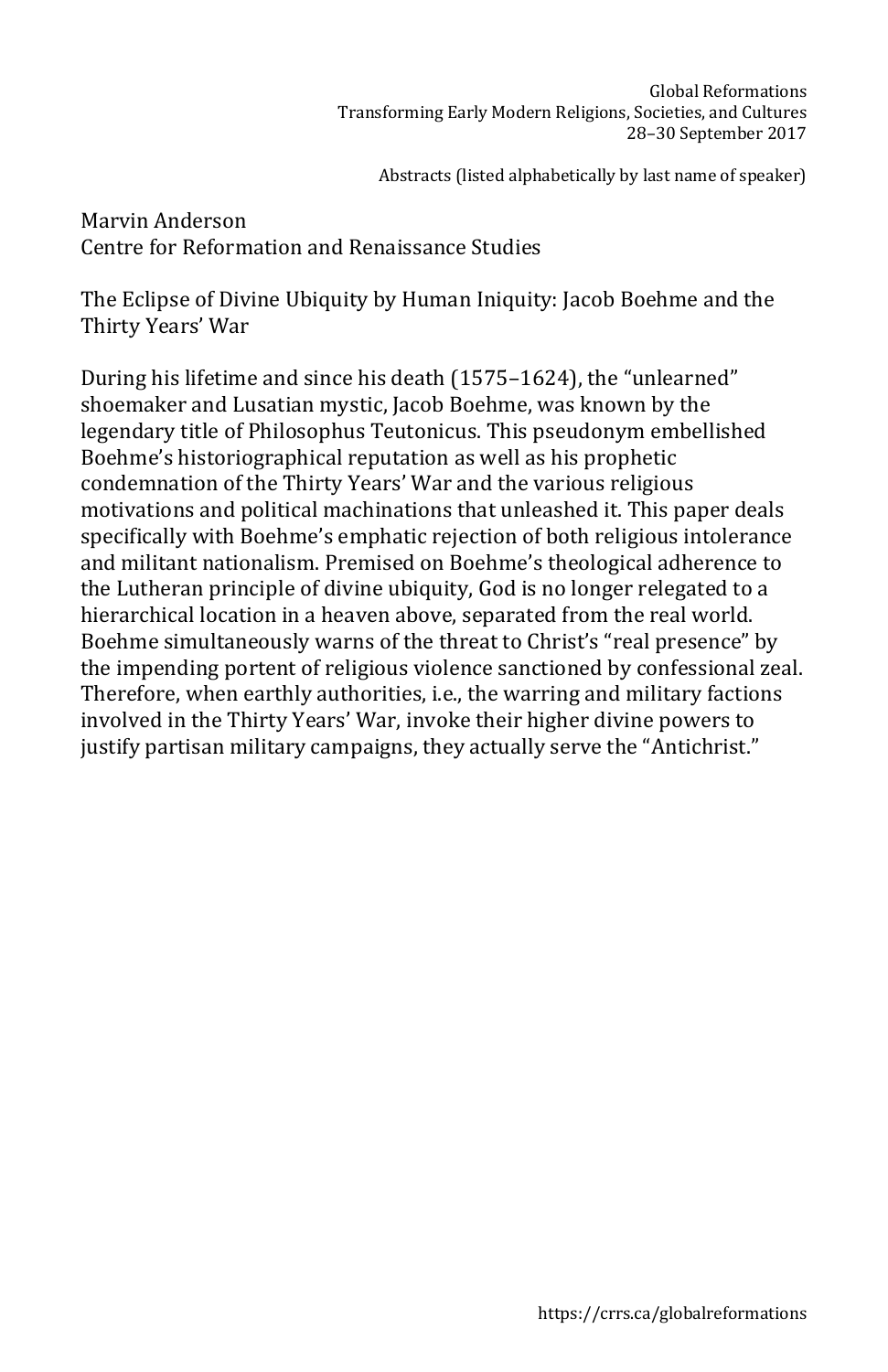# Michelle Armstrong Partida University of Texas at El Paso

A Look at Reform in Catalonia's Fourteenth Century Visitation Records

Scholars have long recognized that the church became ever more involved in the lives of the faithful with the pastoral reforms enacted in the Fourth Lateran Council in 1215. Bishops were expected to visit the parishes and monasteries in their diocese to monitor the customs of the clergy and to watch for the defects and heresies of Christians. Visitations were seen as a vehicle to enforce the Church's ideals concerning orthodox belief, moral conduct, marriage practices, and sexual behavior on the clergy and laity. However, the degree to which the Church succeeded in molding medieval society varied greatly, and pastoral visitation records allow us to assess the degrees to which these ecclesiastical policies affected the social and cultural behavior of the laity and clergy. Catalan visitation records for the dioceses of Girona, Barcelona, Vic, and Urgell are the most complete set of pastoral visitations for a given region in Western Europe, but have been little studied. In Catalonia, diocesan statutes set out to punish the clergy for concubinage, bearing arms, celebrating mass with their sons, and engaging in usury, among a number of clerical misbehaviors. Among the laity, this legislation also targeted, concubinage, adultery, and clandestine marriage. And yet, visitation records illustrate the disconnect between synodal legislation and episcopal policies carried out on-the-ground. This paper will show that visitation records reveal that episcopal authorities were far more lenient in their treatment of transgressions among the clergy and laity, and argues that while bishops touted their reforming agendas via synodal statutes, in actuality, they were far more flexible in the application of these policies.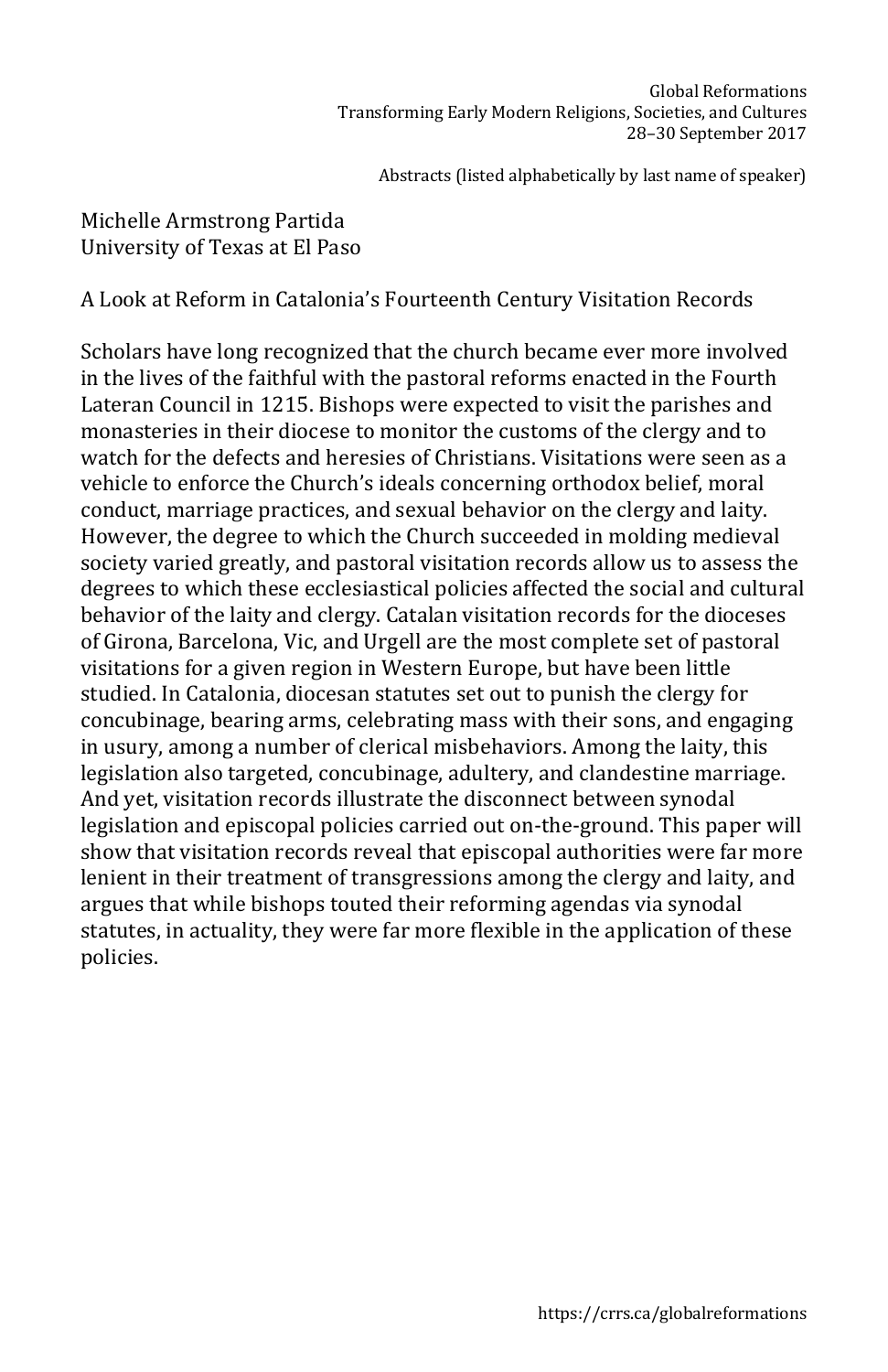Michael Assis Bard Graduate Center

Chocolate: The Food of Whose God?

Little attention has been given to chocolate (distinguished from the raw material it is made of—the cacao bean) as a man-made artifact in terms of early modern material culture. Soon after its discovery, chocolate began operating within a complex semiotic structure of syncretic religious trades. Appropriated by Christian forces, chocolate was consciously manipulated to be employed as an agent in effort of enculturation. Translating its Aztec and Mayan religious meanings into Christian terms, missionaries infused chocolate into Christian rites. Subsequently, reconciling various Christian beliefs and customs with pre-Columbian ones, substances such as chocolate and sacramental wine became closely associated. This peripheral religious hybrid would end up mutually transforming both native and colonizing cultures resulting in a New World Christianity. The following paper will seek to examine how chocolate and the somatic response it entailed was used in attempt to Christianize pagan locals in 16th century Mesoamerica and the repercussions of this endeavor.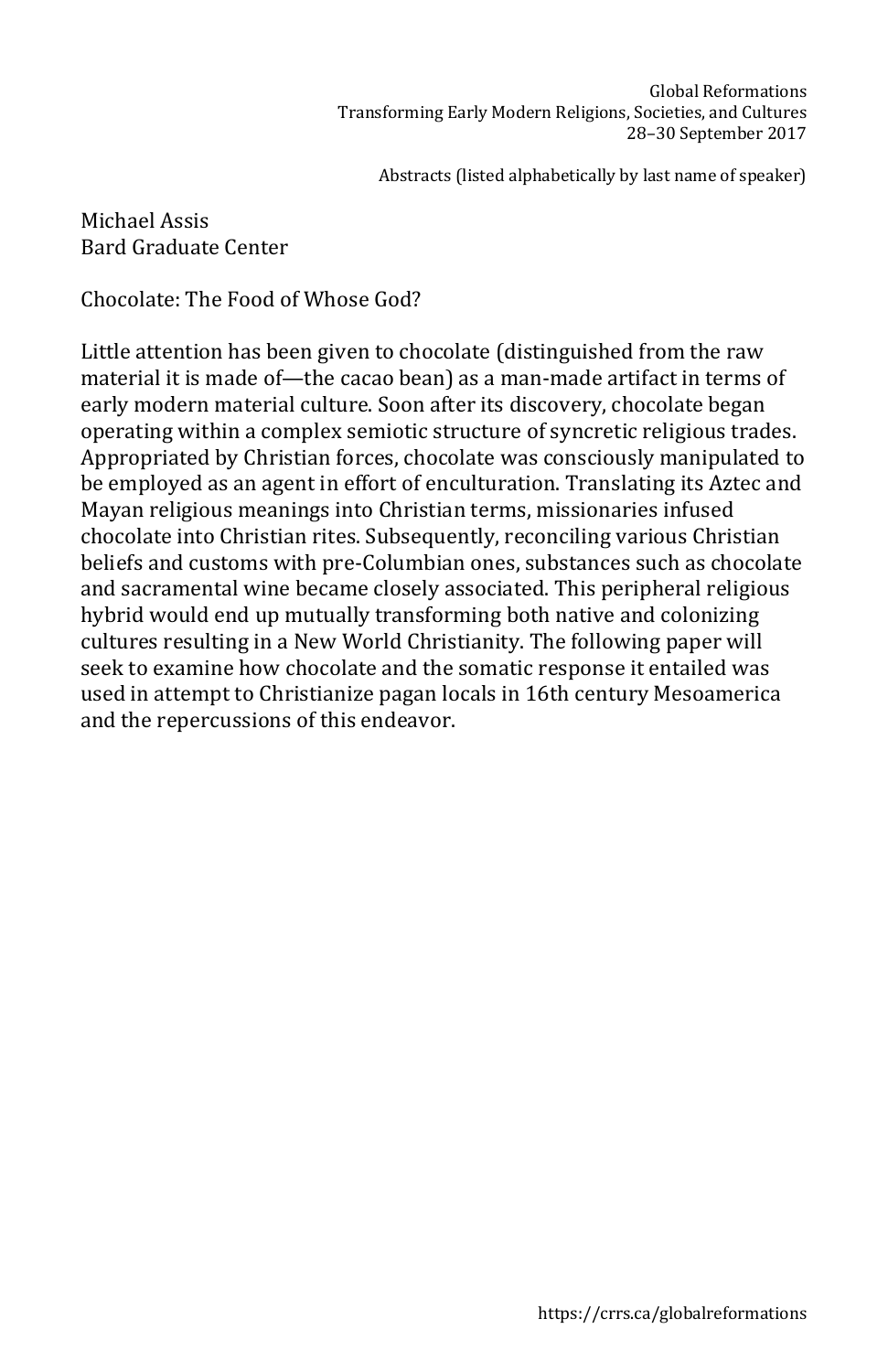Christopher Baldwin University of Toronto

"The Presbyter-Turks": Islam, Religious Dissent, and Political Identity in Restoration Political Ballads

This paper examines the role of the cultural image of the "Turk" in London political culture in the late seventeenth century. Political balladeers used the popular image of Muslims to highlight the otherness and foreignness of their political opponents. Islam was a powerful rhetorical symbol for the Tories. Playing on stereotypes of sobriety, radicalism, foreignness, and treachery, Tory ballads cast the Whigs as religious radicals bent on the destruction of the established order and undermining English Protestant masculinity. In these mocking tunes stereotypes of Islam were used to contrast "true" Protestantism and "Presbyterian" non-Conformity. In the fallout of the Popish Plot (1678), the Rye House Plot (1683), and the Monmouth Rebellion (1685) these ballads situated the religious differences between Whigs and Tories within the metacultural opposition between Christianity and Islam. The image of the Turk was deployed to cast religious non-Conformers not only as a political threat, but as seditious radicals plotting to overturn social order and normative values.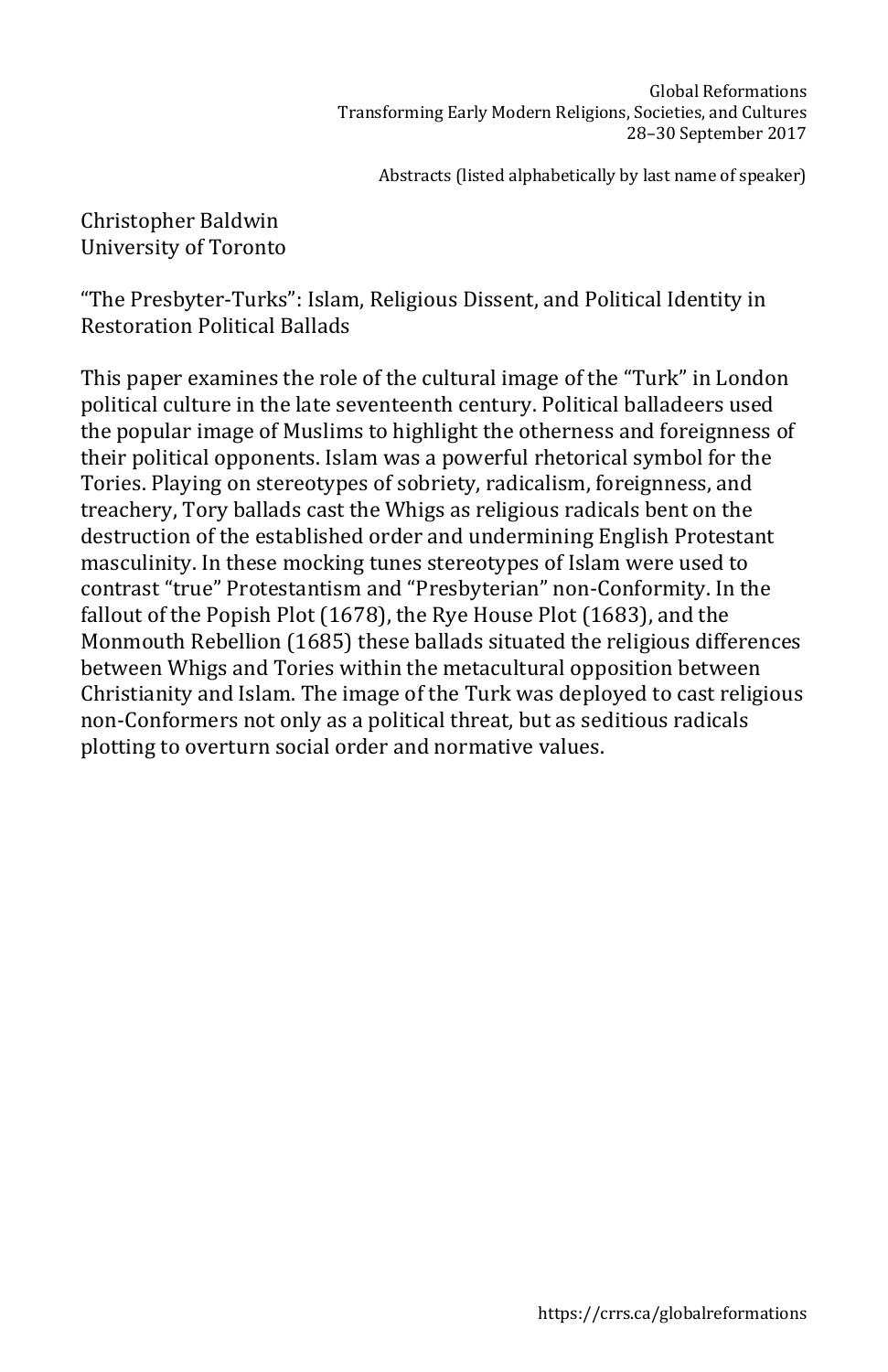## Edward Behrend-Martínez Appalachian State University

Thomas Sanchez, the Catholic Reformation, and Sexuality in Late Sixteenth-Century Spain

Historians of early modern Spain are familiar with many famous reform protagonists, eras, and efforts over the course of the early modern period: whether it was the pre-Reformation reforms of Cardinal Ximenes de Cisneros, the efforts to reform convents and monasteries in the midsixteenth century, or the Tridentine reforms of the late sixteenth-century. The reform of Christian sexuality was often at the center of Catholic reform efforts, especially since Protestant critics like Luther had so thoroughly embarrassed the Church by exposing the hypocrisy of Catholic doctrine on sex and, especially, the actual sexual lives of Catholics throughout Europe, both lay and clergy. This paper examines Tridentine Doctrine on sex and marriage as it was reflected in the work of Jesuit Thomas Sanchez (1550– 1610) and his *De sancto matrimonii sacramento disputationum* (1605). Few legal works became as infamous for their blunt, even shocking, legal discussion of sex in marriage as Sanchez's *On Holy Matrimony*. Sanchez took several nuanced approaches to legal questions of Christian sexuality, living up to the Jesuits' reputation for casuistic reasoning, for which they were later condemned. *De sancto matrimonii* was eventually added to the Inquisition's list of prohibited books. This paper aims to answer how Thomas Sanchez's relatively freethinking work discussing sex squared with his Spanish context, a time when the Church and the Inquisition grew increasingly puritanical.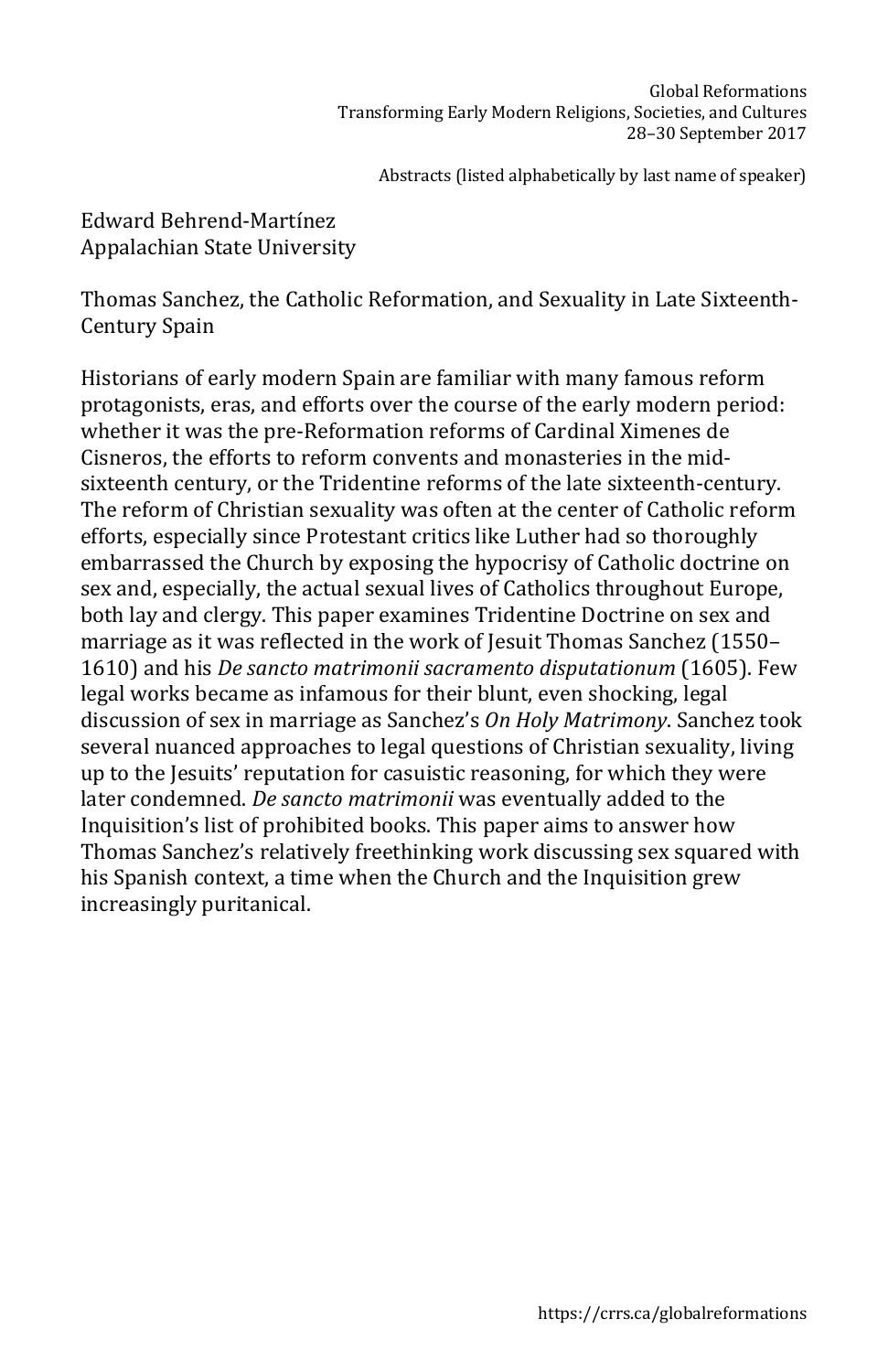## Christopher Black University of Glasgow

The Roman Inquisition and Troublesome Priests

A significant number of priests were denounced to the various tribunals of the Roman Inquisition from the 1540s onwards, including powerful bishops. Some faced full trials and heavy punishments; many did not. Initially processi dealt with supporters of Reformation ideas. Increasingly other offenses were alleged, including using or supporting superstitious practices, uttering blasphemies, using prohibited books. Denunciations then came more about their sexual, gambling and drinking offenses. In the 17th century under Rome's leadership solicitation in the confessional received increasingly serious attention. Sometimes other priests and clerics as well as some women misused this charge to condemn priests opposed for other reasons; or defendants so alleged. This paper will study cases from from Venice, Modena and Mantua, using processi records, or correspondence with Rome about them.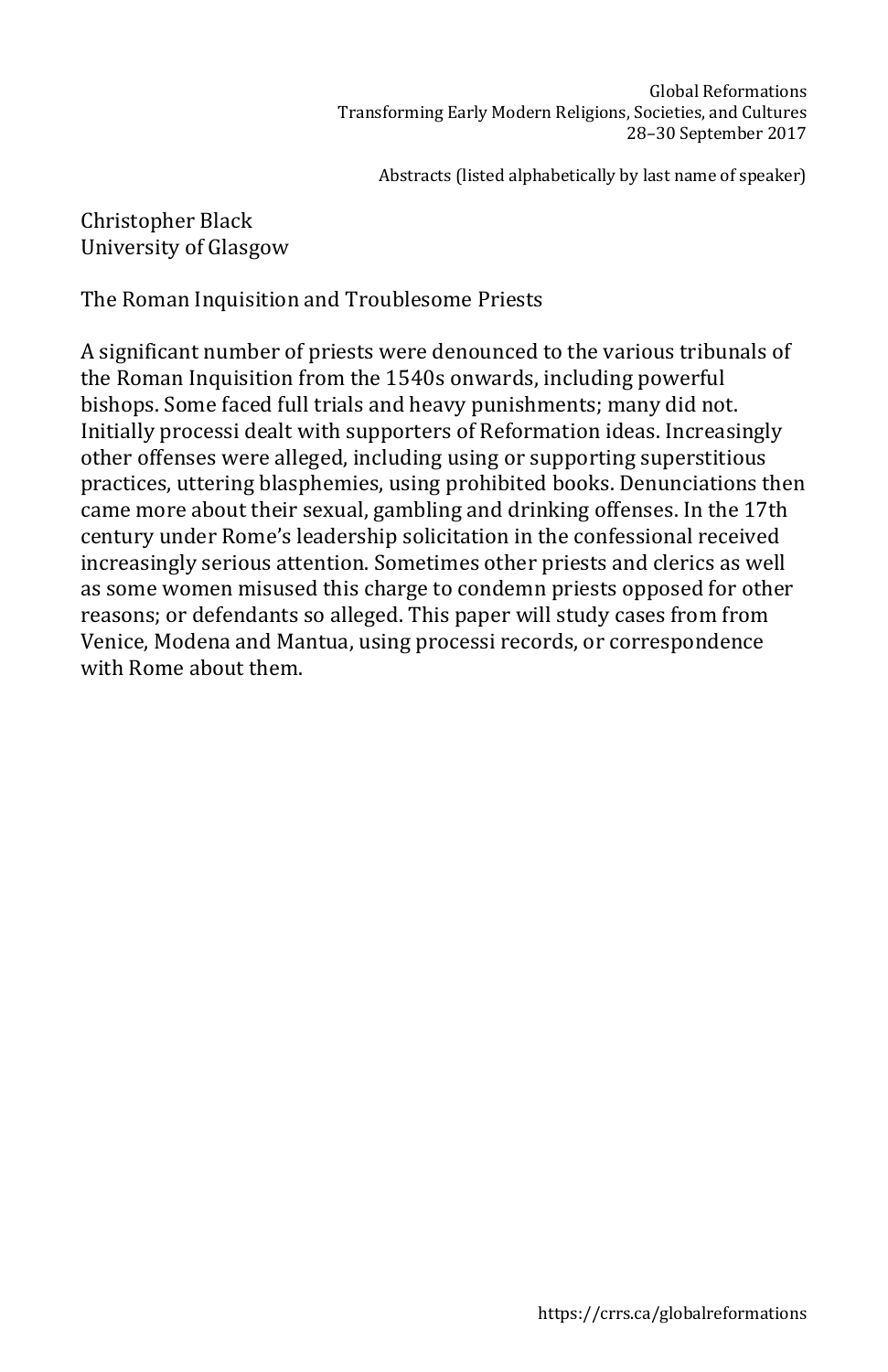# Stephanie M. Cavanaugh McGill University

Morisca Women and the Defence of Community in Sixteenth-Century Spain

The Barrio de Santa María was a Morisco enclave in the Castilian town of Valladolid. The neighborhood was formerly a Muslim quarter, or morería; its residents continued to live there after their mass conversion from Islam to Catholicism in 1502 and remained—despite repeated plans for their removal—until their expulsion in 1611. In the long century between these forced acts of baptism and exile, the problem of how to transform Moriscos into sincere Catholics preoccupied the Spanish monarchy, Inquisition, and clergy throughout the Spanish Kingdoms. Crown and Church deemed social and residential integration to be necessary for their genuine religious conversion. As such, Morisco tenancy and property became controversial matters; a succession of plans aimed to disperse Moriscos in order to promote their assimilation into Catholic society and the Spanish Inquisition routinely confiscated the property of Morisco penitents. In response, Moriscos routinely took legal action. Morisca women, particularly widows, contributed the collective legal defense of Morisco property and residential spaces. Scholars have illustrated how Moriscas played central roles as guardians of pre-conversion faith and customs; the domestic labor and traditional knowledge of Morisca women was vital to the survival of their culture and communities. The case of Valladolid's Barrio de Santa María demonstrates how Morisca women also took on legal and economic responsibilities to protect their families and communities. The Morisca widows who signed new leases in 1538 were more than property owners; they were litigants in a community-wide, decades-long fight to retain Morisco tenancy in the Barrio de Santa Maria. In 1557, Morisco and widowed Morisca citizens collectively petitioned the Inquisition for relief from the regular religious prosecution of their community and the confiscation of their property. Thereafter, widows were among the Moriscos who contributed annually to the resulting financial agreement struck up with the Valladolid Tribunal of the Spanish Inquisition. Formal petitioning and negotiating were tactics for surviving in an inquisitorial society, and Morisca heads of household participated in the legal defense of their community alongside male Morisco citizens. Understanding the many roles of Morisca women in their communities is critical in challenging traditional historical interpretations of both New Christians and women as silent minorities.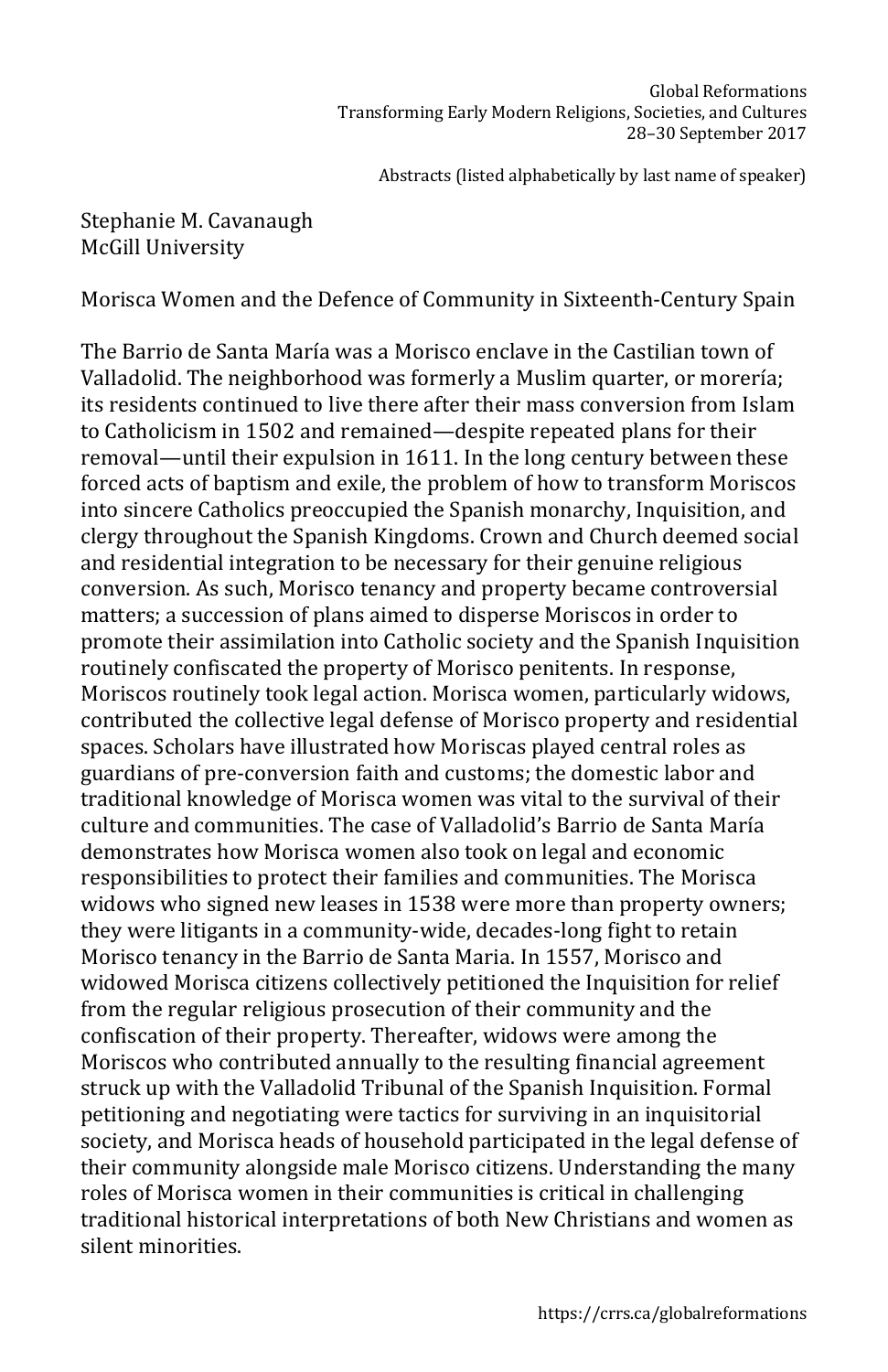Ananya Chakravarti Georgetown University

Notes on an Untold Scandal: Secrecy, Compromise and Discipline in Early Modern Catholic Missions

In 1606, in a secret, coded letter, the Jesuit visitor Nicolau Pimenta informed his superiors in Rome that a woman had been procuring young new Christian girls in Salcete as prostitutes for some thirteen vicars. The scandal was the latest in a string of setbacks that threatened to undermine the symbolically important mission in Portuguese Goa. As Pimenta made clear, if the scandal were to reach the ears of the wider public, the precarious mission would fall. More intriguingly, usual judicial channels for such gross breaches of clerical conduct, especially the Inquisition, were to be strenuously avoided. Thus, the exigencies of evangelizing in colonial Salcete superceded the new strictures on church discipline following the Council of Trent. Using this case study as a starting point, this paper will explore how notions of scandal and missionary discipline were negotiated in a colonial location within the context of the Catholic reformation.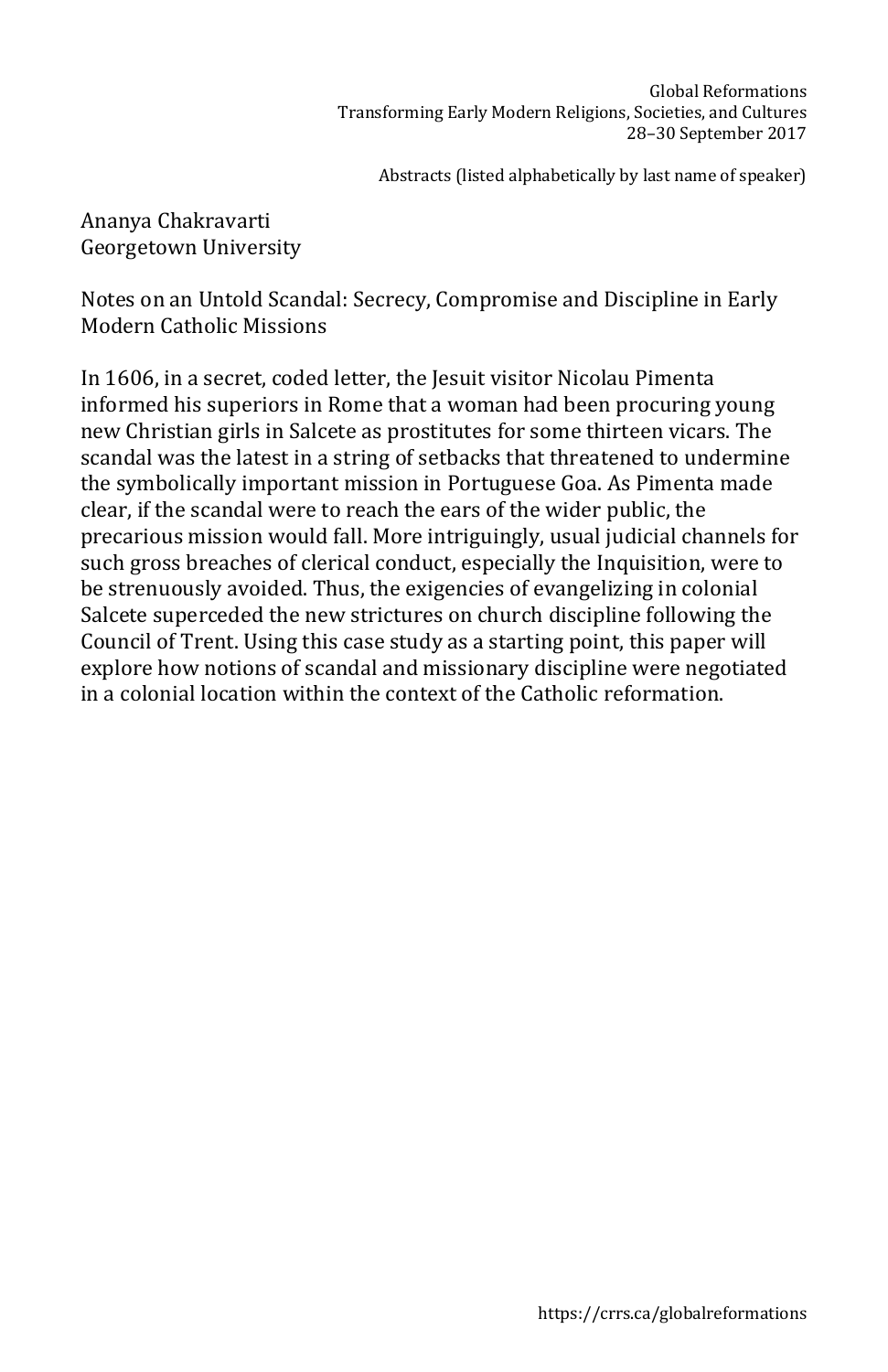John Christopoulos University of British Columbia

"A most scandalous man and a bad example to all": Trying Priests in Post-Tridentine Italy

In 1595 the people of Trevignano, a small lakeside town north of Rome, sought to rid themselves of the priest Antino de Benedictis. His transgressions were many but what appears to have pushed the community into action was his increasingly abusive relationship with the widow Femia Andreotti. A lengthy investigation, begun by the bishop and then transfered to the higher oversight of the Congregation of Bishops and Regulars in Rome, contains the rich testimonies of many townspeople chronicling Antino's transgressions and reflecting on his life and character, as well as the bureaucratic and jurisdictional issues involved in investigating such a case. I will use this case to reflect on how broader issues that vexed Post-Tridentine Catholic reform the world over were articulated in one situational context: the reform and disciplining of the clergy; the abuses that women suffered at their hands and the scandals these caused; the ability of communities to decide who should care for their souls and how; and the political battles between local authorities, bishops and the centralizing Roman curia.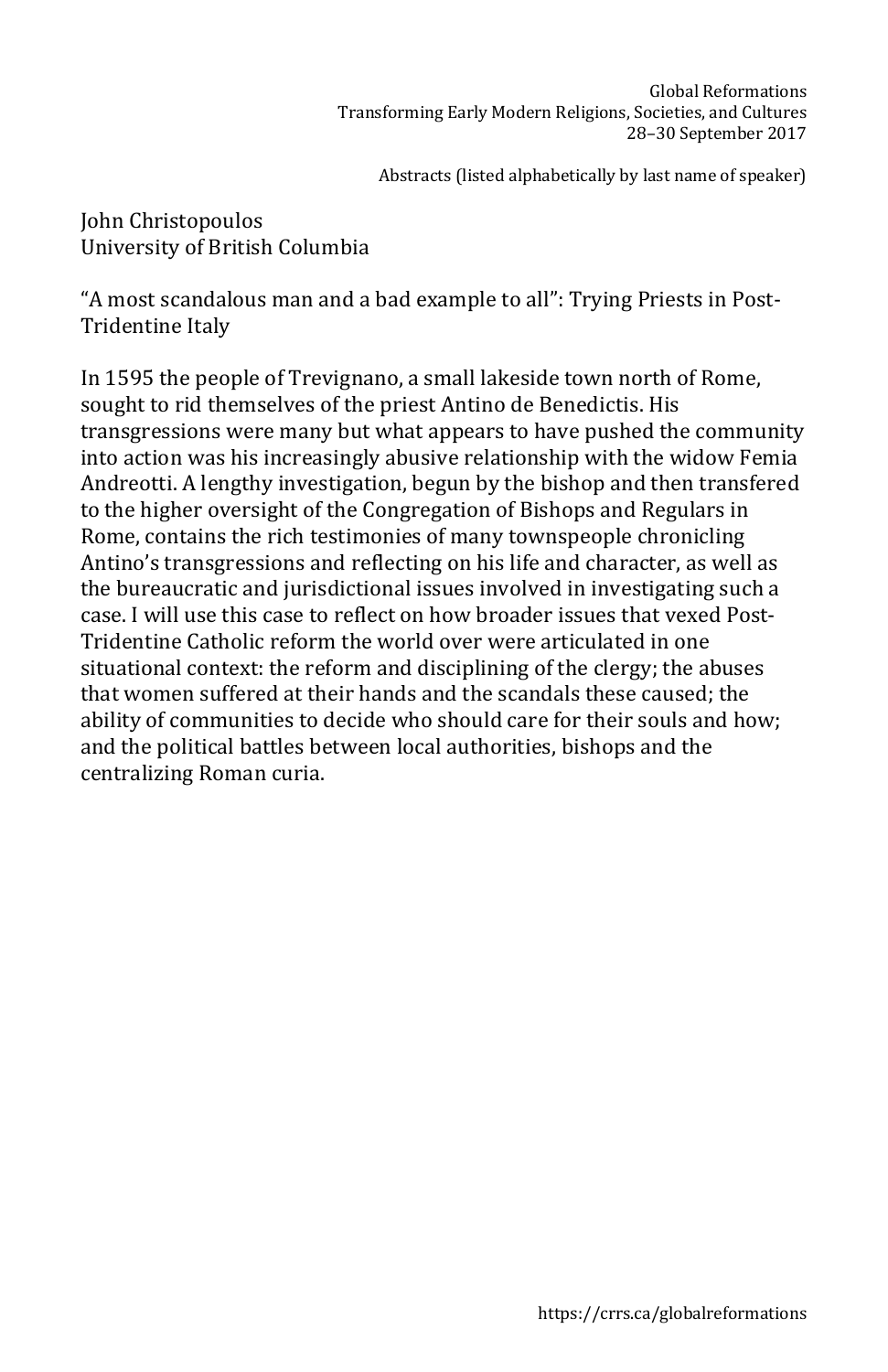Heather Coffey Ontario College of Art and Design University

Prophet or Sultan? An Instance of Turquerie in Michel's Baudier's Histoire générale de la religion des Turcs

Michel Baudier's Histoire générale de la religion des Turcs, published in Paris in 1625, and again in 1632 and 1641, contains an extraordinary engraving of the Prophet of Islam. The bust-length engraving—which opens a biography of the Prophet, followed by an exposition on the supposedly fraudulent nature of Islam—does not defame the Prophet visually, who is rendered with decorum in the guise of an Ottoman sultan. The laudatory and seeming veridical nature of the engraving not only contradicts the pejorative tone of the accompanying texts, but, in conjunction with its authoritative scale, which commands two-thirds of the folio, reinforces such misapprehensions that Mahomet authored the Qur'an. Indeed, texts such as Baudier's Histoire complemented the reactionary printed dispersal of European translations of the Qur'an, such as Theodore Bibliander's famous 1543 Basel edition, secured with the support of Martin Luther. This paper thus explores the (mis)representation of a competing religious tradition in a post-Reformation context for Christian consumption. The engraving's imbrication of prophethood and sultanship captures a latent ambivalence towards the perceived threat of Islam, and Ottoman expansionist ambition, registering both deep-seated aversion and avid fascination.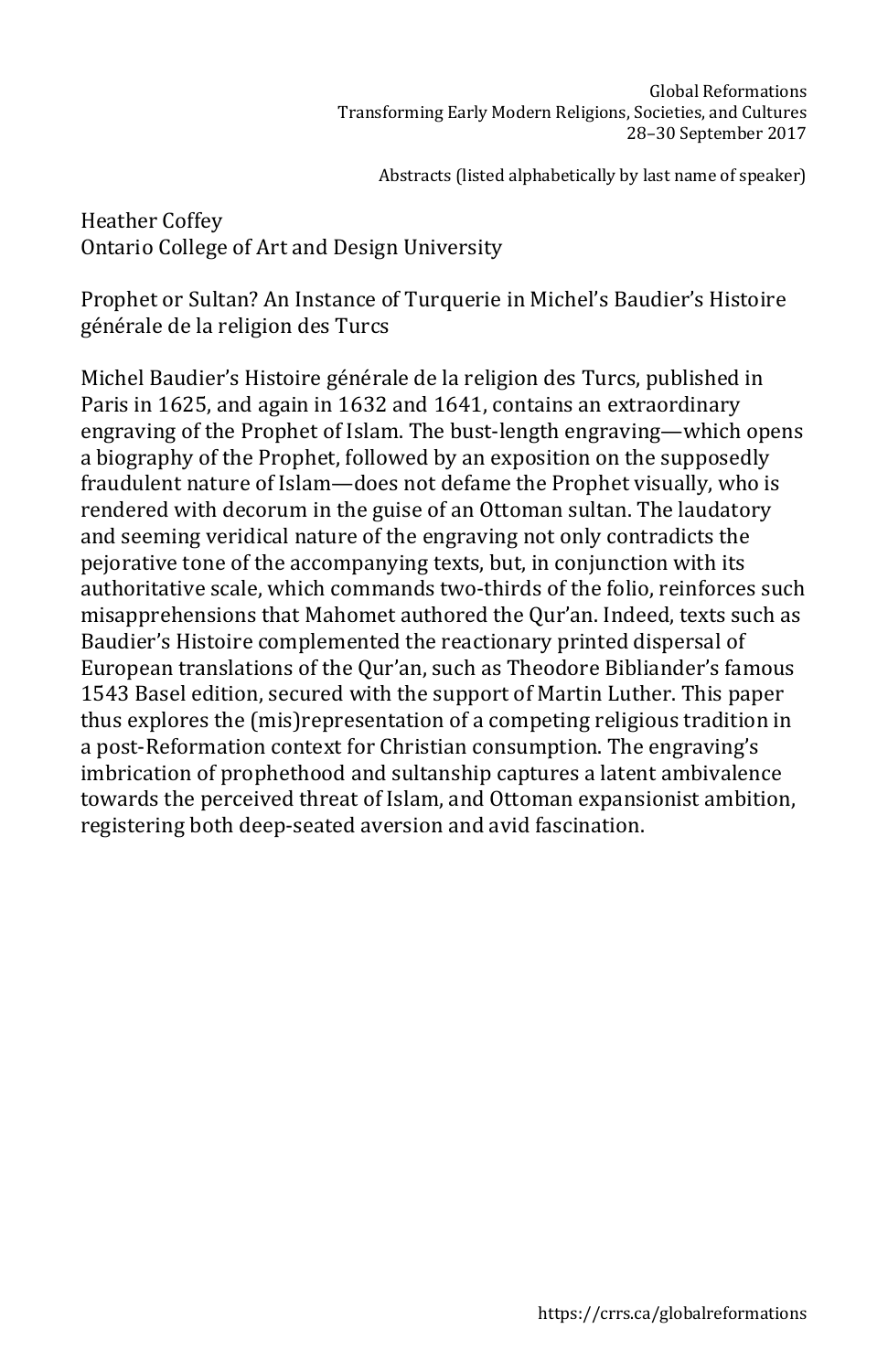Susan Cogan Utah State University

Networks of Coexistence Becoming Visible: Using Nanohistory to Visualize Post-Reformation Social Networks

In the post-reformation century, English families and communities developed specific strategies of coexistence as they adapted to changes brought by religious reforms. Although polemicists emphasized persecution and discord, people often sought harmonious coexistence, and employed their various social networks to do so. This paper examines the social and cultural networks of Catholic families in the English Midlands and reveals how those networks were instrumental to creating an atmosphere of concord in communities that could easily dissolve into tumult. This paper will also demonstrate how a new network-modeling tool enhances the visibility of the networks by providing a visual tool with which the researcher can detect social connections that might not otherwise be evident. This paper takes as a case study the Throckmorton and Hastings families, both of which had extensive kinship and social networks, influence in the Midlands, and an array of religious beliefs among their members.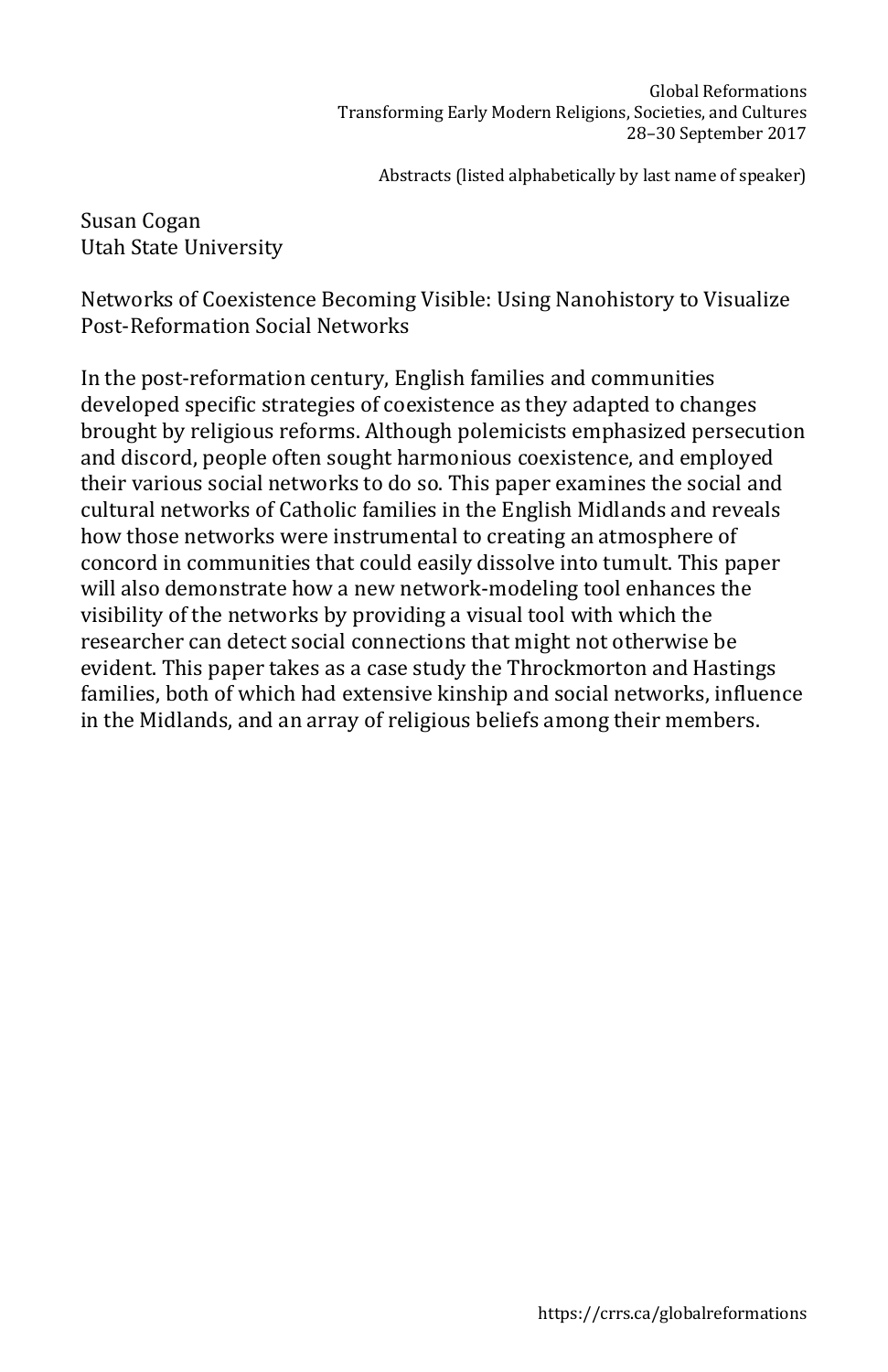Susan Cogan Utah State University

Matthew Milner

Building Large Events using NanoHistory.org

This paper will introduce a new digital platform called NanoHistory (http://www.nanohistory.org) which allows users to document historical interactions with an extremely fine level of granularity. Users can document who did what when, and where, by either entering data or pulling in data from existing Open Data resources, without having to assign a particular "event type" or "name." These documented interactions, or "events," subsequently serve as the basis for explorations of complex historical networks, outlining how people, organizations, places, and things relate over time. NanoHistory is designed with several key historiographical and theoretical objectives in mind. First, it holds that use of large or Big Data is not exclusive of enabling scholarly critique of specific records: granularity makes such critique possible. Secondly, by breaking down large events, such as the Reformation, in to its smallest components, it allows us consider what it is that historians actually do and need from digital research tools. NanoHistory uses the digital as a heuristic for historical research to allow scholars the means to study how historians group and name smaller interactions in order to create larger representations of the past. The paper's overarching argument will be that the cultural network, properly theorized and accounted for in terms of agency, context, and chronometry, is the theoretical model best suited to large scale digital historical research, and the Reformation offers a perfect case study for looking at how we might employ such theories and techniques to new ends. We will showcase the theories powering NanoHistory, and demonstrate it for the audience as preparation to the following papers where we examine particular historical case studies on the English Reformation.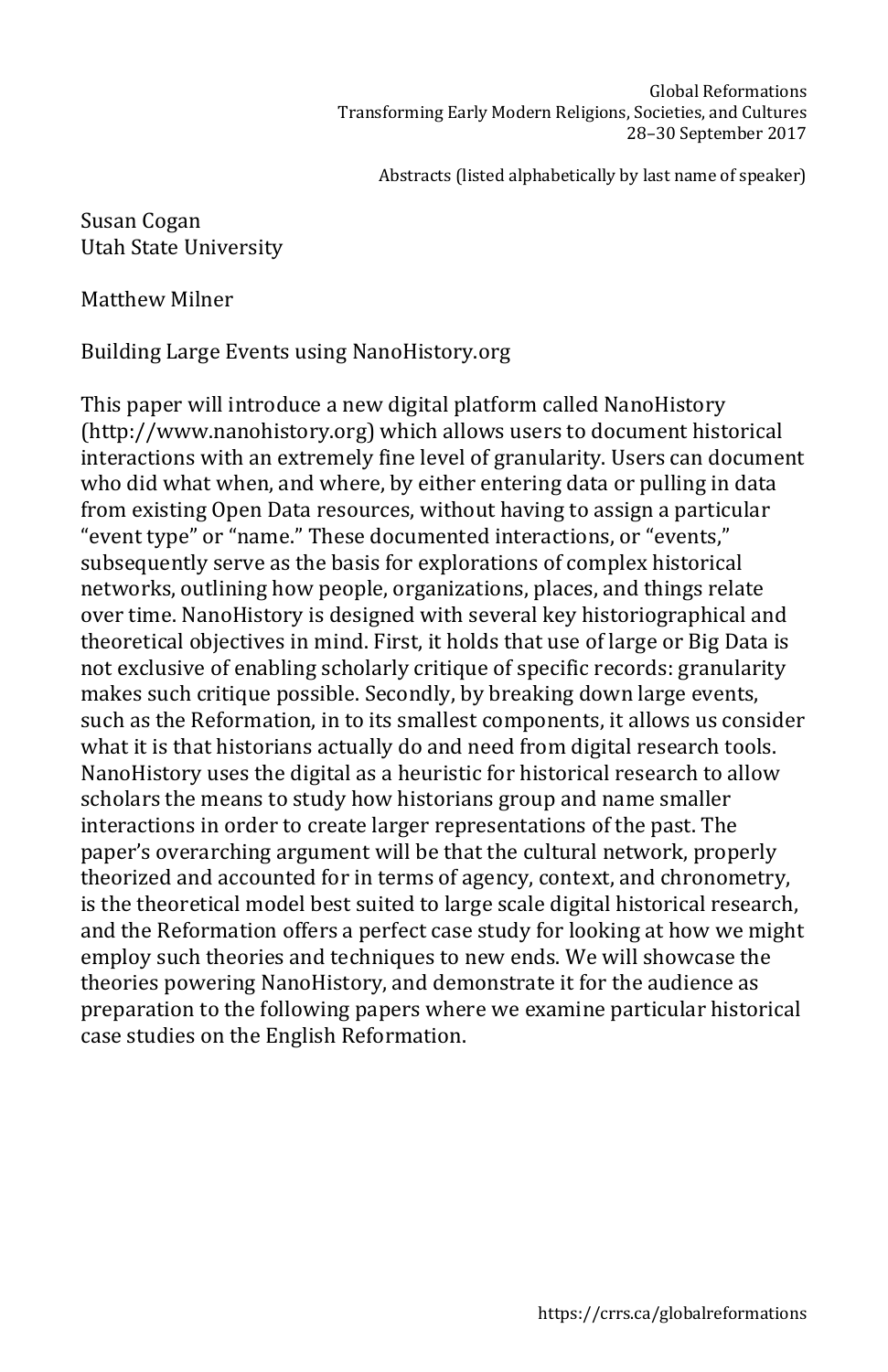## Elizabeth Cohen York University

From Constantinople to Rome: A Quirky Tale

Counter Reformation Rome was a polyglot meeting place of many religions. The papacy sought to shore up Catholicism not only by opposing Protestants to the North, but also by reaching out to various stripes of Christians in the East. A trial record from 1603 lets us add another story of unfamous and unlearned people navigating the shoals of religious and cultural identities in the eastern Mediterranean. Through hints and clues, I reconstruct the experiences of the Greek lady, Despina Basaraba, and her once captive and renegade, now bigamist French husband as they migrate, with their young son, from Constantinople to Rome. Although their religious affiliations and moral rectitude were at least ambiguous, they petition, successfully, for papal alms intended to showcase Catholic generosity to those who join or rejoin the fold.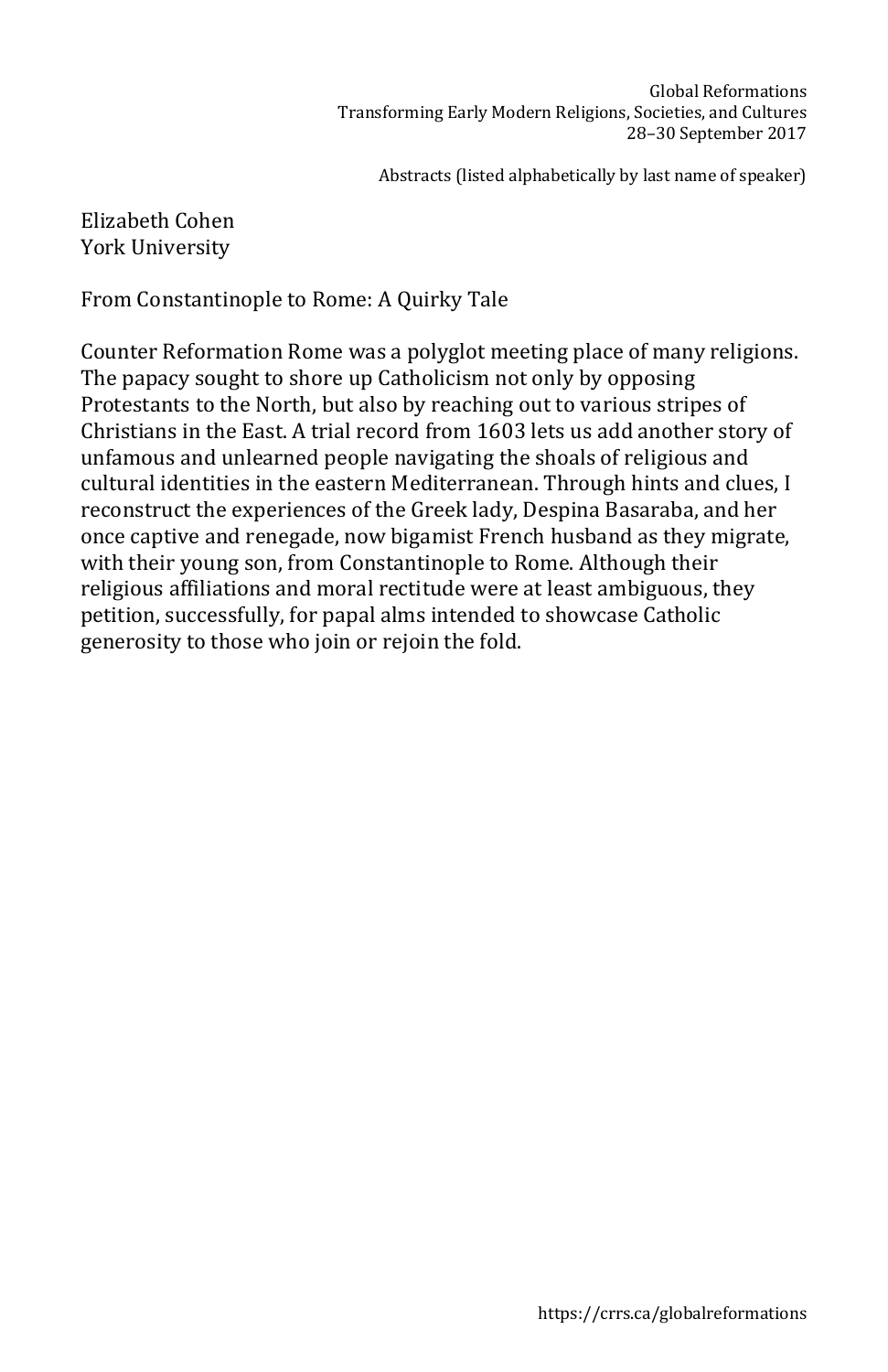Cedric Cohen-Skalli University of Haifa

The Apocalyptic Encounter of Christianity, Islam and Judaism in Isaac Abravanel's Messianic Writings and the Rise of a New Apologetics of Judaism

Don Isaac Abravanel (1437–1508) was a renowned political, commercial, and intellectual Jewish figure in the second half of the fifteenth and beginning of the sixteenth centuries. He lived and operated in Portugal and Castile, and after the 1492 expulsion found refuge in southern Italy and Venice. He is acknowledged as one of the last Jewish Medieval philosophers, but also as one of the first early-modern Jewish thinkers to integrate humanistic trends of the Renaissance into his exegetical and philosophical work. In this paper, I would like to address the role of religious conflicts between Christianity and Judaism, and between Christianity and Islam—in Abravanel's elaboration of a new messianic apologetic of Judaism in the aftermath of the 1492 expulsion.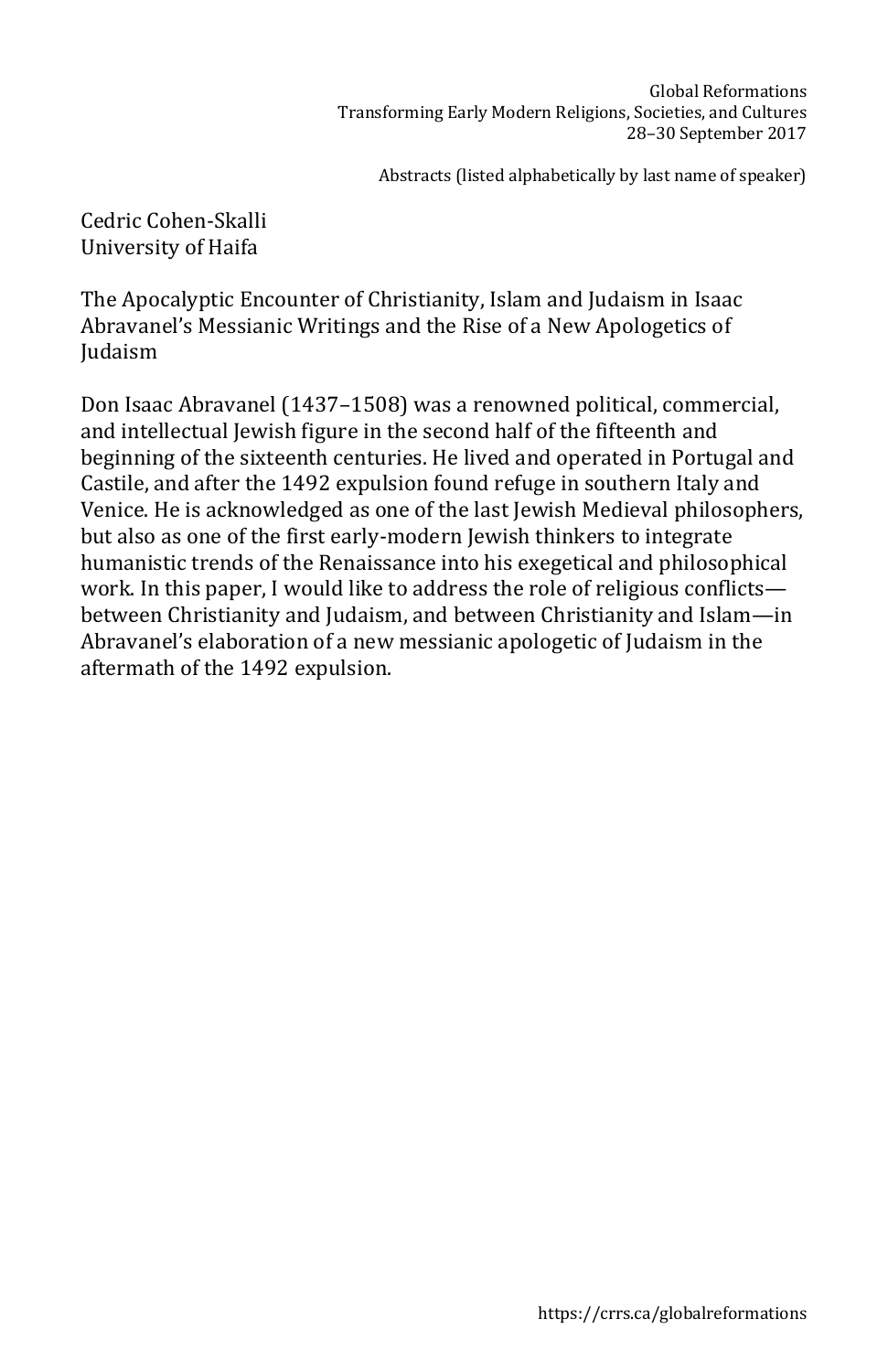Dane Daniel Wright State University

Paracelsus Confronts the Mauerkirche: Christ's "New Creation" in Inter-Confessional Paracelsianism

Theophrastus Bombast von Hohenheim, or Paracelsus (1493/4–1541), is often called the "Luther of the Physicians" because of his revolutionary medical ideas. However, Paracelsus also espoused radical religious views that played an important role in the Paracelsian "reformation" of medicine and natural philosophy. Some scholars have noted the Paracelsian exegesis of the Genesis creation story, utilized by Paracelsian iatrochemists to counter "pagan" Galenic medicine. Yet, Paracelsus's idiosyncratic theology and its inter-confessional reception receive scant attention. I will highlight Paracelsus's teaching on the "new creation" by Christ and characterize his radical spiritualism—Paracelsus extolled the spiritual unity of all true believers while criticizing institutionalized Christendom, the "Mauerkirche." I will also discuss his theological reception, which occurred in a heterodox and usually clandestine setting. The latter was significant to Paracelsianism and a compelling example of complex relationships across confessional boundaries during the Reformation.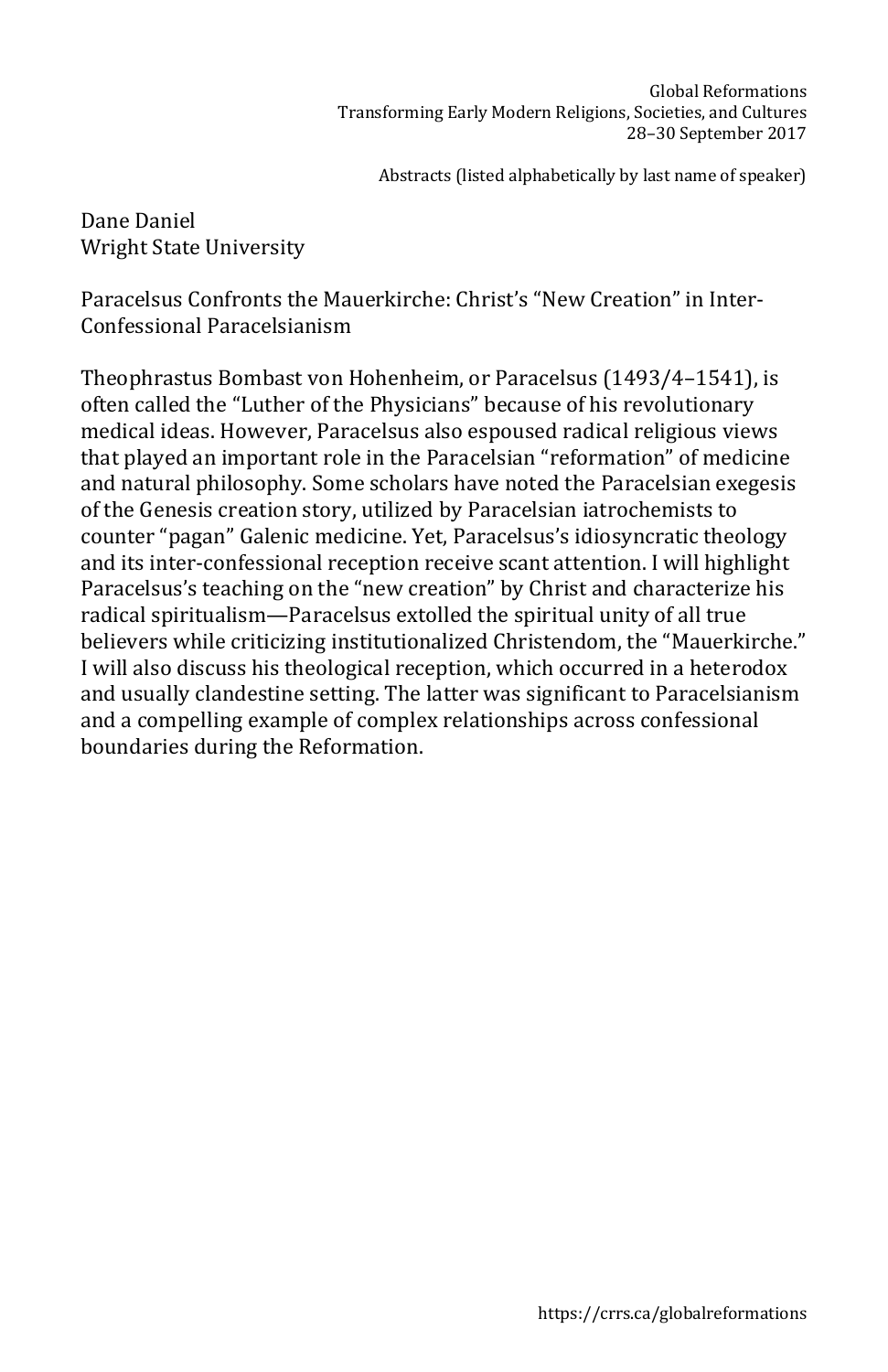### Michael Driedger Brock University

Comparing Sikhs and Anabaptists in Light of Merry Wiesner-Hanks' Religious Transformations in the Early Modern World

This paper engages with the work of Merry E. Wiesner-Hanks. Although she might be best known for her books and essays on gender history in early modern Germany and Europe, she has also contributed significant publications on subjects related to "global reformations." For example, in an essay in the 2017 *Oxford Handbook of the Protestant Reformations* on "Comparisons and Consequences in Global Perspective, 1500–1750," she has worked with the concept of "reciprocal comparison." The point of the concept is to avoid Eurocentric historiographies of world religions in the 16th century and beyond. This paper builds upon the concept of reciprocal comparison, with particular attention to the histories of Sikhs and Anabaptists, whose origins both date to the early decades of the 16th century. The paper functions as an introduction to the bigger themes of the Amsterdamnified Project.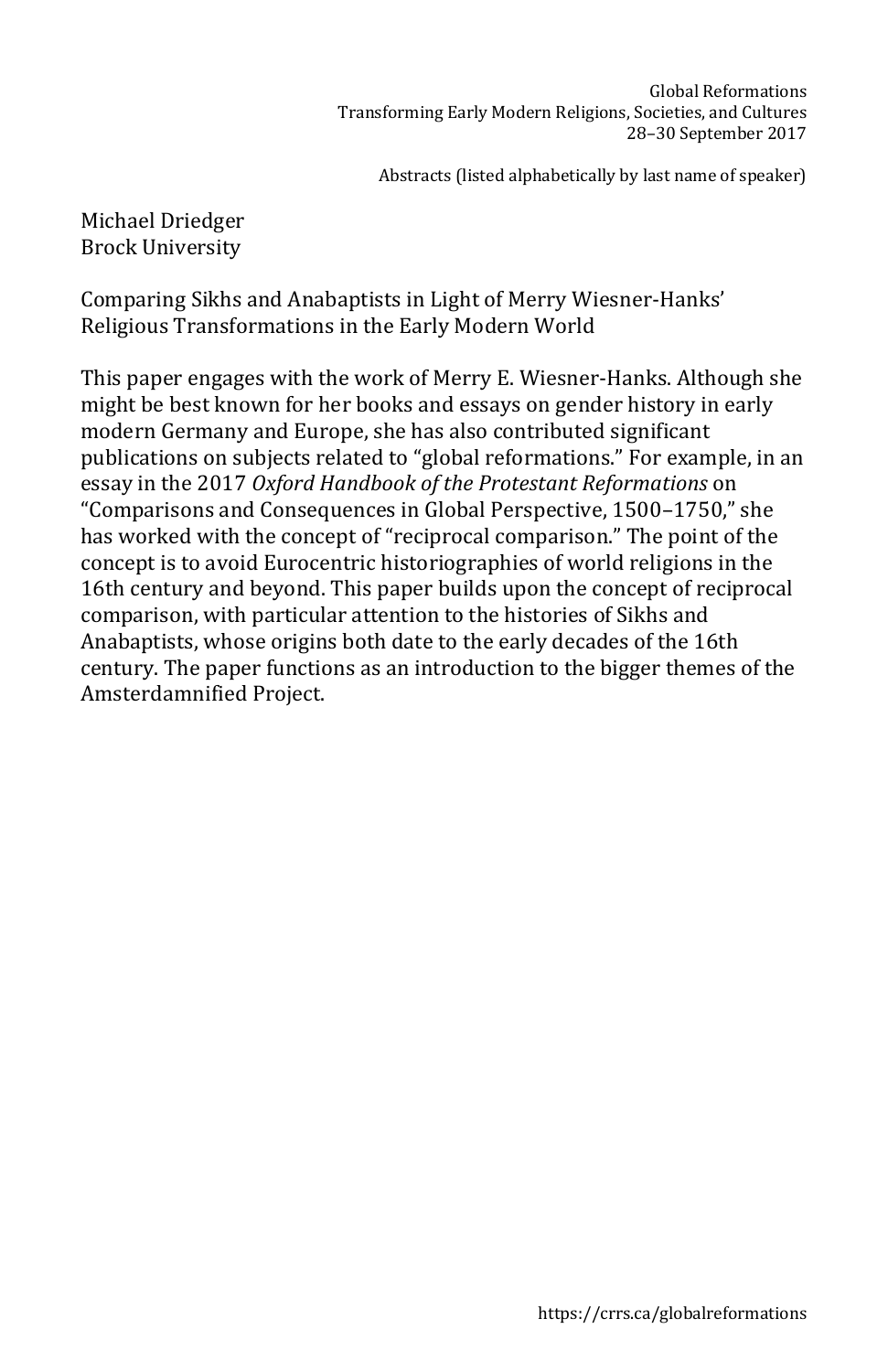# Jason Dyck Western University

Indigenous Evangelists on the Jesuit Missions of Sinaloa

A common image of a missionary from the early modern period is a Jesuit seeking to convert indigenous people to Christianity. While their evangelical labour needs to be acknowledged to understand the expansion of the Counter Reformation Church, more attention needs to be given to indigenous preachers, informants, catechists, and translators. In this paper I analyze descriptions of indigenous evangelists in seventeenth-century mission histories of Sinaloa, concentrating specifically on the work of Juan de Albizuri and Andrés Pérez de Ribas. These two Jesuit historians focus primarily on the feats of their coreligionists, but they occasionally acknowledge Indian contributions to their "spiritual conquest" of northern New Spain. I contend that their representations of Indian preachers reflect an important aspect of mission life: Jesuits entered into partnerships with local Indian groups to spread the Christian faith. Breaking down the traditional binary between European missionary and indigenous convert allows us to better understand cross-cultural encounters in the Spanish world.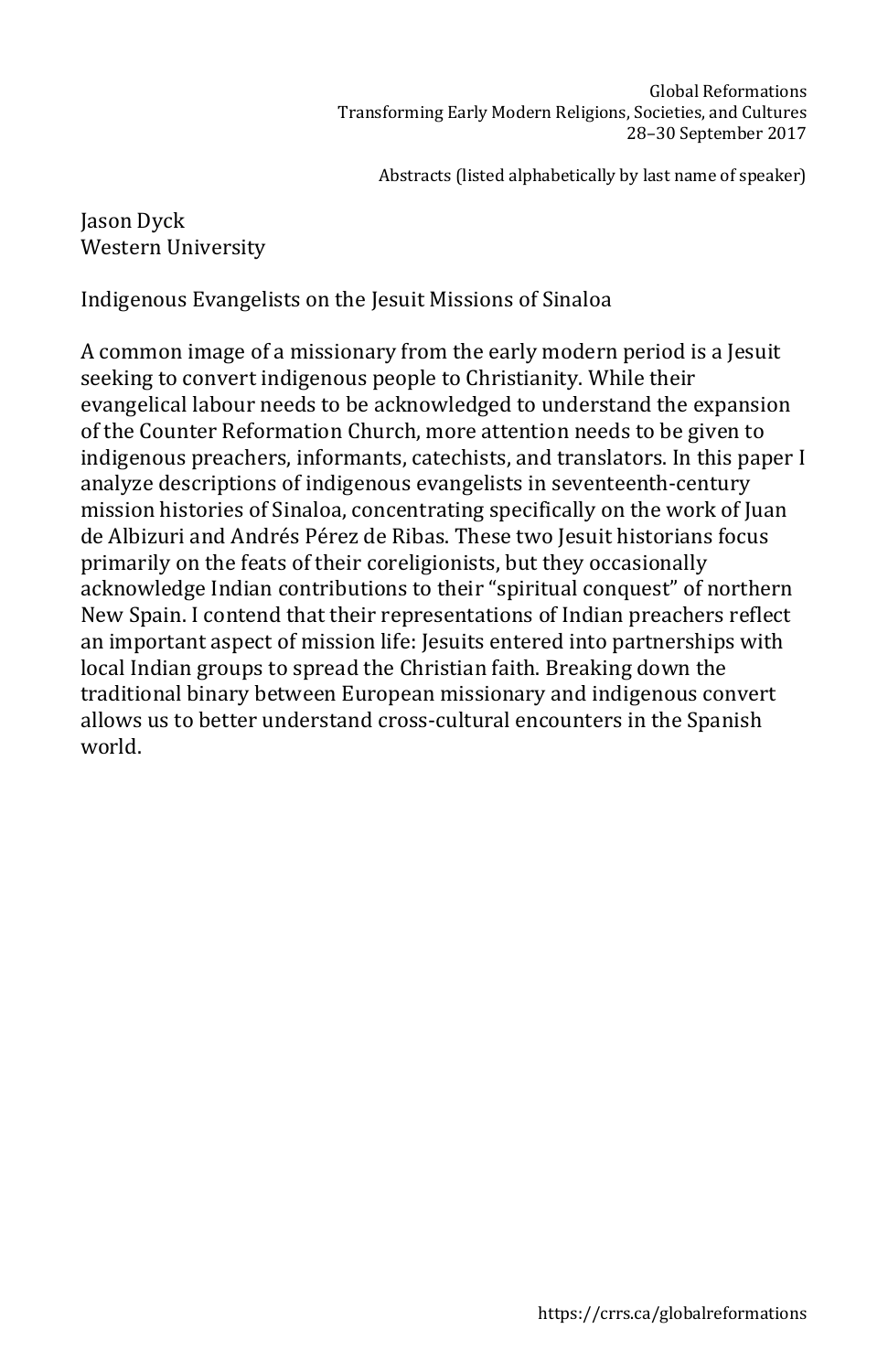## Abdullah Farooqi University of Toronto

A Return to Purity?: Millenarian Identities in the Muslim Mediterranean

In the late fifteenth and early sixteenth centuries, the southern Mediterranean Muslim world, from Mamlūk Egypt to North Africa and (former) Muslim Spain, experienced a series of sweeping changes, from conquest to conversion. In the face of such radical transformations of Muslim polities, some Muslims reacted by turning towards eschatological ideologies. This paper explores the ways in which millenarianism and notions of renewal manifested themselves in North Africa, and how these trends influenced the construction of religious identity by the Granadan moriscos in the wake of their forced conversion to Christianity in the early sixteenth century. The paper investigates whether external and internal challenges forced North African Muslims, and moriscos, to return to idealized perceptions of the earlier generations of Islam, leading them to craft religious identities based on notions of eschatology, spiritual and physical exile, and genealogical and spiritual purity, identities which demonstrated more an appeal to "pure" Islam than to notions of hybridity.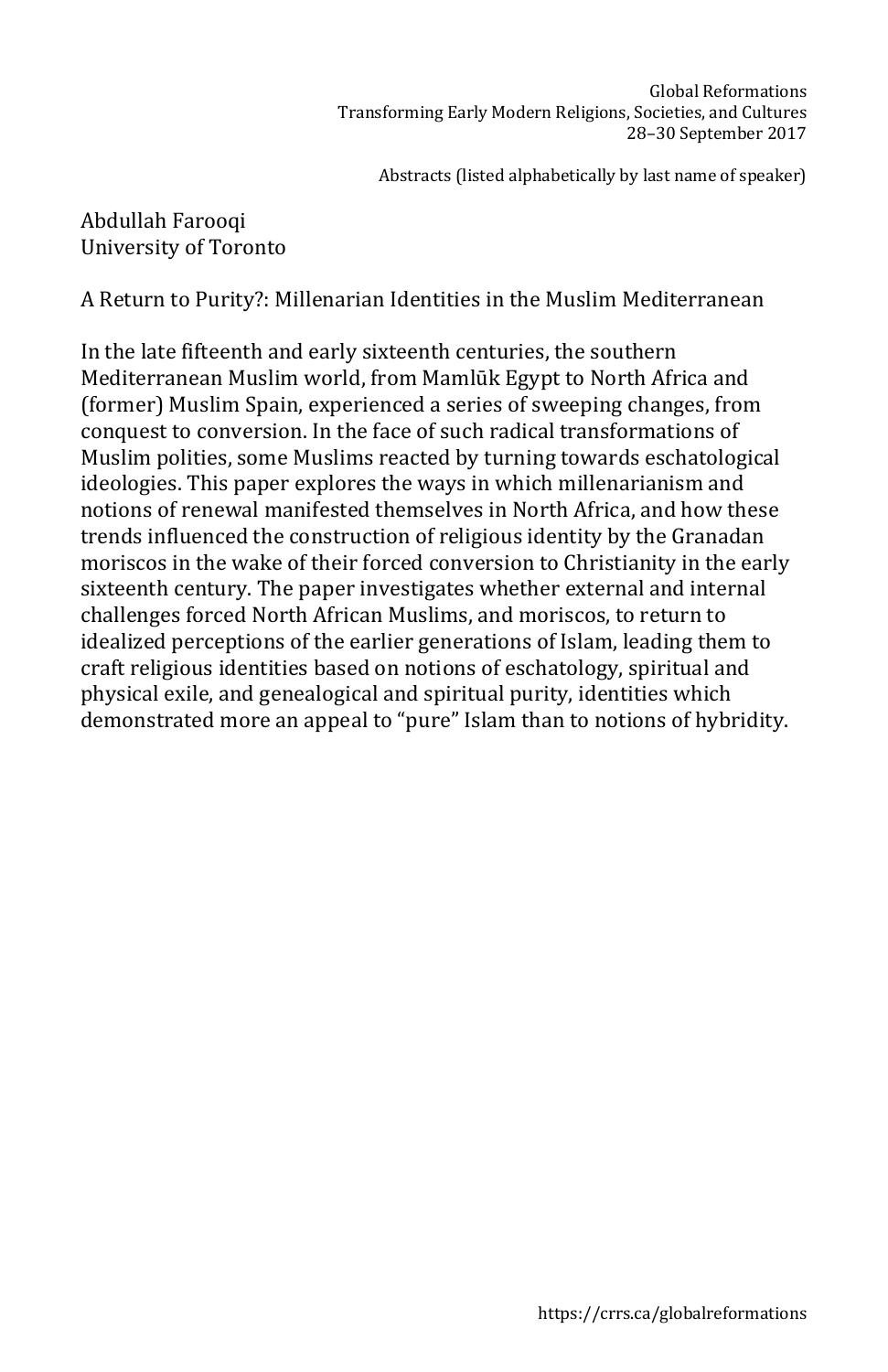Elizabeth Ferguson University of Toronto

Ideas From Across the Channel: Post-Reformation English Catholicism through the Lens of Printed Texts

This paper investigates the shifts and changes to Catholicism in England in the aftermath of the Elizabethan Reformation through an examination of a cross-Channel English Catholic book trade, which produced more than 900 devotional and polemical works between 1558 and 1640. By examining a selection of both devotional and polemical texts, this talk will explore the extensive networks established in the sixteenth and (especially) the seventeenth centuries, and it will assess the cultural implication of the interactions between the different network groups involved, such as the English religious colleges on the continent, Catholic merchants, exiles, and travellers. This research will build on the emerging trend to re-evaluate the character of English Catholicism in this period, shifting away from the idea that it was largely isolated and self-contained. Analysing the English Catholic book trade in the early modern period, this paper will not only provide an exemplary account of the connectivity of early modern entrepreneurial activities, it will also address the complex nature of English Catholicism in this period.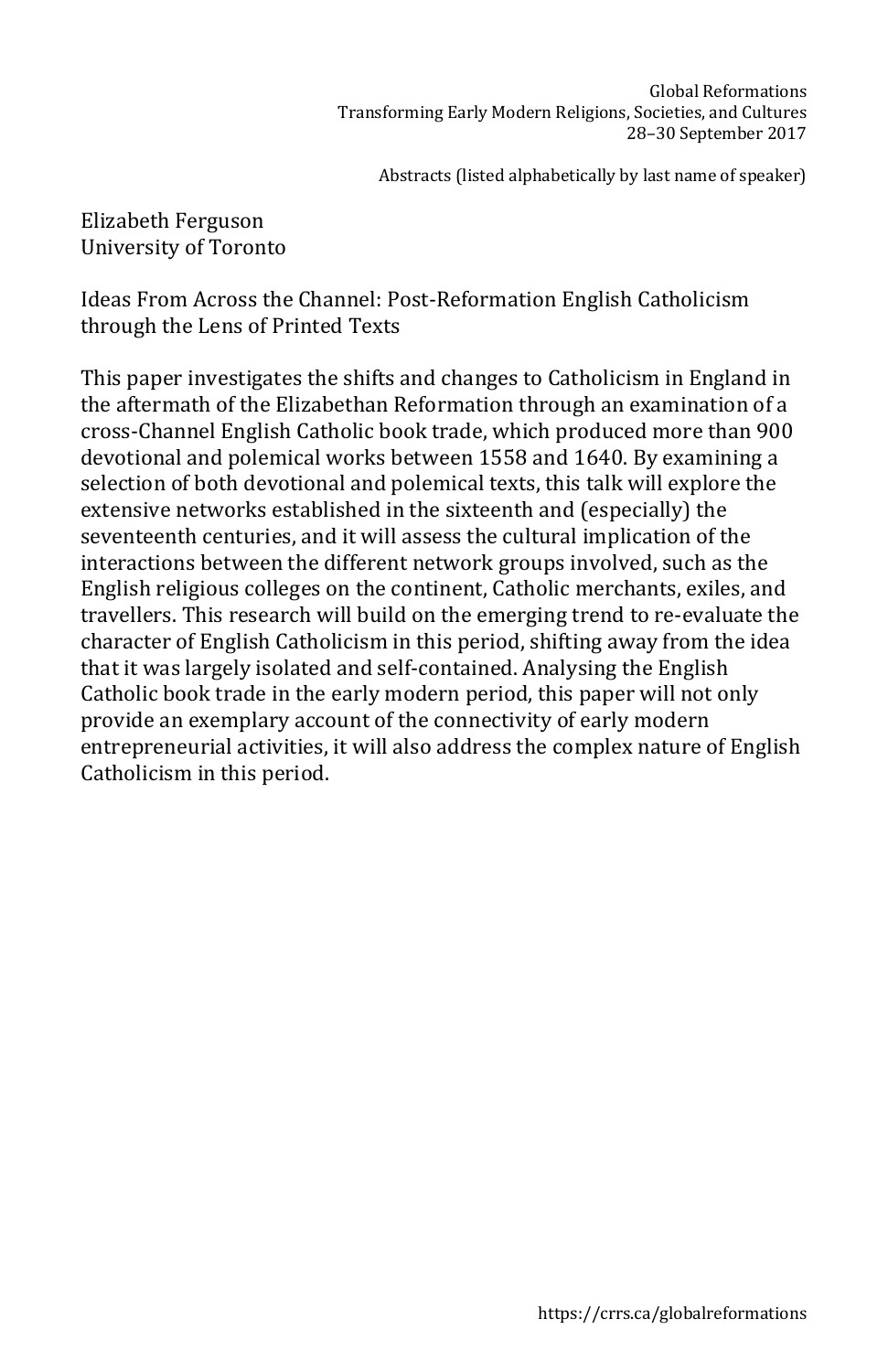## Elaine Fisher Stanford University

The Religious Publics of Early Modern South India

Read through the precedent of Western civil society, the very idea of a religious public may strike the contemporary reader as a sheer contradiction in terms. In the canons of classical sociology, modernity is habitually associated with a teleological trajectory of secularization, such that the terms public and secular have become prescriptively equated with each other in Western discourse. In this talk, I would like to outline a vocabulary for speaking about the relationship between religion and the public sphere—or, more accurately, public spheres—in early modern south India. I focus in particular on the transmission of new religious identities in public space. These religious publics, by and large, were constructed through the public signification of difference: through performative spaces of temples and monasteries, and inscribed on the body of practitioners through the public embodiment of shared religious identity.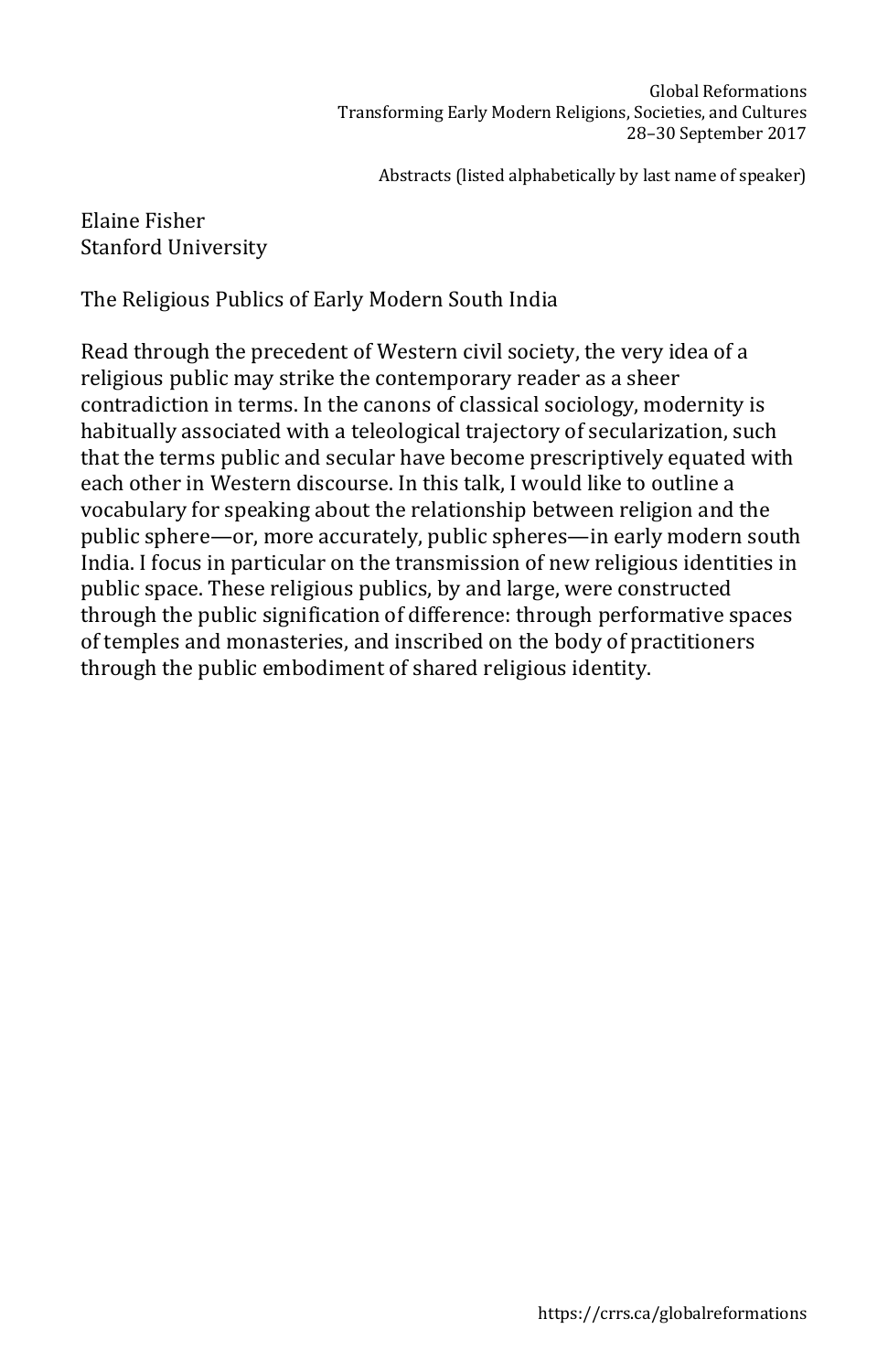Jeremy Fradkin The Johns Hopkins University

Accounts of Spanish Evangelization in the English Revolution: Empire, Enmity, and Emulation

The English Revolution of the mid-seventeenth century represents a turning point in both the imperial expansion of the British state and the growth of organized Protestant missionary activity. This paper explores how English Protestants in this period used descriptions of Spanish evangelization in America to promote imperial and evangelical expansion. The conventional "Black Legend" emphasized Spanish cruelty and superficial baptisms, and called for an assault on Spanish America. Another view, however, chastised New England Puritans for a lack of commitment to evangelization and a "civilizing" mission, and showed how these elements lay profitably at the heart of the Spanish imperial project. Finally, the paper reveals how Thomas Thorowgood's 1650 treatise on *Iewes in America* wrestled with these themes as it envisioned the beginning of a global Protestantism. Previous scholarship has overlooked Spain's central place in Thorowgood's book, which tied together Black Legend, biblical prophecy, and the Inquisitorial persecution of Jews.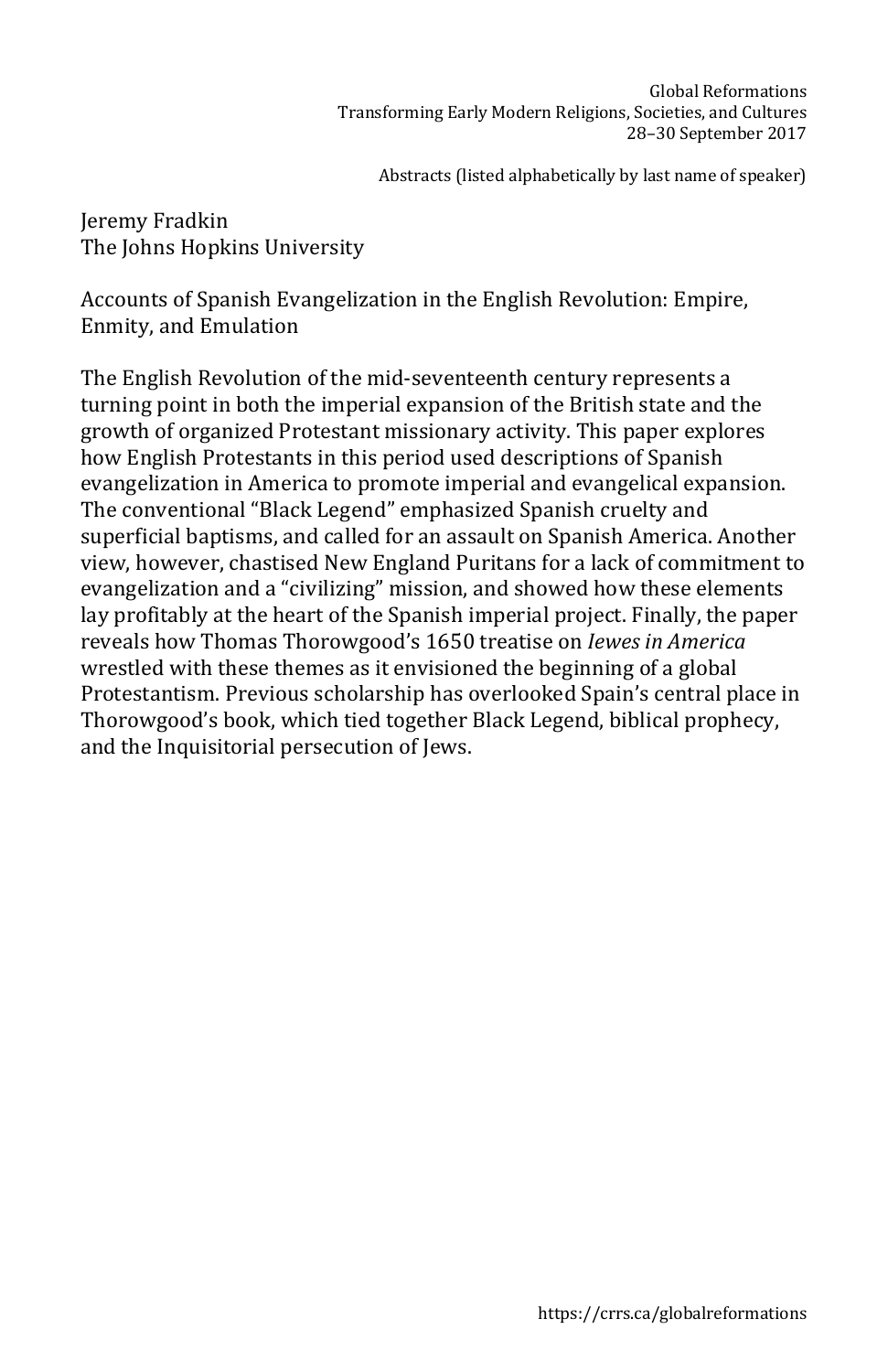# Borja Franco Llopis Universidad Nacional de Educación a Distancia

Images in Conflict: Some Representations of Moriscos, and Turks in Iberia

In recent years the historiography is showing an increasing interest in the studies devoted to the analysis of visual and literary representations of Muslims or Turks in the Early Modern Europe. A great example could be the work of Stoichita (2015) or the exhibition The Sultan's world. The Ottoman Orient in Renaissance Art, completing Orbay's publication: The Sultan's portrait. These works presented a mosaic of images of Muslims and Turks, created by the brushes of artists such as Bellini or Durer. Curiously, in these publications, as in similar ones, the vision of the Muslim or Turk in the Iberian territory does not appear. It seems that the Spanish Empire has been considered peripheral to the historical analysis held by historians of art, although this had been the axis of all armed conflicts in the Mediterranean and in the relations with Islam. This problem on perceptions is only studied in a literary and not artistic way. The aim of this paper is setting out several questions: How were North African Muslims, Moriscos and Turks perceived and depicted by Iberian Christians? How was the fear about the possible alliance between Moriscos, pirates and the Ottoman Empire visualized? Was the Muslim population only seen and represented like an enemy to be defeated? Which Islamic trends were emphasized in their visual configuration?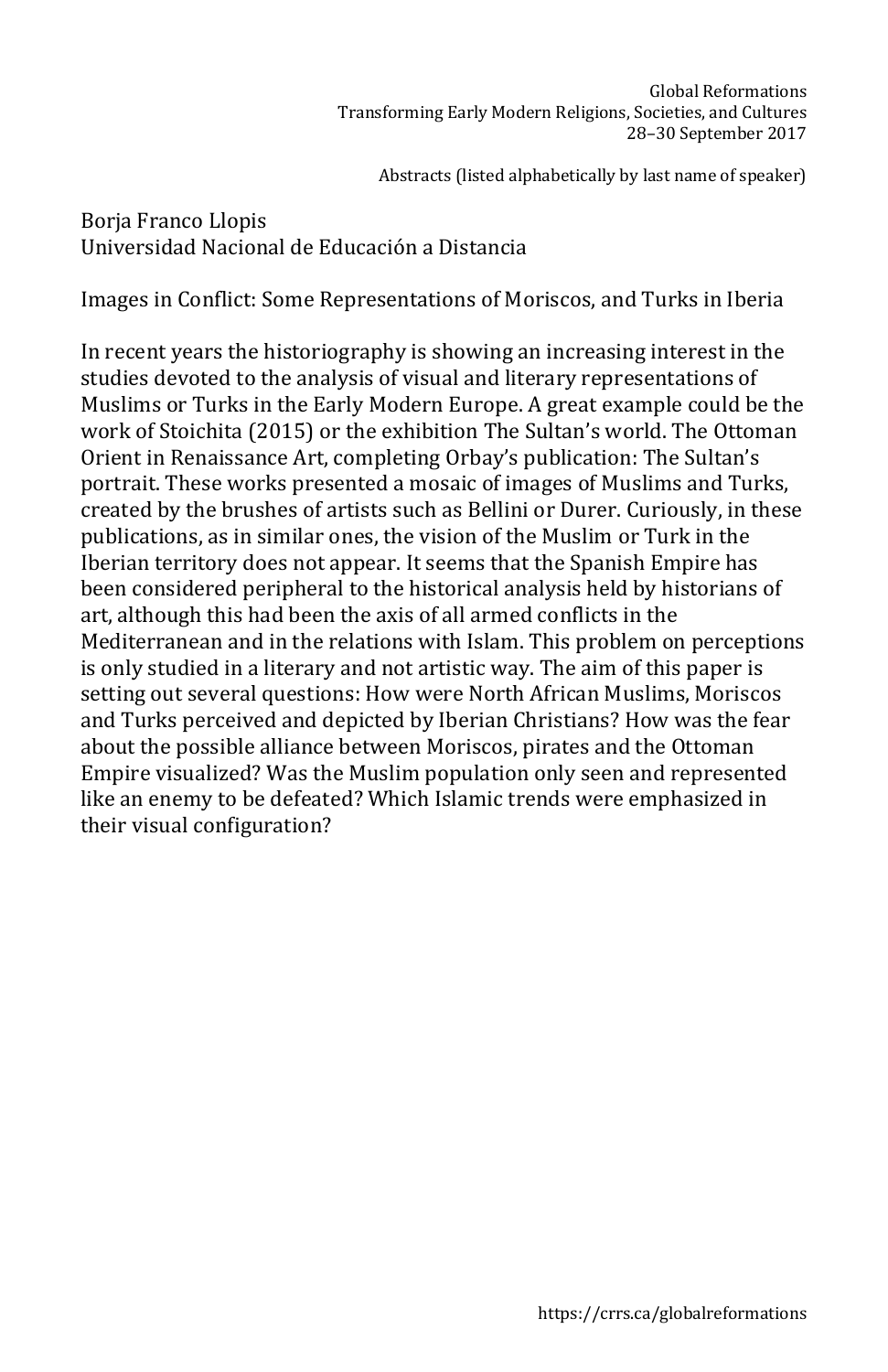Cezary Galewicz Jagiellonian University

Preachers, Printers and Pundits: Protestant Missionary Presses in the Making of Early Modern India

While Jesuits are credited with introducing printing press to the Indian Peninsula around A.D. 1556, it were the Protestant missions' establishments of a century and a half later that proved in longer term to be the actual agents of change. They initiated not only the processes to be named later as media revolution but also triggered new regional cultures of print. To them goes also the credit for profoundly influencing and actually shaping the use of print for regional, and trans-regional projects of social and cultural change as well as those of imperial consolidation later on. The first one, the legendary Tranquebar Mission Press, founded by Bartholmeus Ziegenbalg in 1712 was a work of a missionary zeal of a Pietist. The paper explores some of the trajectories that the use of print took in shaping regional print cultures against the initial Pietist ideology that gave impetus for these pioneering establishments.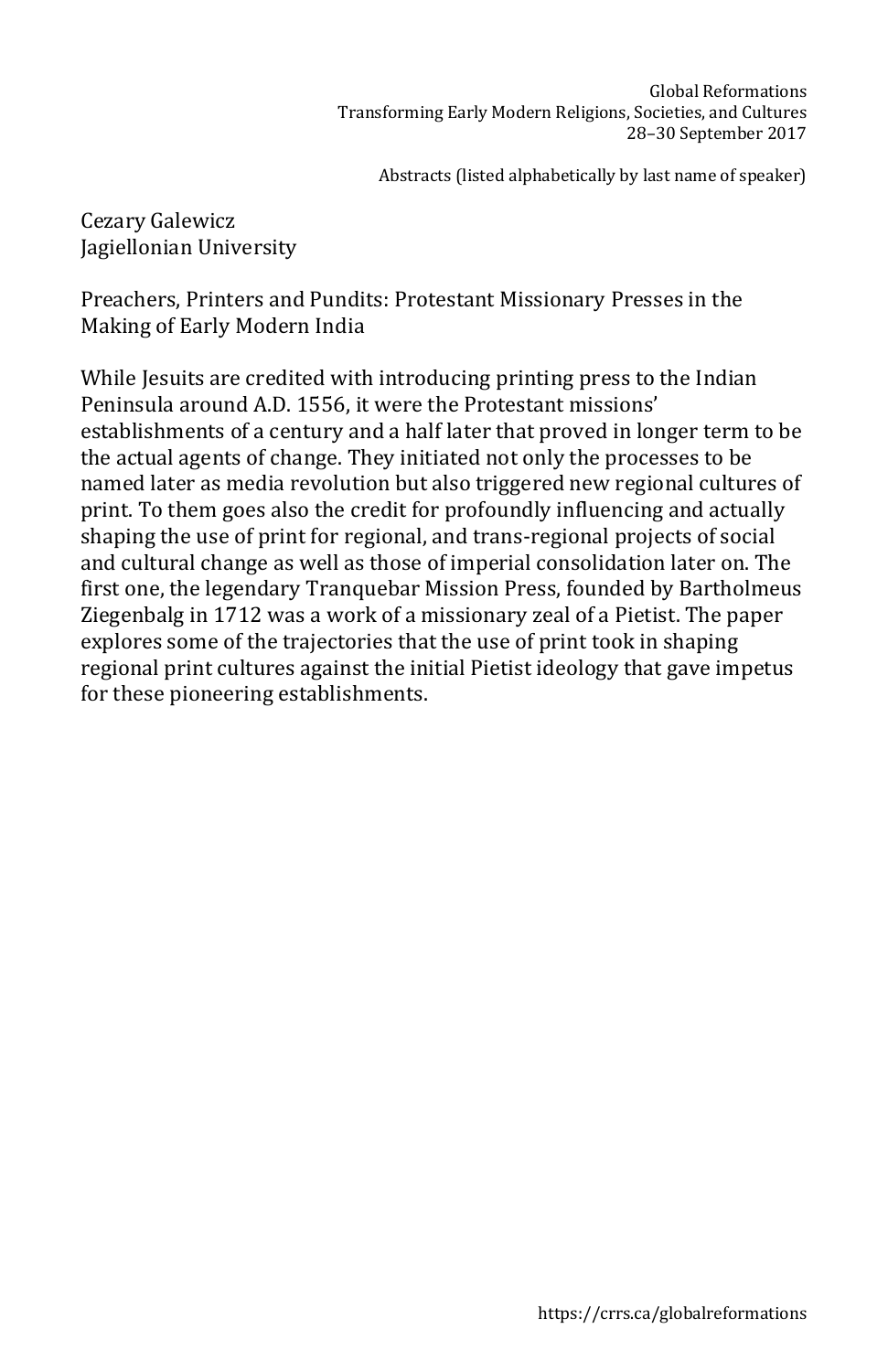Gert Gielis Leuven University

César Manrique Universidad Nacional Autónoma de México

From Louvain to "New Spain": Theologians from the Low Countries and Their Readers in the Viceroyalty of New Spain

Many libraries in Mexico preserve books printed in the Low Countries. In this paper we will focus on the myriad of publications by catholic theologians, particularly from Louvain university. In the wake of the Reformation, this university, and above all its faculty of theology, grew into a stronghold of Tridentine Catholicism. In the Low Countries Louvain theologians spearheaded a mentality shift towards a more pastorally inspired clerical culture. Some of these theologians also gained readership in the New World, via the networks of booksellers in Antwerp, Spain and the Viceroyalty of New Spain. Which authors and which titles were far-flung and in which milieus were they read? Which ideas were transferred and circulated through these editions? How should we assess readership and reception in the Viceroyalty? By addressing these questions, we will trace how new ideas and ideals of church reform and renewal were spread among colonist clergymen in the Viceroyalty of New Spain. Thus, we aim to map the global dissemination of "Tridentine" Catholicism through book networks between two peripheral regions under Spanish rule.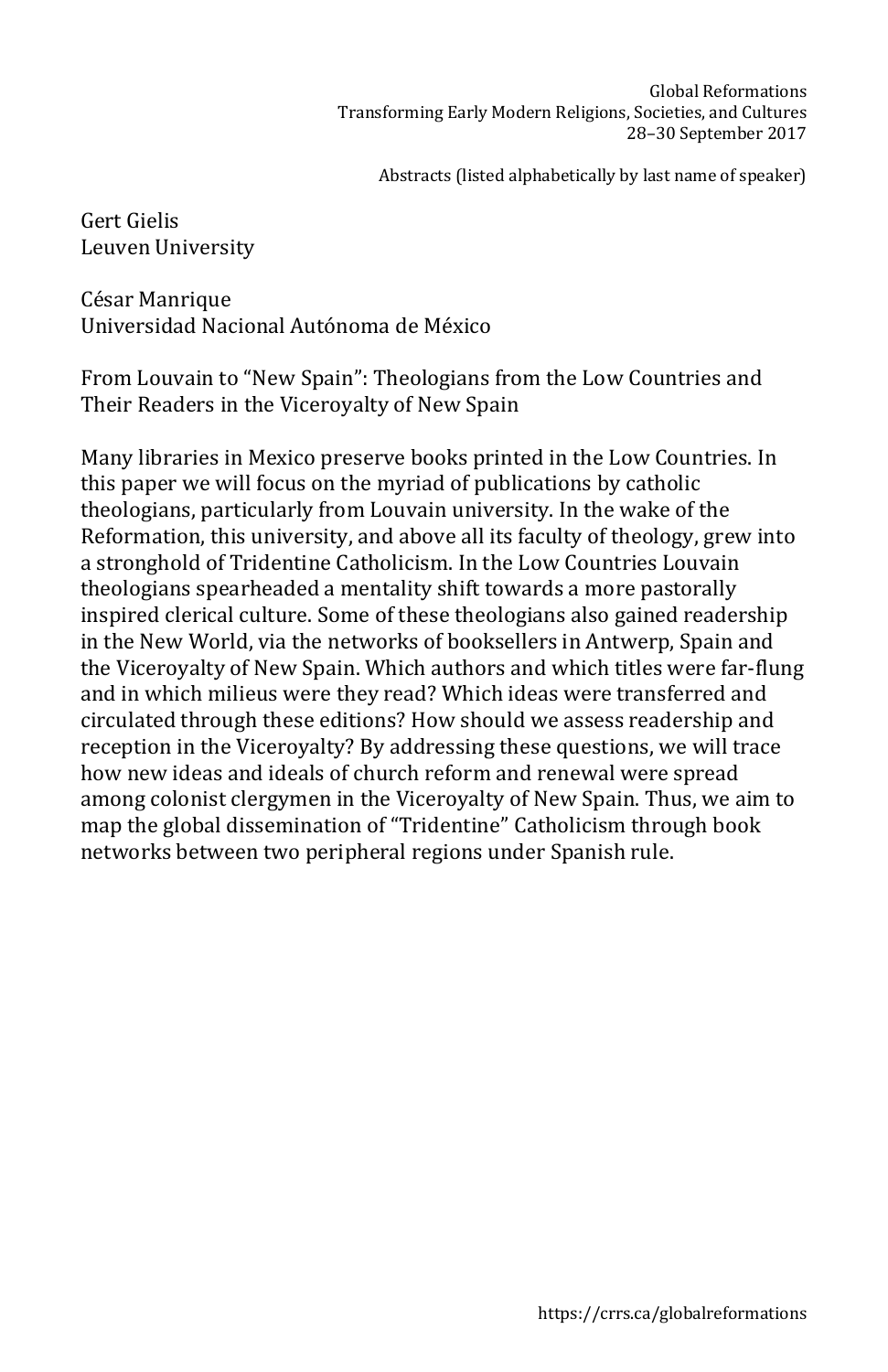Albert Gootjes Utrecht University

Of Voetians and Cocceians: Perceptions of "Reformation" in Seventeenth-Century Utrecht

During much of the seventeenth century, the Reformed-Calvinist camp in the city of Utrecht was divided into two opposing parties. The "Voetians," who took their name from the great orthodox theologian Gisbertus Voetius (1589–1676), pursued a program of social, moral, and religious reform commonly referred to as the "Dutch Further Reformation" (Nadere Reformatie). Their efforts, however, were countered by the city's more progressive "Cocceians," who were named after the Leiden theologian Johannes Cocceius (1603–69), and combined a predilection for Cartesian philosophy with anti-Orangist politics. Focusing on the "Collegie der sçavanten," a network of Cartesians active in Utrecht during the 1660s and 1670s, this paper will demonstrate on the basis of a variety of source material (books, pamphlets, archival documents) how the notion of "reform" was in fact contested between the two parties, as the "savants" depicted Voetian ideals as a return to Rome and Voetius himself as the papa Ultrajectinus.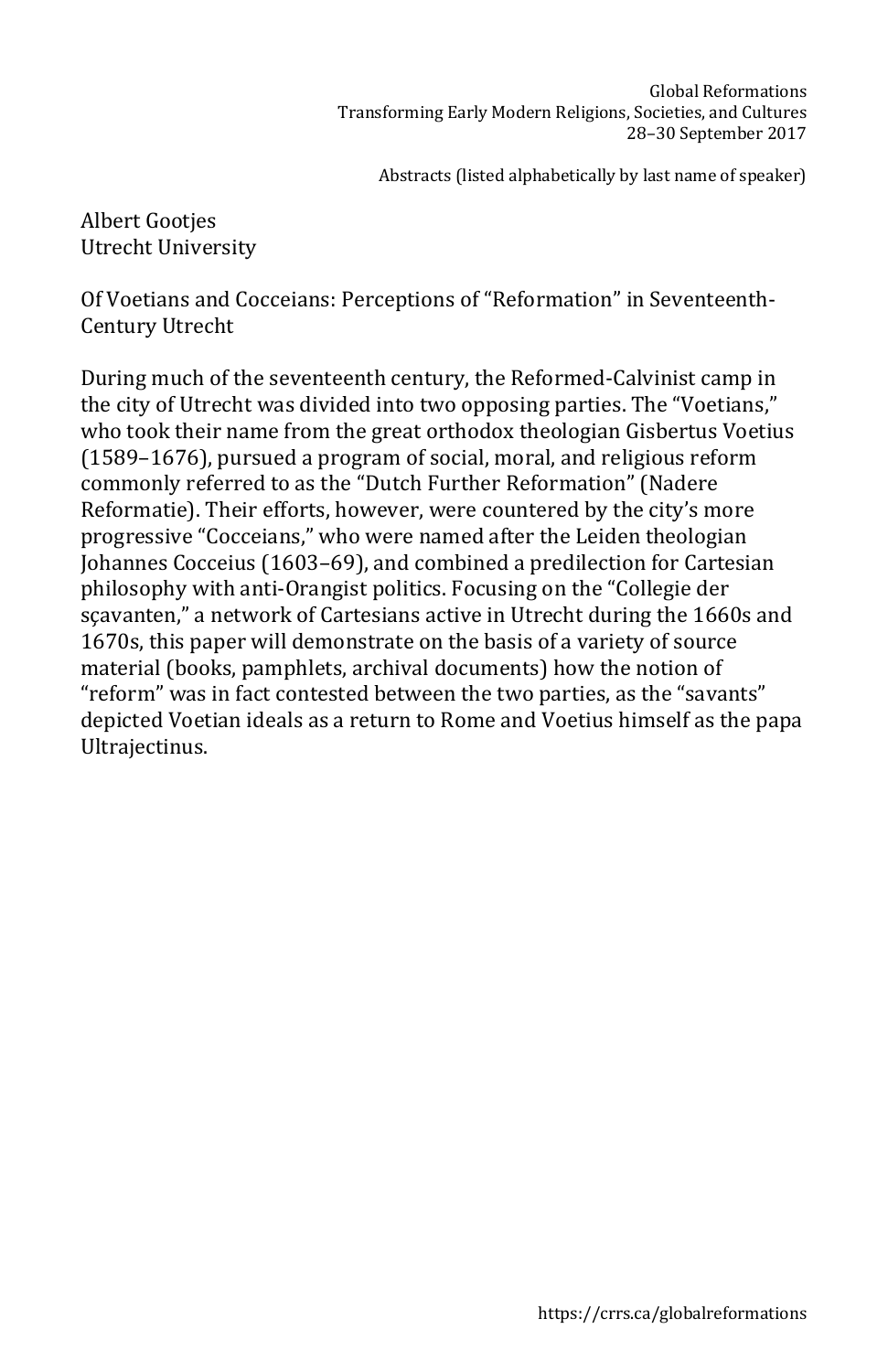Allison Graham University of Toronto

"Within the Walls": Hispanicization and Institutional Enclosure in Seventeenth-Century Manila

In 1621, Archbishop Miguel Garcia Serrano wrote a lengthy letter describing the development of the recently colonized city of Manila. The Archbishop's description of Intramuros, the area within Manila's walls, emphasized institutional enclosures including monasteries, hospitals, and orphanages, in order to depict the city as a space of Spanish propriety and Catholicism. The existence of Spanish institutions therefore connoted the apparently successful Hispanicization, or creation of "Spanishness," in the city. This paper will explore how the essentiality of institutional enclosures, which came out of Spain's Catholic Reformation, was realized in Manila throughout the seventeenth century. In the post-Reformation Spanish world, institutions that enclosed a variety of social groups acted as sites of cultural production where "Spanishness" could be enforced. In particular, this paper will argue that gender norms were a significant part of the Hispanicization process, and that Spanish ideals of femininity and masculinity were constructed, if not followed, in such institutions.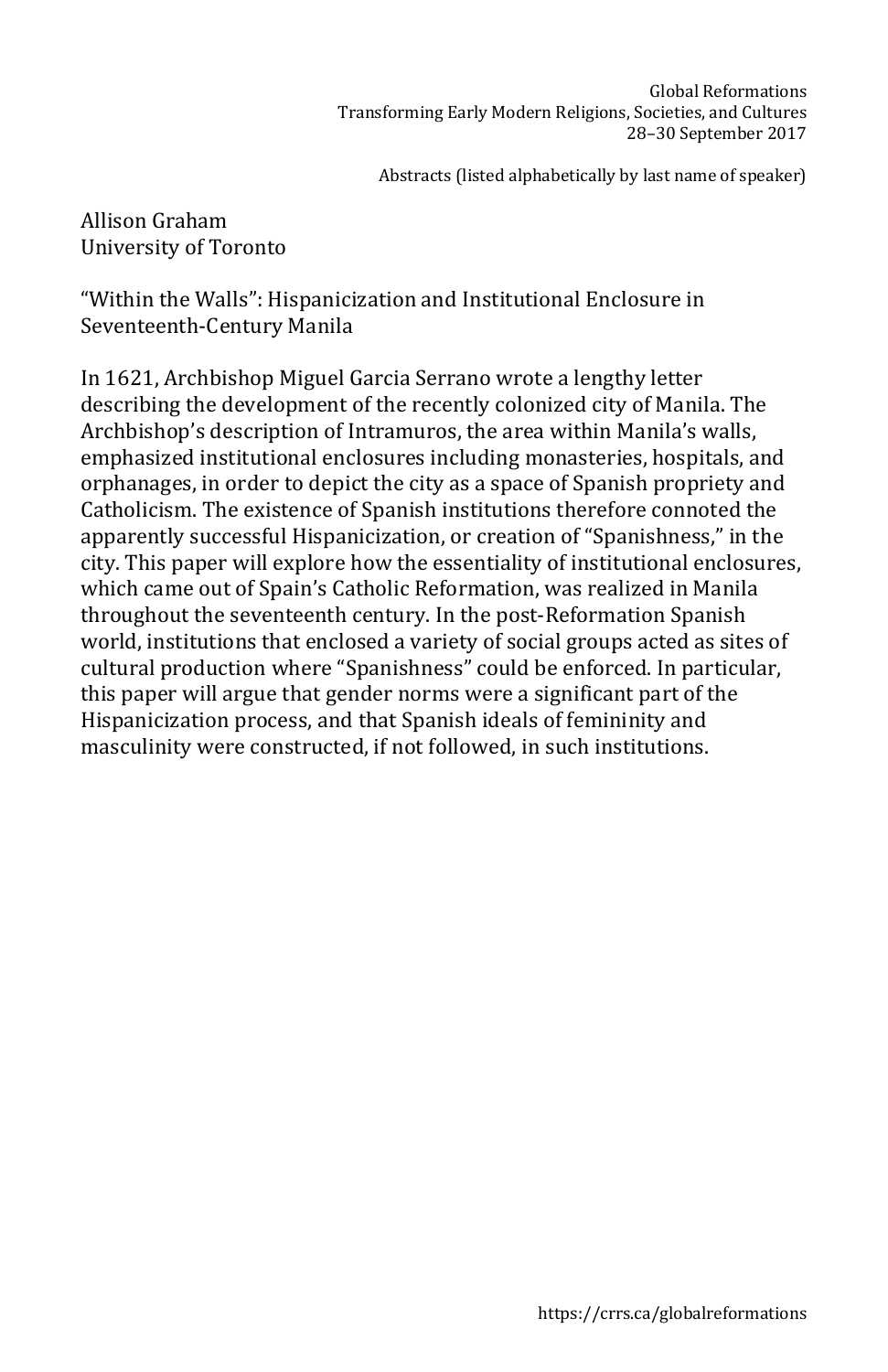Alexandra Guerson University of Toronto

Dana Wessell Lightfoot University of Northern British Columbia

Family Life and the Jewish Community of Girona after the Disputation of Tortosa

The fifteenth century was a turning point for the Jews of Girona. Spared the worst of the popular violence that afflicted many Jewish communities of Castile and the Crown of Aragon in 1391, the prosperous Jewish community of Girona nevertheless suffered in the decades after. The winds of reform of Christian society that had the conversion of the Jews as one of its goals blew with increasing intensity in the early fifteenth century. During the height of the schism that rocked the Western Church, rabbis from across the Crown of Aragon were summoned to the Catalan city of Tortosa for a disputation ordered by Benedict XIII. Several rabbis from the Jewish community of Girona, a reputed centre of Jewish learning, attended the disputation, which lasted two years and ended tragically for the Jews, with the conversion of several prominent Jewish leaders. While none of the Girona rabbis converted then, the following years were marked by the conversion of many of the key members of the Jewish community of Girona. This paper will look at the social impact of conversion and changing royal and ecclesiastical policies on the Jewish community of Girona, as well as changing Christian-Jewish relations, in the decade after the disputation. We will look specially at the role that women played while their husbands were away at the disputation, exploring the effects of the social, economic, and religious dislocation that were a result of this event.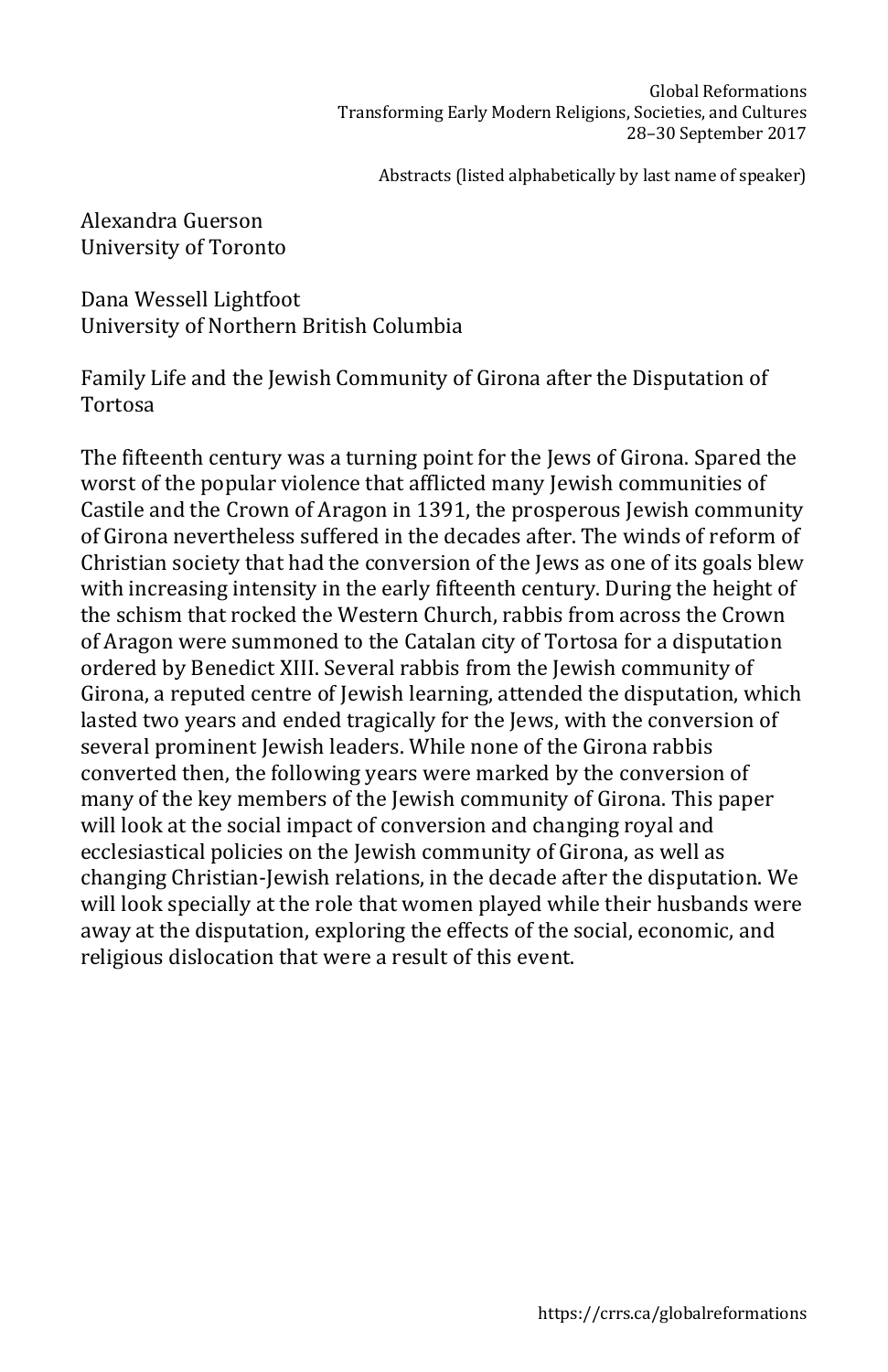Selim Güngörürler Boğaziçi University

The De-escalation of Sectarian Strife between Shia Safavids and Sunni Ottomans after 1639

No matter whether sectarianism was the cause, the result, or the pretext of the Ottoman-Safavid conflict, or was a phenomenon independent from it, it appears to have featured a downtrend after the signing of the peace (of Zuhab) in 1639. In my paper, I will document the unfolding of this deescalation by presenting the emergence of the concepts fraternity-inreligion, mutual blessings, and partnership in good-deed, as well as a redefined caliphate in the Sunni-Shiite interaction represented in the persons of the Ottoman padishah, the formal universal leader of the Sunni-Muslim community, and the Safavid shah, the Shia vicegerent of the Absentee Imam as the leader of the Muslim community. At the same time, I will discuss to what extent the principle of religious territoriality in post Augsburg Europe was applicable to this case, and also highlight the role of the Holy League (1684–99) in Europe as an accelerating factor in Shiite-Sunni convergence.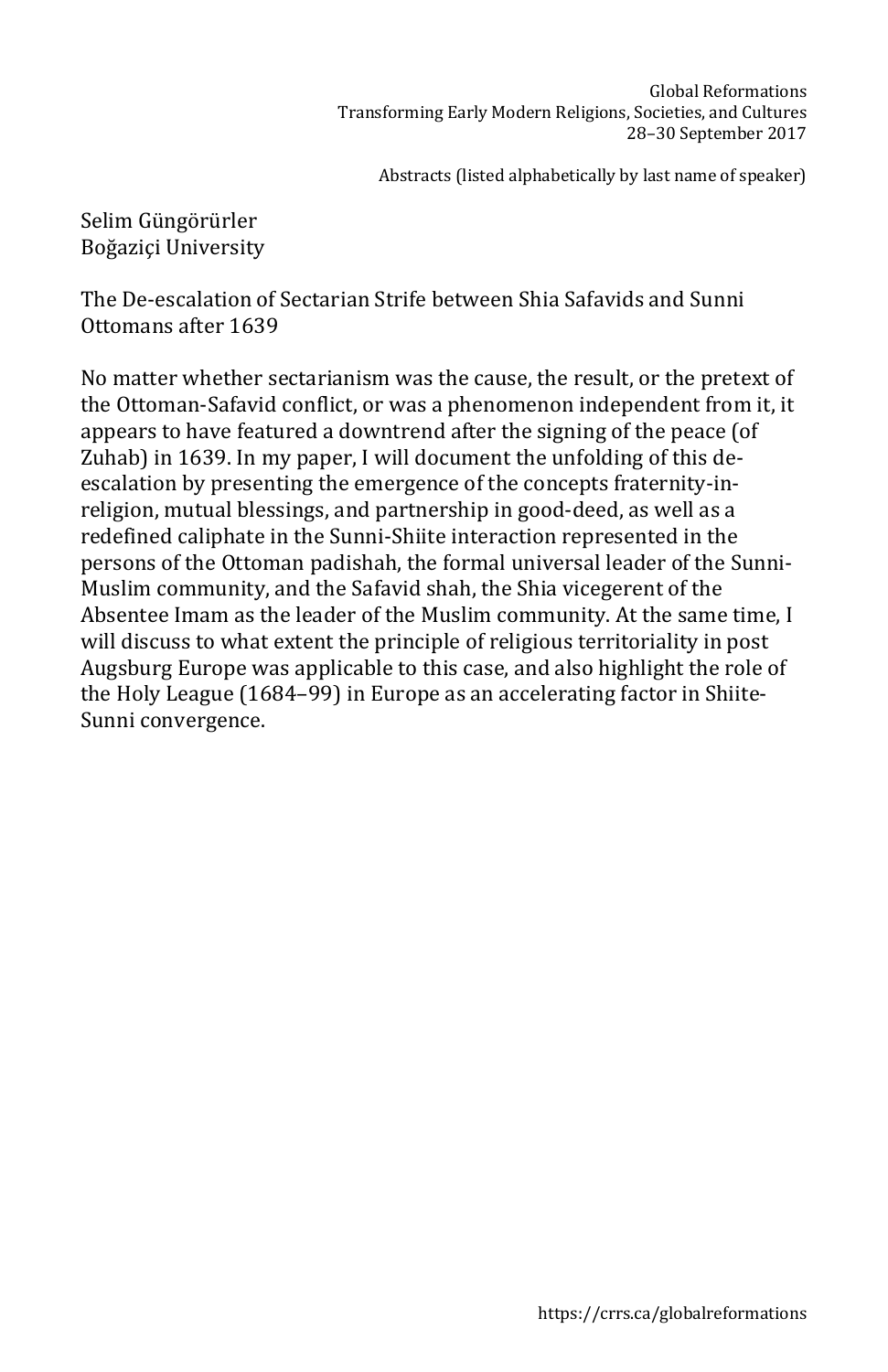Sofia Guthrie University of Warwick

The Classical Tradition in the Service of the Protestant Cause: Dishevelled Germania in an Epic about Gustavus Adolphus

In the early seventeenth century, European Protestantism was in a state of fragmentation. The theological divide between Lutherans and Calvinists was considerable, while political practicalities presented another obstacle that stood in the way of unity. These tensions are explored in the Adolphid (1649), a Latin epic about Gustavus Adolphus composed in France by the Huguenot Antoine Garissoles. In this poem, Lutheran Sweden's intervention in the Thirty Years' War is carefully portrayed as a lawful rescue operation necessitated by the plight of Germany's Protestants. This paper will consider Garissoles' use of two authors from antiquity, Tacitus and Claudian, and will examine how their ideas were employed in the Adolphid to legitimise a framework of Protestant cooperation across national boundaries.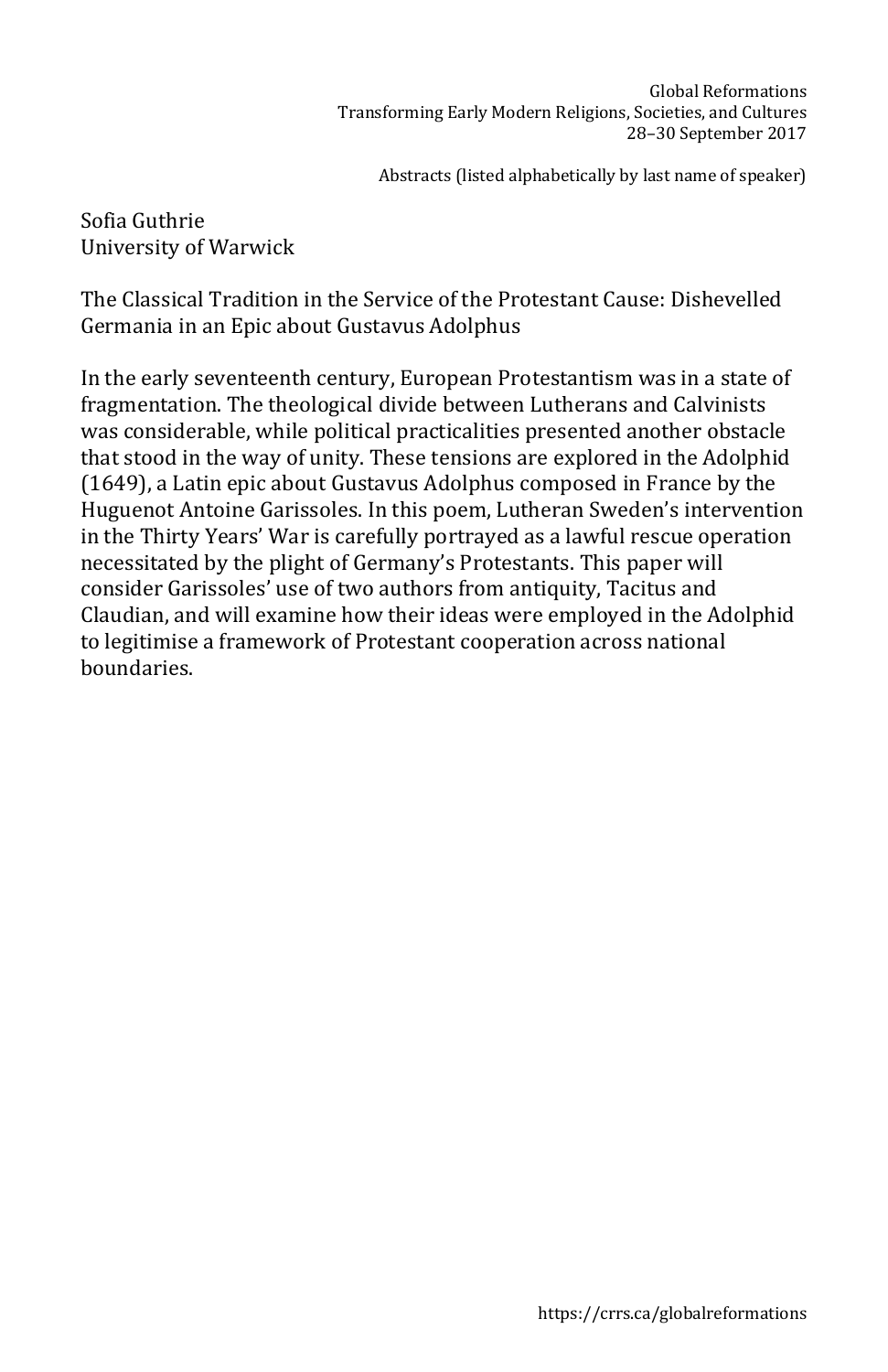# Dennis Halft Ben-Gurion University of the Negev, Beer Sheba

Armenian-Twelver Shīʿī Controversies in Pre-Modern Iran

In the Safavid Empire, Armenian communities were subjected to a policy of "religious imperialism" (Rudi Matthee), which resulted in growing pressure upon them to convert to Twelver Shīʿī Islam. In contrast to the widespread assumption that indigenous Christians abstained from engaging in controversies with Muslims for fear of potential repercussions, I contend that Armenian vardapets were involved, along with Catholic missionaries, in disputations with Shīʿī scholars. The prolific Armenian theologian, Hovhannes Mrk'uz Jułayec'i (1643–1715), played a significant role in the intellectual exchanges with Shīʿī representatives. Some of his Persian works were refuted by Shīʿī authors who are well-informed about the doctrinal differences between the Churches. The present paper offers a case study on the Armenian-Shīʿī controversies. It shows how a Christian minority has reacted to Muslim majority society in the process of a gradual religiopolitical polarization.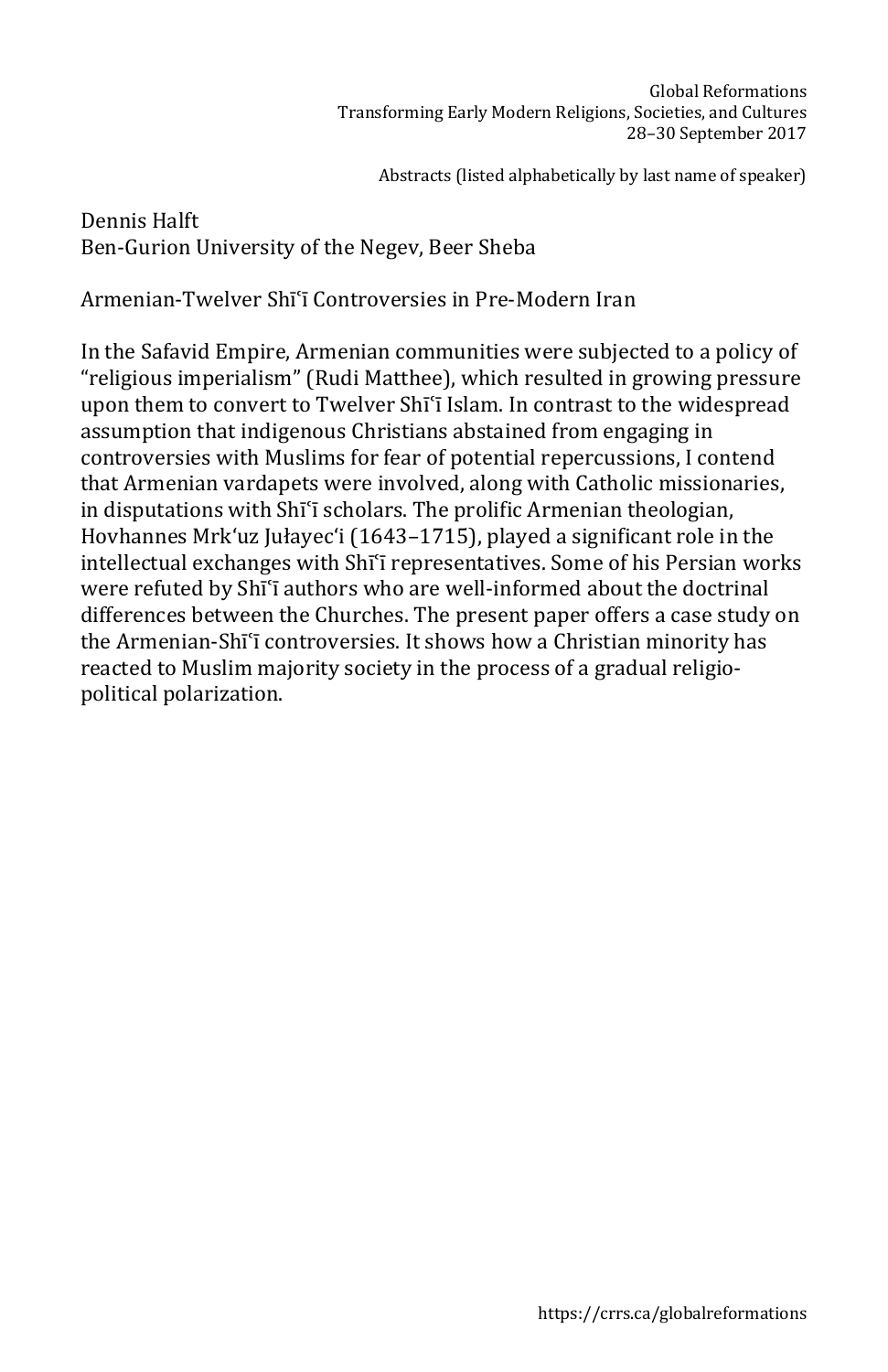Timothy Hampton University of California, Berkeley

The Diplomatic Tongue: Negotiation, National Language, and Confessional Identity in and around Shakespeare

My paper will focus on two parallel linguistic themes in early modern European culture. First, Renaissance writing on diplomatic theory and practice stresses again and again the importance of using proper language, using "the" proper language (Latin? Italian? The Language of one's host?) in negotiation. Second, a central tenet of much Reformist thinking is that scripture and religious practice must be made available to believers in the vernacular. My paper will consider the intersection of these themes. I will focus on the questions of linguistic choice, linguistic mastery and multilingualism in diplomatic culture in the last years of the sixteenth and first years of the seventeenth centuries. This is also the period at which we witness what Heinz Schilling has called the "Confessionalization" of politics—that moment at which seemingly non-confessional affairs of state are suddenly shot through with confessional implications. My focus will be on Shakespeare's late, co-authored play The Life of King Henry VIII. I will study the ways in which that play depicts Henry's break with the Papacy as deeply inflected with thematics of language and multi-lingualism—as if linguistic choice had become a code for doctrinal choice. Moving in and out of Shakespeare's play, I will consider the implications of its recasting of the drama of Henry, Katherine of Aragon and Ann Boleyn as a drama of language. I will try to understand why such themes might be of importance in the quite different world of the time of the play's composition (1613).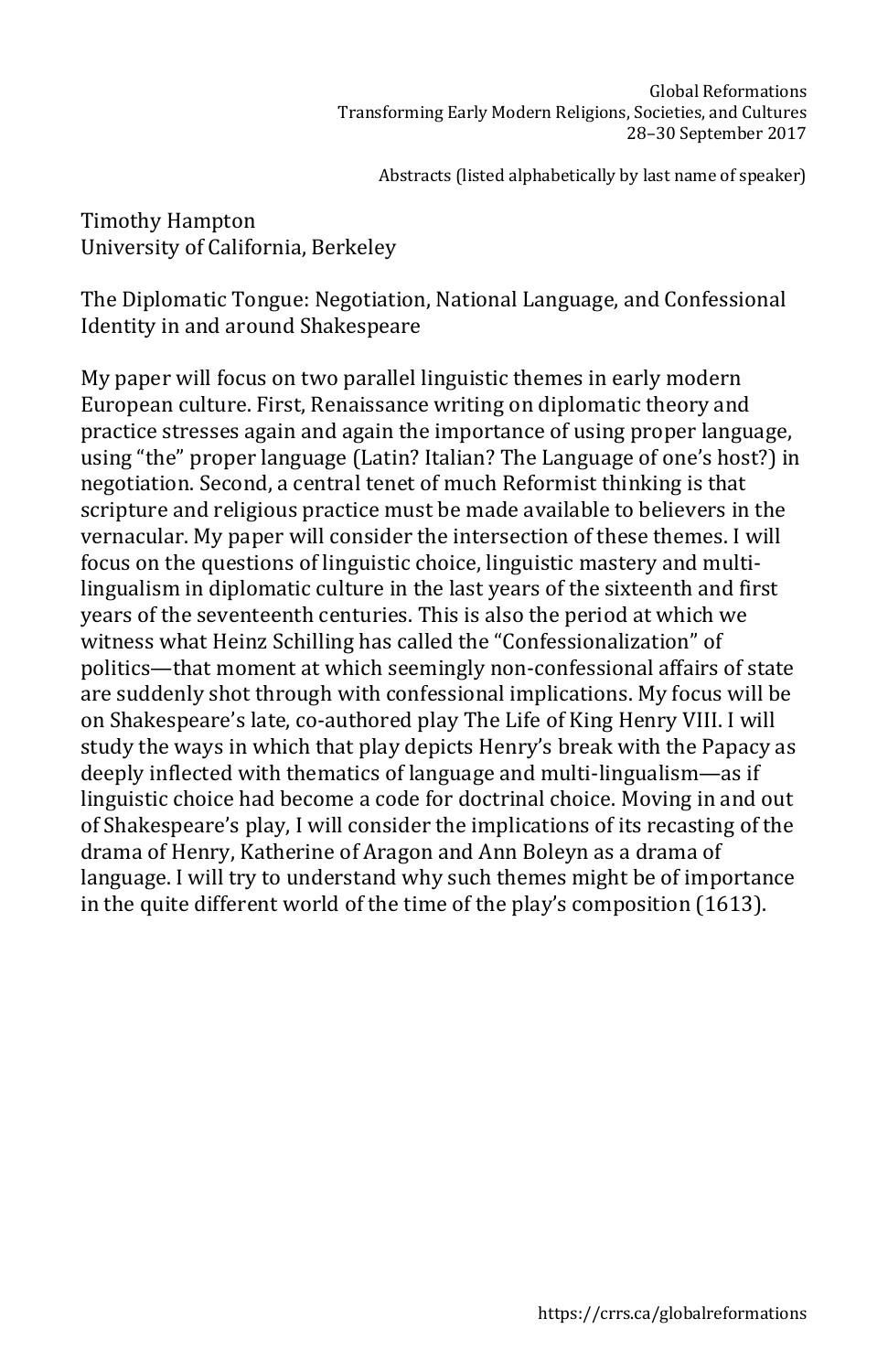# Jacqueline Holler University of Northern British Columbia

Reforming Birth in Early Colonial Mexico

In the early seventeenth century, the Holy Office of Mexico received a number of denunciations related to the use of relics in childbirth—in particular, their removal from the neck of a birthing woman in order to speed the third stage of labour. This was not the Inquisition's first attempt to police midwifery; in fact, the Holy Office was virtually the only body that paid any attention to birth practitioners in the early colonial period. The proposed paper studies early colonial cases involving midwives to examine not only the spirit of reform, but its encounter with (and reluctant acknowledgement of) multi-ethnic and hybrid birth practices and bodies of knowledge.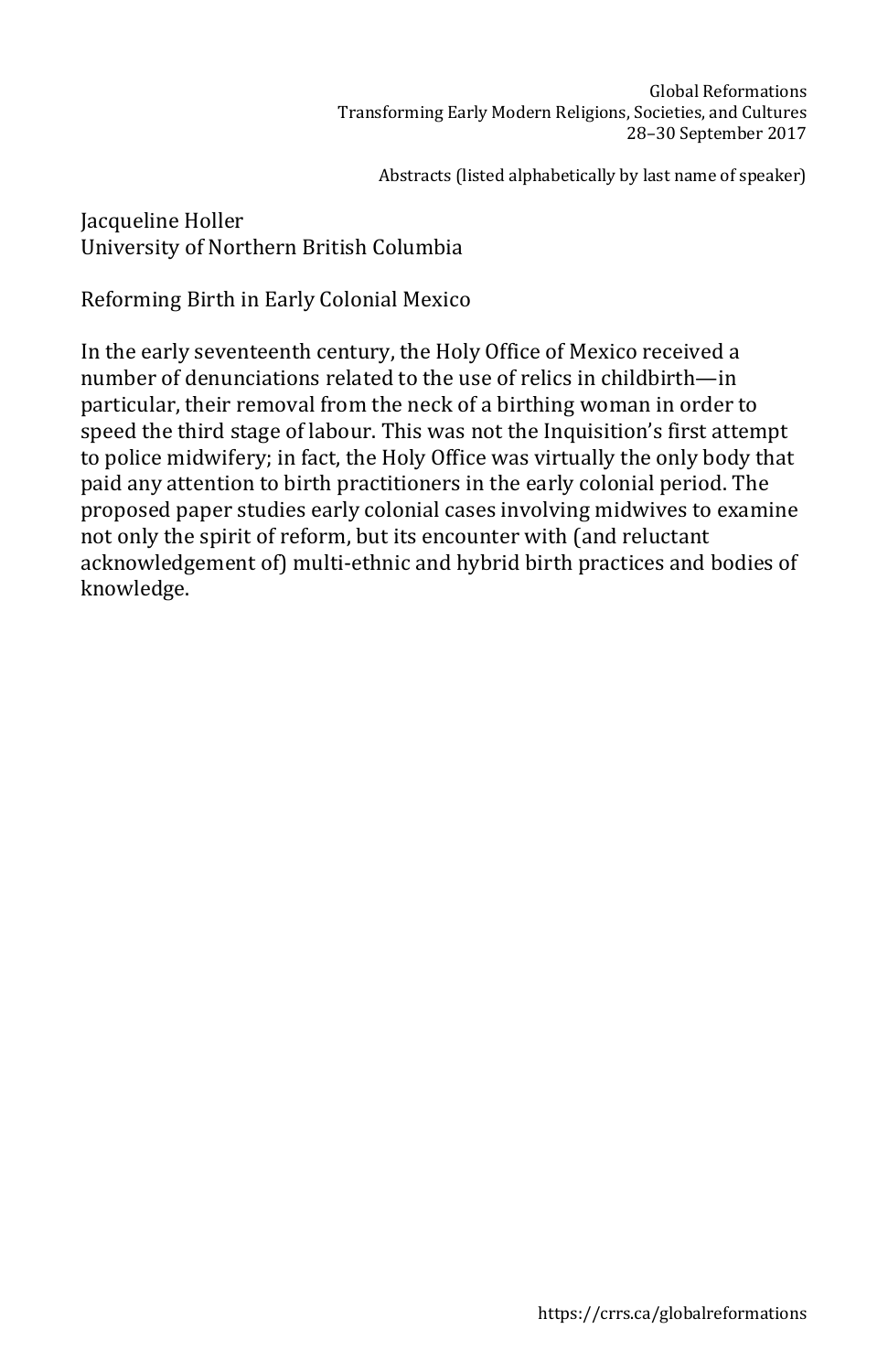# Abdullah Vahdi Kanatsiz Boğaziçi University

"Confessional" Dynamics in Ottoman Sunni Islam in the 17th Century

This paper will explore some of the dynamics of Ottoman Sunni Islam through a close reading of the works of an otherwise obscure late 17th century scholar, who wrote in Turkish apparently for popular consumption. The author left behind a small but diverse body of work ranging from versified vernacular translations of authoritative creeds to satirical verses and personal accounts. The paper will examine how and in what ways his translations emulated or differed from the original creeds, and thus will investigate the change and continuity in the Sunni Islamic parameters of inclusion and exclusion in this particular context. Likewise, a number of key concepts and practices in the author's definition of "orthodoxy" will be pointed out. The paper will also question whether or not a contextualized reading of his writings points to a "confessional" framework.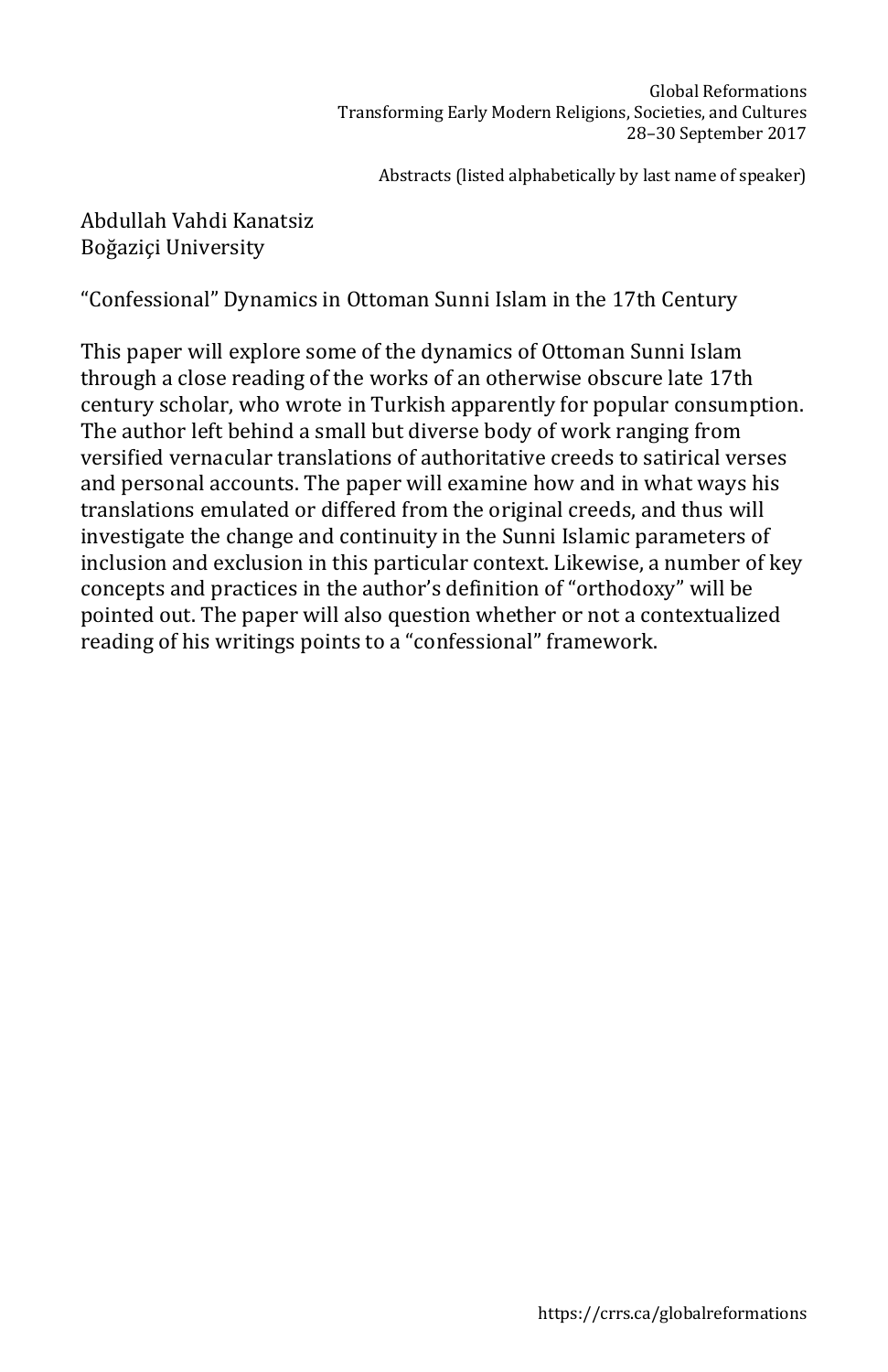#### Chrystine L. Keener Ringling College of Art and Design

Botticelli's Mystic Nativity: The Madonna's Corona Inverted

While the Reformation of the sixteenth century marked the definitive division of the Church, its origins lay in fifteenth-century Italy with individuals such as Dominican friar Girolamo Savonarola. Following Savonarola's execution, the Dominicans imposed efforts to suppress his adherents, the frateschi; including the banning of his name from the Italian lexicon. These injunctions had the opposite effect; rather than suppressing the cult, they fostered renewed purpose among the frateschi, who used publications and works of art to propagate Savonarolean doctrine. This paper argues that Botticelli's Mystic Nativity (c. 1500) functioned as a mnemonic device recalling Savonarola's Compendio di rivelazioni (1495) and evoking a prayer known as the Coronella. Although Rab Hatfield earlier associated this enigmatic canvas to the Compendio, he did not link it to Dominican memory exercises or the frateschi's employment of encoded imagery. Such "encoded" paintings allowed a patron, facing persecution, to recall Savonarola's treatise in relative safety.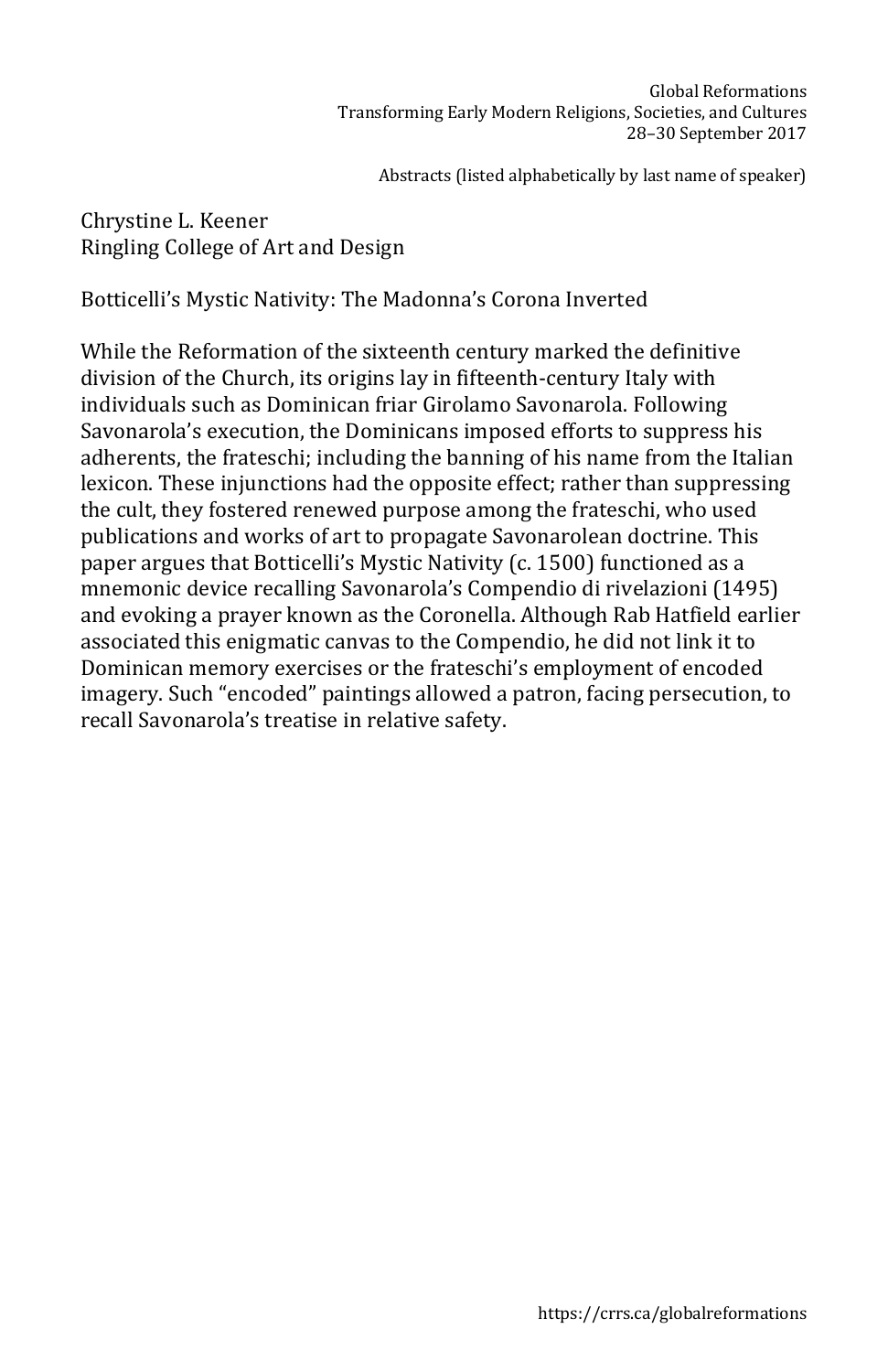Rosalind Kerr University of Alberta

A Legendary Battle between the Counter-Reformation Church and the Italian Professional Theatre: Cardinal Borromeo Yields to the Gelosi Troupe in Milan 1583

This paper addresses the thematic question of space and sense in showing how the Theatre fought to perform its city comedies in the face of the antitheatrical edicts issued by post-Trentine church officials who regarded acting as a form of mortal sin. It will trace the main events in the surprising showdown that took place between the accomplished troupe leader, Adriano Valerini, and the saintly Cardinal Carlo Borromeo who was called upon to arbitrate. His decision to permit the performances once he had signed off on copies of their scenarios brought to him every day in advance marks an important transformational moment in their respective positions. Crucially important to their legitimation, these signed scenarios were treasured by succeeding generations of actors. My concluding remarks will look at ongoing debates by Theatre apologists trying to carve out their civic space.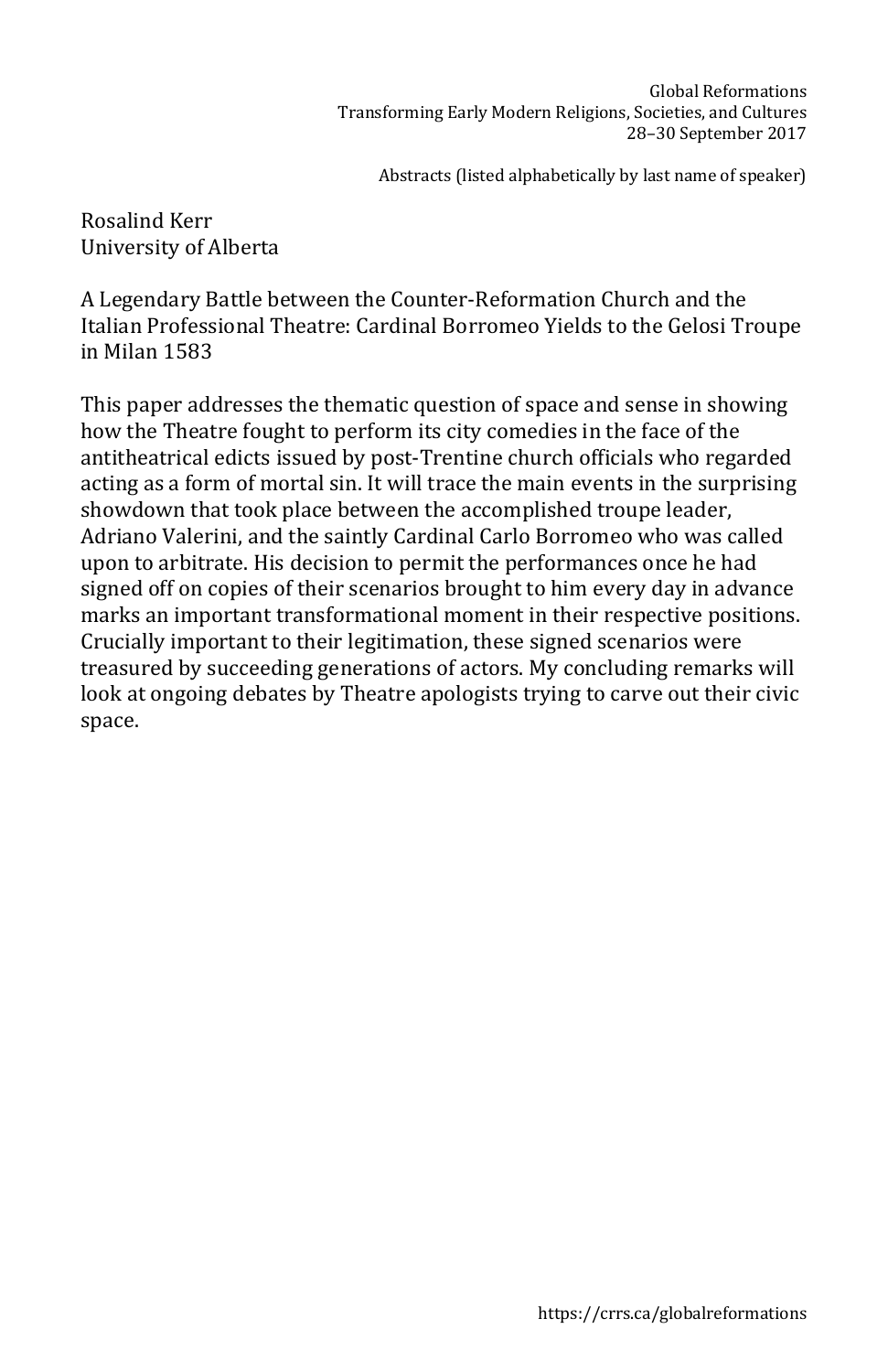Christine Marie Koch University of Paderborn

Exile Identity and the Pietist Reform Movement: Constructing the Georgia Salzburger

In 18th century Georgia, the Pietist vision of reforming the world appeared to be within reach: a German group consisting of religious exiles along with pastors from Halle (Saale) was invited to settle in the newly-established colony. Here, their diaspora community of Ebenezer was to serve as a human stronghold against the Spanish, a missionary island for Native Americans and a pious place of order and industriousness. In order to maintain the support of benefactors and perpetuate confessional identification, reports consisting mainly of the pastors' diaries were published and correspondence was frequent for almost a century. This paper will critically examine how these sources depict the Salzburgers in relation to their host society. The discursive construction of the Georgia Salzburger reveals processes of community formation through innercommunal unity and conversion, inter-faith contacts and inventing of tradition through constitutive moments.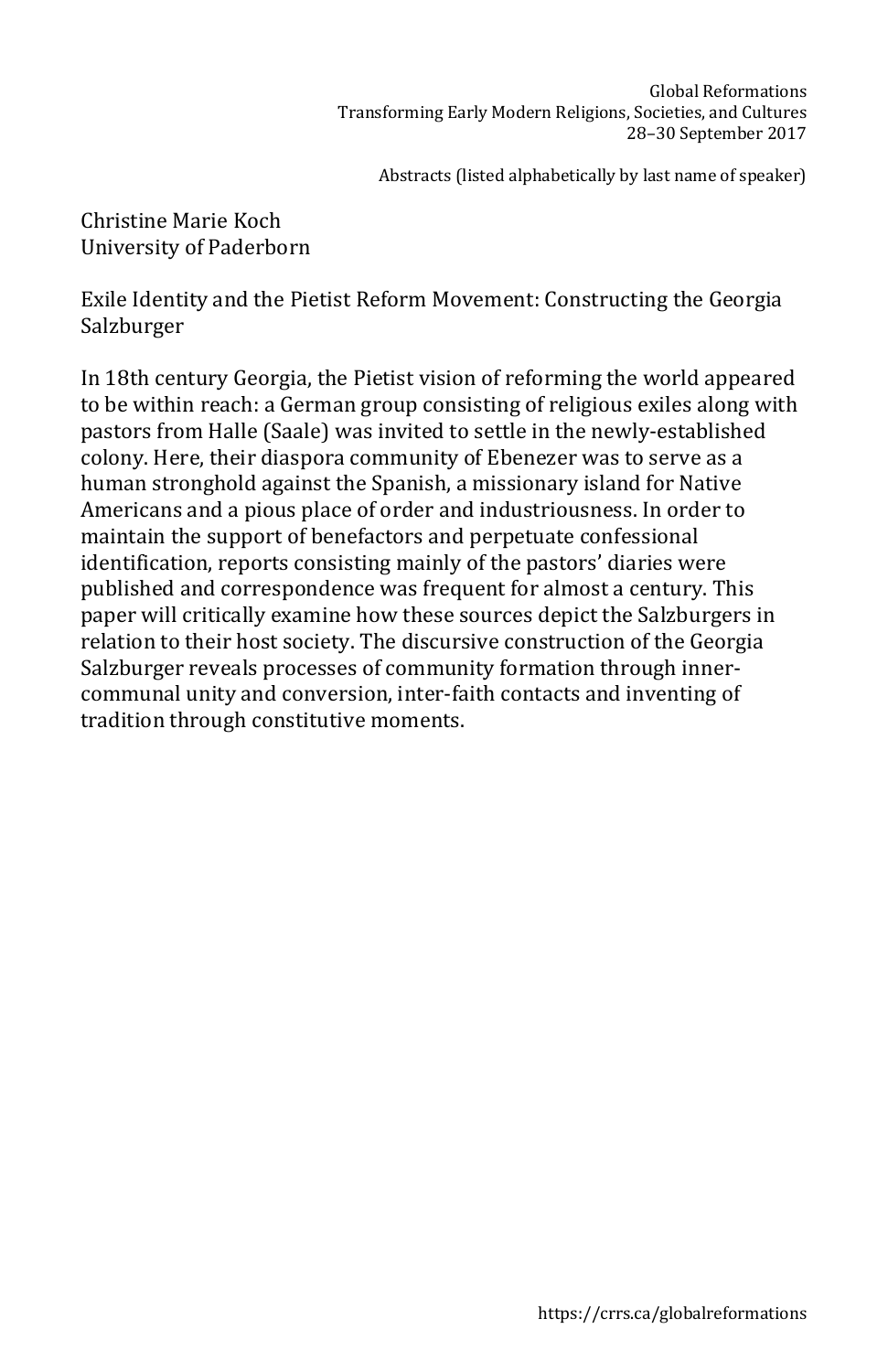## Tijana Krstic Central European University

Was there an Ottoman Sunni "Confession"?

In recent years, scholars of early modern Ottoman Islam have begun to use the notion of "confession-building" to capture the process of articulation and enforcement of a Sunni orthodoxy in the Ottoman Empire, beginning in the late fifteenth century. Pointing towards various parallels in religious and political dynamics with post-Reformation Europe, they also suggested that the "age of confessionalization" included the Ottoman (and Safavid) Empire. These parallels, among others, entailed an unprecedented rise in the production and circulation of texts seeking to make known in points and short articles what makes a particular confession different from others—a phenomenon that has been termed "confessionalism." But how justified is the usage of the term "confession" (as well as "confessionalism" or "confessionalization") in the Ottoman Sunni context? The proposed paper will examine this question in light of various Ottoman sources, focusing in particular on three Ottoman texts that achieved close to a "canonical" status among the empire's Turkish-speaking believers by the mid-seventeenth century, and juxtaposing them both to pre-Ottoman Sunni creeds and contemporary Christian credos.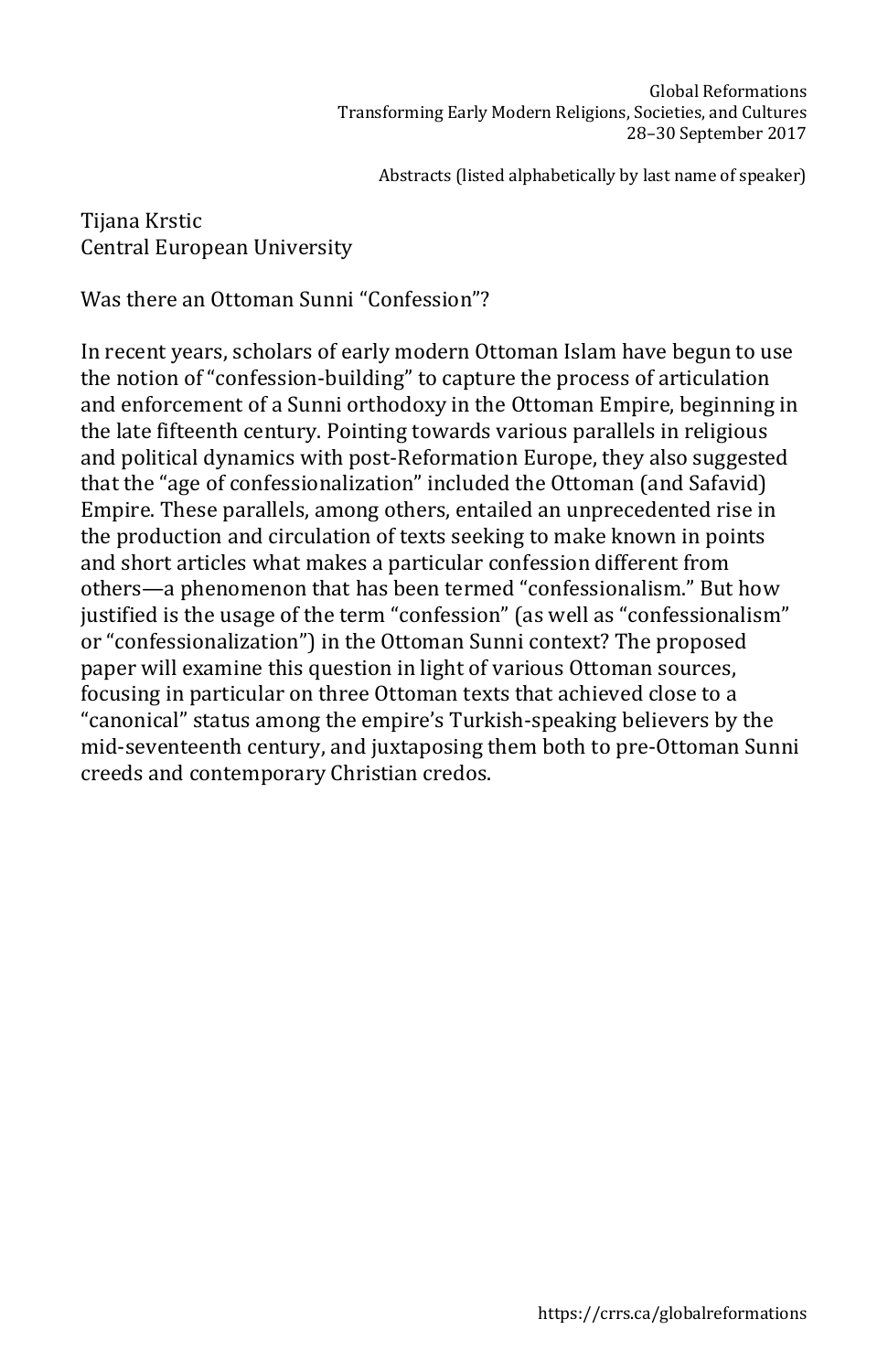Daphne Lappa Princeton University

Negotiating and Asserting Boundaries: Confessions of Faith in the Eastern Orthodox Church, 15th–18th Centuries

"Confessions of faith" is a narrative genre most commonly associated with the confessionalization process in Western Christianity from the 16th century onwards, during which different denominations sought to invent, establish or reaffirm boundaries of orthodoxy and orthopraxy. This paper shifts its attention to the confession of faiths produced by the Eastern Orthodox Church, both before and after the 16th century. Seeking to frame them historically, the paper argues that their production corresponded to three distinct phases of Orthodox Christianity in the 15th, 17th and 18th centuries respectively. All of them were produced in response and close connection to developments in Western Christianity.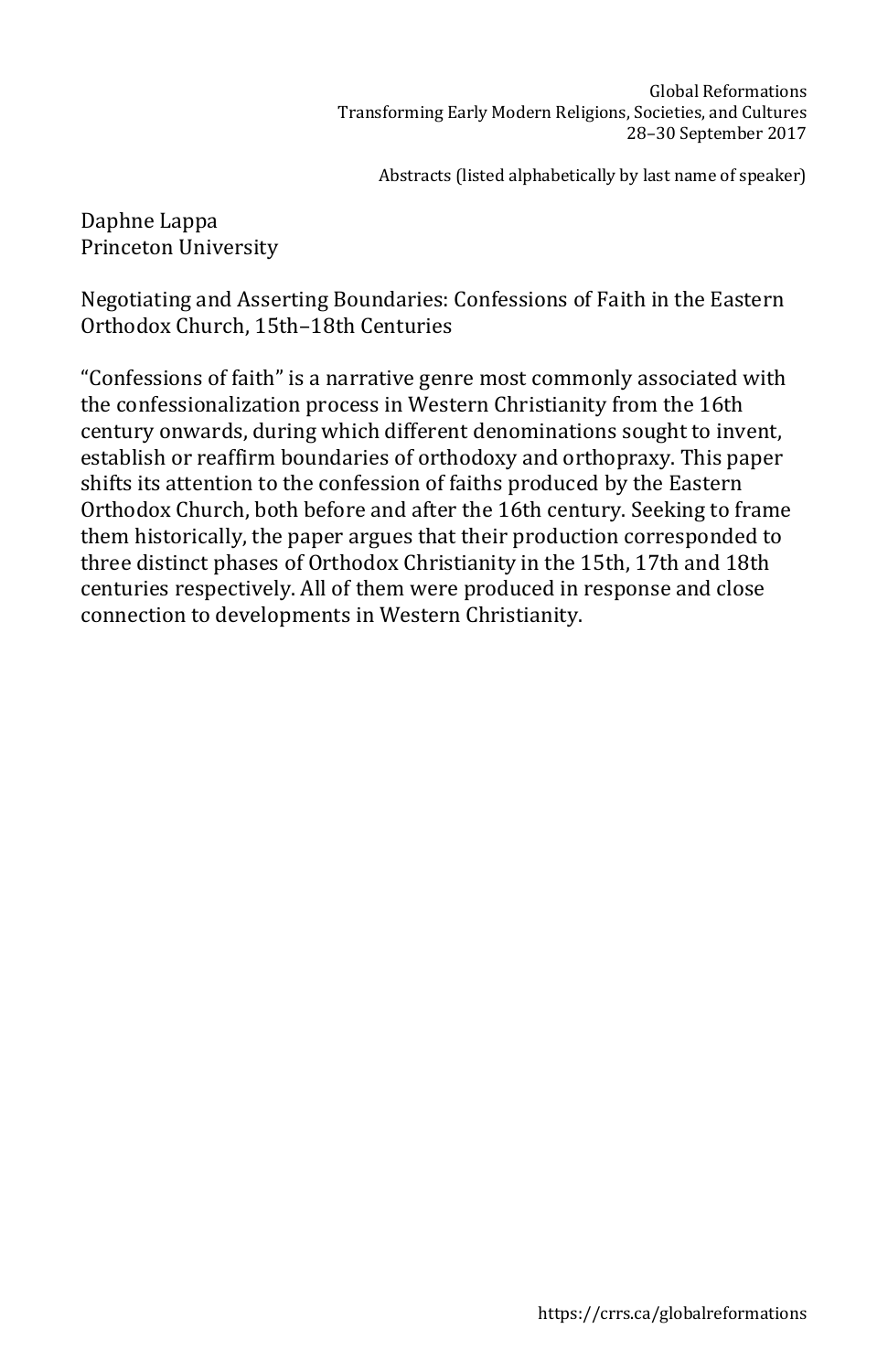Jaime Lara Arizona Center for Medieval and Renaissance Studies

Divine Compensation: Losing Protestants but Gaining Lost Tribes and New Christians

On the same day that Martin Luther nailed his 95 theses to the church door in Wittenberg, events were set in motion that led to the discovery and evangelization of the North American mainland. The subsequent encounter of mendicant friars with First Peoples of the New World raised theological questions, which were answered in biblical, eschatological, architectural, kinesthetic and pictorial ways. While we think of the Americas as being isolated from the conflicts of Reformers and Catholics in Europe, it was actually not so; and one could consider the pre-Tridentine missionary enterprise as an ecclesiastical reform movement in the founding of an *Ecclesia Indiana*. Some concerns and practices of the missionaries were even parallel to concerns and practices of the Reformers. This presentation focuses on the material and visual evidence for the Catholic encounter with the Aztecs "on the edge of history."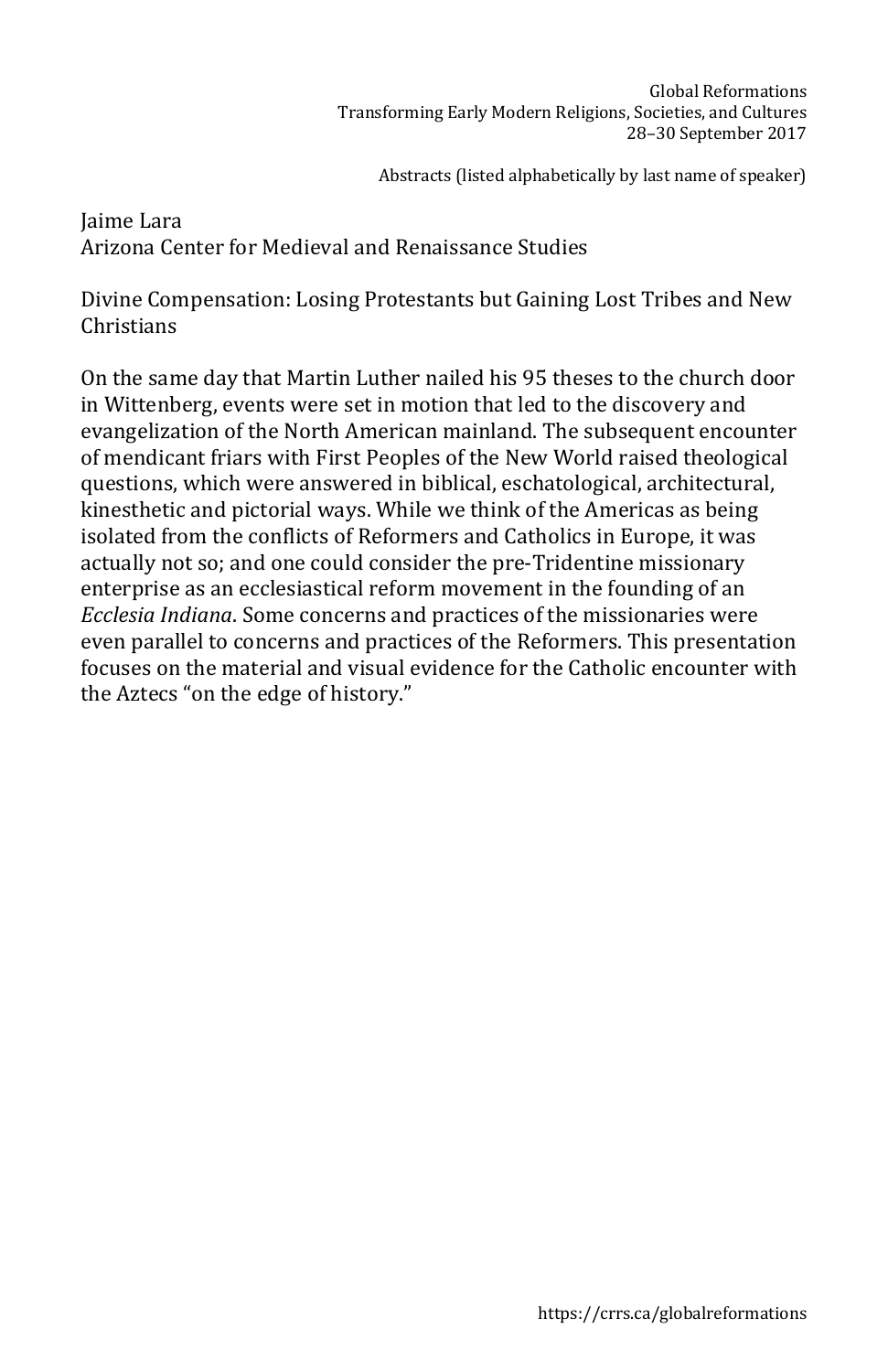William Leeming Ontario College of Art and Design University

On Images of Bodily Transformation, Monstrous Births, and Humankind in all its Numerous Shapes in Fortuno Liceti's De Monstris (1634–1635)

This paper explores the temporal and spatial heterogeneity of the subjects portrayed in De Monstris in relation to the taxonomic strategies used by Fortuno Liceti to position the existence of "monsters" within the social and geopolitical context of the seventeenth century. Close attention is paid to the strategic role of "jokes of Nature" (lusus naturae) in producing thresholds between relational spaces that segregate religious accounts of monsters as prodigies from celebrated sightings of monsters by European travellers in distant lands. This strategy is juxtaposed with the relative homogeneity and continuity of lived encounters and lived experience with monstrous births as reported by scientists and physicians and recorded in De Monstris. In doing so, the paper brings to light a sudden and unprecedented sense of unified spatiotemporal order that is distinctly different from what has been previously examined by scholars elsewhere as the "topography of wonder" and the "culture of curiosity."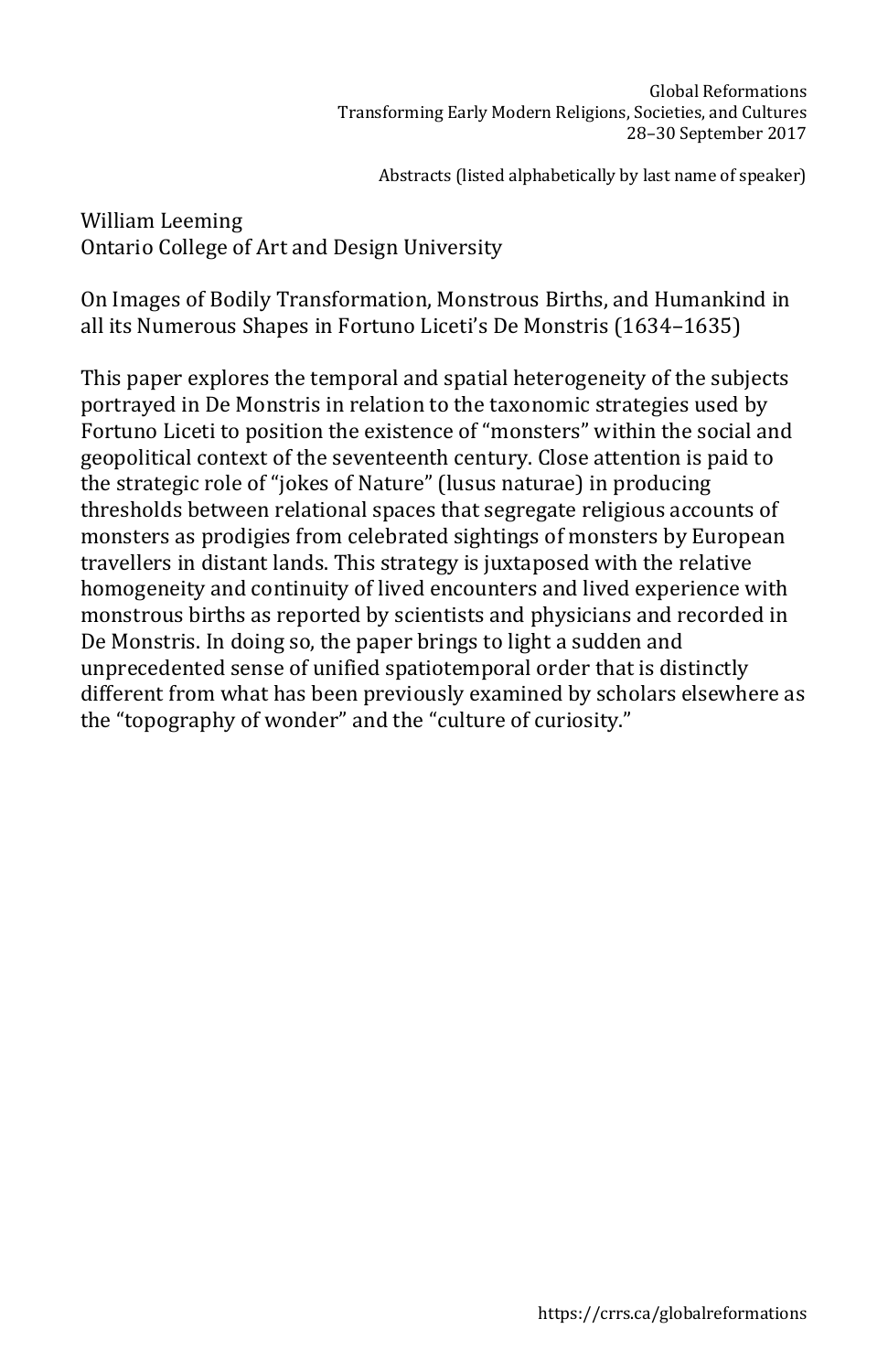Paolo Lucca Università Ca' Foscari Venezia

The Armenian Dominican Friars and the Congregation de Propaganda Fide in the 17th Century

This paper deals with the history of the Armenian Dominicans as a community operating in a position of in-betweenness: geographically in between the Ottoman and the Safavid Empire, and confessionally an outpost of Catholicism among Apostolic Armenians living in Muslim-ruled territories. Starting in 1583, when the Catholic Armenian Ordo Fratrum Unitorum was fully integrated in the Dominican order, Roman hierarchy began to set up a process of normalization of the Armenian Catholic diocese of Naxivan/Naxijewan, according to the dictates of the Counter-Reformation. While suffering from the interference of Rome, which was concerned about and looked askance at their "abuses" and "deviations" in terms of liturgical practices and matters of discipline and everyday life, the Dominican friars from the Province of Naxivan played a significant role in the missionary and printing efforts of the Congregation de Propaganda Fide towards the "reconciliation" of the Armenian Church with the Roman, side by side with Western missionaries, both in historical Armenia and in Europe (chiefly in Italy), as well as in building diplomatic relations between Papacy and the Safavid Empire.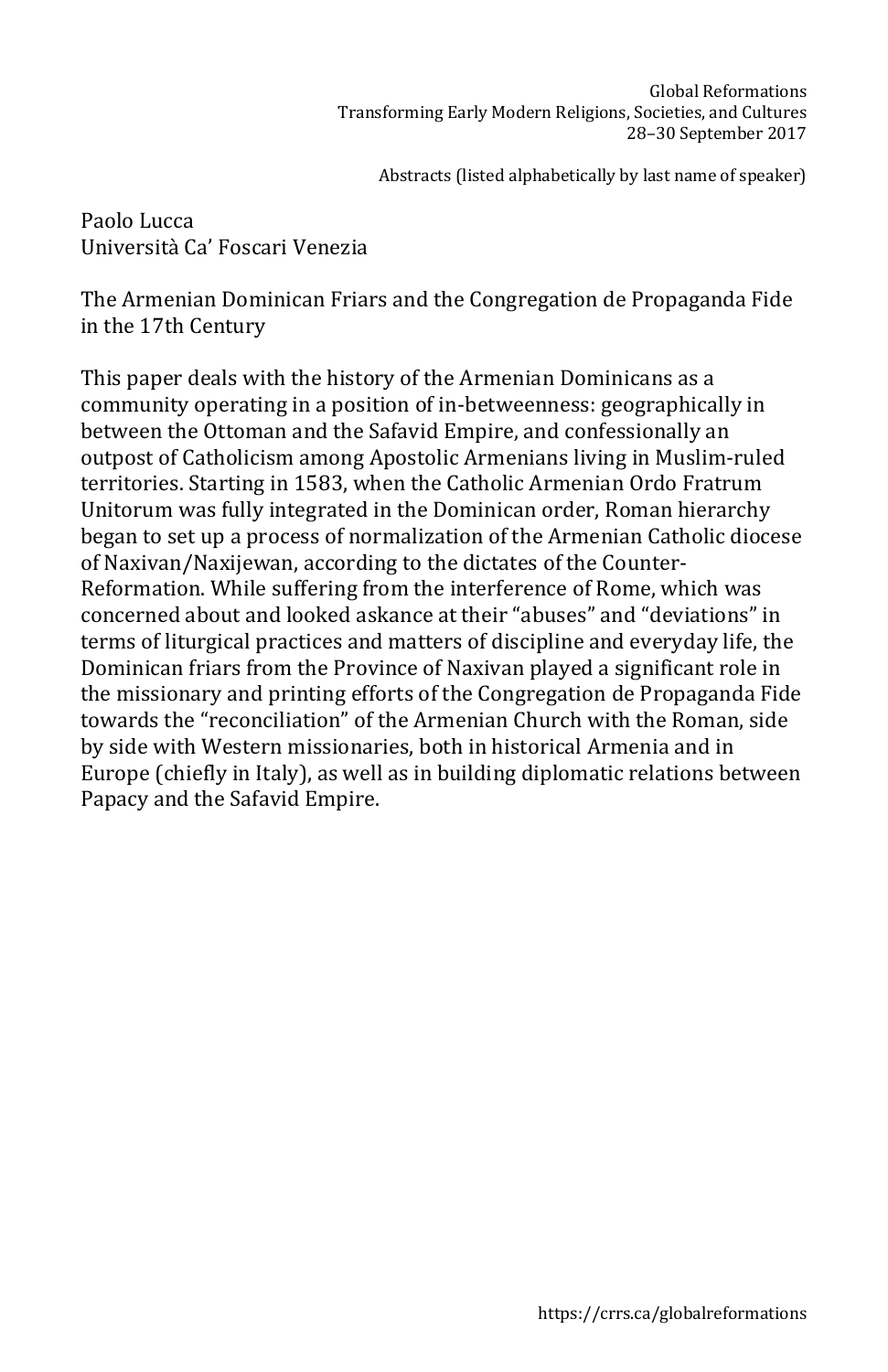David Manning University of Leicester

Formation, De-Formation, and Re-Formation: Christianity, Ontology, and Narrative in the North Atlantic World, c.1500–c.1800

Working with the "Imagination & Identity" and "Co-existence, Conversion, Convergence" themes in the CFP, this paper will explore Christian Reformation as an enduring, multifarious, cross-confessional, transnational process engendered by crises in spiritual ontology and the temporal narratives that expressed and constructed such crises. Building upon my own published research on primitive Christianity and Susan Schreiner's work on spiritual discernment in Are You Alone Wise (2010), it will be argued that early modern narratives of spiritual discernment actually constituted spiritual discernment in action. This argument asks even more of the scholarship that currently operates and the intersections of history, theology, and literature, and provides some scope to compare Christianity to other faiths in a global context. Attention will be paid to the synergy between spiritually inflected life writing and the grander writing of spiritually inflected histories, where there was a beginning (formation), middle (de-formation), and end (re-formation).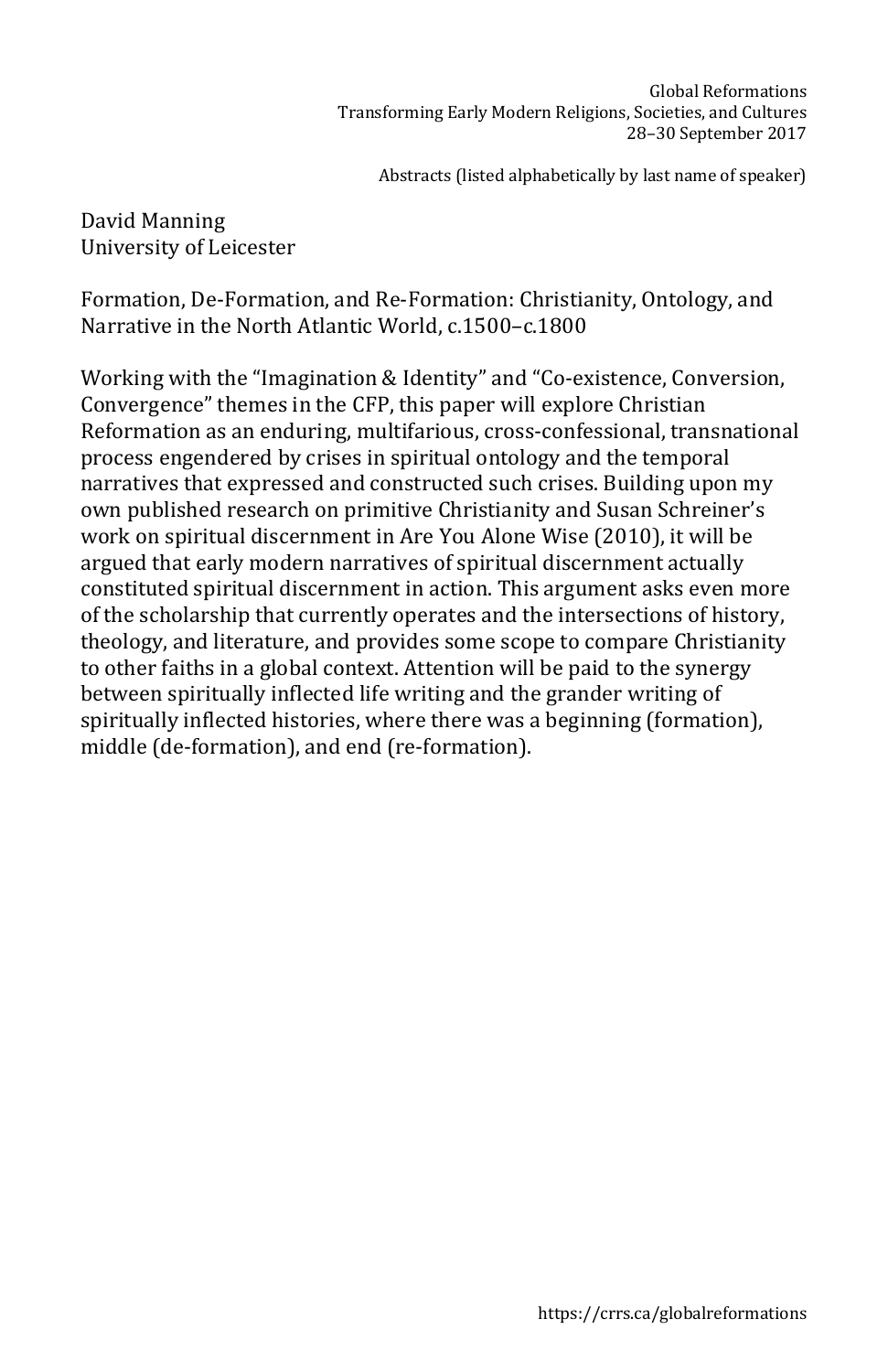César Manrique Universidad Nacional Autónoma de México

Gert Gielis Leuven University

From Louvain to "New Spain": Theologians from the Low Countries and Their Readers in the Viceroyalty of New Spain

Many libraries in Mexico preserve books printed in the Low Countries. In this paper we will focus on the myriad of publications by catholic theologians, particularly from Louvain university. In the wake of the Reformation, this university, and above all its faculty of theology, grew into a stronghold of Tridentine Catholicism. In the Low Countries Louvain theologians spearheaded a mentality shift towards a more pastorally inspired clerical culture. Some of these theologians also gained readership in the New World, via the networks of booksellers in Antwerp, Spain and the Viceroyalty of New Spain. Which authors and which titles were far-flung and in which milieus were they read? Which ideas were transferred and circulated through these editions? How should we assess readership and reception in the Viceroyalty? By addressing these questions, we will trace how new ideas and ideals of church reform and renewal were spread among colonist clergymen in the Viceroyalty of New Spain. Thus, we aim to map the global dissemination of "Tridentine" Catholicism through book networks between two peripheral regions under Spanish rule.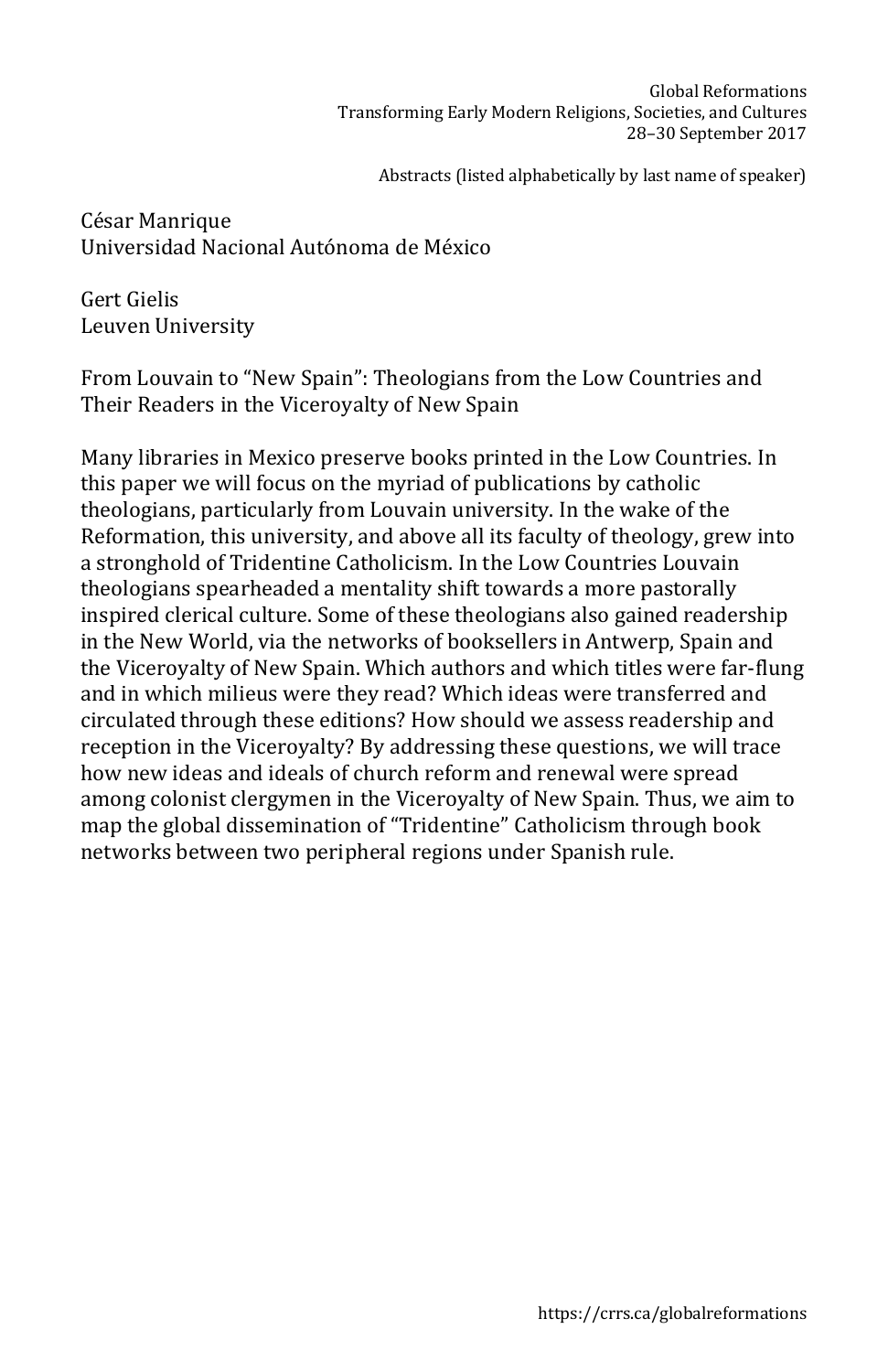Emiro Martinez-Osorio York University

A Call to Reform: Indigenous Elites and the Evangelization of the New Kingdom of Granada

Diego de Torres (1549–90) was the son of Doña Catalina de Moyachoque, the eldest sister of the Muisca chieftain of Turmequé, and Juan de Torres, a Spanish explorer and conquistador. Since chiefly succession within Muisca tradition was matrilineal, Torres inherited the title of ethnic lord (cacique) and served as chieftain for approximately four years. However, as a result of a legal dispute, Torres was stripped of his right and, at one point, was imprisoned. This presentation explores the significance of the written report (relación) Diego de Torres presented to king Philip II of Spain in 1586 as part of a broader effort to understand how indigenous nobles sought to reform the evangelization campaigns of the native population in the New Kingdom of Granada in the sixteenth century.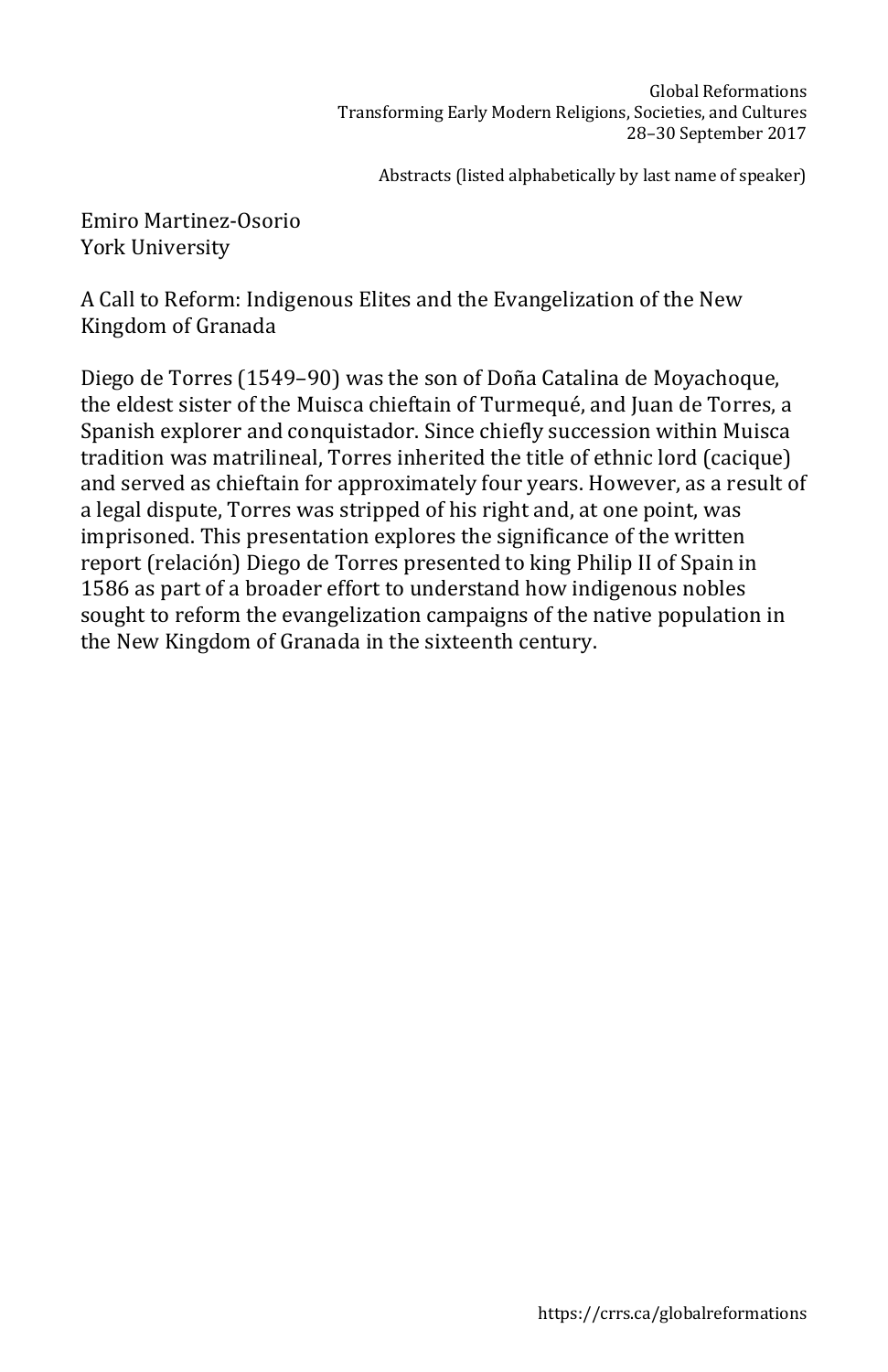John McCormack Aurora University

Aristotle, Buddha, and the Devil: Jesuits and the Religions of Southeast Asia in the Seventeenth-Century

Focusing on the writings of the missionaries Cristoforo Borri and Alexandre de Rhodes, this paper will examine the production of knowledge about local religion in the kingdoms of Southeast Asia during the seventeenth century. Borri and Rhodes contributed to the early modern cataloging of the world's religions as they assessed the possibilities for Christian expansion. However, the multi-ethnic, multi-religious landscape in which Borri and Rhodes worked in Southeast Asia presented unique challenges to their inherited intellectual categories and led them to construct striking new interreligious comparisons in order to classify the religious phenomena they observed. Shaped by the religious divisions of the Reformation era, Borri and Rhodes applied terms and theological lenses developed in European controversies to the new beliefs and practices the encountered. Examining their insights and omissions allows us to assess the reciprocal impacts of Asia and Europe in the development of an early modern discourse of "religion."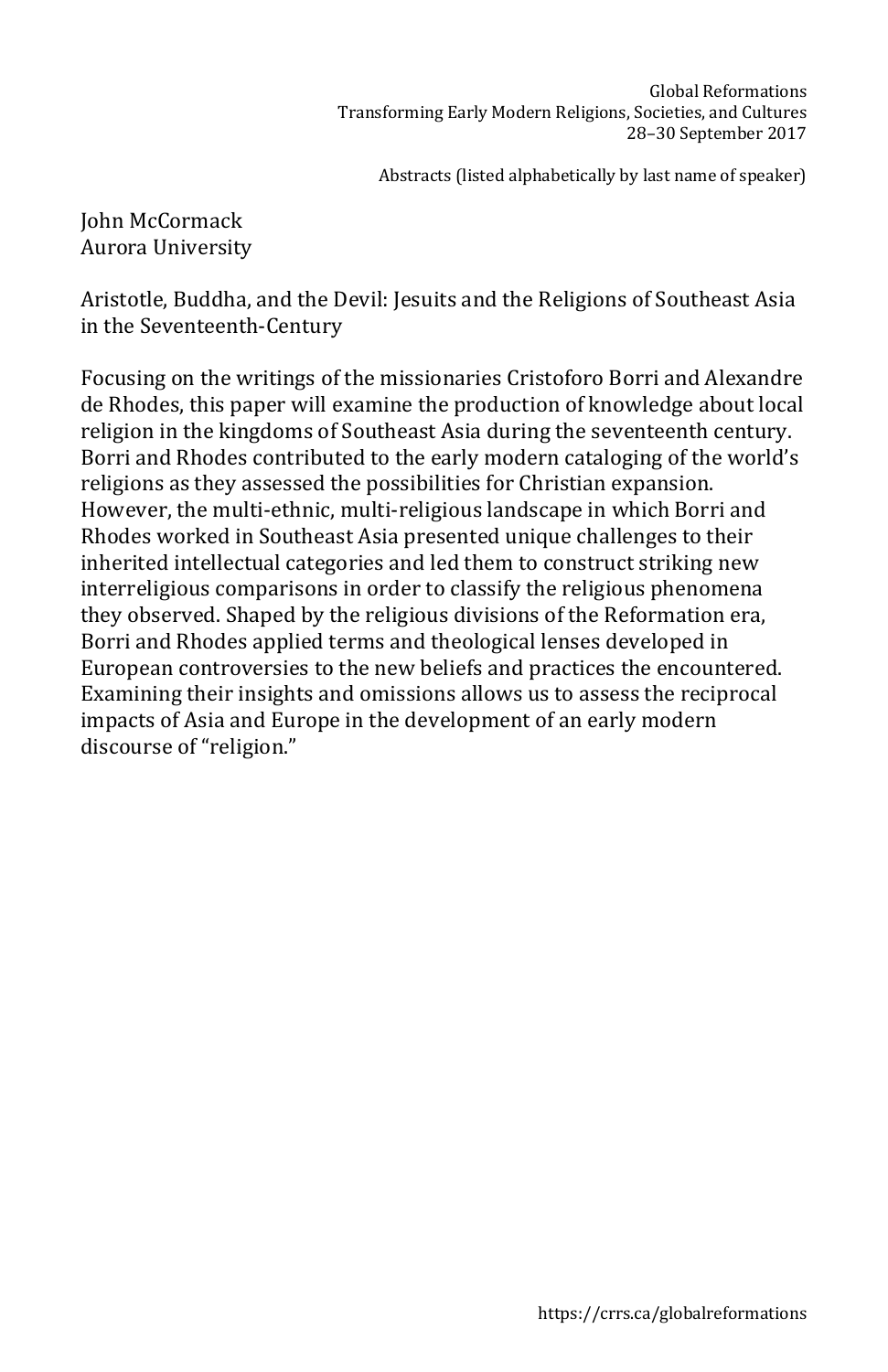Andrew McCormick Institut National des Langues et Civilisations Orientales (INALCO), Paris

Rogue or Reformer? An Embattled Archbishop in the Early Modern Aegean

The tumultuous career of Pietro Martire de Stefani, OP (1710–73) is emblematic of the political and religious crosswinds that buffeted the small Catholic (or Latin) enclaves of the Aegean. Born into the Catholic community on Chios but educated in Rome, Stefani became archbishop of Naxos and Paros in 1750. The appointment thrust him into the midst of an ongoing power struggle. On the one hand, there was the islands' notoriously fractious Catholic minority, which had existed for centuries in the midst of a much poorer Orthodox majority. On the other, there were the Catholics' foreign patrons, notably the Roman Curia and the French Crown, who took a lively interest in these outposts. By 1757, Stefani had attempted to introduce a wide variety of reforms, alienating much of the islands' Latin and Greek population in the process. When, that same year, the leader of the opposing faction was murdered, of course Stefani was blamed. This paper will look at some of the prelate's reforms, and offer some explanations for the popular resistance to them.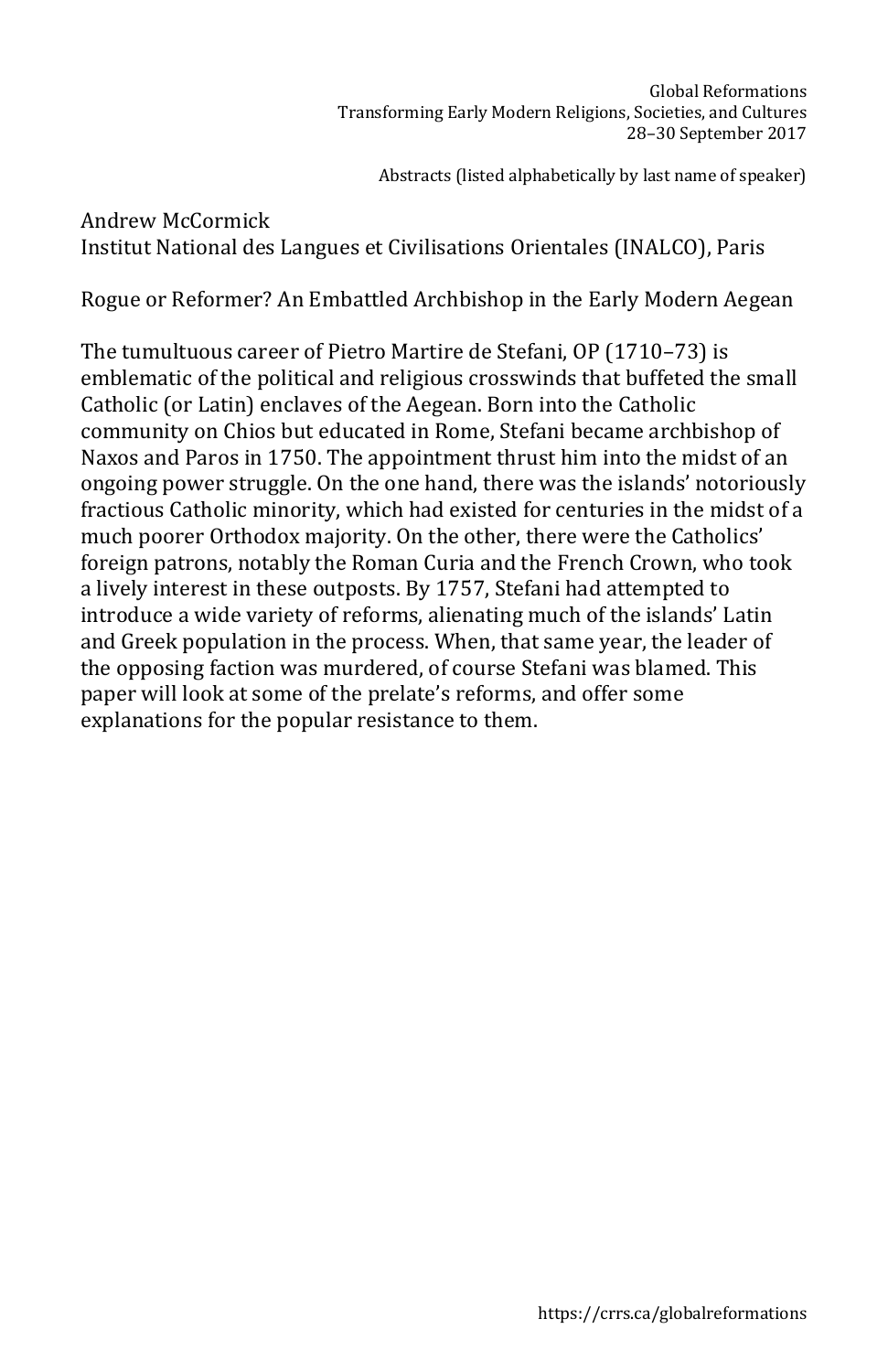Mark Meyerson University of Toronto

Baptism and Brotherhood? The Forced Conversion of the Muslims of the Kingdom of Valencia

Between 1499 and 1526 all the Muslims in the Iberian Peninsula were forced to convert to Catholicism. The kingdom of Valencia (part of the Crown of Aragon), which housed the largest Muslim population outside of the recently conquered sultanate of Granada, was the site of the baptism of thousands of Muslims in 1521 by armies of radical artisan rebels, known collectively as the Germania, or Brotherhood. In 1525 the Holy Roman Emperor Charles V not only insisted on the legitimacy of these coerced baptisms but also demanded the conversion of all the Muslims of the Crown of Aragon, decisions that contributed to Charles' image as a crusader who would lead a united Christendom against its Muslim and heretical enemies. The few modern historians who have examined the Germania's attacks on the Muslims have assumed that Valencian Christians, both rebels and royalists, were united behind the emperor in "hatred" of the Muslims. In this paper I will present a more complicated picture of Muslim-Christian relations before and during the Germania's rebellion. First, through exploring the millenarian ideology of the agermanats (brothers), I will show that their vision of Christian brotherhood included baptized Muslims and that their 'crusade' against the Muslims and their noble lords was aimed, significantly, at achieving the conversion rather than the killing of Muslims. This ideology largely dictated the manner in which Germania soldiers treated Muslims. Secondly, and perhaps more importantly, I will show that the potential for brotherhood among baptized Muslims and Christians was evinced less in the ideology and actions of the agermanats than in the behavior of local Christian townspeople, peasant villagers, and parish priests, who, on account of their previous close relations with their Muslim neighbors, worked to aid and protect the Muslims before and after their baptism. Most Valencian Christians would have been at best ambivalent in regard to the decisions that Charles V made in 1525.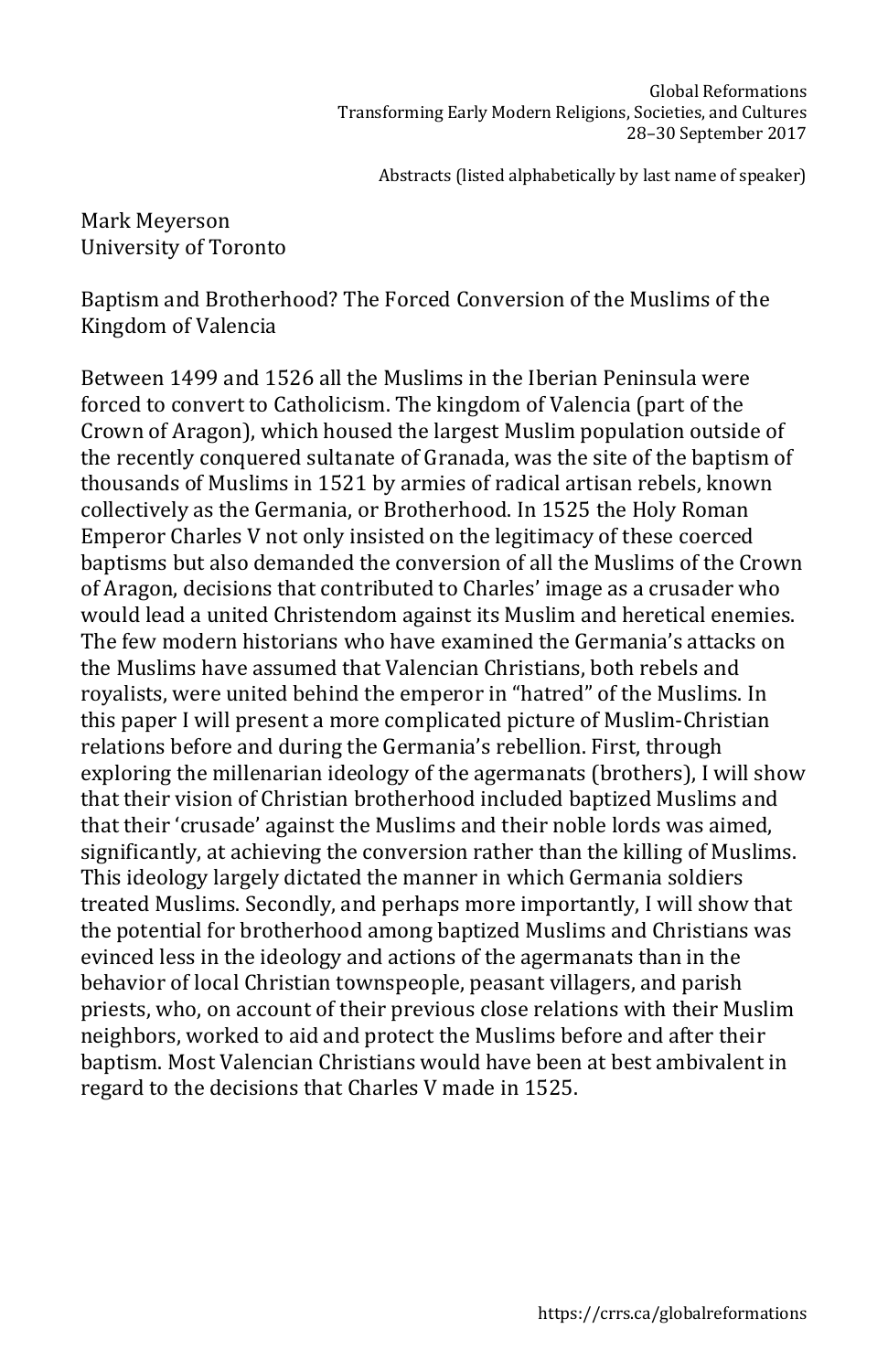## Matthew Milner

Towards a Networked Historiography of the English Reformation

Text Analysis is very much aucourant in literary circles. The creation of corpora of texts, and the application of digital methodologies to their study offers new ways of thinking about the nature of textualities and writing within given domains. In many contexts these approaches, as embodied by the work of Franco Moretti, Ted Underwood, Stefan Sinclair, and Matthew Jockers, is undermining the nature of the literary canon. Yet for historians it is not clear how we might employ or think about text analysis effectively within the context of historiography. One element of text analysis is named entity recognition, and the building of citation networks. In this paper I will demonstrate how we're using NanoHistory's networked approach to trace and understand the unfolding of historical scholarship and debates on the English Reformation in the 20th century. My corpus are items drawn from JSTOR's Data for Research. This work will showcase how NanoHistory will help us examine how scholars have discussed the English Reformation in the past, and suggest ways of thinking about what defines the boundaries of the English Reformation—a topic of considerable debate in the late 20th century.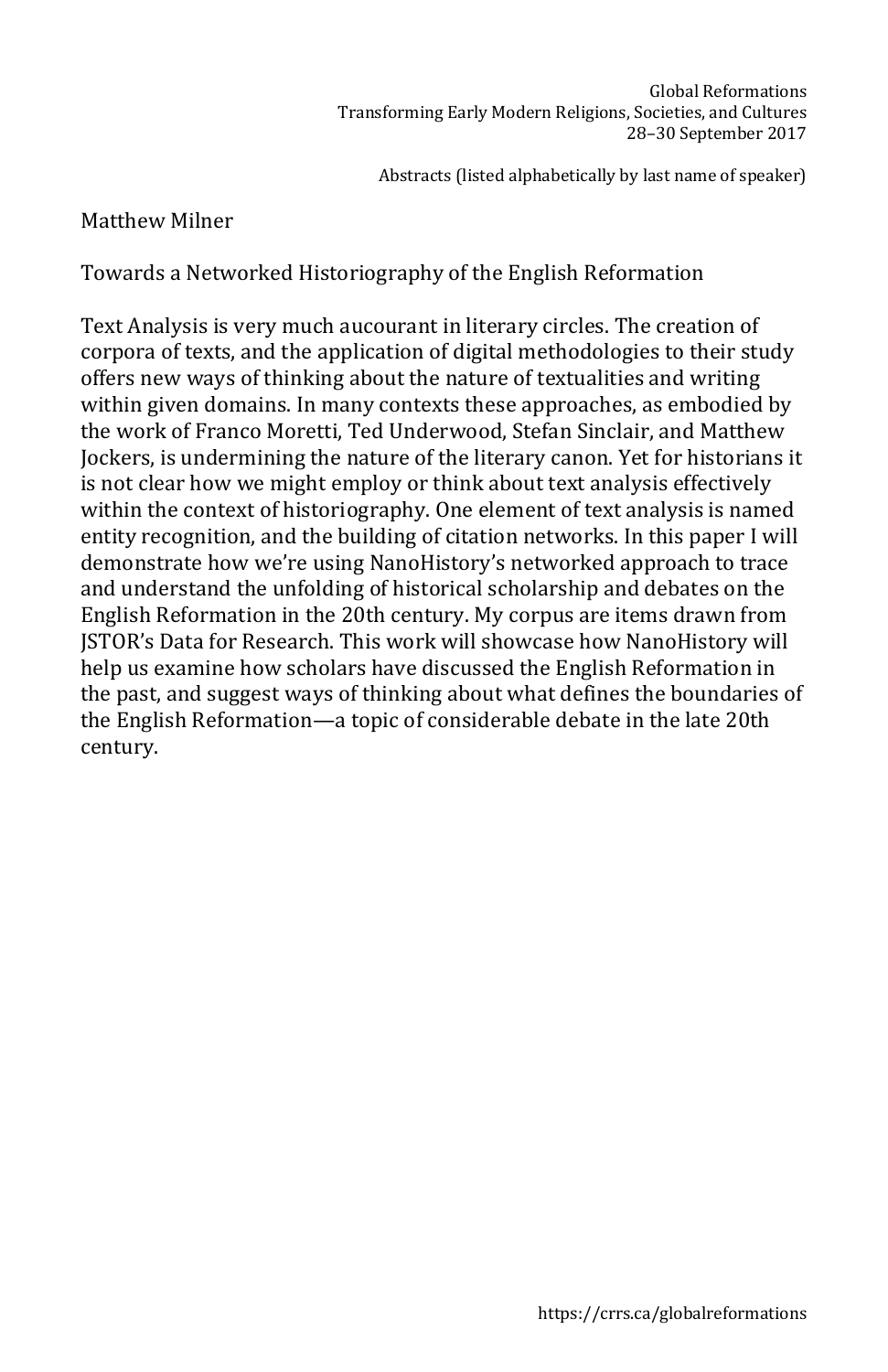Matthew Milner

Susan Cogan Utah State University

Building Large Events using NanoHistory.org

This paper will introduce a new digital platform called NanoHistory (http://www.nanohistory.org) which allows users to document historical interactions with an extremely fine level of granularity. Users can document who did what when, and where, by either entering data or pulling in data from existing Open Data resources, without having to assign a particular "event type" or "name." These documented interactions, or "events," subsequently serve as the basis for explorations of complex historical networks, outlining how people, organizations, places, and things relate over time. NanoHistory is designed with several key historiographical and theoretical objectives in mind. First, it holds that use of large or Big Data is not exclusive of enabling scholarly critique of specific records: granularity makes such critique possible. Secondly, by breaking down large events, such as the Reformation, in to its smallest components, it allows us consider what it is that historians actually do and need from digital research tools. NanoHistory uses the digital as a heuristic for historical research to allow scholars the means to study how historians group and name smaller interactions in order to create larger representations of the past. The paper's overarching argument will be that the cultural network, properly theorized and accounted for in terms of agency, context, and chronometry, is the theoretical model best suited to large scale digital historical research, and the Reformation offers a perfect case study for looking at how we might employ such theories and techniques to new ends. We will showcase the theories powering NanoHistory, and demonstrate it for the audience as preparation to the following papers where we examine particular historical case studies on the English Reformation.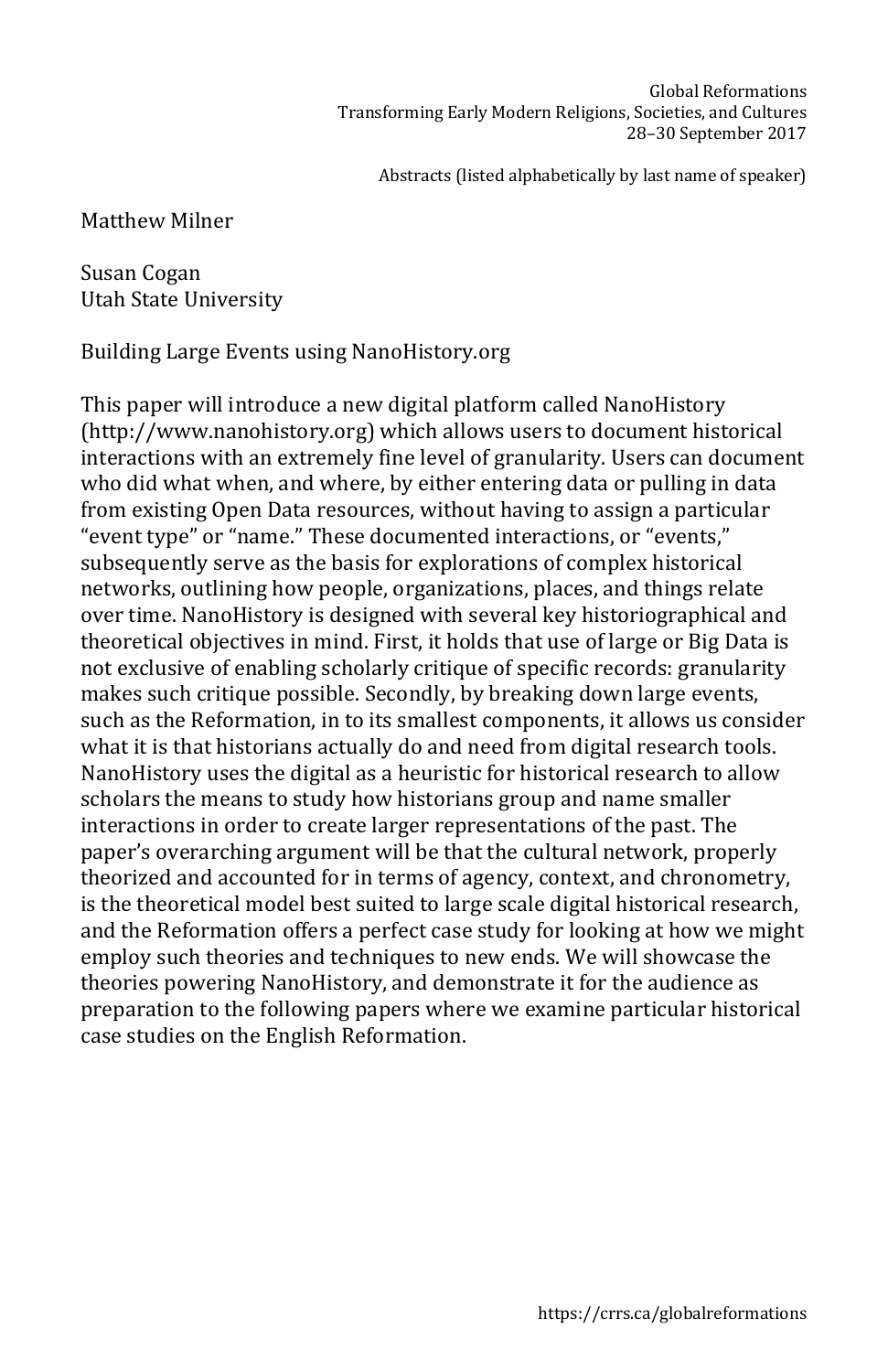Isabella Munari Università degli Studi di Udine, Italy

The "Heretic" Dream of Gattinara for Charles V

Mercurino Arborio di Gattinara in his autobiography wrote about the dream he had during his enclosure in a monastery in Brussels, in 1516. In this dream, Charles V appears as the emperor of Christianity, the elected guide of a new age of the Spirit after the ages of the Father and the Son which correspond to the Old and the New Testament respectively. According to the adaptation of the philosophy of Gioacchino da Fiore by Gattinara, Charles V would become the only figure in which all the different souls of the Christianity will converge and stay in peace. In this presentation, we will discuss the political impact of this prophecy on the diffusion of the ideas of the Reformation in the territories of the Empire, questioning the limits between prophecy and propaganda in the XVI century.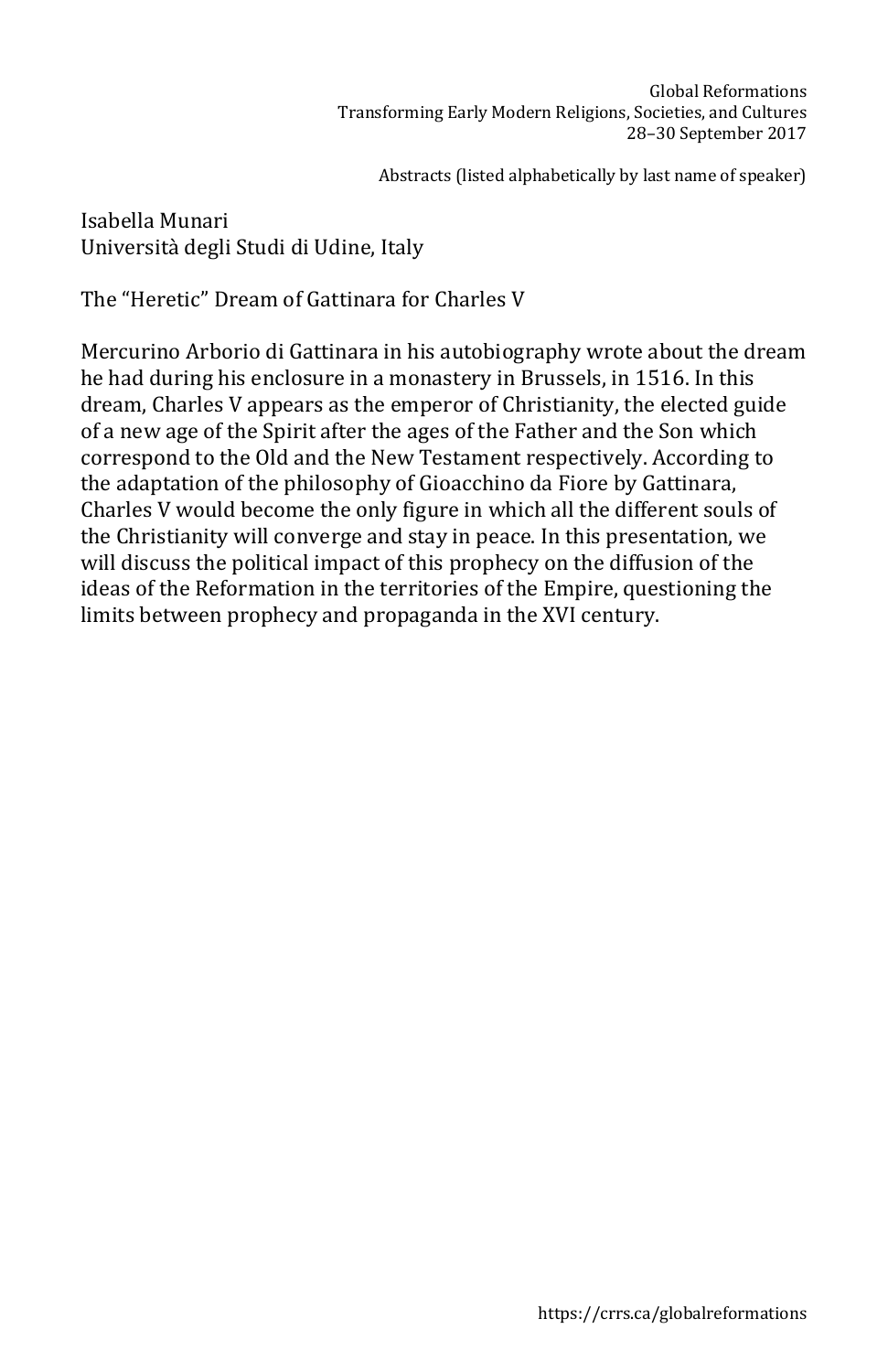Emese Muntán Central European University

Confessional Transgressions in the Household—Negotiating the Legitimacy of (Inter)marriages in Seventeenth-Century Banat

During the sixteenth and seventeenth centuries the Catholic communities in the Banat region (today in Serbia and Romania) were shaped by the simultaneous presence and influence of Orthodox Christianity, various Reformed ideals, and Ottoman incursions. After the foundation of the Sacred Congregation for the Propagation of the Faith in 1622 they also came to be exposed to the missionary activity of various religious orders (especially Jesuits and Franciscans), seeking to implement Tridentine reforms in a religiously, ethnically, and linguistically diverse setting. This paper will examine one of the most prevalent instances of transgressing the confessional divide that missionaries encountered in the territory of the Banat, i.e. intermarriage and "illegitimate" marriages (e.g. marriages contracted in the prohibited degree of consanguinity, marriages contracted by the Ottoman kadi or the Orthodox priest, etc.). It will explore whether these "deviant" marriages both on cross- and intra-communal levels resulted in new configurations of the confessional divide, and examine the successes and/or failures of the missionaries to employ the official legal framework of marriage propagated by Tridentine Catholicism.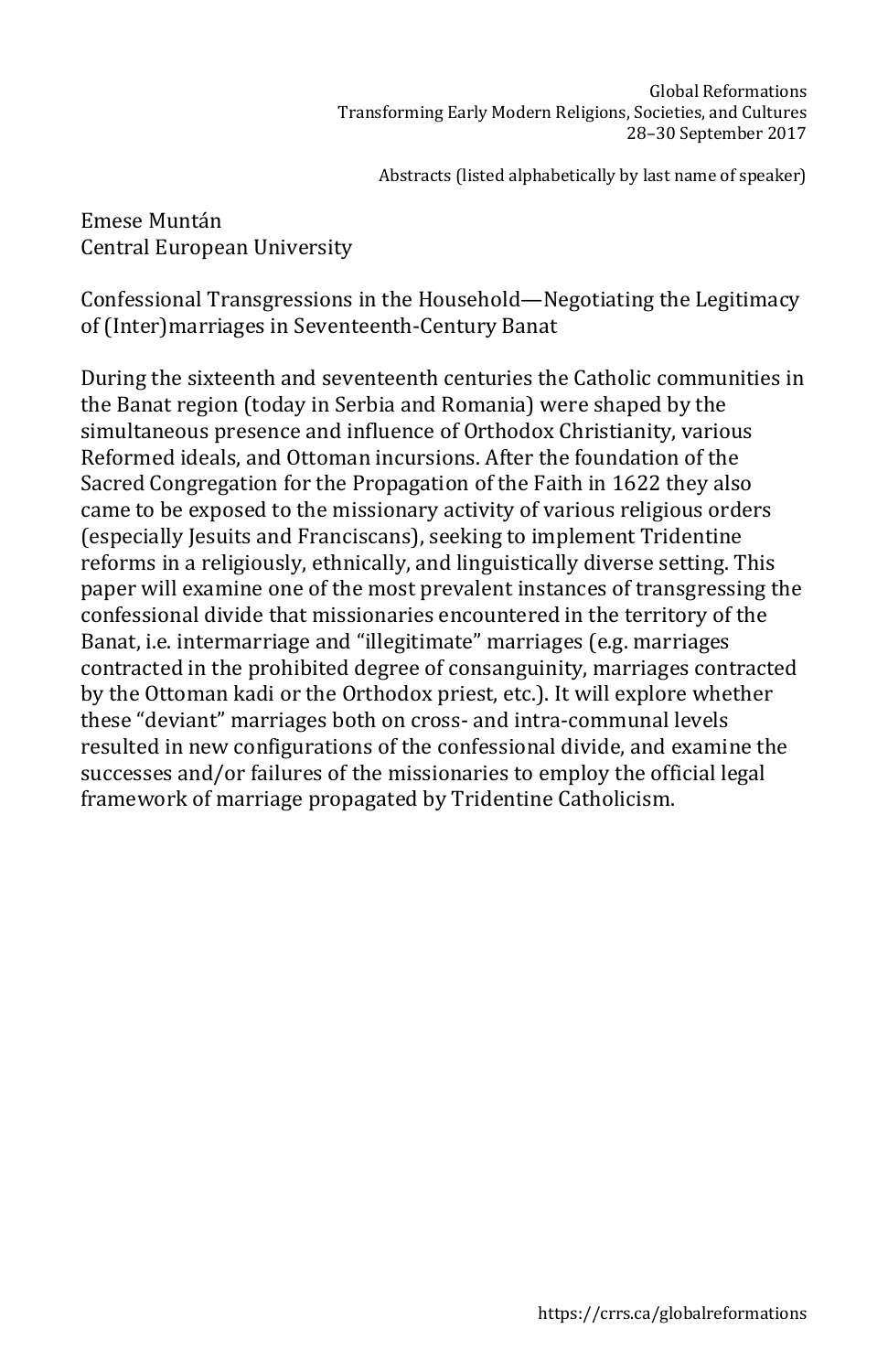## Haruko Nawata Ward Columbia Theological Seminary

Translating Christian Martyrdom into Japanese in the Jesuit Japan Mission

From the time of its foundation by Francis Xavier in 1549, the Jesuit Japan mission practiced cultural accommodation and inter-religious dialogue in their work of conversion. Translation and creation of literature in Japanese became important. Having no prior knowledge of Japanese language, culture, and religions, the Jesuits relied on their converts in this task. The collaboration among the European missionaries, Japanese Jesuits, catechists and women resulted in a distinctive genre of Kirishitanban (Christian literature). These Kirishitanban writers adopted numerous Buddhist terms, transliterated Portuguese, Spanish and Latin terms when there were no equivalents, and invented neologisms to convey specifically Christian ideas. Between 1591 and 1614, the Jesuit Press published about sixty titles. During persecution, Christians read such Kirishitanban texts as Acts of the Saints and prepared for martyrdom. This paper examines several examples of Kirishitanban, which conveyed Christian teachings of martyrdom, and their readers who claimed their Christian identity by becoming martyrs.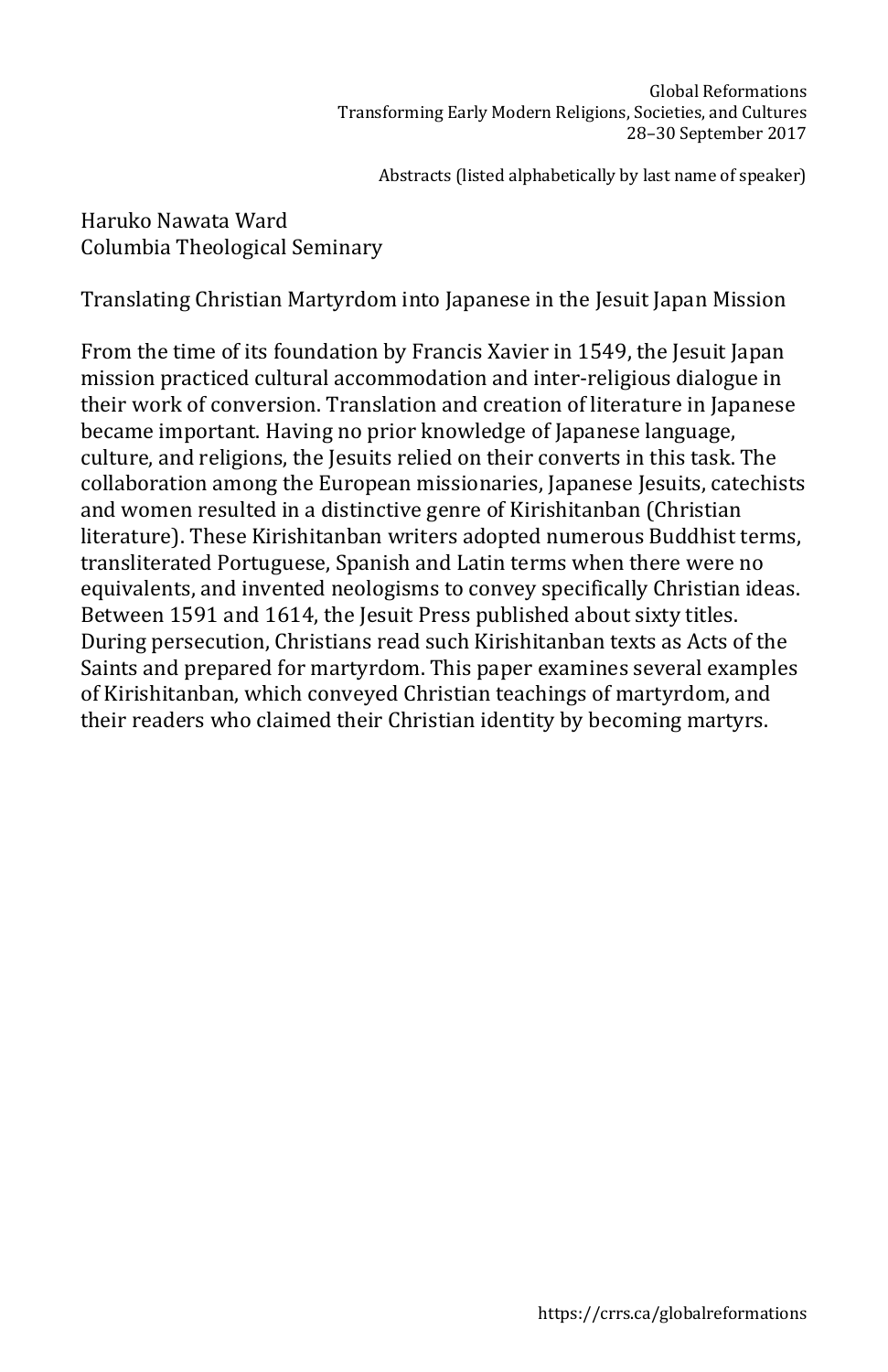James Nelson Novoa University of Ottawa

The Portuguese New Christian nação as a Catholic Diaspora

Historical research has shed light on the contours of the Portuguese New Christian diaspora in the early modern period. Scholars, especially influenced by Jewish History, have tended to centre their attention on the "return" of its ranks to normative Judaism and the formation of the great Sephardic communities of Ferrara, Venice, Livorno and Amsterdam. Much less attention has been accorded to those New Christians who remained faithful to the faith that was imposed on their ancestors in the fifteenth century once they left Portugal. What kind of image did they present of themselves to their Catholic peers? How did they define themselves in the face of the creation of important and prestigious Portuguese Jewish communities? The paper will address these questions and present some instances in which they clearly presented themselves in Catholic guise, in both Pisa and Rome in the sixteenth and seventeenth-centuries.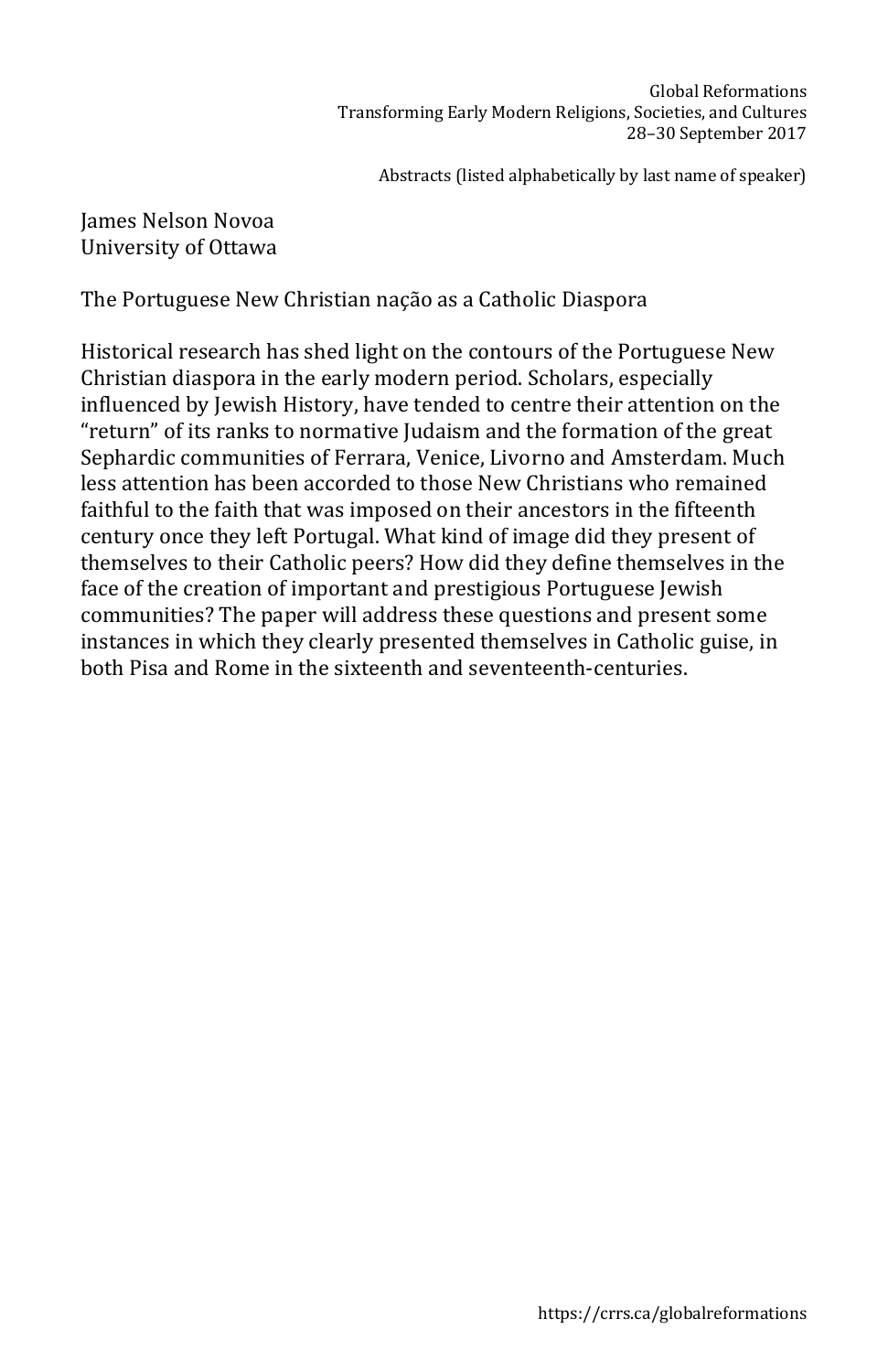## David Y. Neufeld University of Arizona / The Division for Late Medieval and Reformation Studies

Wandering the Lord's Earth: Anabaptist Movement in Reformed Zurich, 1585–1650

Notwithstanding Swiss Anabaptists' near disappearance from the historiography of the Protestant Reformation after the 1530s, these dissident commoners continued to inhabit Zurich's rural territories until the mid-seventeenth century. From 1585–1650, episodic conflict marked their coexistence with the Reformed majority there. Anabaptists' physical movement was among several phenomena that triggered official repression. Their religious culture encouraged a series of unsanctioned actions—withdrawal to communal margins, temporary or permanent migration, prison escape, and a stubborn refusal to leave Zurich's territory—which were both occasioned and met by punitive measures increasingly aimed at controlling Anabaptist movement. As a result of the dynamic, physical movement came to represent an important source of evidence in these opponents' attempts to formulate competing characterizations of Anabaptism. For Reformed officials, movement demonstrated Anabaptists' desire to foment disobedience and disorder, whereas, for Anabaptists, it confirmed a willingness to submit to divine direction and conscience in all things.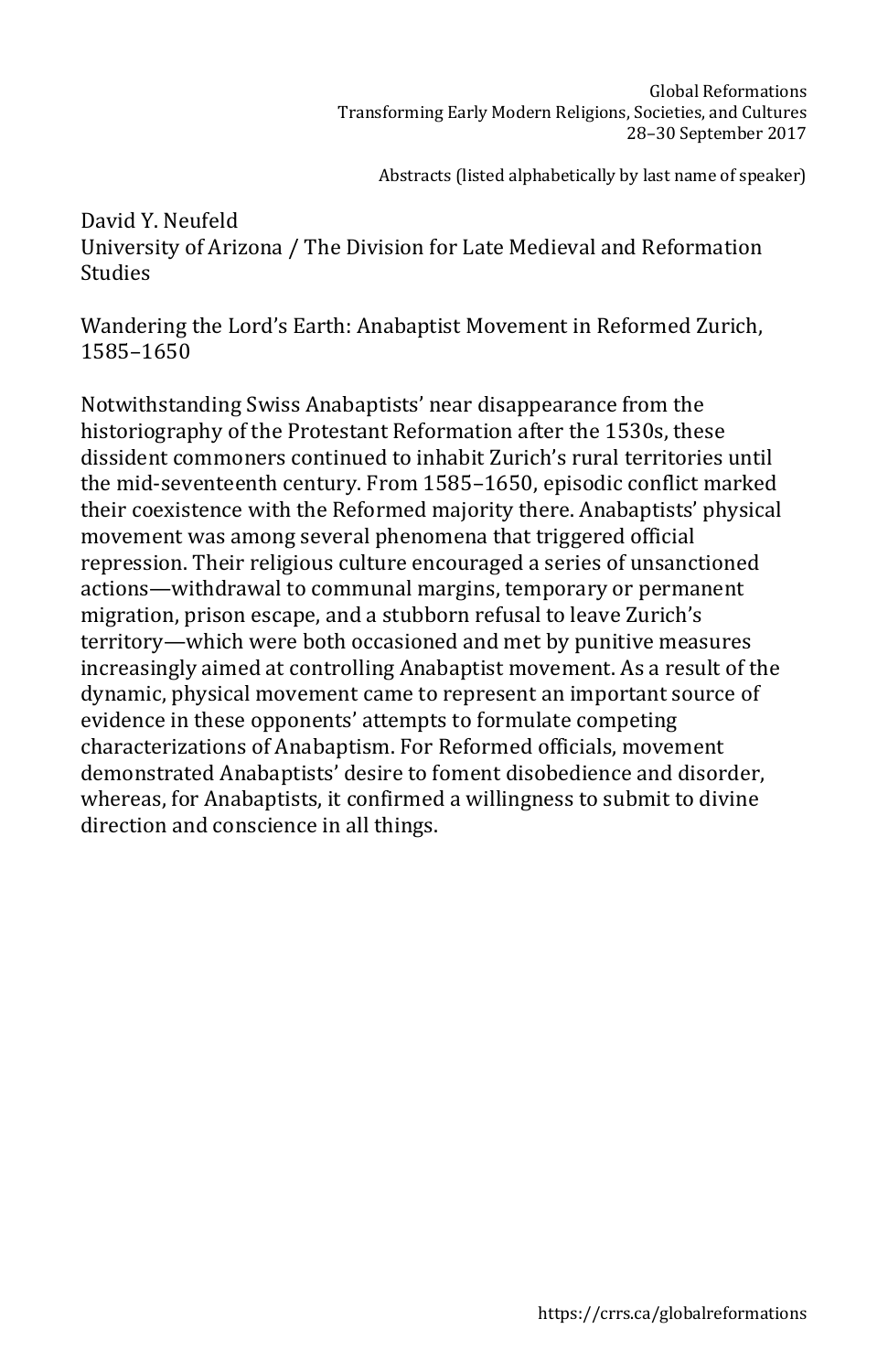Andreas Oberdorf University of Münster

The Inter-Faith Encounter of Catholics and Protestants in Late 18th-Century Pennsylvania

In late 18th-century, the US state of Pennsylvania became the most diverse colony and state of the young American nation, a multi-cultural and multidenominational melting pot, a battleground of clashing cultures and faiths. The talk refers to the interfaith encounter of two Catholic missionaries and their Protestant counterparts in Pennsylvania. In their respective disputes and argumentations about true faith and reasonable religious practices, the Catholic missionaries D. A. Gallitzin and F. X. Brosius reviewed the Protestant Reformation. Against this background, they pursued the aim to renew the Catholic faith, generating new insights and a better understanding by enlightened thoughts and ideas. As an ecclesiastical reform movement, the Catholic Enlightenment—as a global reform movement—was an apologetic endeavor designed to defend the essential dogmas of the Catholic Church by explaining them in a new language and by reconciling Catholicism with modern culture. Gallitzin and Brosius are two important protagonists of this reform movement in America that has been neglected in research so far.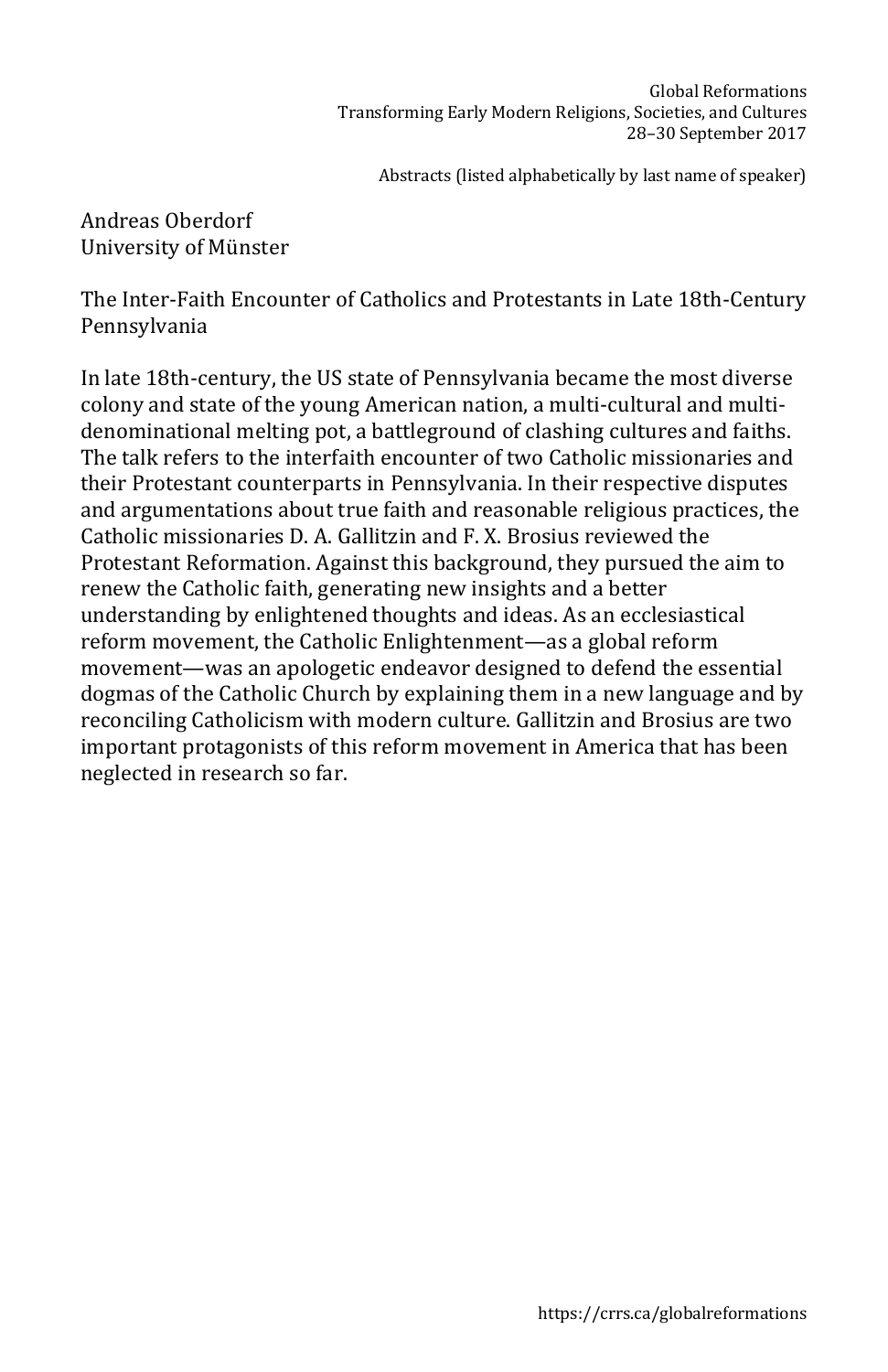Anna Ohanjanyan Central European University

Conveying Ideas and Shaping Identities: Armenian Wandering Priests in Late 17th and Early 18th Centuries

First official accounts on the proselytizing Protestant missionaries among Armenians appeared in early 19th century, whereas the migration of Armenian Catholic preachers through Europe, Ottoman and Safavid territories in earlier period was a common thing. The testimonies of Catholicos *Simēon Erevanc'i* (1710–1780) allow tracing back protestant presence among Armenians to the late 17th and 18th cc. Portraying the itinerant *axt'arma*-s (Catholics) of his time, *Simēon Erevanc'i* singles out wandering "pseudo-preachers" proclaiming themselves as ordained priests and evangelizing among Armenians. Current paper looks at these preachers as quasi- and cripto-Protestant advocates crossing the imperial borders, channelling ideas and establishing their own micro-churches. Unlike the Armenian Catholic wandering missionaries, who were tend to utilise the confessional ideas and folk narratives in favour of the notion of "the liberation of Armenian nation", these preachers aimed at more personal and/or oppositional goals. Drawing upon two case studies the paper delineates the migration routes and motives of Armenian wandering priests, reconstructs the paradigm of the institution of such preachers and demonstrates the religio-political circumstances determining their success among Armenians.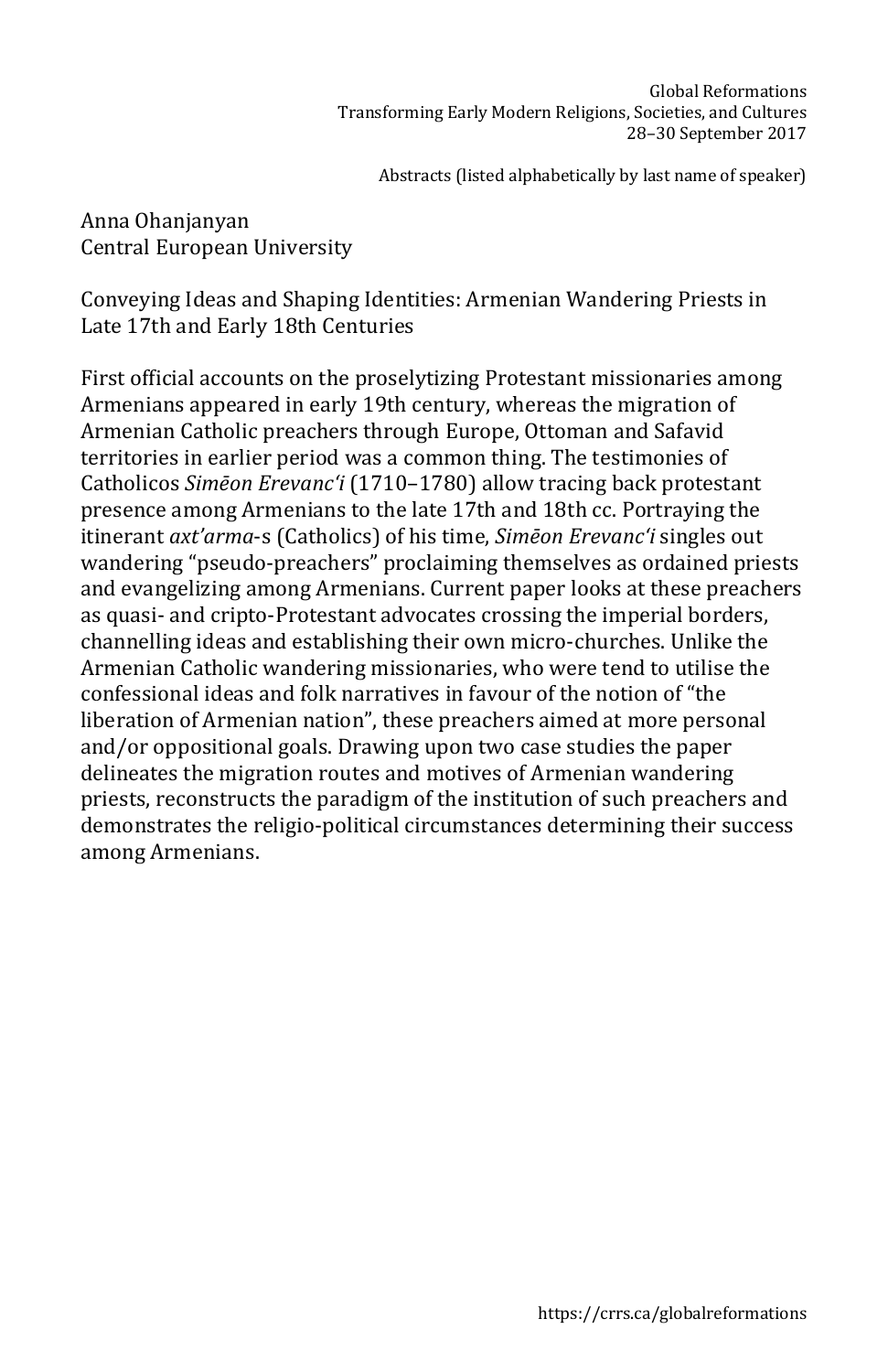Ovidiu Olar "N. Iorga" Institute of History of the Romanian Academy / Ruhr University Bochum

The "Calvinist" Confession of Faith of Patriarch Kyrillos Loukaris (1570– 1638): A Network-Oriented Approach

The controversial Greek patriarch of Constantinople Kyrillos Loukaris owes much of his fame to his "Calvinist" confession of faith. Published in Latin (1629) and Greek (1633), translated into French, English and German, and re-edited several times, this confession triggered passionate discussions already among Loukaris' contemporaries that continue to this day. However, was Loukaris the real author of the said Confession? What is the connection between the "official" Latin text of the confession of 1629, the "pirated" Latin text of 1629, the Greek version of 1633, and the Greek "orthodox" confession of 1627–28 seldom attributed to Loukaris? How does the patriarch's effort to promote the dialogue between his Church and the Protestant Churches fit within the larger context of the contacts between Orthodoxy and Reformation? A short survey of the patriarch's correspondence network, the analysis of the manuscripts of the confessions attributed to Loukaris, as well as the study of the correspondence network of Pastor Antoine Léger, chaplain to the Dutch resident in Istanbul, allow us to propose answers to these questions.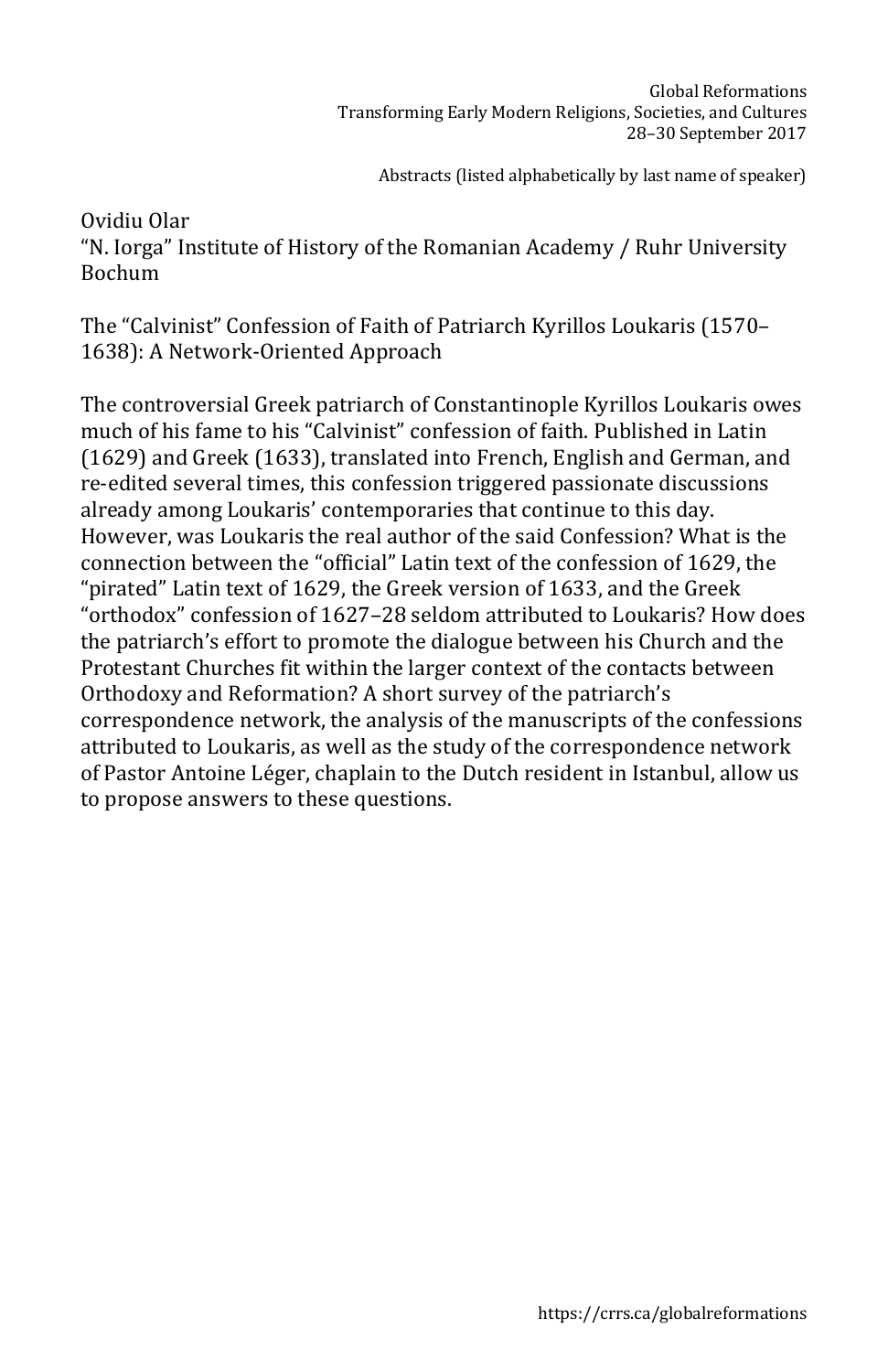Oona Paredes National University of Singapore

On Several Serious Crimes Committed in the Province of Caraga: Conversion and Conflict in Early Colonial Mindanao

The Caraga Revolt of 1631 took place after a decade of concerted missionary efforts in northeast Mindanao, during the early Spanish colonial period in the Philippines. Led by elite men from among the indigenous Karaga, the revolt cost the lives of four missionaries from the Spanish Recoleto order, along with dozens of civilians and soldiers in the remote colonial outpost of Tandag. Eyewitness testimonials—compiled by the Recoletos to establish the martyrdom of their murdered brethren—affirm that it was a deliberately anti-Christian and anti-Spanish rebellion, punctuated by a particularly egregious cross-dressing episode by an elite convert named María Campan, whom they had "once regarded as a very good Christian woman." While the official post-mortem dwells on what the order regarded as a treacherous betrayal by their indigenous converts and allies, the dramatic account of a surviving Recoleto instead reveals a deeper political struggle between Christian Karaga elites rather than an anti-Spanish or anti-Christian uprising.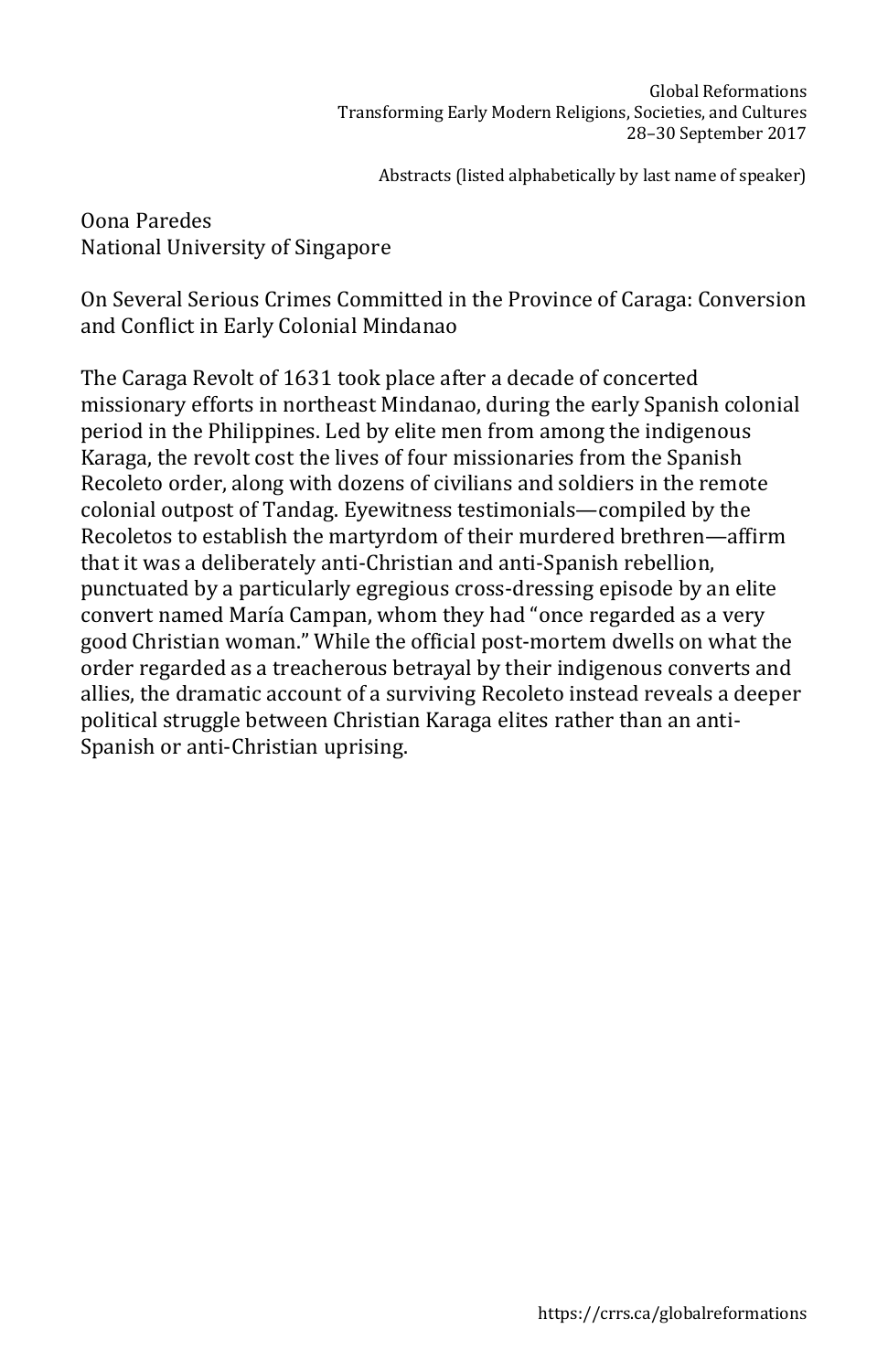Yvonne Petry Luther College at the University of Regina

The Peregrinations of Guillaume Postel: Journey, Religious Syncretism and Prophecy

Guillaume Postel (1510–81) was one of the most widely-traveled Frenchmen of his generation. He imbued some of the places he visited— Jerusalem, Cairo, Venice—with cosmic significance, as explained in his books on language, history, geography and cartography. He accompanied the French ambassador to the Ottoman Empire. He was a Christian Kabbalist, a scholar of semitic languages and, briefly, a Jesuit. His encounter with a woman in Venice led to his conviction that she was a female messiah. He was widely esteemed by his peers as a scholar, but faced ridicule, censure and imprisonment for his religious views. Postel's unique vision and sense of self evolved through a lifetime of wandering, and combined a genuine curiosity of foreign places, languages and religious traditions with a profound conviction that all truth could unified into one prophetic vision for a new age of universal concord, with himself as its messenger.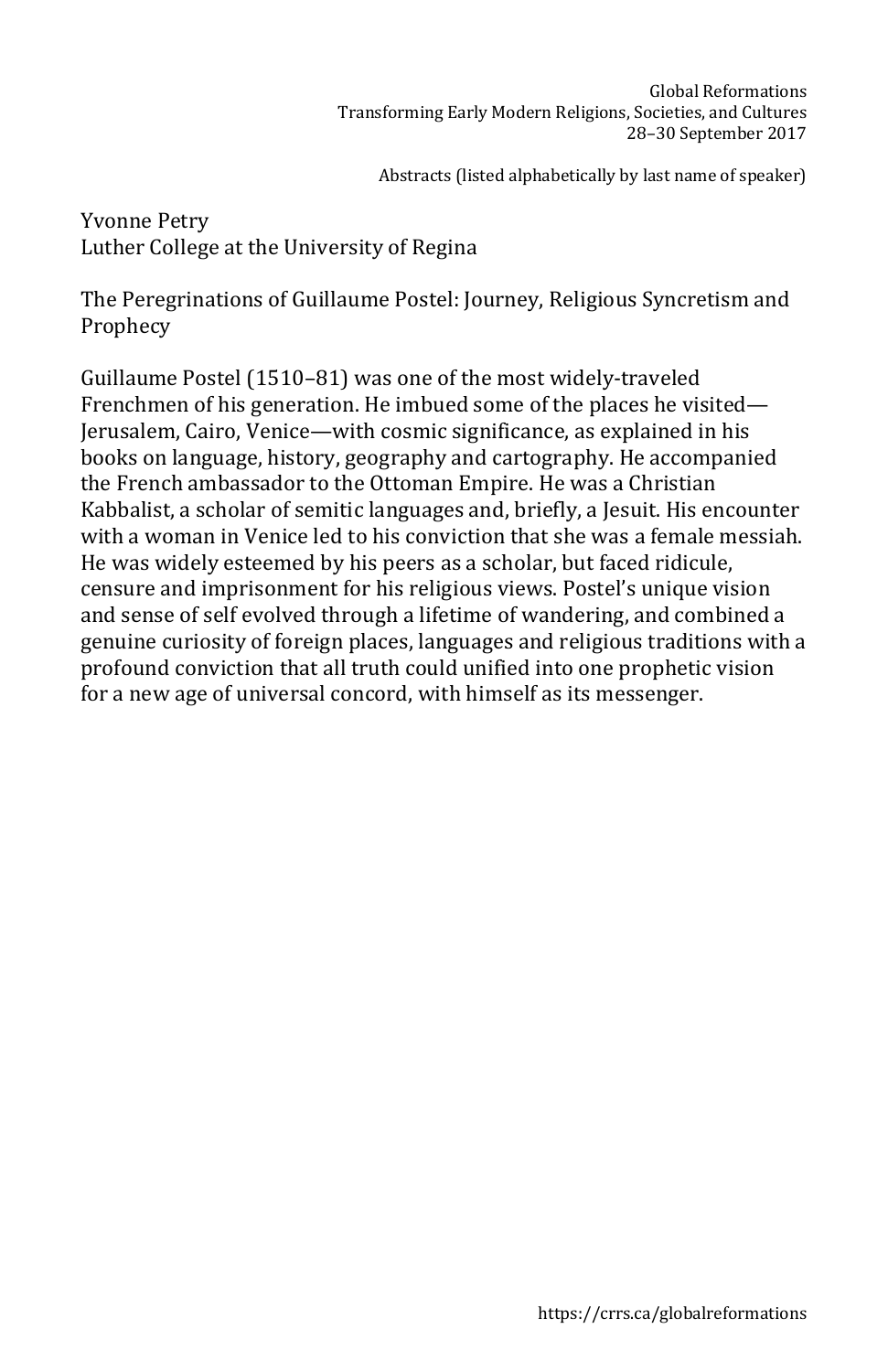Diego Pirillo University of California, Berkeley

The Diplomacy of Refugees: Espionage and Theology in the Anglo-Venetian Renaissance

Recent scholarship has suggested a re-evaluation of the Reformation, considering it the first epoch of European, and possibly global history, in which the religious refugee became a mass phenomenon. But what was the impact of religious refugees on international relations? How did the movement of people allow intelligence and knowledge to cross geographic and religious boundaries? How did diasporic communities create unofficial diplomatic channels between states, even in the absence of permanent embassies? Focusing on the Italian Protestant diaspora of the sixteenth century, the paper approaches these questions from two angles. First, it examines the different diplomatic roles performed by religious refugees (intelligencers, cultural brokers, translators, negotiators). Second, it discusses the diplomatic culture of the Italian Protestant refugees, showing how they mimicked and at the same time subverted that of the European elite, by appropriating it for their own purposes.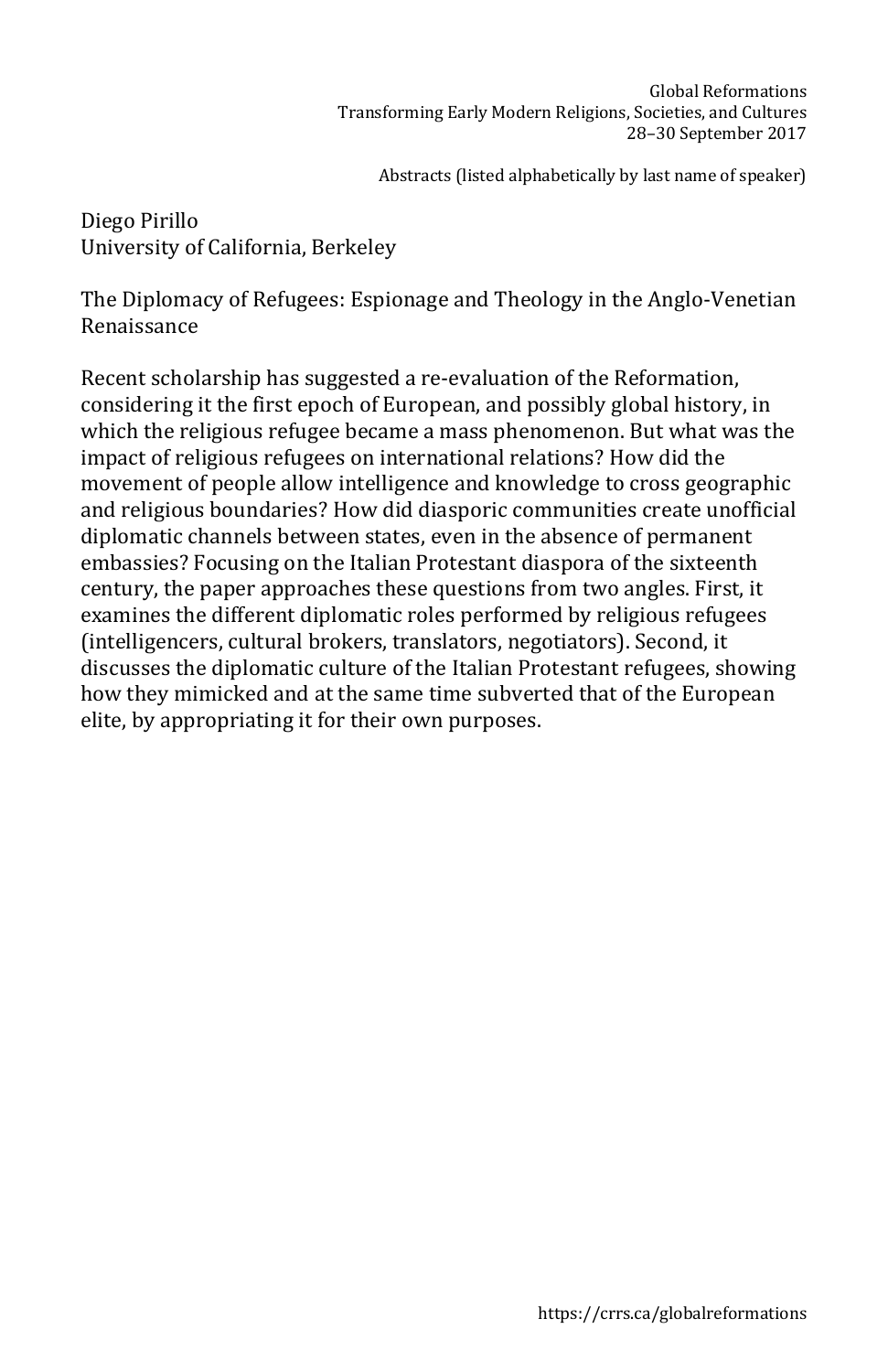# Judith Pocock

Unifying Light: Early Quakers and Islam

Seventeenth century Quakers developed a unique relationship with the Muslim world. In their travels, Quaker missionaries discovered a freedom to worship that they could only dream about at home. According to Nabil Matar, Quaker founder George Fox "so mastered [the Koran] he was able to use it with ease and accuracy, [approaching it] as the Muslims themselves viewed it—a message that finalized the prophetic sequence" (271–2). Quaker George Keith translated the medieval philosophic tale, Hayy ibn Yoqzam, at the same time as he was working on what would later become Barclay's Apology (1676), a definitive work of Quaker theology. This paper will investigate the reasons early Friends were more open to Islam than their contemporaries, to what extent Quakers were influenced by the ideas they encountered, and how these ideas filtered out into the wider intellectual world. It will also explore the impact this relationship may have influenced Quaker traditions of equality and tolerance.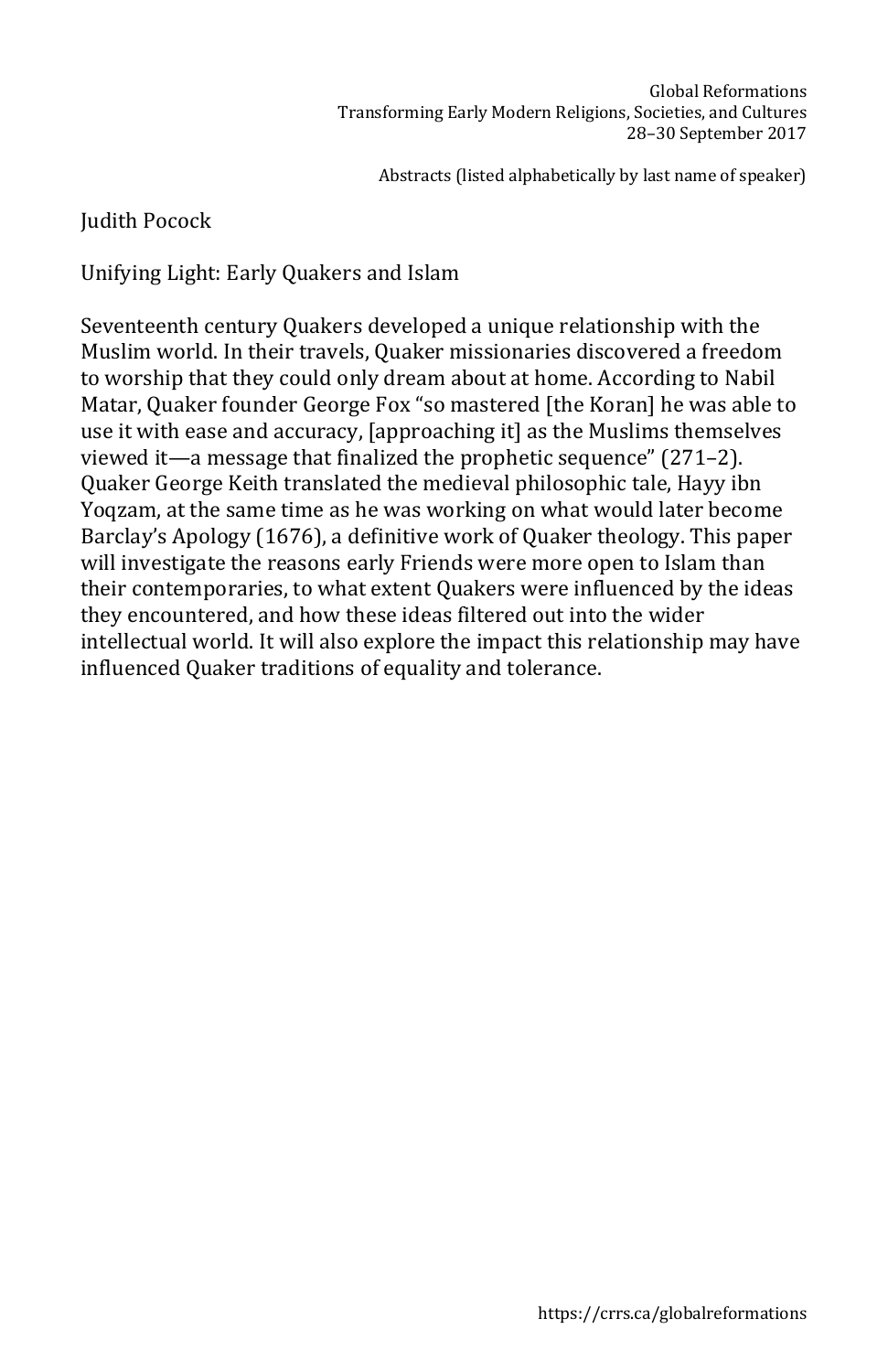Allyson Poska University of Mary Washington

When Did the Catholic Reformation End? Reforming Popular Piety in the Rio de la Plata at the End of the Eighteenth Century

By the end of the eighteenth century, the reformations of the sixteenth and seventeenth centuries seemed a distant memory. In Spain, the Catholic Reformation had been largely successful in reforming both the Spanish church and much of its flock; however, across the Atlantic, evidence of reform was difficult to find. In addition to the problems posed by the remnants of Indian and African religions, many Christians had never encountered the basic components of Catholic reform. Indeed, by the eighteenth century, many Spanish Americans, particularly those in rural areas, experienced Catholicism like their pre-Tridentine ancestors, with limited access to the sacraments, few clergy, and no religious education. As a result, even late in the colonial period, ecclesiastical authorities were forced to engage in many of the same reform efforts as their Tridentine colleagues. In this paper, I will examine the transatlantic religious experiences of emigrants, particularly women, from northern Spain to the Rio de la Plata and how authorities in Buenos Aires attempted to reform their pious practices at the end of the eighteenth century.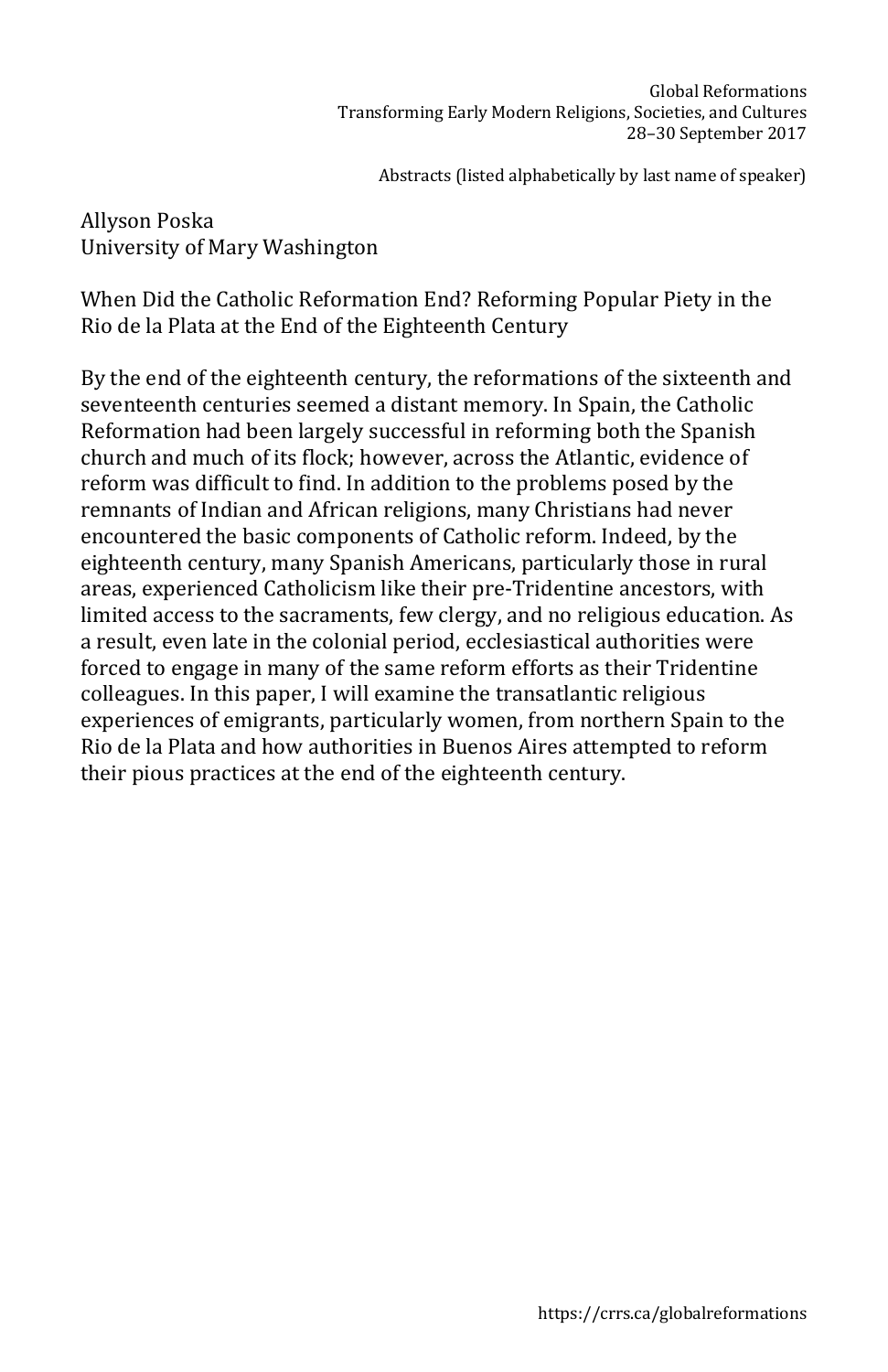Amanda Pullan University of Toronto

British Women's Seventeenth-Century Embroidery: A Visual Legacy of the Reformation

The household has been an important focus for measuring the reception of the Reformations. In seventeenth-century Britain, new theologies including the covenant of salvation and predestination are known to have impacted the religious activities of the household. Literacy increased as well as the dissemination of print, yet we are often limited in our knowledge of how individuals translated and applied knowledge to daily life. This paper will present findings from a study on seventeenth-century domestic needlework, part of the material and visual culture of the household. It will show how individual women personally responded to the contemporary debates on salvation through embroidered Biblical narratives. Hagar and Ishmael in the Wilderness, one story from the larger Abrahamic cycle, is the main example to be discussed. This study of adolescent women's perspectives on salvation attests to the far reach of Reformation ideas. In this way, the paper speaks to the conference's broad perspective on Global Reformations, and illustrates how young adolescent women living in Stuart Britain contributed to this transformative period.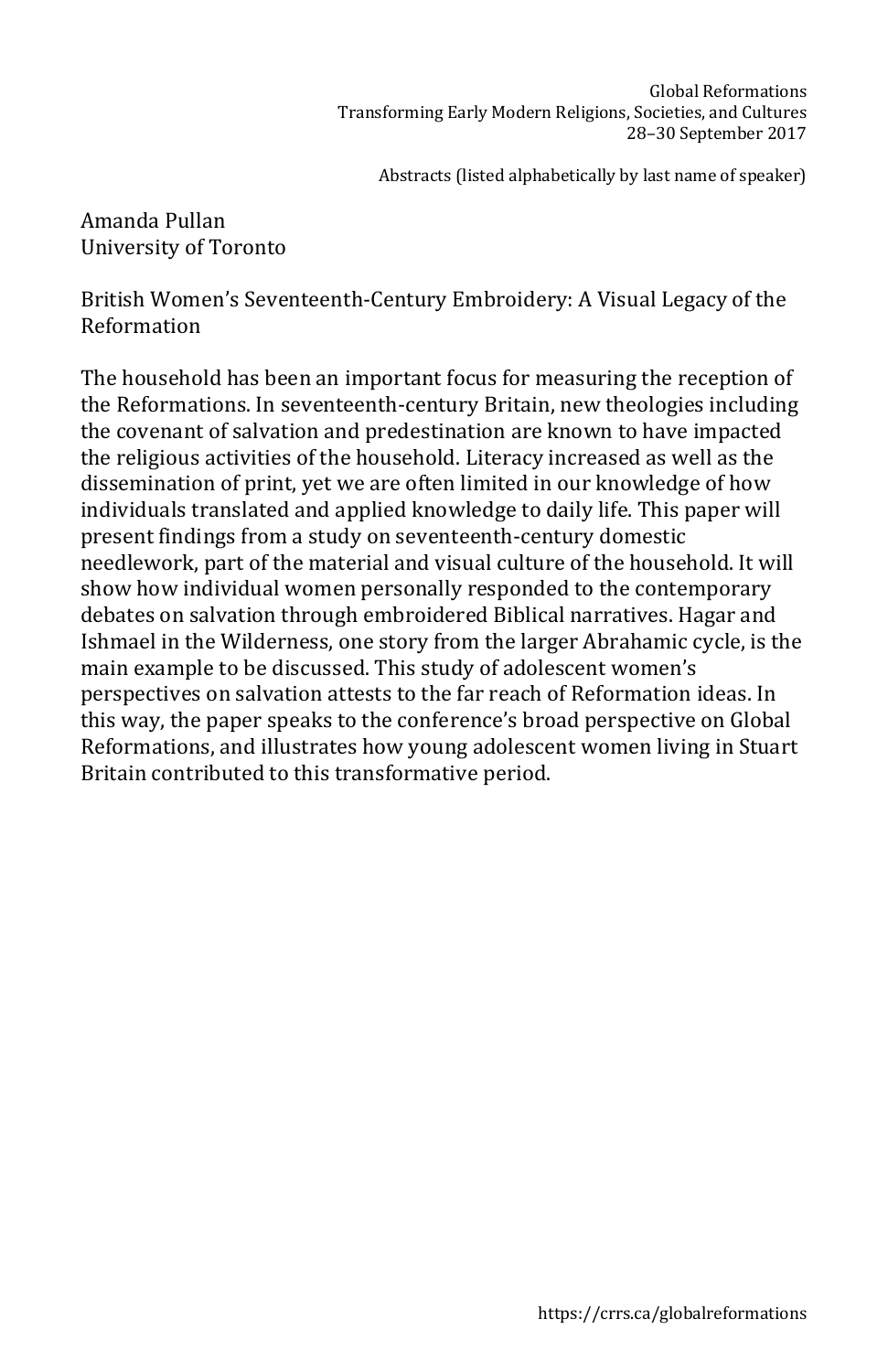Yanan Qizhi Pennsylvania State University

Discourses, Imaginations and the Politics in Confessional Era: Philip Melanchthon's Dream about "Regensburg Hyena"

In 1541, during the Colloquy of Regensburg, Philip Melanchthon reported a dream he experienced, about a horrifying beast with hyena's body, virgin's face and the feet of Scylla, a Greek mythological sea monster. This paper looks at the rich texture of the mid-sixteenth-century dream culture by investigating the reception and reinterpretation of Melanchthon's dream in various contexts. Melanchthon himself interpreted the monstrous being as the symbol of the Regensburg Book, a document of doctrines that appeared as the result of intense negotiation between Protestant and Catholic theologians. Such interpretation found repercussions in contemporary Lutherans' writings. After the Schmalkaldic War, a controversy broke out among Lutheran theologians. An anonymous author, who resisted the idea of compromising the authenticity of Lutheran faith for political reasons, revitalized the discourses that had been built around the hyena dream more than a decade ago. From a more general perspective, in the height of the "collective unconscious" of Melanchthon's time, the alarming crisis in the Holy Roman Empire and the fascination with the "Last Things" all contributed to the wide reception of Melanchthon's dream about "Regensburg Hyena" in its historical and cultural context.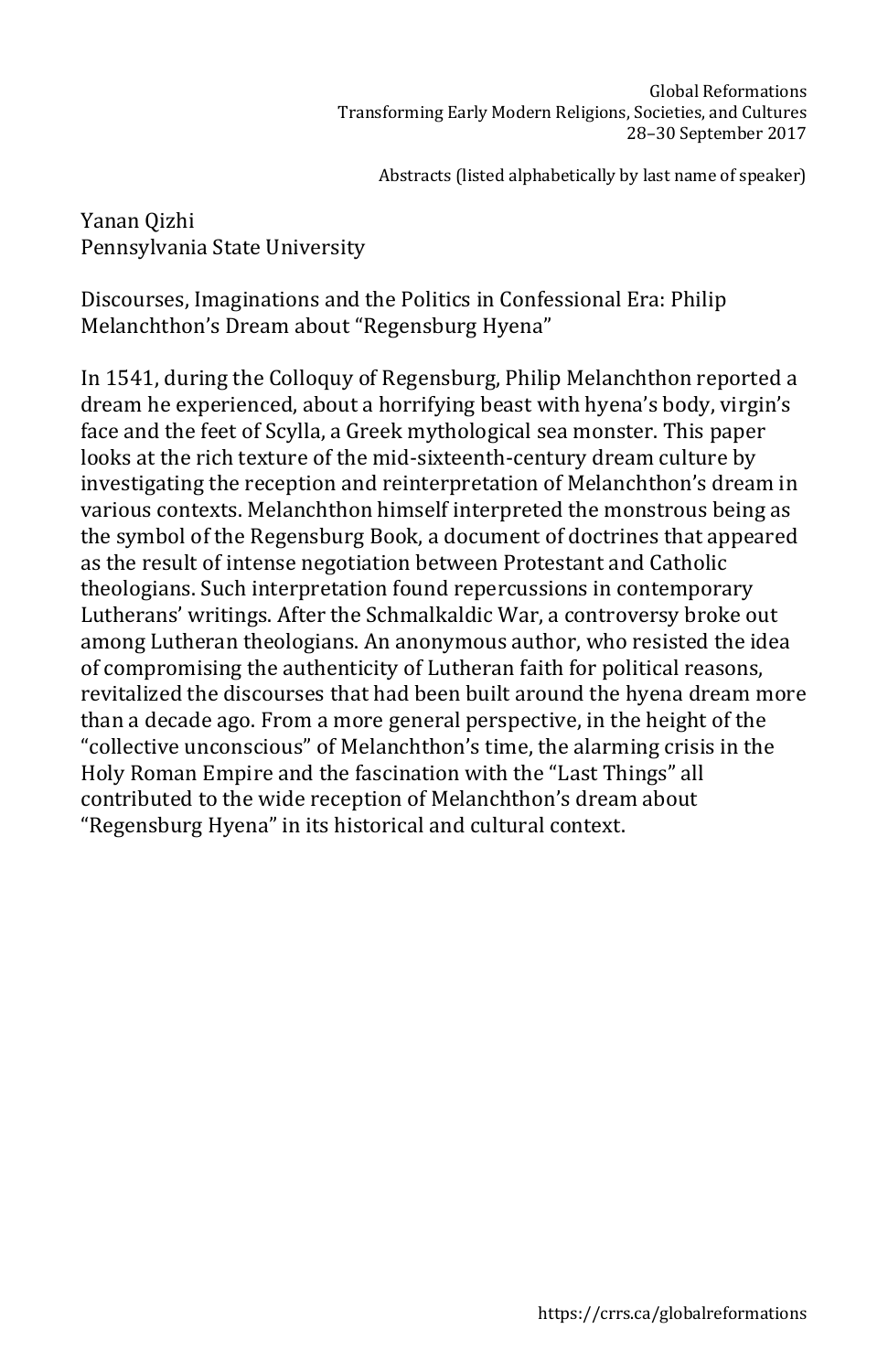Marta Quatrale Freie Universität Berlin

Eschatological Polarisation and Historical Over-Interpretation as Selflegitimising Structures in Luther's Entourage

Through the tread of two brief pieces of writing to be ascribed to Luther's entourage in the period immediately before the explicit identification of the papacy as institution with the Antichrist—Wolfgang Capito, Vorrede zur ersten Luthersammelausgabe, 1518; Lazarus Spengler, Schützred, 1519 my purpose is to undertake a reconstruction of the process of polemic (self- )legitimation and construction of Identity in heroical terms pertaining Martin Luther (Kaufmann, 2012) in its deep interconnection with the topic of the so-called Antichristsbotschaft. In fact, as long as itself can be described as the result of a hermeneutical process whose key is to be traced back in the underlying christological (eucharistical-pneumatological) structure his whole theology, it, far from being a mere polemical argument against the papacy, represents properly a theologumenon spreading some light to his own positions in the debate within the reformed party in the subsequent years (see Otto, 1898).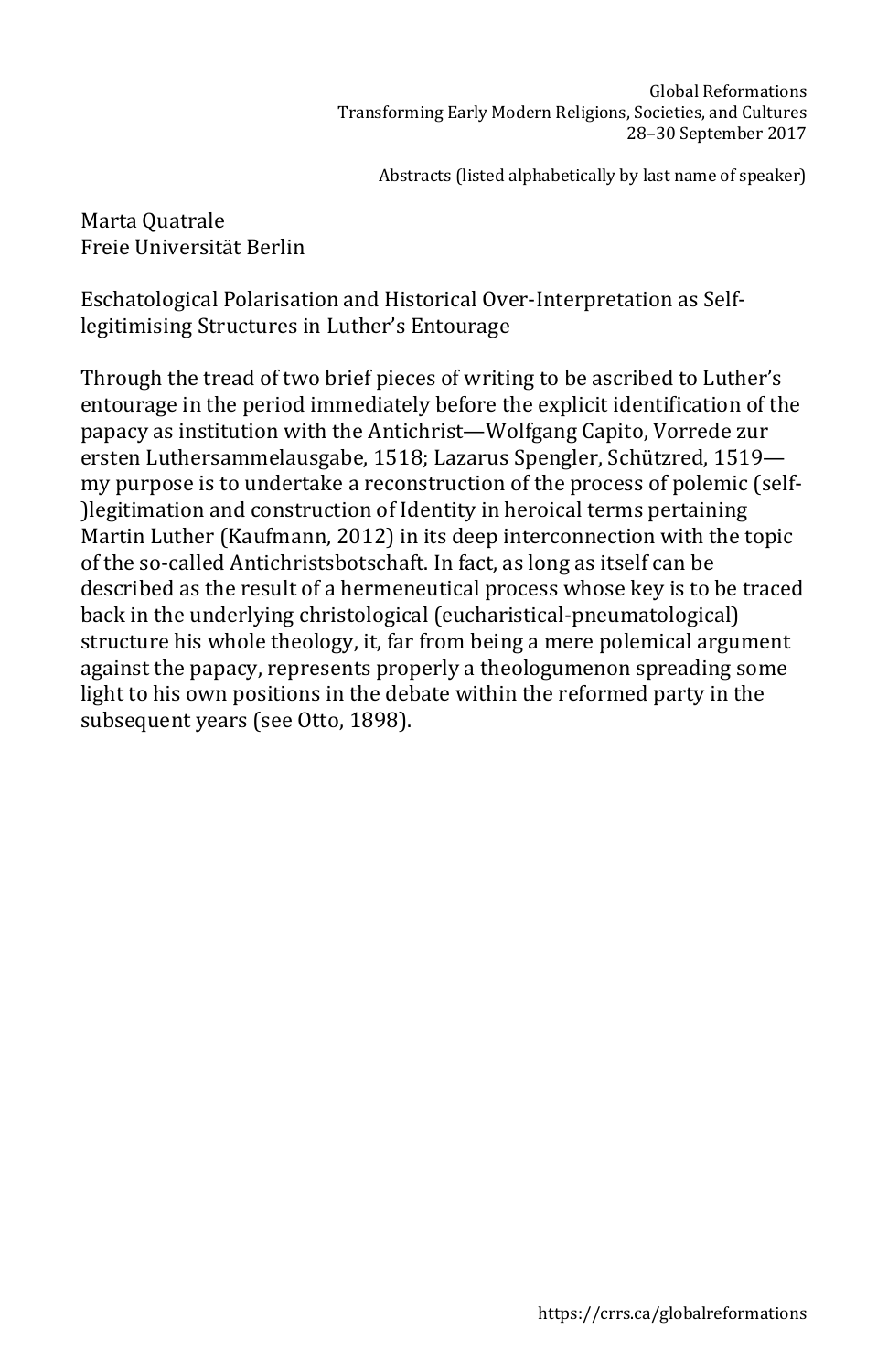Fadi Ragheb University of Toronto

Can a Muslim Enter a Church in Jerusalem? Tracing the Evolution of Islamic Traditions on Muslim Pilgrimage to Christian Holy Sites in Jerusalem Pilgrimage Guides and Travelogue Literature from the Late Medieval to the Early Modern Period

The Holy Land was the destination of many Muslim travelers throughout history. Using as their guide pilgrimage texts on Jerusalem, the Fada'il al-Quds, Muslims visited many of Jerusalem's Islamic holy sites. Significantly, these pilgrimage guides also directed Muslim pilgrims to certain Christian holy sites, such as the Mount of Olives and Bethlehem. However, the same pilgrimage guides further provided parallel religious traditions that prohibited Muslims from visiting churches. Yet although these restrictive traditions emerged in pilgrimage guides from the 11th century, late medieval and early modern pilgrimage guides recorded a relaxation of such prohibitions, and accounts from the Jerusalem travelogue literature in Arabic reported the visits of many Muslims to Christian holy sites. Therefore, using the Islamic pilgrimage texts and travelogue literature on Jerusalem, this paper will trace the evolution over time of Islamic traditions regarding Muslim pilgrimage to Christian sacred sites in the Holy Land. The paper will argue that by the time the early modern period rolled around, the traditions prohibiting Muslims from visiting Christian holy places underwent a certain "reformation" which permitted Muslim pilgrimage to Christian sites and thus increased Muslim-Christian sharing of sacred spaces in the Holy Land during an age of global Reformations.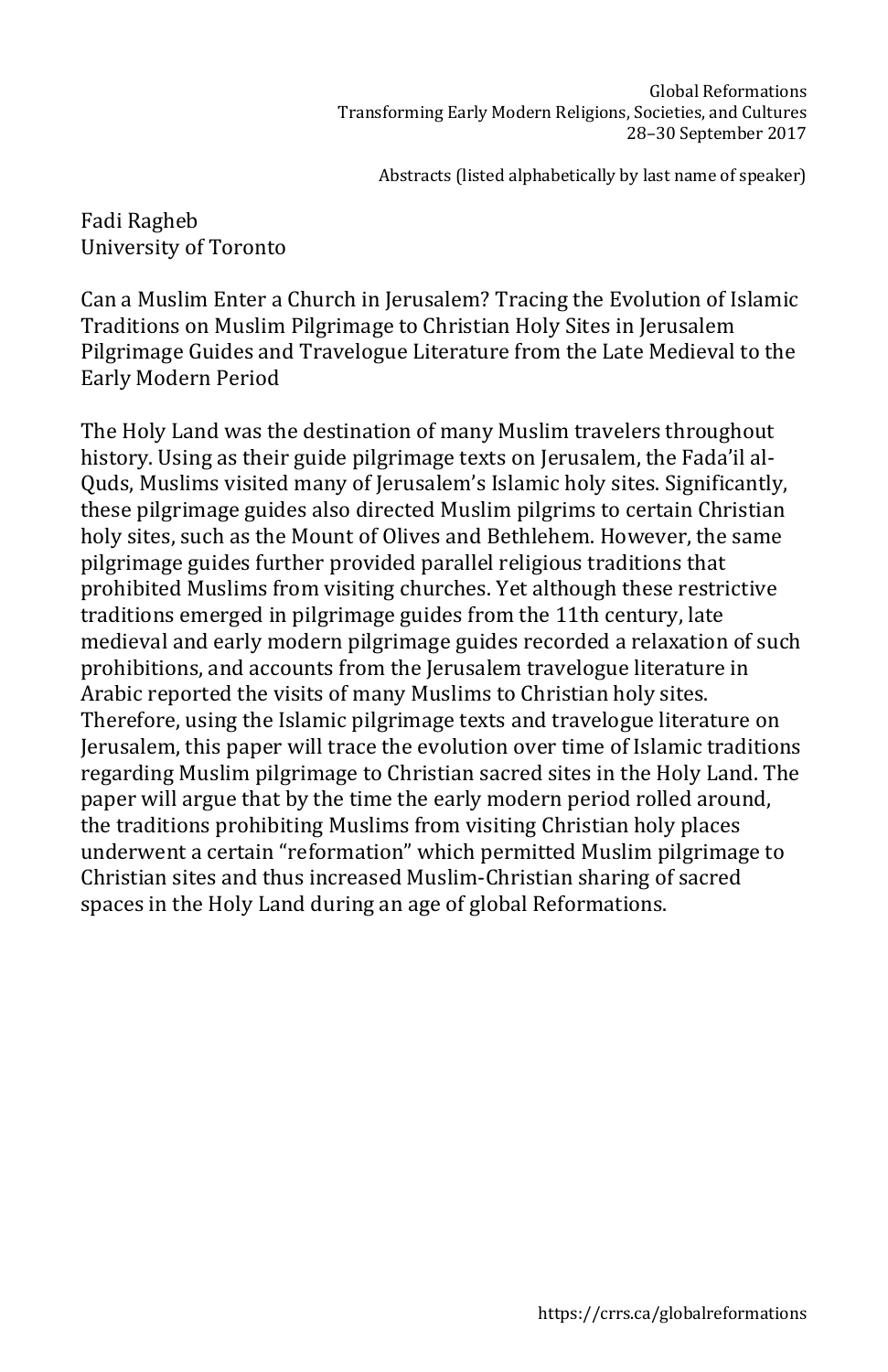Janine Rivière New College, University of Toronto

"Nocturnal Whispers of the Almighty": The Reformation and the Dream

Through a discussion of key writings on dreams by Martin Luther and English Protestant writers such as Philip Goodwin and John Beale, this paper will discuss the significant transformation of the language and discourse of dreams as a result of the Protestant Reformation as well as highlight the intercultural exchange of ideas about dreams in the sixteenth and seventeenth centuries. I will suggest that the Reformation, and in particular the ideas of Luther, fundamentally influenced early modern ideas and beliefs in dreams by shifting accepted notions away from classical ideas and re-inscribing them more firmly within a discourse that was fundamentally Christian, Protestant and Scripture-based. Finally, dreams also became incorporated into the language of providentialism: prognostic dreams were seen by Protestant writers not simply as divine revelations but also, as the English cleric John Beale described them, as "visible acts of His Glorious Providence" and "nocturnal whispers of the Almighty."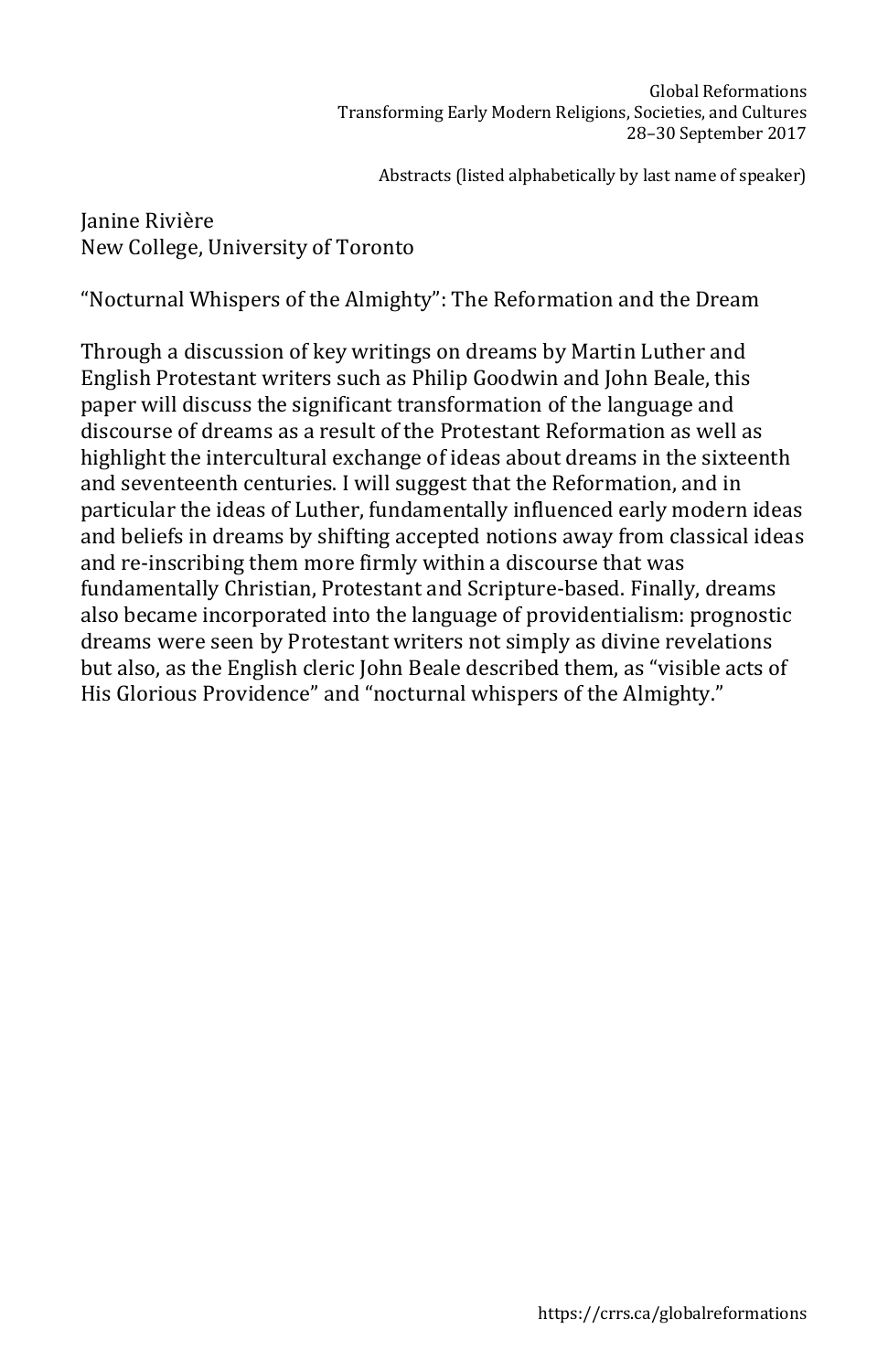#### David Robinson University of Toronto

"Un Rémede plus doux": The 1600 Fontainebleau Conference in Context

On the 4th of May 1600, a debate occurred before Henry IV at Fontainebleau. The aftermath of this debate saw considerable printed controversy, since the debate resulted in the public disgrace of Henry's long-term Protestant advisor Philippe Duplessis-Mornay, as his recent book criticizing the Catholic Mass was thoroughly dismantled by the ascendant Bishop of Evreux, Jacques Davy du Perron. While historians have discussed the role this conference played in the court politics of Henry IV, its wider significance remains little understood. Indeed, the Fontainebleau conference was just one of many such public debates between clerics of rival confessions which occurred throughout Europe in the early years of the seventeenth century. This presentation will make use of contemporary texts and images to situate the Fontainebleau conference in a broader European context, explain why such debates were so common at this time, and give some suggestion as to what their significance was for the confessional battles of seventeenth-century Europe.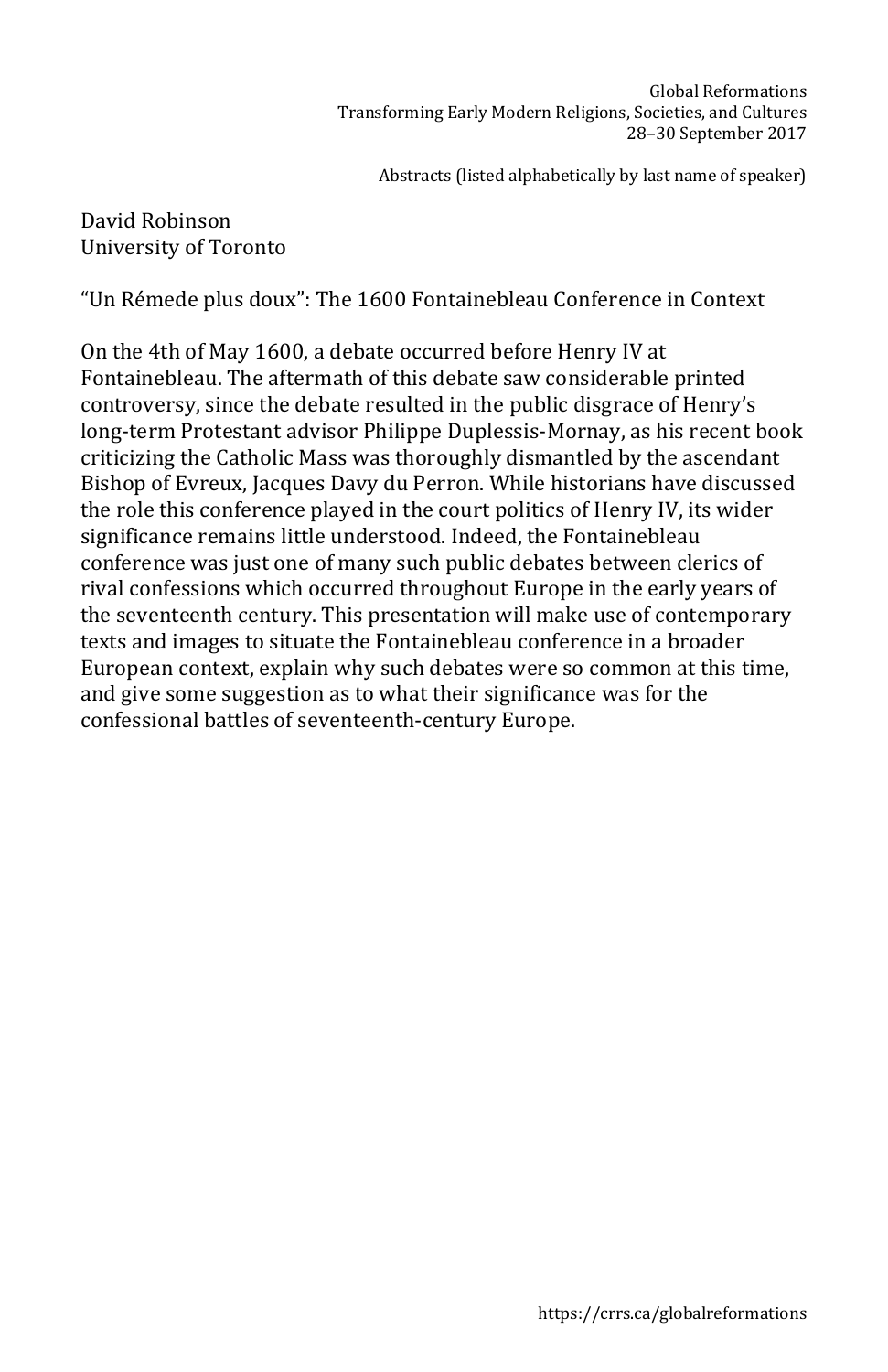## David Rosenthal

Five Priests Walk into a Bar: Clerics and Community in the Counter-Reformation Italian City

For Tridentine reformers, the lower clergy were to be the foot soldiers in the struggle to renovate belief and practice. Ideally, they were to act both as agents and exemplars of doctrinal orthodoxy and self-discipline. This paper, based on the extensive ecclesiastical criminal trials records in Florence between the mid-sixteenth and mid-seventeenth centuries, examines everyday clerical transgression, moments when priests failed to embody these ideals. In particular, it looks at tavern going, public drinking and gambling, the much-frequented places and diffuse practices that were also key targets in the wider effort to reform lay behaviour. Rather than simply assessing the progress of clerical professionalization, these sources are used as a way to explore the complex social identities and values of men in the priesthood, their relationship with the normative spaces and forms of male community in the counter-reformation city, and how they reacted to the censure of ecclesiastical authorities.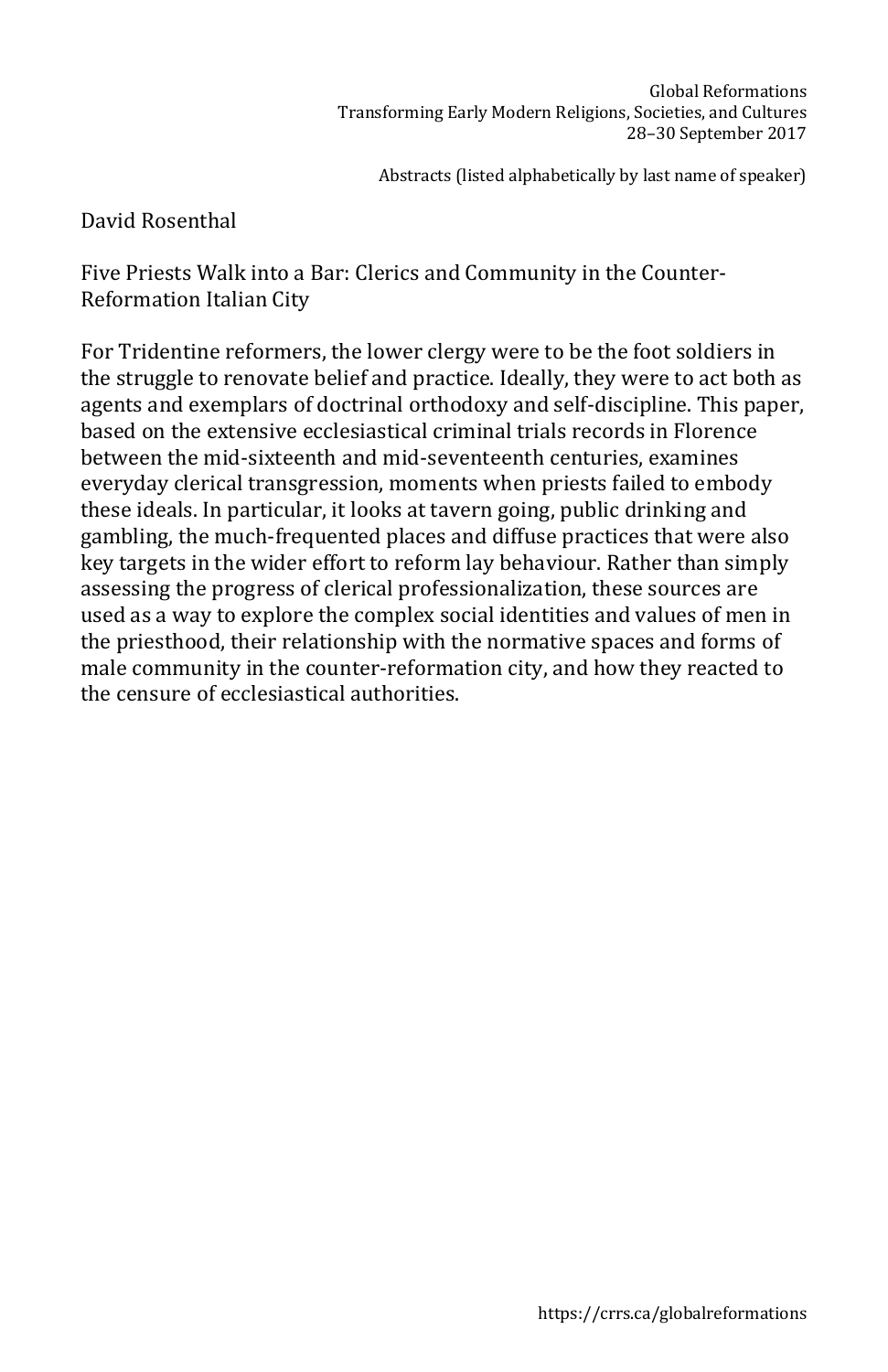Carol Chillington Rutter University of Warwick

The English Ambassador Licks his Wounds: Wotton in Venice after the Interdict

Filippo de Vivo's masterful account of the interdict crisis of 1606–7 in Venice ends watching the diplomats who'd brokered the final deal hustled from the Palazzo Ducale, not down the grand "Scala dei Giganti" but through "a back door." Meanwhile, I imagine the English ambassador, Henry Wotton in another part of the palace, despondently climbing the Scala d'Oro on his way to an audience in the Collegio. After all the excitement, it was back to business as usual. How galling. He'd had such high hopes back in April f the 'buisinesse betweene the Pope and thease Signori' that 'propendeth to a scisme'. How did he cope in the aftermath of the "accommodation"? Writing home, how did he keep the insurgency alive? How did this bring him to his disastrous misstep, the matter of "the King's book"? Reading Wotton's diplomatic writing, this paper offers some provisional answers.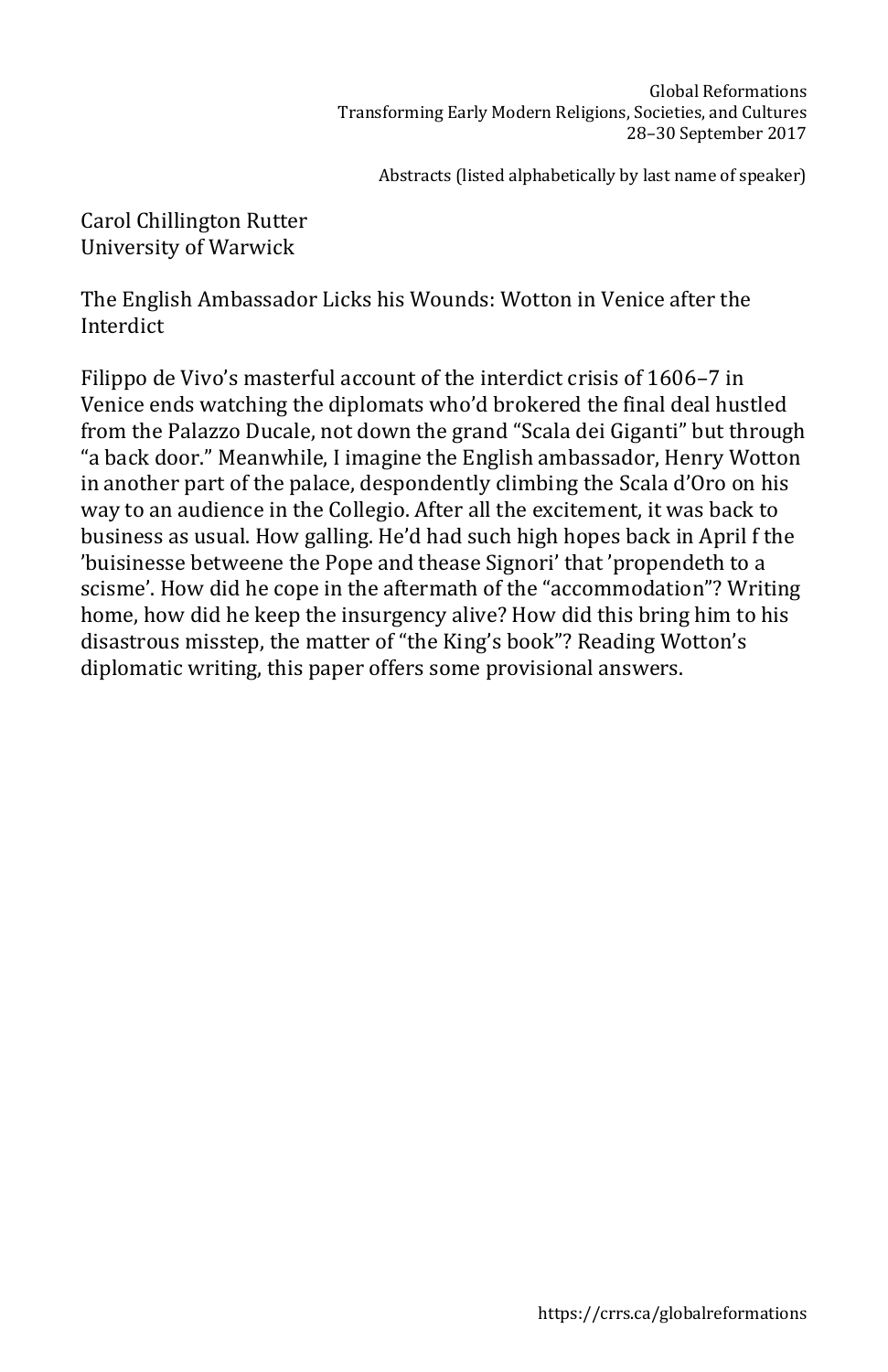Riccardo Saccenti Fondazione per le Scienze Religiose Giovanni XXIII, Bologna

Saints and Martyrs as Models of a Pure Christian Life: The Canonization in the Writings of Angelo Rocca Camerte

The issue of saints and canonization was one of the main causes of polemics between Catholics and Protestants in the 15th century. With the Council of Trent and the publication of the Decree concerning the veneration of the saints and of the relics the Catholic Church put the basis for the definition of new approach to the canonization. The saints were presented more and more as veritable and effective models of pure Christian life, perfectly consistent with the orthodox faith. The Augustinian theologian Angelo Rocca Camerte (1545–1620) exemplified this idea of exemplar purity in his De canonization Sanctorum commentarius, which is the first exhaustive exposition of the Tridentine doctrine on saints and canonizations. On the basis of Rocca's text, the paper aims to analyse the construction of this new idea of sanctity on the basis of the concept of purity and to stress its importance for modern piousness.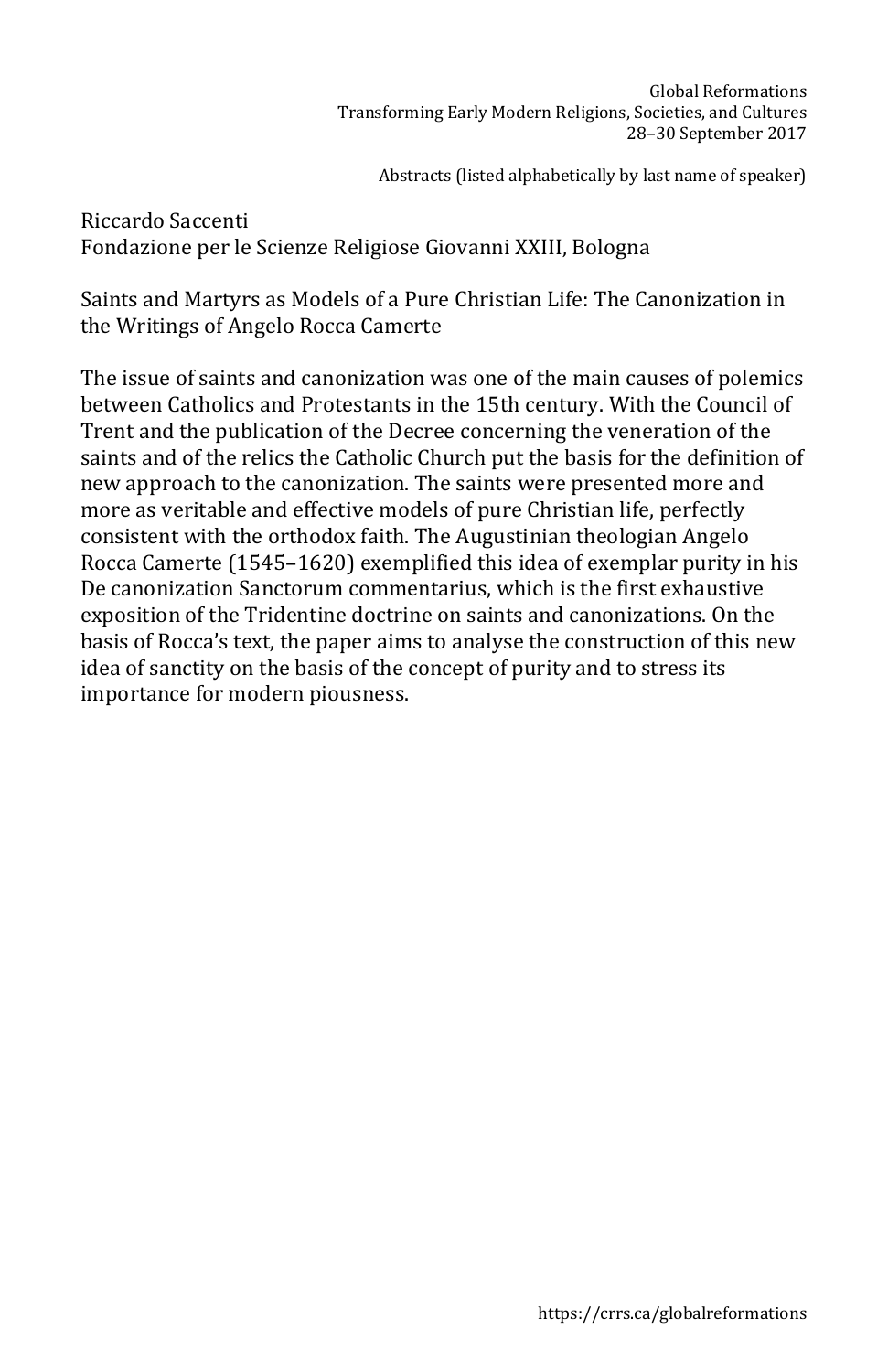Cesare Santus École française de Rome

From Ambiguity to Separation: Shaping an Armenian Catholic Identity in Constantinople (1680–1730)

From the last decades of the 17th century onwards, the Armenian communities of the Ottoman Empire became the target of a renewed and more successful work of Catholic apostolate. The supple and somehow ambiguous strategy of the former missionaries based mostly on cultivating good relations with the hierarchy of the Armenian Apostolic church and on tolerating the practice of communicatio in sacris, was replaced by a more intransigent attitude, which aimed at the construction of clear-cut confessional boundaries. My paper examines the problems arising within the Empire's most important Armenian community, that of Constantinople, as a consequence of this new approach. In particular, I will take into consideration the intellectual and practical tools employed at the time to shape an "Armenian Catholic identity" (analyzing the different methods used by the European and Armenian missionaries) as well as the reaction of the Apostolic hierarchy and of the Ottoman authorities.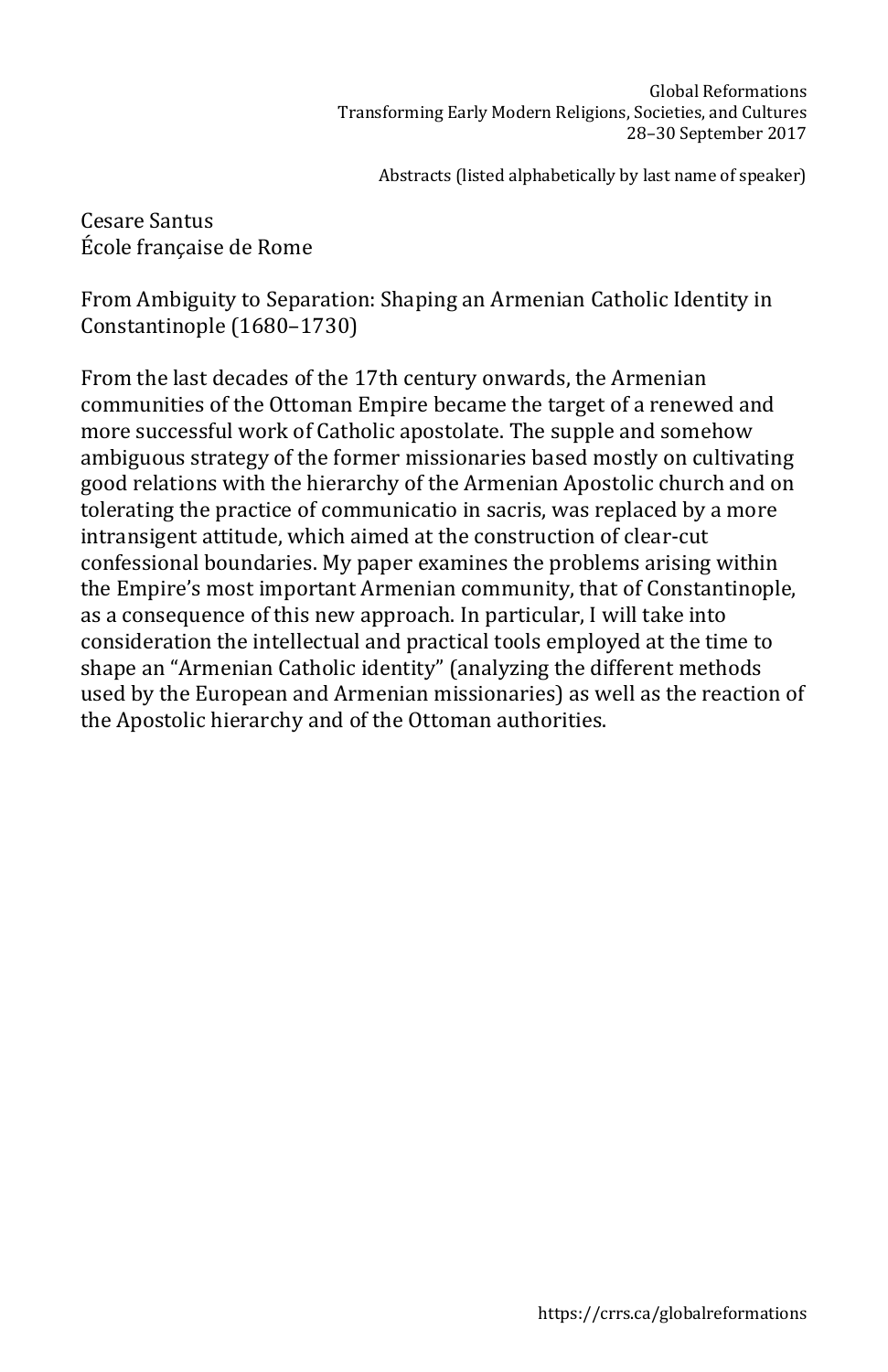Nina Schroeder Queen's University

Spirit, Water, and Blood: Representations of Anabaptist Baptism in Visual Culture of the Early Modern Dutch Republic

Adult baptism was adopted by Anabaptists as a distinctive tenet of faith since the inception of the movement in sixteenth-century northern Europe. The act of water baptism was understood by Anabaptists as a public demonstration of an internal spiritual "baptism," and it was seen as a commitment to ongoing faithfulness from day to day—even in the face of suffering. Various paintings, prints, drawings, and book illustrations produced in the Dutch Republic throughout the early modern period represented events pertaining to the Anabaptist movement, and baptism was often incorporated into this visual discourse. The rejection of infant baptism in favour of adult baptism was perceived by others as a radical and often contentious theological identity marker of the Anabaptists; as such, it proved to be a symbolically potent and versatile theme in art. Scenes of baptism could be narrative in nature, or simply descriptive of this practice. The depiction of adult baptism could also function as an iconographical shorthand, which was useful to quickly and clearly indicate the Anabaptist identity of the figure or figures represented. In polemical prints hostile to Anabaptists, the baptismal rite could be presented as a heretical act undertaken by misguided religious outsiders. In descriptive or commemorative imagery, which was sympathetic to the Anabaptist cause, the baptizers and baptismal candidates could be positioned as pious Christian believers.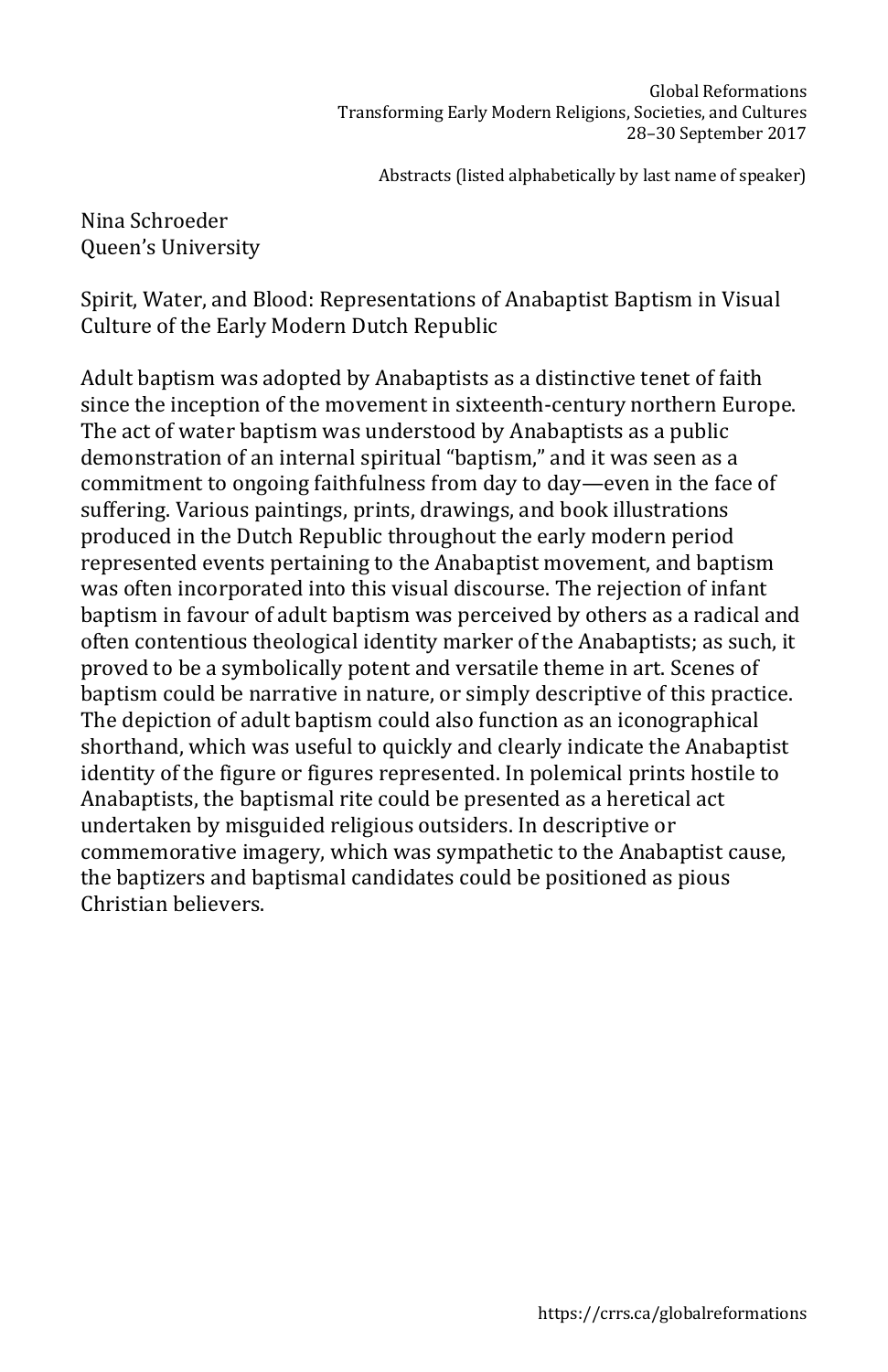Alexander Schunka Freie Universität Berlin

Controversial Encounters: German Protestant Travellers to the Holy Land in the Confessional Age

Contrary to the Reformation's rejection of pilgrimages, journeys to the Holy Land were not uncommon among younger German Protestant nobles and pastors of the Confessional Age. This paper argues that in some respects such journeys as well as the travelogues published afterwards (which often reached a large audience) followed established patterns of earlier pilgrimages. In other respects, however, they served purposes connected to the Protestant faith. The travelogues presented information about encounters with different religious groups of the Mediterranean (Protestant, Catholic, Orthodox, and Muslim) and linked this information with the confessional faultlines of Central Europe that were familiar to a broader reading audience. As will be exemplified by Lutheran "pilgrimage reports" mainly from the context of late sixteenth-century Nuremberg, these narratives followed educational objectives and aimed at strengthening the Protestant faith at home while at the same time improving the career opportunities of their authors who could benefit from networks of former Protestant pilgrims.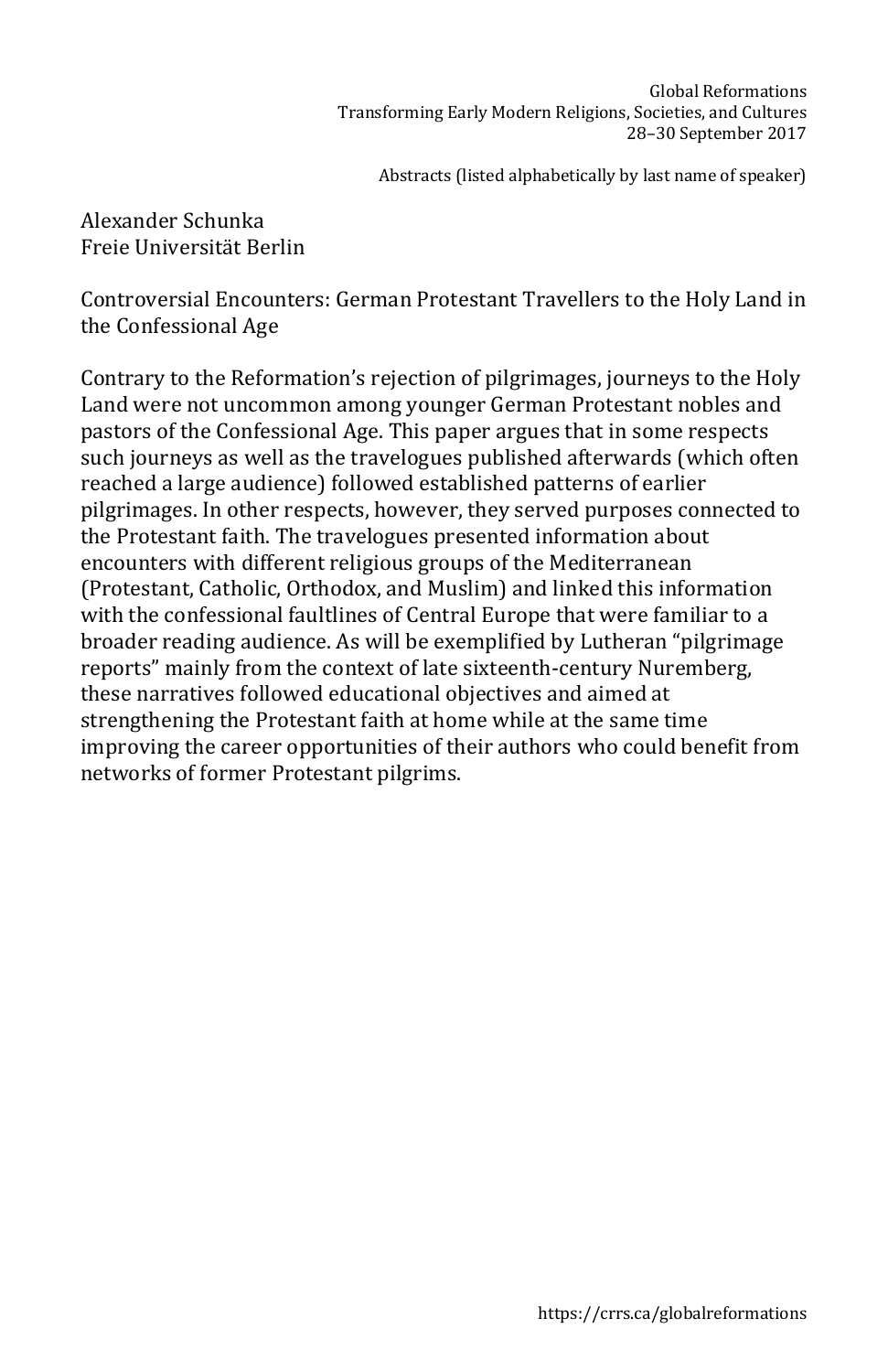Nir Shafir University of California San Diego / Bogazici University

Tobacco Pamphlets: Examining the Sunnitization of the Ottoman Empire through a Commodity and its Pamphleteers

Tobacco smoking was one of the most controversial issues in the Ottoman Empire during the seventeenth and eighteenth centuries. First appearing in the empire's cities in 1600 it quickly spread across all the provinces. We know about this because hundreds of authors wrote multiple pamphlets on the topic of its permissibility for Muslims. Tobacco smoking became a marker of different forms of religiosity and the government even banned its usage for a long portion of the seventeenth century, both legally and in practice, which elicited even more pamphlets in response. This paper uses reactions to this circulating and novel commodity as a lens, especially in the new vernacular religo-legal sphere of polemical manuscript pamphlets, to examine the varied process of "sunnitization" of the empire's population, both imposed from the top and the emerging from below.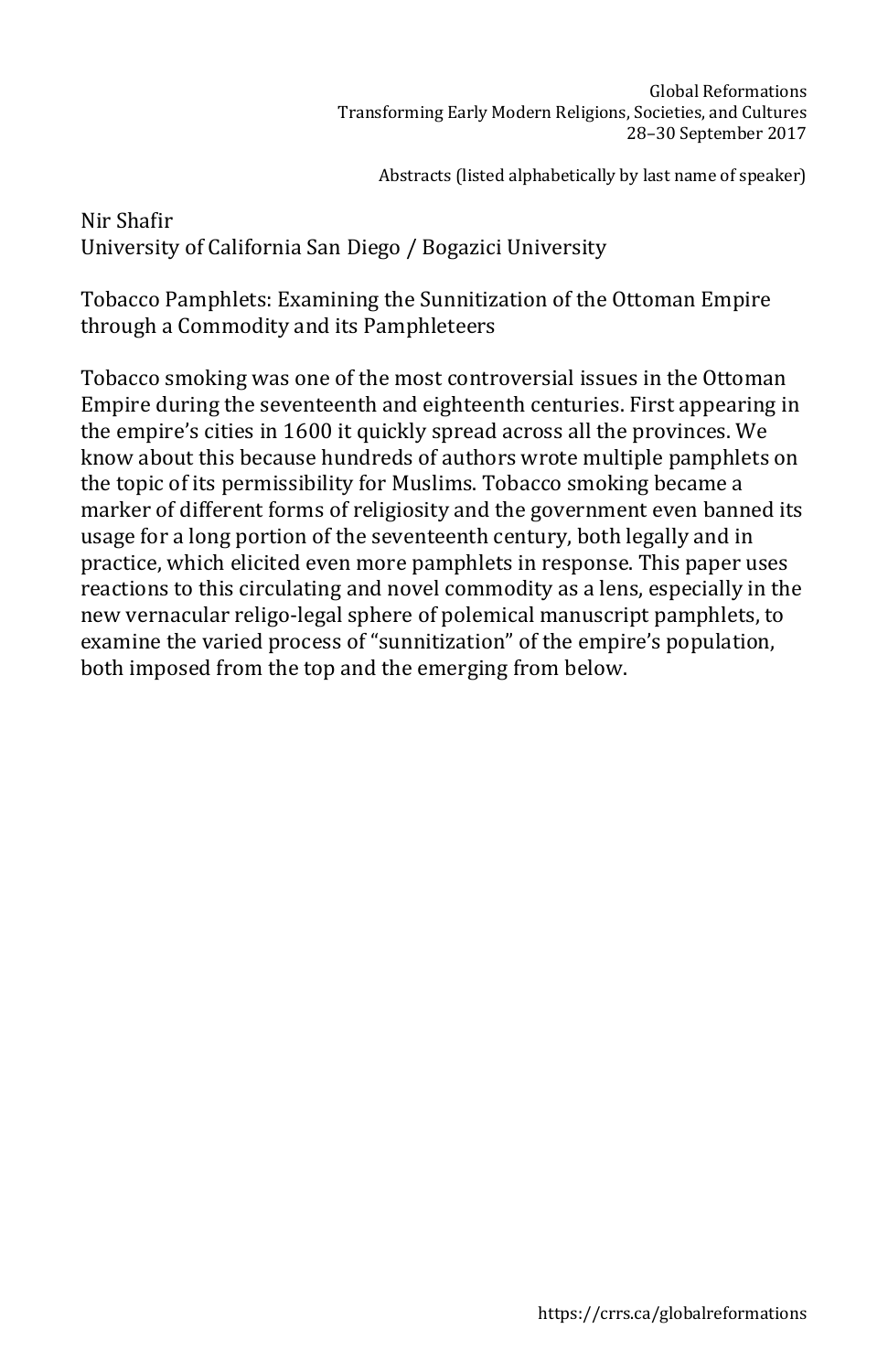Stephanie Shiflett Boston University

A Reformed Heart: Subversion Through Anatomy in the Work of Abraham Ortelius

This paper examines a 1564 cordiform (or heart-shaped) map of the world by the Netherlandish cartographer, Abraham Ortelius. My analysis will reveal two possible models for the map: a 1558 cordiform map by the mathematician, Caspar Vopel; and the philosophy of the Spanish doctor and theologian, Michael Servetus. In the anatomical metaphor that overarches both Ortelius's and Frisius's maps, the earth is like the human heart as described by Galen. However, the contours Ortelius gives to the world in his map more closely resemble a human lung, nodding to the philosophy of Michael Servetus. This interpretation sees Ortelius engage with the religious conflicts of the time—to which he alludes through the map's visual details—while promoting religious tolerance. Through the lens of this dual influence, my paper will ask: Was Ortelius, a well-mannered Dutchman, defying repressive state religious policies through his cordiform map?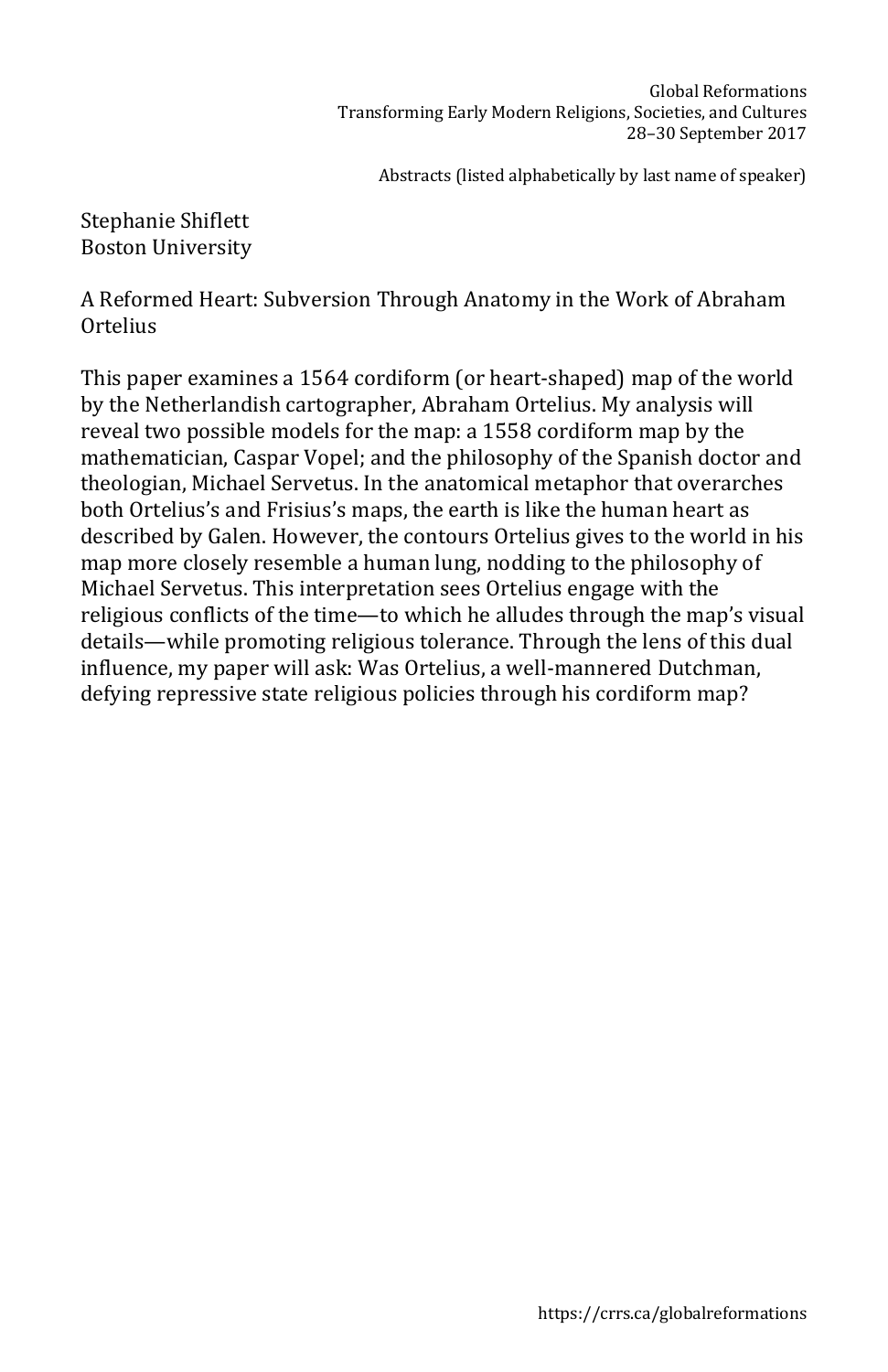Lindsay C. Sidders University of Toronto

"en tiempo de su gentilidad": Sacred (Trans)Formations in Early Colonial New Spain, 1597–1624

This paper examines the pastoral writings of the *criollo* Bishop Alonso de la Mota y Escobar of Guadalajara (1597–1606) and Tlaxcala-Puebla (1606– 1624) in New Spain, in order to understand the complex sacred vision of an early colonial prelate. His task, to witness and assess the efforts of forced (trans)formations of Novo-Hispano landscapes and indigenous peoples within the broader American colonization project of Hispanic Catholic Iberia, gave him permission to investigate the wonders of his birth-place and critique the intricate hierarchies and structures of power he was implicated in and hindered by. The result is a detailed record of an abundant and defiant ecosystem of people, places, and things; the Bishop's writings illustrate the unsubtle ambiguity that often characterizes colonial encounters when measured by colonial expectations.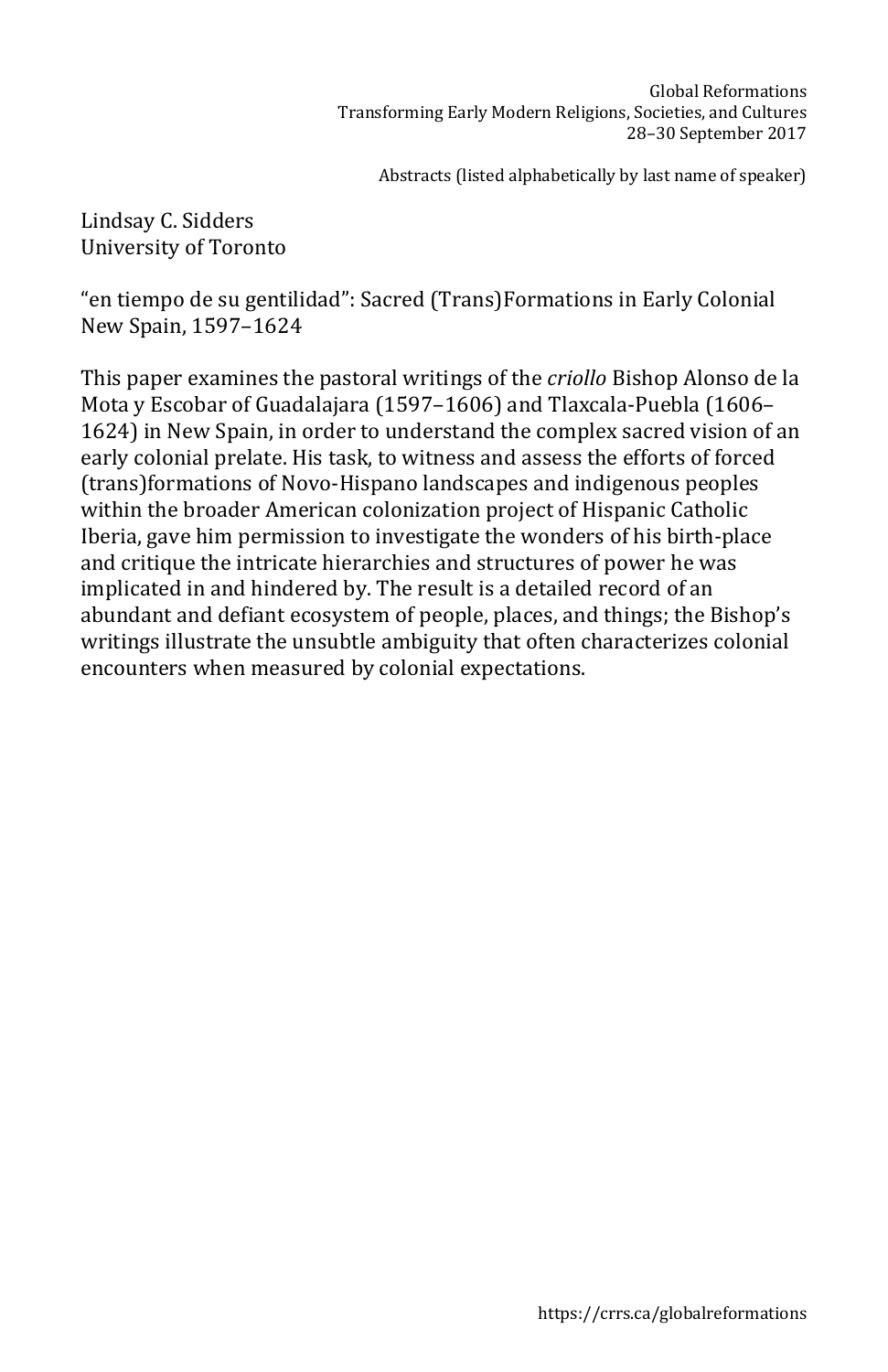Luka Špoljarić University of Zagreb

Uniate Politics in a Local Context: Rethinking the Catholicization of the Bosnian Kingdom 1439–1463

Drawing on the idea that only a unified Christendom clean of heretics would be able to withstand the Ottoman pressure, the Renaissance papacy took a hardline approach to heterodox Christian groups around Europe. One place where such politics have dramatically altered the confessional dynamics was Kingdom of Bosnia, a multi-confessional state populated by Catholics, Orthodox and the believers of the heterodox Bosnian Church that had long played the dominant role in local politics. In order to secure papal support against the Ottomans the Bosnian court was pressured into suppressing the Bosnian church and supporting Catholic missionary activities. By introducing new evidence into the picture and drawing a line between Catholicization efforts of the court and the Catholic church, on the one end, and the realities of conversion, on the other, this paper will reconsider the long-dominant idea of a kingdom that on the eve of the Ottoman conquest took on a Catholic character.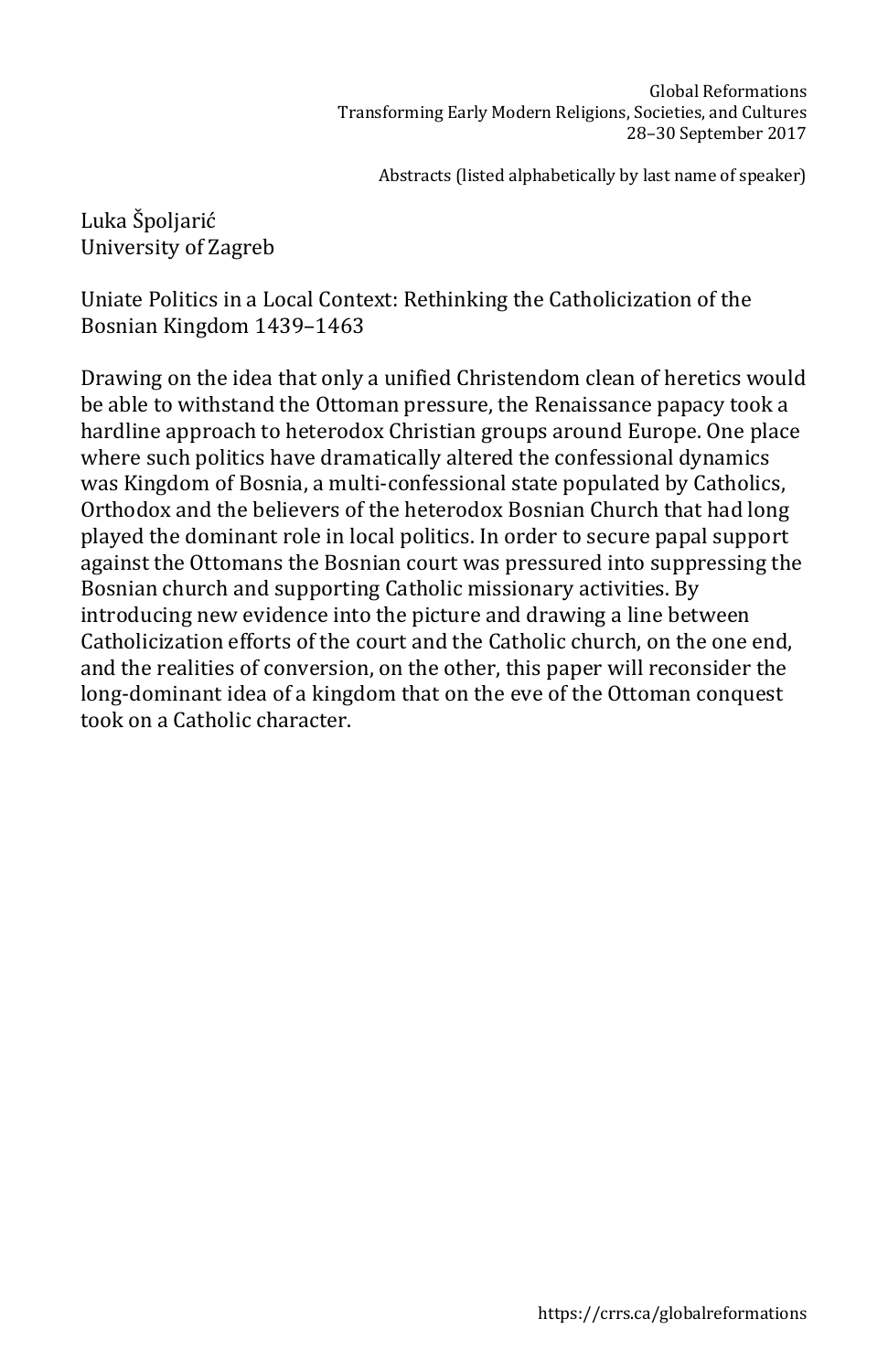## Hana Suckstorff University of Toronto

"In my heart, I always believed": Renegades in Early Modern Italy

This paper explores what inquisitorial depositions of penitent renegades, former Catholics who had converted to Islam but sought to return to the Church, reveal about official conceptions of Catholic identity in early modern Italy. Which boundaries of praxis and belief could be crossed and re-crossed, and how? Inquisitorial records reveal an emphasis on an individual's ritual practice in connection to larger questions about the Church's role in salvation. They also reveal relative leniency on the part of inquisitors, both in prescribing mild penances and in mostly accepting a renegade's claim to have maintained inward Catholic belief while outwardly practicing Islam, a concession not given to alleged Protestant heretics. The paper will offer some possible explanations for this discrepancy and conclude that what it meant to be Catholic in early modern Italy often depended as much on who one defined oneself against as much as where and how one lived.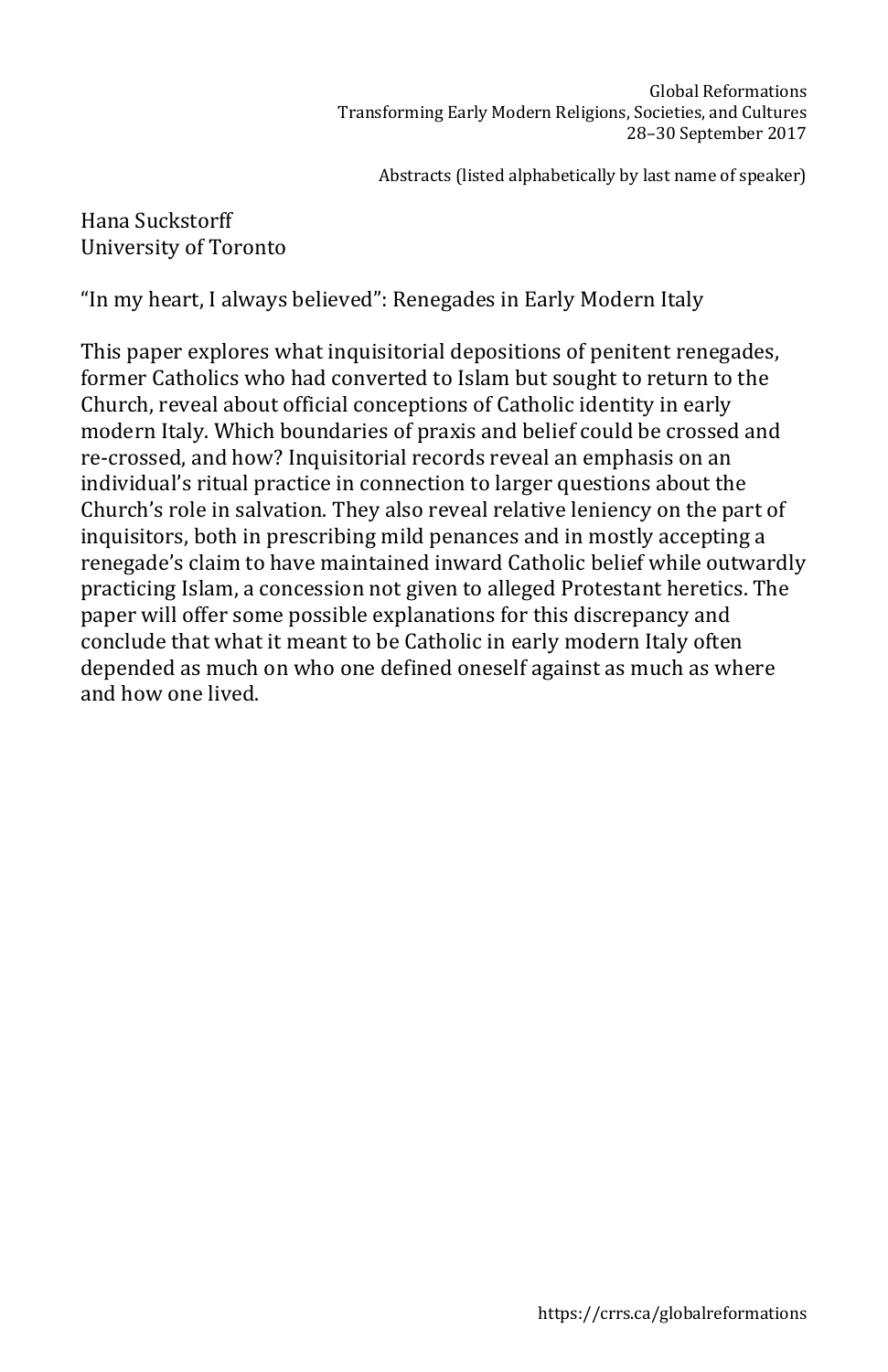## Nazanin Sullivan Yale University

Poisoning, Parricide, and a Priestly Love Affair: Popular Policing of Clerical Concubinage in Catholic Reformation Spain

Clerical concubinage was the target of fierce criticism by Protestants and Catholics alike in the early modern period, even in Reformation Spain. Tridentine Catholicism was intent on combatting priestly concupiscence, and historians have long focused on the Church's reliance on ecclesiastical and secular justice to correct licentious clergy. Yet what role did the laity play in policing clerical concubinage, particularly in Spain, hotbed of Catholic Reform? In order to investigate the lay response to clerical concubinage in post-Tridentine Spain, this paper examines the murder of a young Navarrese woman, allegedly poisoned by her family at the turn of the seventeenth century due to her affair with a local priest. By detailing the family's (lethal) attempt to separate the victim from her ecclesiastical lover, this paper demonstrates that female sexuality was at the heart of clerical reform for the institutional Church, and for the early modern Catholic community as a whole.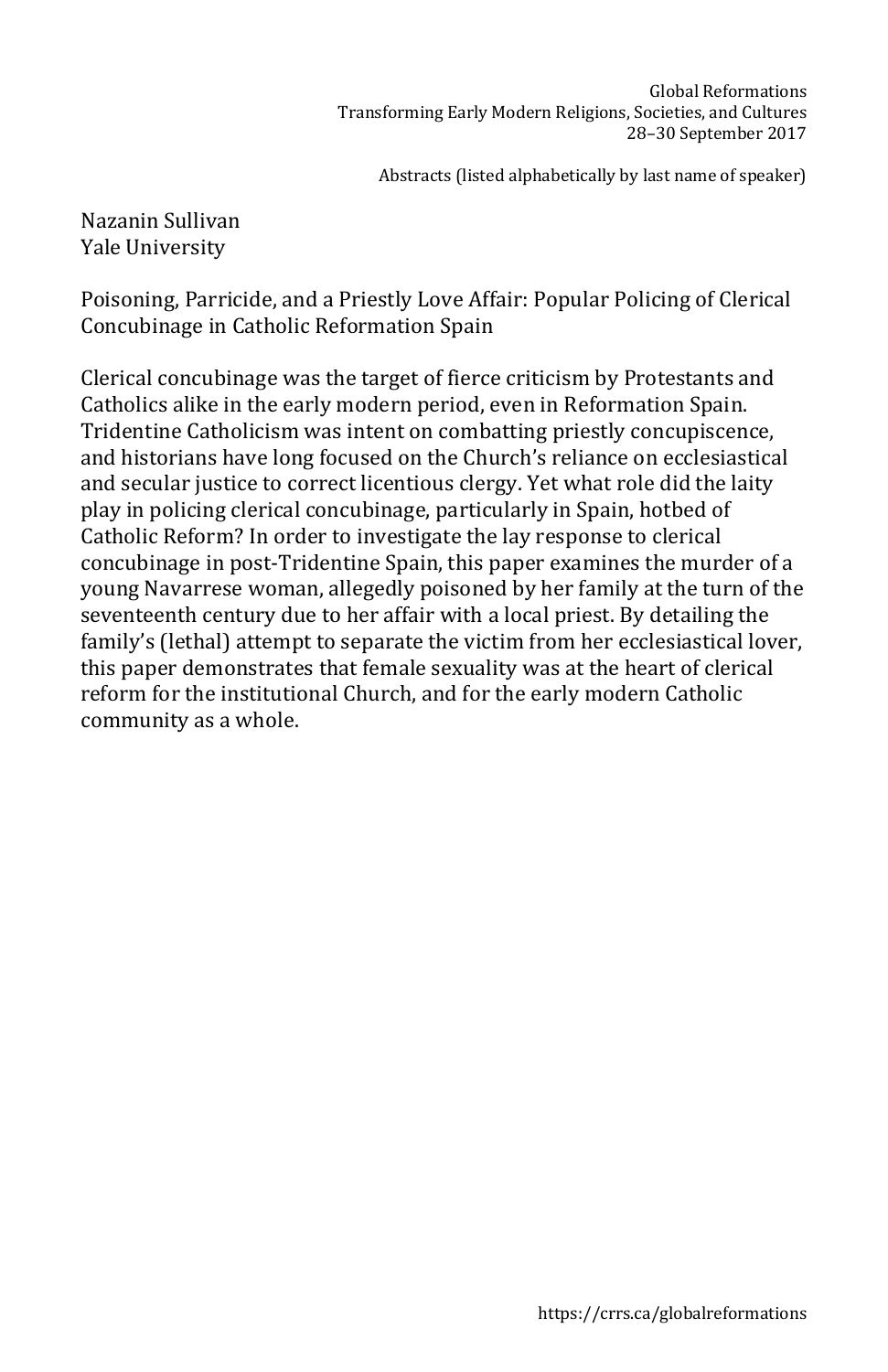Elisa Tersigni University of Toronto

"Mutual Participation": Editor as Author of Early Modern Protestant Propaganda

My research examines the writing and printing networks of English reformers in the early- to mid-sixteenth century. My presentation will show how Anne Askew's Examinations were formed and deformed by complex religious, political, and gender politics at the time: strategically edited by John Bale, a Protestant propagandist, to shape Askew into martyr; printed with false woodcuts to obscure the texts' origins; and physically censored to reward her once-Catholic torturer, who had turned coat. Because there is no extant manuscript, I use a combination of algorithmic and bibliographic methodologies to separate author from editor, to demonstrate how the editors and printers ventriloquized her. I also suggest that her text is just one of many produced by a small network of English Protestant propagandists operating together, in England and in exile, in this fraught period.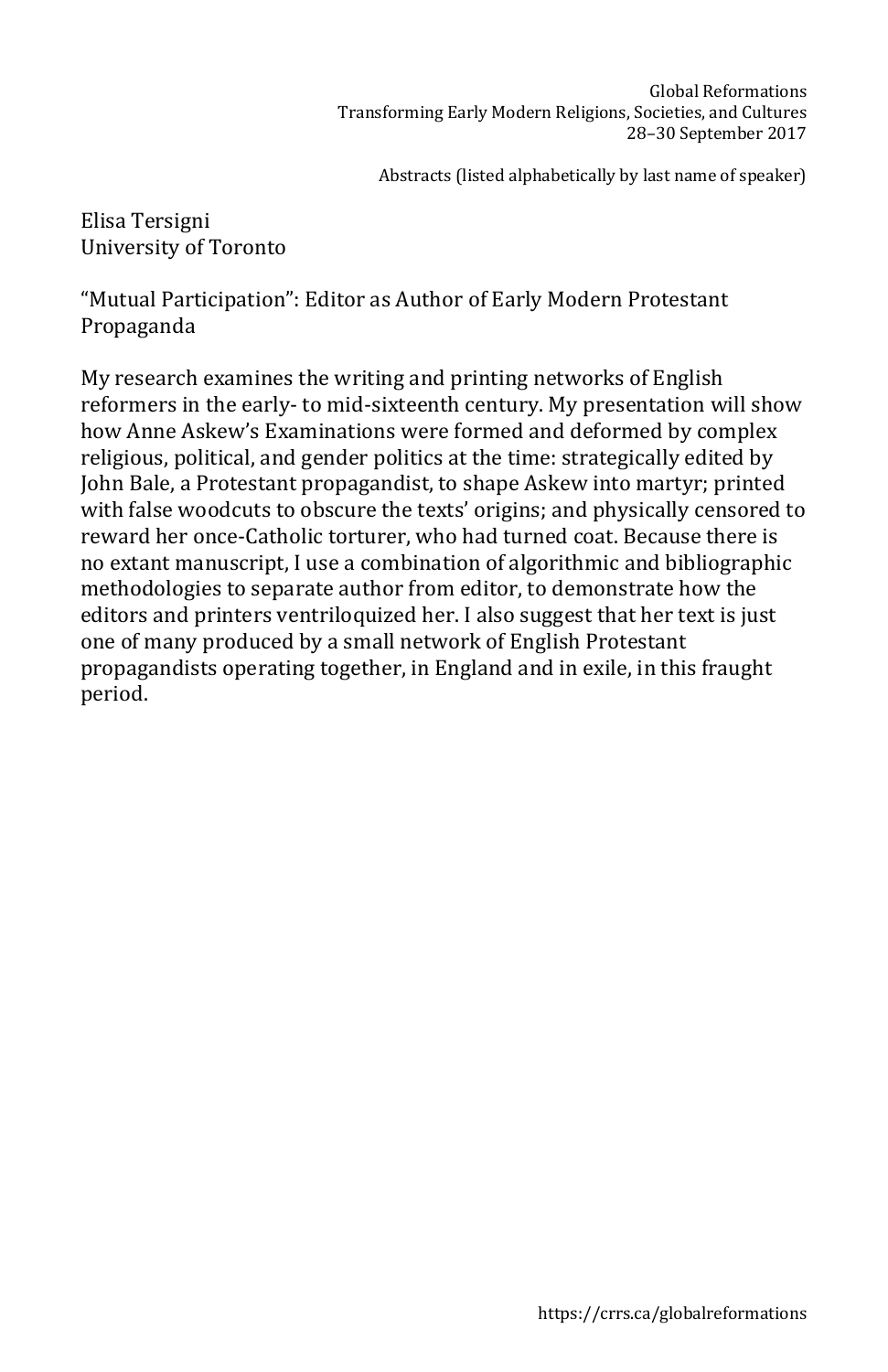Derin Terzioglu Boğaziçi University

Containing Confessional Ambiguity in the Confessional Age: Sufism and Alid Loyalty in the Ottoman Empire during the Sixteenth and Seventeenth Centuries

It is generally accepted that the ideological rivalry with the Shiitizing Safavid state, on the one hand, and the creation of a Sunni Hanefi learned hierarchy in service of the Ottoman state, on the other hand, considerably limited the scope of confessional ambiguity in the central lands of the Ottoman Empire starting in the sixteeenth century. To date, nevertheless, few have examined how the process of confession-building worked on the ground, how Ottoman Muslims of different social, political and religious affiliations and convictions manouvered their way in this more polarized environment, variously adopting and adjusting to, or circumventing, subverting or otherwise modifying the officially-promoted confessional line. This paper takes a preliminary step in this direction by examining how the parameters of acceptable expressions of Alid loyalty were negotiated by different practitioners of Sufism and how their performances were judged and evaluated by their contemporaries during the sixteenth and seventeenth centuries. We shall see that the new restrictions that were placed on Alid loyalty during the sixteenth century posed challenges not only to the antinomian dervish groups but also to members of the more mainstream Sufi brotherhoods such as the Mevlevis, Halvetis and Nakshbandis. We shall also see that the Sufis, whatever their confessional tendencies, were not just at the receiving end of the policies of Sunnitization, but also helped determine the tenor of confessional identity in the core lands of the Ottoman Empire in their own right.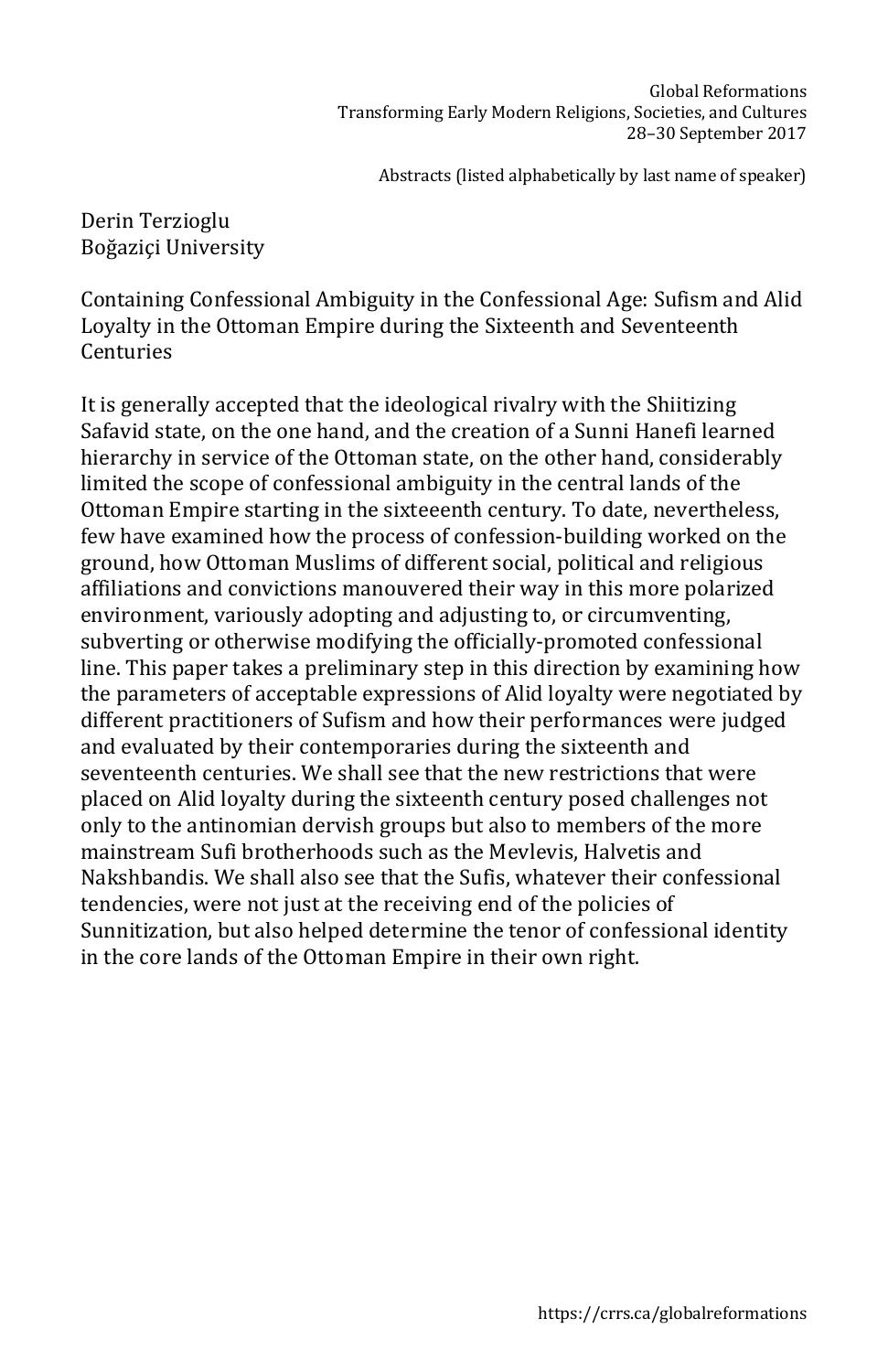Fabrizio Titone Universidad del País Vasco

Women, Immigrants, and Ecclesiastical Authority in Sicily in the Fifteenth and Sixteenth Centuries

Between the end of the medieval and the beginning of the early modern period, the secular and religious authorities became increasingly determined to control the diverse cultural influences at work in Sicily. In the judgement of the Holy Office, Sicily was "a frontier zone" at risk of contamination by heterodox forces. This talk considers expressions of belief and relationships which previously had had a less visible role in society. It is possible to trace an increase in the number of travellers and of marriages between people of different origins, and an appearance of practices decried by the Catholic Church as non-Christian. Such practices with deep roots in the oral culture and forms of devotion considered blasphemous were often attributed to women. The presence of immigrants was likewise a source of concern. They were targeted as the bearers of false traditions, as potential bigamists and as Lutherans, who might therefore also lead the priests astray. The Holy Office undertook enquiries into the pasts of these men and women.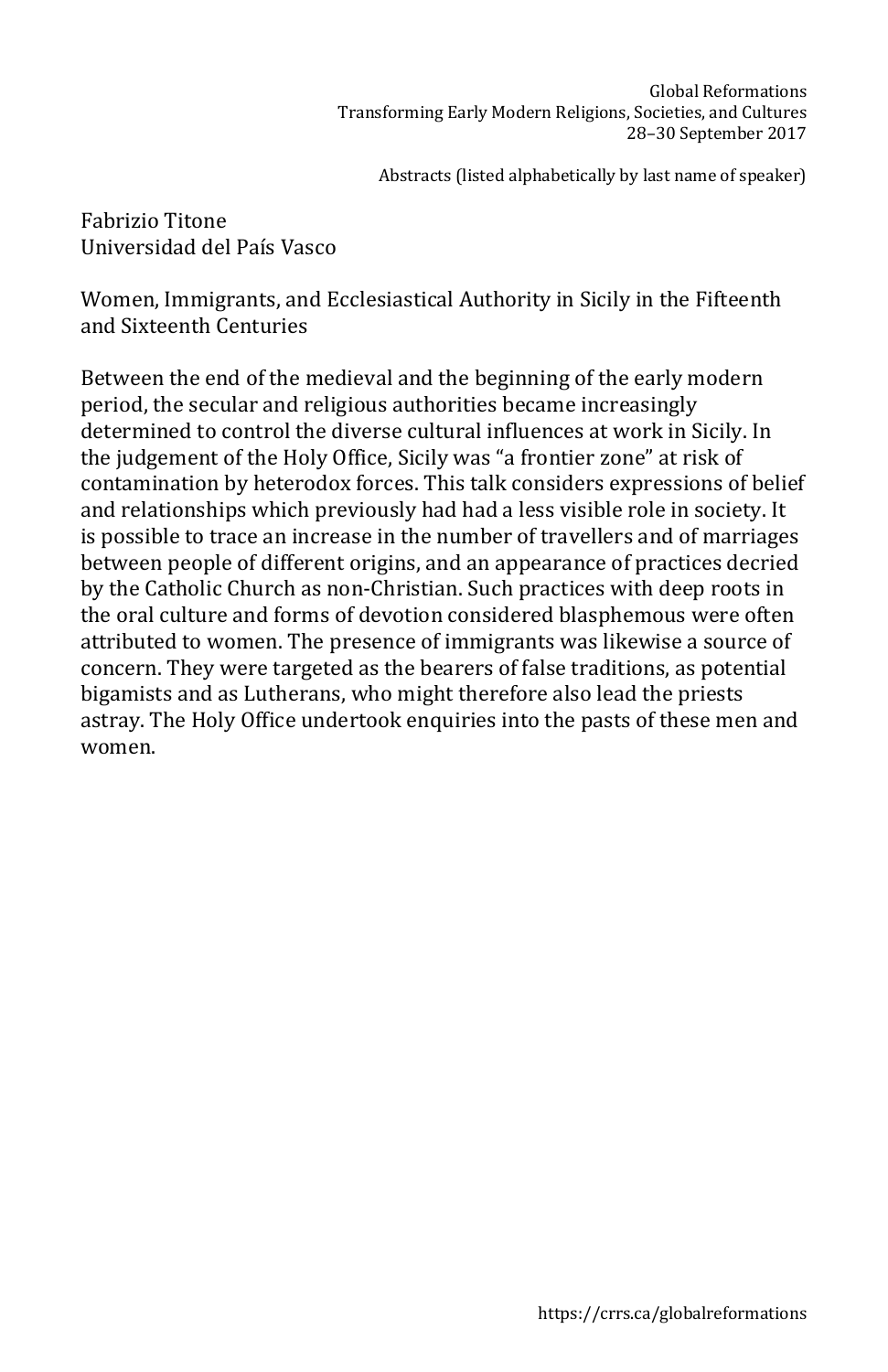Zeb Tortorici New York University

Archives of Negligence: Confessional Discourse and Solicitation in Colonial New Spain

In the 1620s Father Esteban Rodríguez—fluent in four Mesoamerican languages including Purépecha, Otomí, and Nahuatl—was repeatedly denounced to the Mexican Inquisition for the crime of solicitation throughout central and northern Mexico. The priest allegedly fondled indigenous boys in the confessional, ritualistically tying their genitals with his monk's girdle or making the sign of the cross and praying as he masturbated them. Rodríguez confessed to many of these acts, yet the Mexican Inquisition leniently sentenced him in 1626 to a convent and revoked his right to administer confession. In 1631, due to the need for priests fluent in native languages, the church reinstated his right to hear confession. This case is an example of the archives of negligence, pointing to struggles between priests, indigenous parishioners, and the Mexican Inquisition, which archived such documents in order to minimize public scandal and protect priests at the expense of victims of sexual solicitation.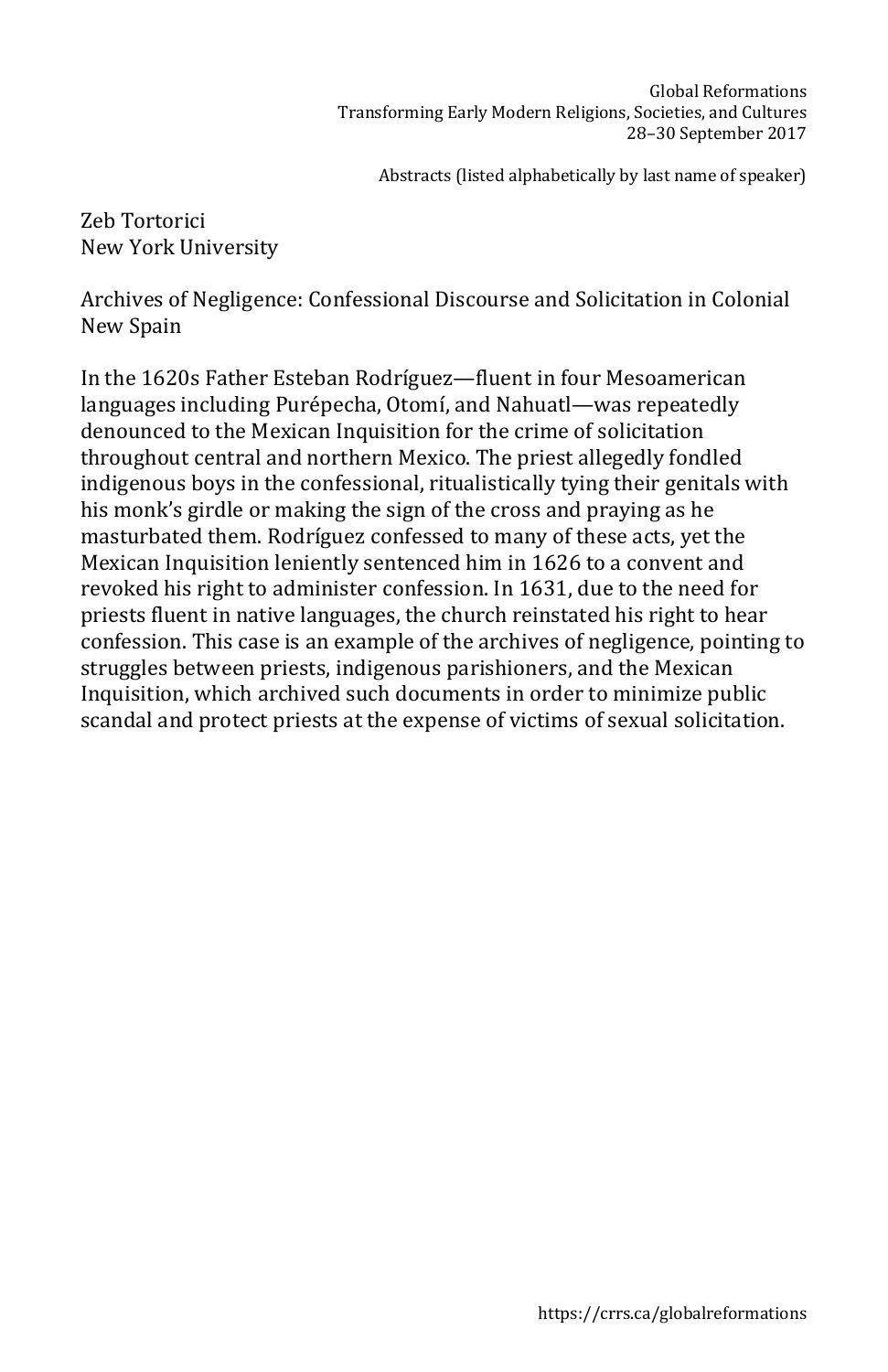Ionuț-Alexandru Tudorie Central European University

The "Orthodox" Dositheos II of Jerusalem vs. the "Calvinist" Ioannes Karyophylles (1672–1697)

This paper focuses on the theological dispute between the patriarch of Jerusalem, Dositheos II Notaras, and the grand logothete of the Ecumenical Patriarchate of Constantinople, Ioannes Karyophylles. At the center of the debate was the precise meaning that Orthodox dogma ascribed to the term μετουσίωσις (Lat. transsubstantiatio) in order to express the real presence of Christ in the Eucharist. The dispute continued even after the Patriarchal condemnation of Karyophylles as a "Calvinist" in the first Saturday of Lent in 1691 in Constantinople. Dositheos pursued "the gypsy," as he called him, even after Karyophylles's death in Bucharest in September 1692. In June 1694 in Iassy, Dositheos published a polemical treatise in which he articulated his perspective in this dogmatic controversy. Shortly afterwards, the Wallachian stolnic Constantine Kantakouzenos, Karyophylles's advocate, ordered the publication of a refutatio of Dositheos's views (Snagov, 1697). A thorough investigation of these two polemical works sheds new light on the process of defining and defending the True Faith within the Orthodox world.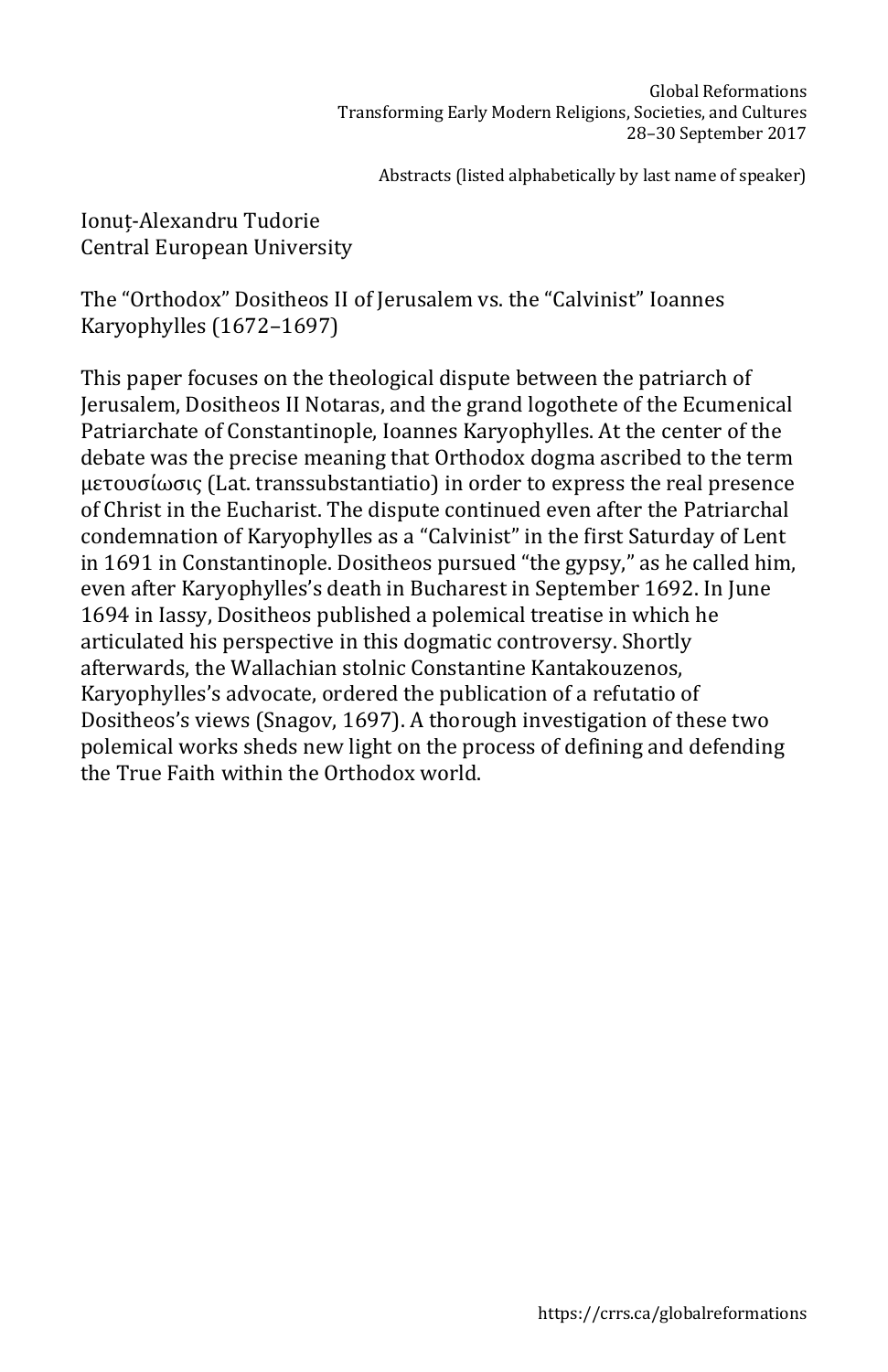## Catalina Vicens Leiden University

Convergence of Jewish and Christian Musical Traditions in 16th Century Germany: Johannes Reuchlin's De Accentibus... (1518)

Johannes Reuchlin is best known as the father of Christian Hebrew studies and for his controversy against the Dominicans on the preservation of Jewish books in early 16th-century Germany. He became a symbol of interreligious tolerance during a period of growing anti-Semitism in Germany. In his work of Hebrew grammar, De Accentibus... (1518), Reuchlin published the first example of notated Torah cantillation, presenting thirty-four tropes set to four voices. Although this setting is often regarded as a misunderstanding of Ashkenazic monodic chant, it gives an insight into a phenomenon that goes beyond liturgical practice. In this paper I discuss the repercussions of combining Jewish and Christian musical traditions, its influence in the work of later non-Jewish scholars and its significance in our understanding of the role of music in humanist pedagogy. A performance by Ensemble Servir Antico of the reconstruction of Genesis fragments according to Reuchlin's model will be presented.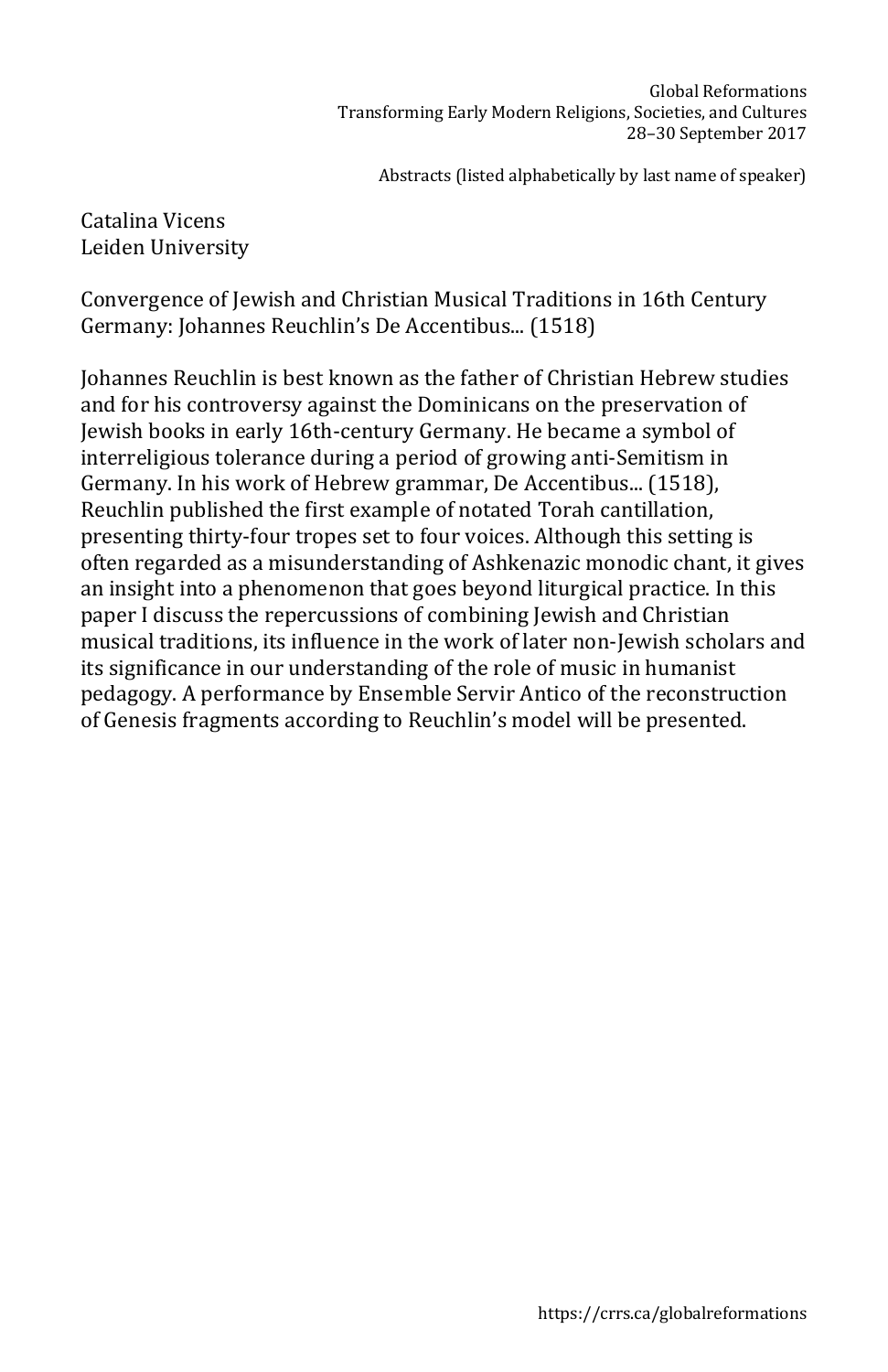Stefano Villani University of Maryland, College Park

Between the Church of England and the Lutherans: Foreign Protestants in Sixteenth-Century Venice

The Fondaco dei Tedeschi in Venice was established well before the Reformation in the mercantile center of Venice, close to the Rialto bridge. Later many of the German merchants in Venice joined the Reformation and already in 1529, the pope lamented that the Fondaco was a center of heretical propaganda.When in 1603 diplomatic relations between Venice and Britain were restored, the rumor that this would lead to the establishment of a British Fondaco circulated. William Bedell, chaplain to the English Ambassador Sir Henry Wotton in Venice, translated into Italian the Book of Common Prayer in 1608. Paolo Sarpi was beyond these two projects. This paper investigates the protestant networks active in seventeenth-century Venice, their role as hub of protestant propaganda in early modern Italy and their attempt to influence Venetian politics.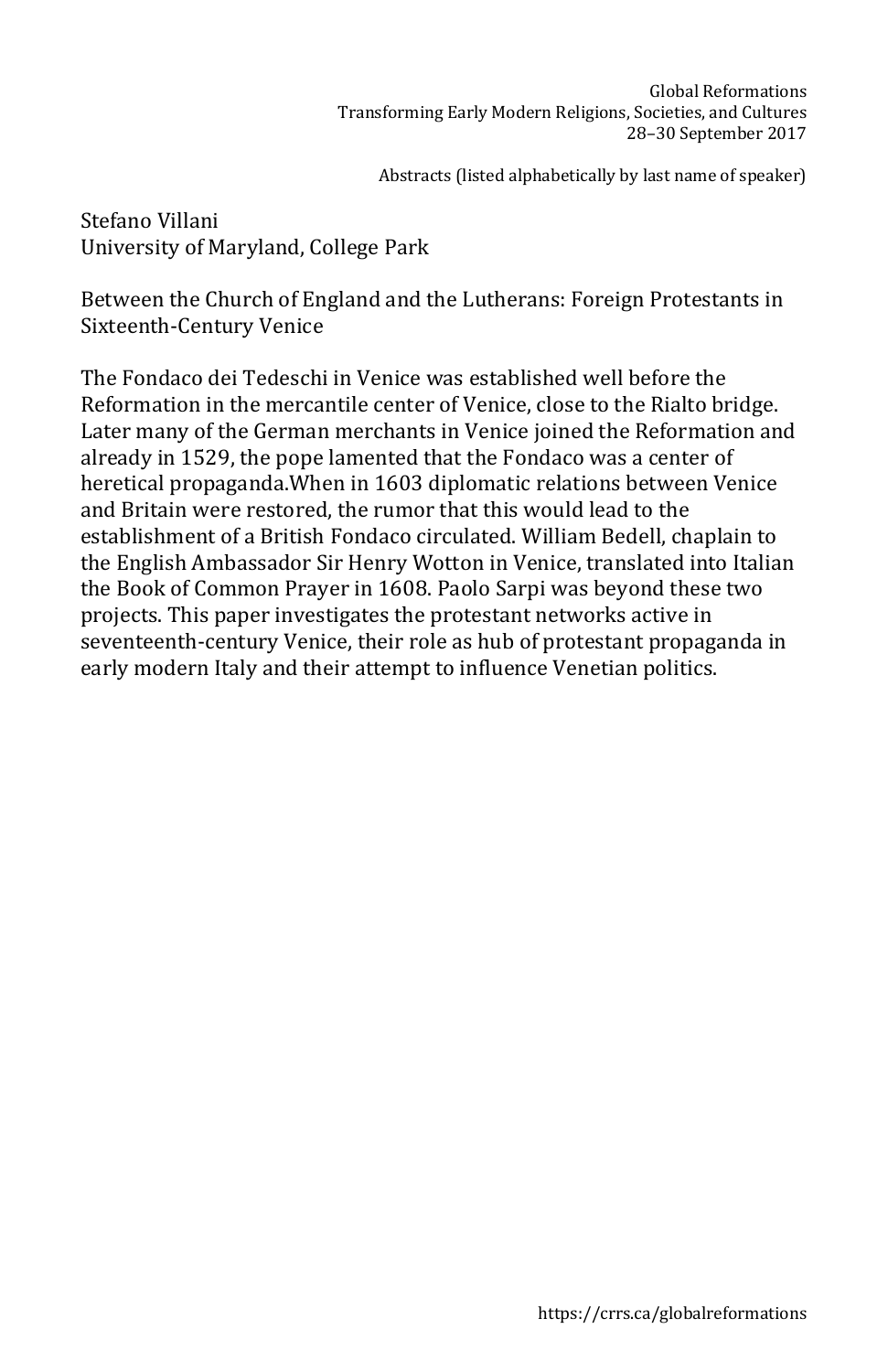Margarita Voulgaropoulou Central European University

Between the Lion and the Crescent: War, Displacement and the Dynamics of Cultural Exchange in Early Modern Dalmatia

From the fifteenth to the eighteenth century the consecutive wars between the Ottoman Empire and the Republic of Venice reshaped the geopolitical map of the East Adriatic, constantly reshuffling the ethno-confessional and cultural composition of the Dalmatian cities. The advancement of the Turks towards the Adriatic coast and the consequent migration of the Catholics to the Venetian-held urban centers resulted to the abandonment of the Dalmatian hinterland (Zagora), which was repopulated by Orthodox populations of Slavic origin (Serbs, Bosnians, Montenegrins and Vlachs). Meanwhile, Greek refugees and mercenaries from the Eastern Mediterranean settled in the Dalmatian port-cities and islands. Through the combined examination of archival sources and works of religious art, this paper will comparatively study the development of Greek and Slavic Orthodox communities in coastal and hinterland Dalmatia, assess the differences in their sociopolitical and ecclesiastical status, and trace the evolution of their cultural identities within the larger framework of transnational exchanges.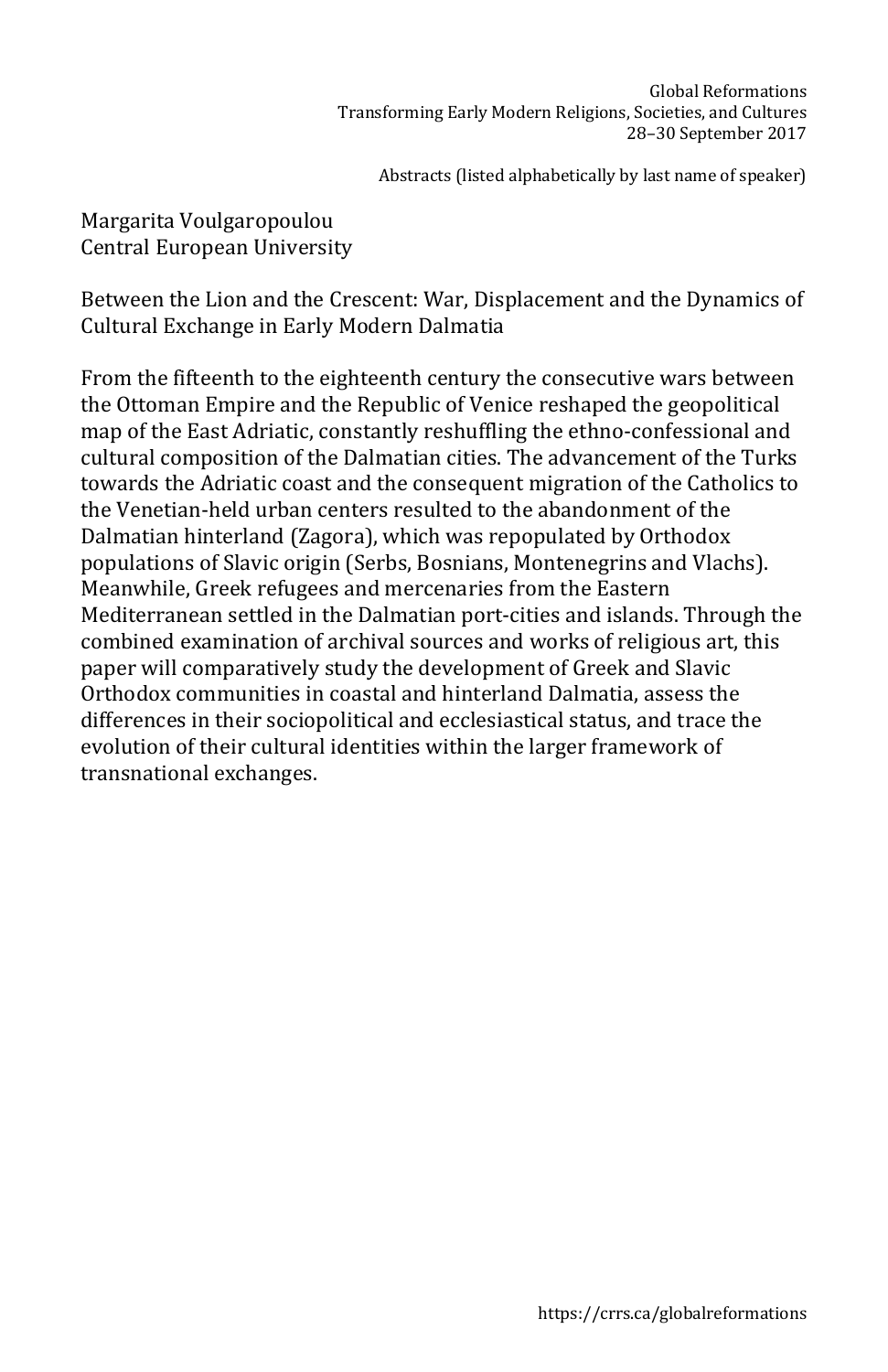Gary Waite University of New Brunswick

Messianic Expectations, Occultist Dreams, and Spiritualism: Jews and Christian Nonconformists Reimagine Religious Identity in Seventeenth-Century Holland and England

How did religious nonconformists in the Dutch Republic reimagine their identity as they interacted with Jews, Polish Socinians, and other dissenter groups? Focusing on the circle around the Amsterdam rabbi Menasseh ben Israel (1604–57), I will explore their interactions and writings to better comprehend how they refashioned what it meant to be a Christian so as to participate in the messianic moment when Judaism and Christianity would reintegrate. Much of this impetus came out of the intersecting movements of religious spiritualism and the occult sciences, especially the Kabbalah and alchemy, as many sought the occult universal faith. Menasseh counted among his friends English Baptists, German alchemists and followers of Boehme, as well as various Dutch Remonstrants and nonconformists, most especially Peter Serrarius (1600–69). While such excitement waned after the spectacular failure of Sabbatai Zebi's messianic mission in 1666, these nonconformists helped establish new attitudes between Christians and Jews in both the Dutch Republic and England.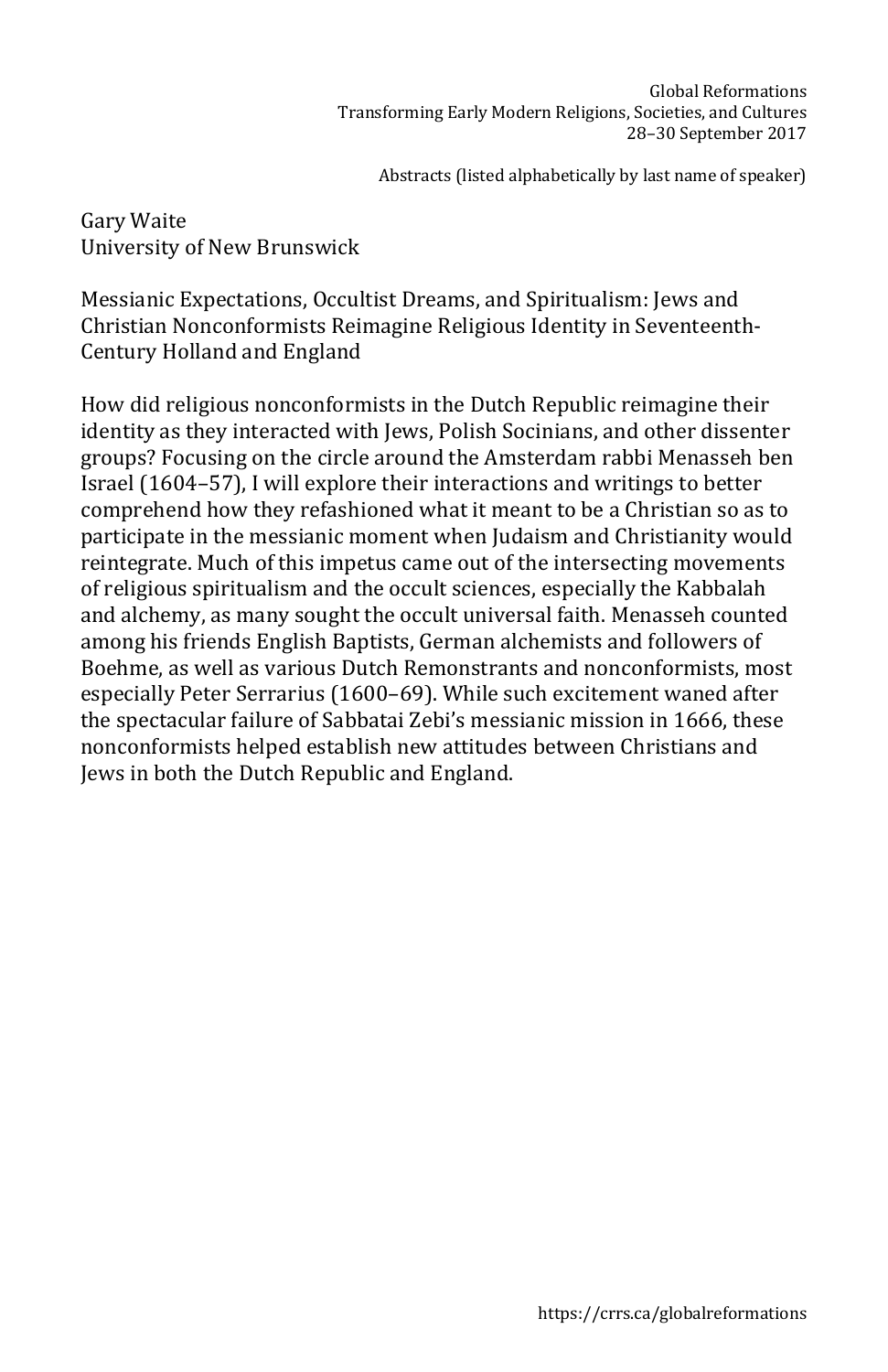Justine Walden University of Toronto

Jewish Immigration and Enclosure in Granducal Florence on the Eve of Ghettoization (1571)

Using residential and spatial data drawn from the DECIMA project, this paper will map the locations of work, worship, and residence of Jews in the city of Florence prior to ghettoization in 1571 to show how Jews were routinely relegated to areas of the city associated with pollution and carnality. Combined with indications of mounting Christian anxiety about Jewish immigration to Tuscany, the evidence suggests that the decision to ghettoize Jews was conditioned not only by the desire to conform to papal initiatives, but also by precedent, local context, and contemporary triggers.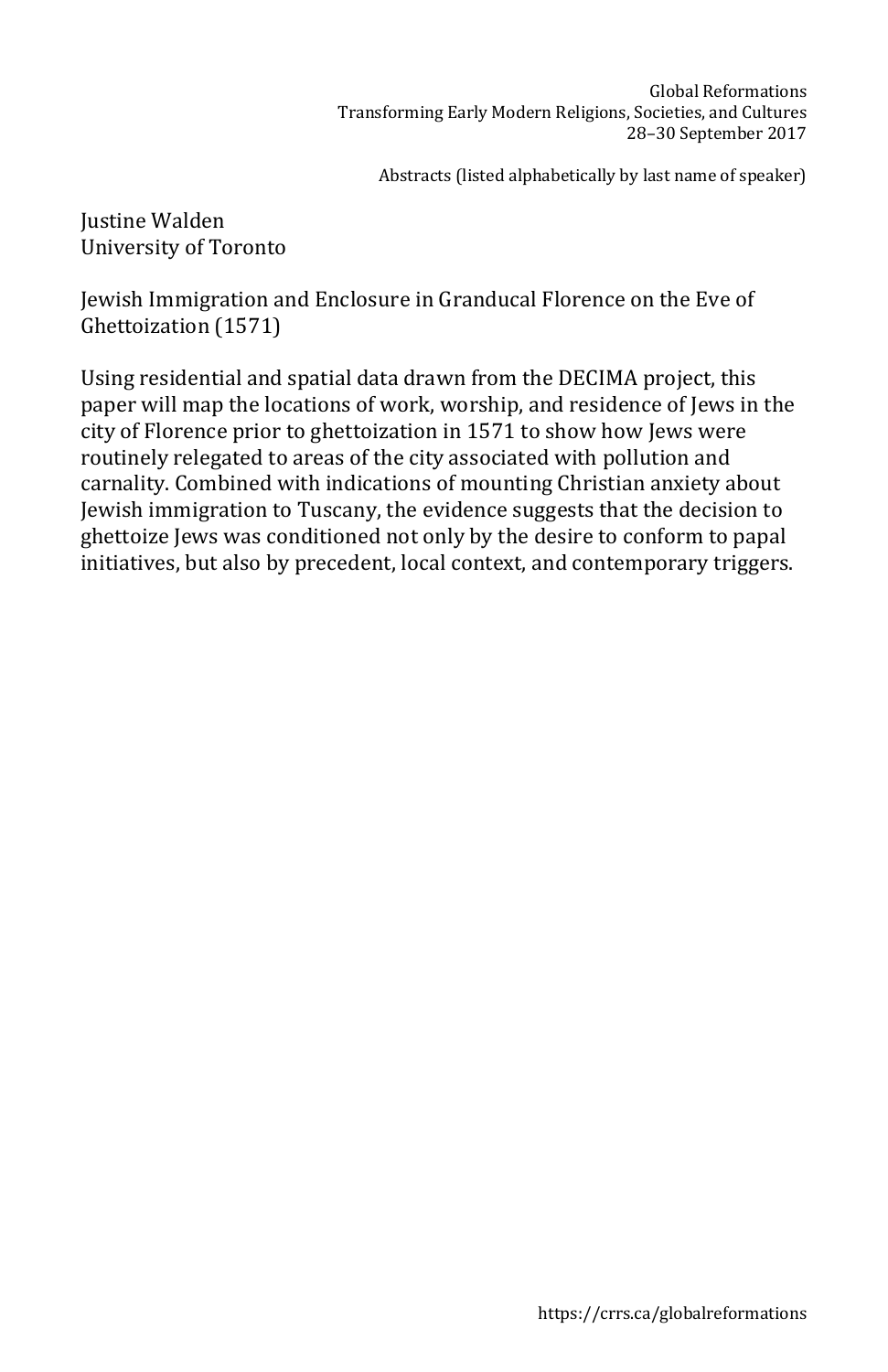Monique Weis Université libre de Bruxelles / Fonds national de la Recherche scientifique (FNRS)

John Faldo's Pamphlets Against Quakerism in the 1670's. A Contribution to the History of Otherness within Protestantism

Calvin's writings against the upcoming spiritualist movements within the Reformation are well known, and the arguments he uses have been studied by Luce Albert and other specialists of confessional polemics. Many disciples developed Calvin's argumentation during the following decades: Philipp of Marnix, whose anti-spiritualist pamphlets I have analysed in a recent article, is only one of them. His condemnation of the "libertins spirituels" makes use of themes and metaphors which resurface a century later in English pamphlets against Quakerism. My paper will dwell on John Faldo's writings against the Quakers and their spirituality of the « Inner Light ». It will ask about the continuity and the differences between heresiological discourses developed by the Reformed Churches in the 16th and 17th centuries.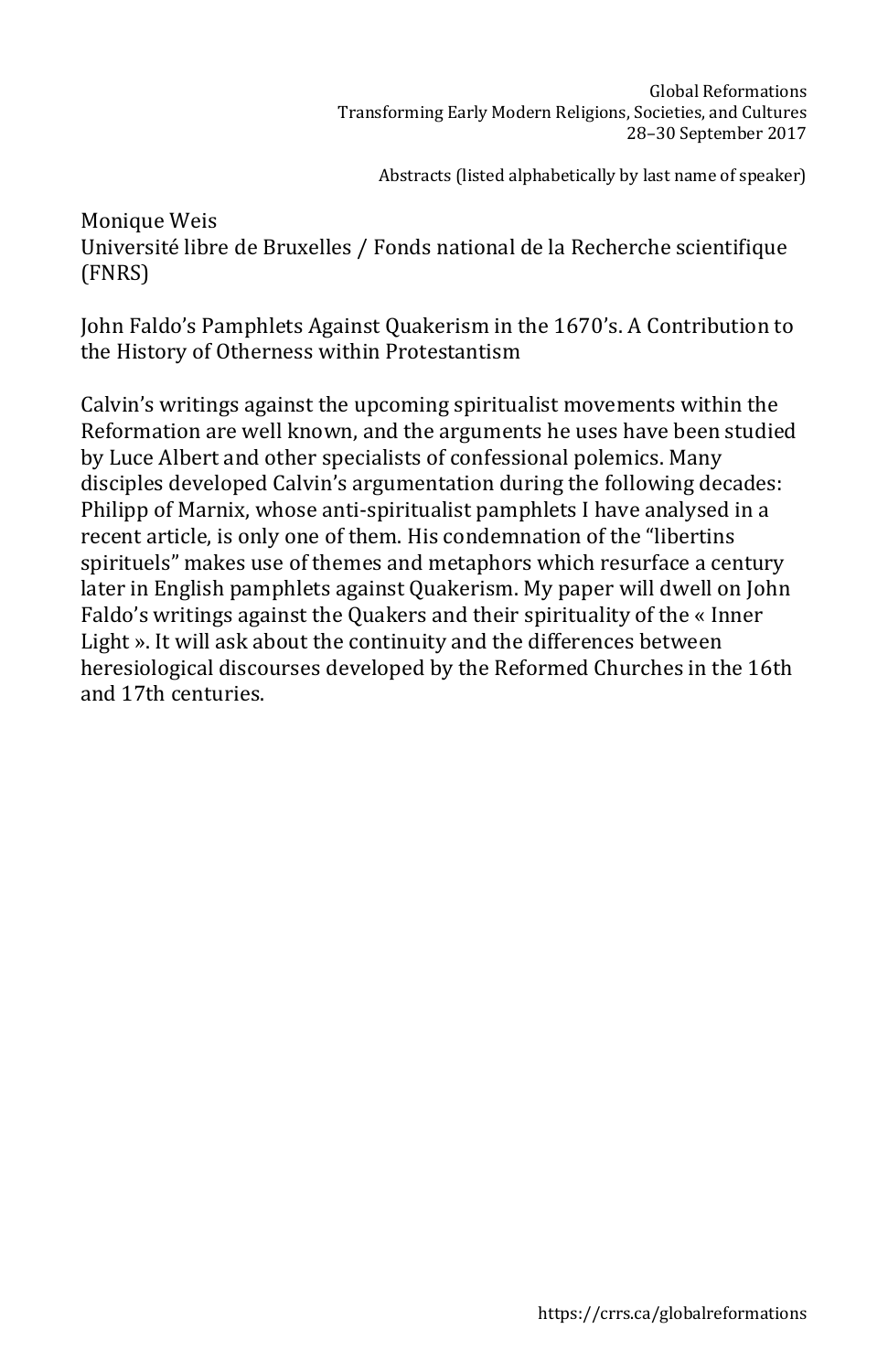Dana Wessell Lightfoot University of Northern British Columbia

Alexandra Guerson University of Toronto

Family Life and the Jewish Community of Girona after the Disputation of Tortosa

The fifteenth century was a turning point for the Jews of Girona. Spared the worst of the popular violence that afflicted many Jewish communities of Castile and the Crown of Aragon in 1391, the prosperous Jewish community of Girona nevertheless suffered in the decades after. The winds of reform of Christian society that had the conversion of the Jews as one of its goals blew with increasing intensity in the early fifteenth century. During the height of the schism that rocked the Western Church, rabbis from across the Crown of Aragon were summoned to the Catalan city of Tortosa for a disputation ordered by Benedict XIII. Several rabbis from the Jewish community of Girona, a reputed centre of Jewish learning, attended the disputation, which lasted two years and ended tragically for the Jews, with the conversion of several prominent Jewish leaders. While none of the Girona rabbis converted then, the following years were marked by the conversion of many of the key members of the Jewish community of Girona. This paper will look at the social impact of conversion and changing royal and ecclesiastical policies on the Jewish community of Girona, as well as changing Christian-Jewish relations, in the decade after the disputation. We will look specially at the role that women played while their husbands were away at the disputation, exploring the effects of the social, economic, and religious dislocation that were a result of this event.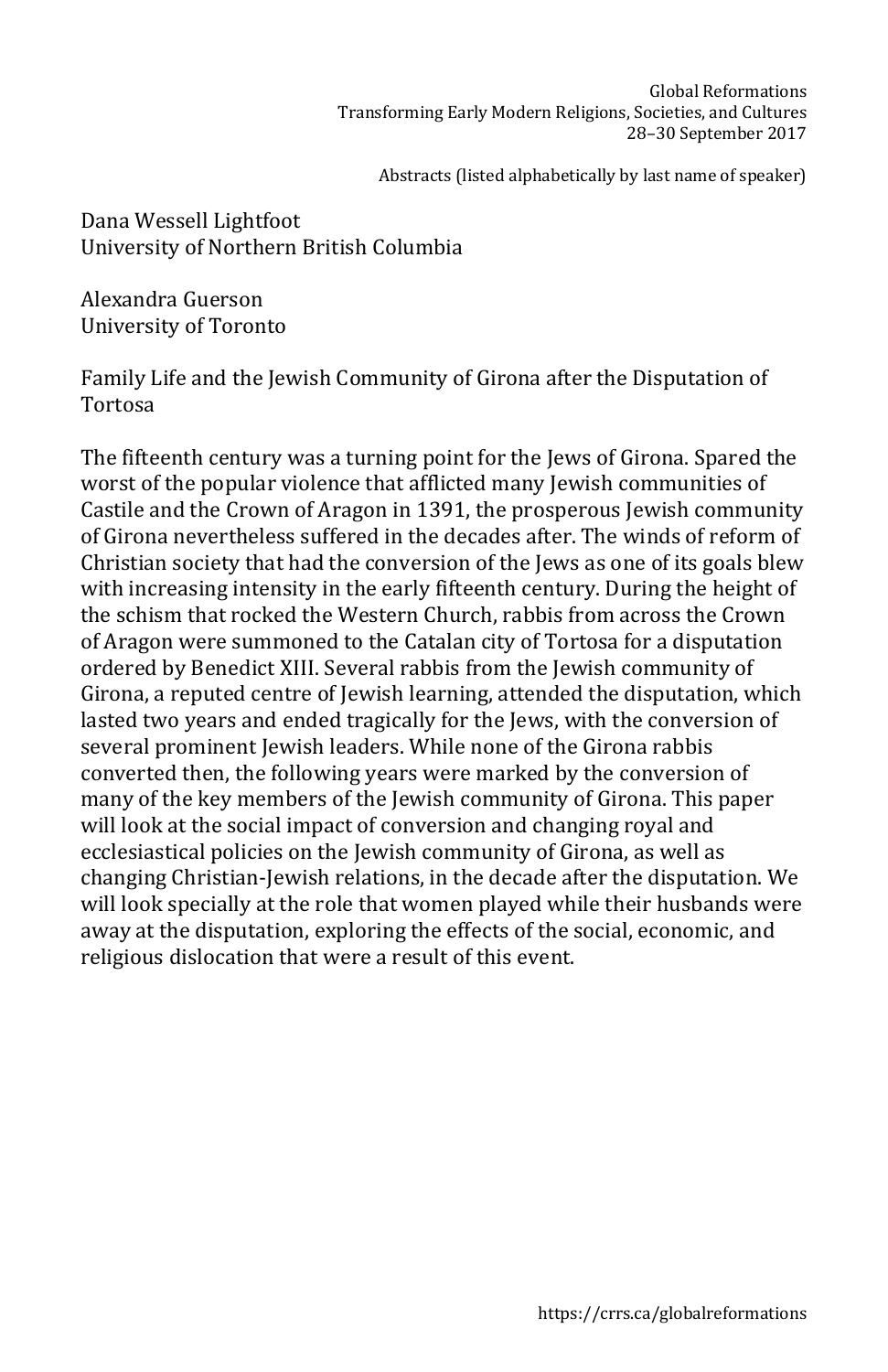## Genji Yasuhira Tilburg University

Lay Perceptions of the Utrecht Schism (1723): Through Debates on Orphans in the Catholic Chamber of Charity in Eighteenth-Century Utrecht

The "Utrecht Schism" occurred in 1723, which split the Catholic Church in the Northern Netherlands into Roman Catholic and Old Catholic Churches. While the former continued to adhere to the Pope, the latter refused the Roman hierarchy and was to be shielded as a 'national' Catholic Church by the Dutch Protestant government. Although researchers have investigated eighteenth-century Dutch church history from above, little study has been done about eighteenth-century Dutch religio-social history from below. How did the laity of both Roman and Old Catholic Churches perceive this schism deriving from the highly complicated theological and political disputes, which seemed too distant from the laity's everyday life? By addressing debates on orphans in the Catholic chamber of charity after the Utrecht schism, this paper attempts to clarify the lay perceptions of the schism and shed light on the religio-social history of the Catholics in the 18th century Protestant state.